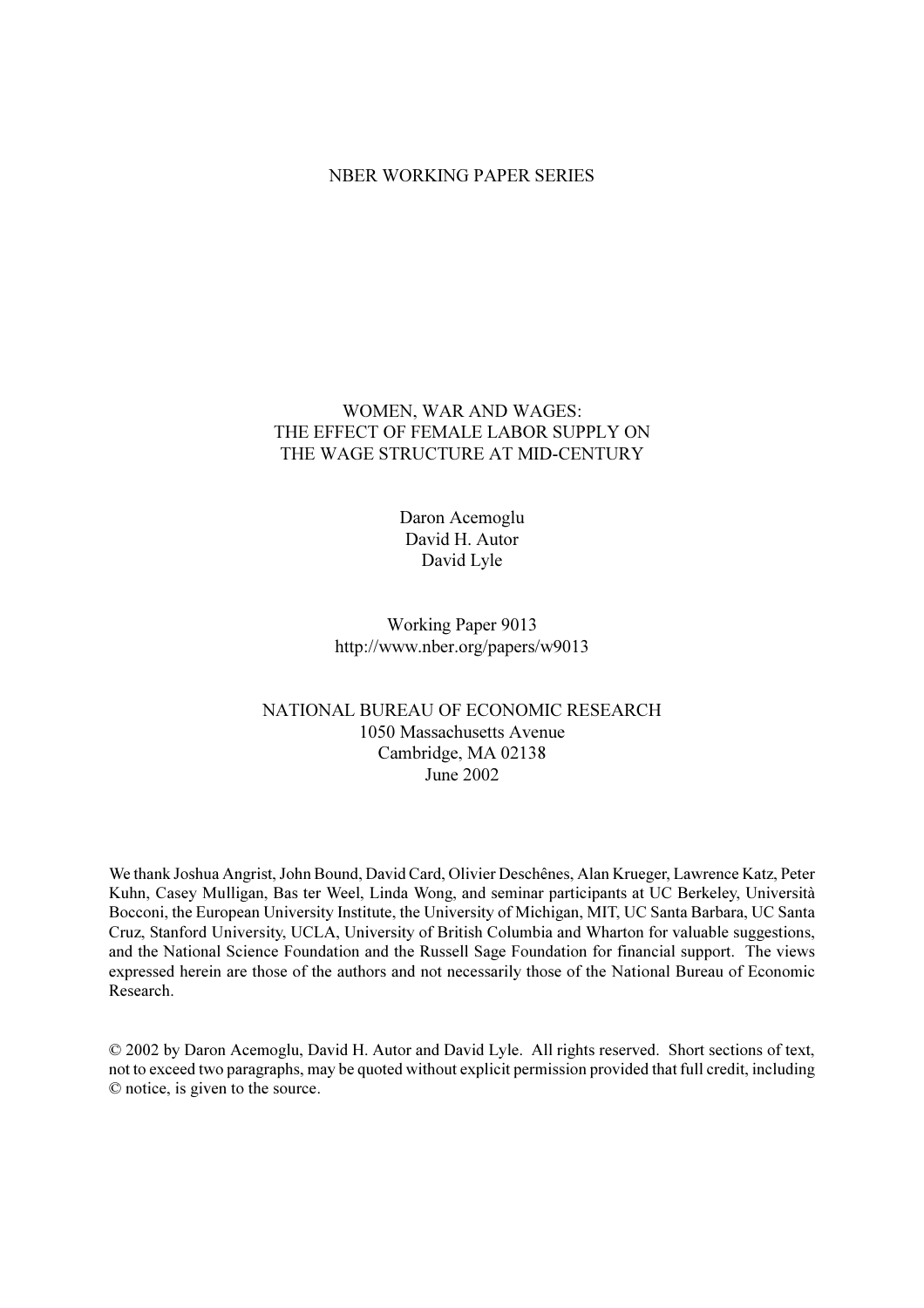Women, War and Wages: The Effect of Female Labor Supply on the Wage Structure at Mid-Century Daron Acemoglu, David H. Autor and David Lyle NBER Working Paper No. 9013 June 2002 JEL No. J21, J22, J31, J16, N32, H56

# ABSTRACT

This paper investigates the effects of female labor supply on the wage structure. To identify variation in female labor supply, we exploit the military mobilization for World War II, which drew many women into the workforce as males exited civilian employment. The extent of mobilization was not uniform across states, however, with the fraction of eligible males serving ranging from 41 to 54 percent. We find that in states with greater mobilization of men, women worked substantially more after the War and in 1950, though not in 1940. We interpret these differentials as labor supply shifts induced by the War. We find that increases in female labor supply lower female wages, lower male wages, and increase the college premium and male wage inequality generally. Our findings indicate that at mid-century, women were closer substitutes to high school graduate and relatively low-skill males, but not to those with the lowest skills.

Daron Acemoglu David H. Autor David Lyle Department of Economics Department of Economics Department of Economics MIT, E52-380B MIT, E52-371 MIT 50 Memorial Drive 50 Memorial Drive 50 Memorial Drive Cambridge, MA 02142-1347 Cambridge, MA 02142-1347 Cambridge, MA 02142-1347 and NBER and NBER dlyle@mit.edu daron@mit.edu dautor@mit.edu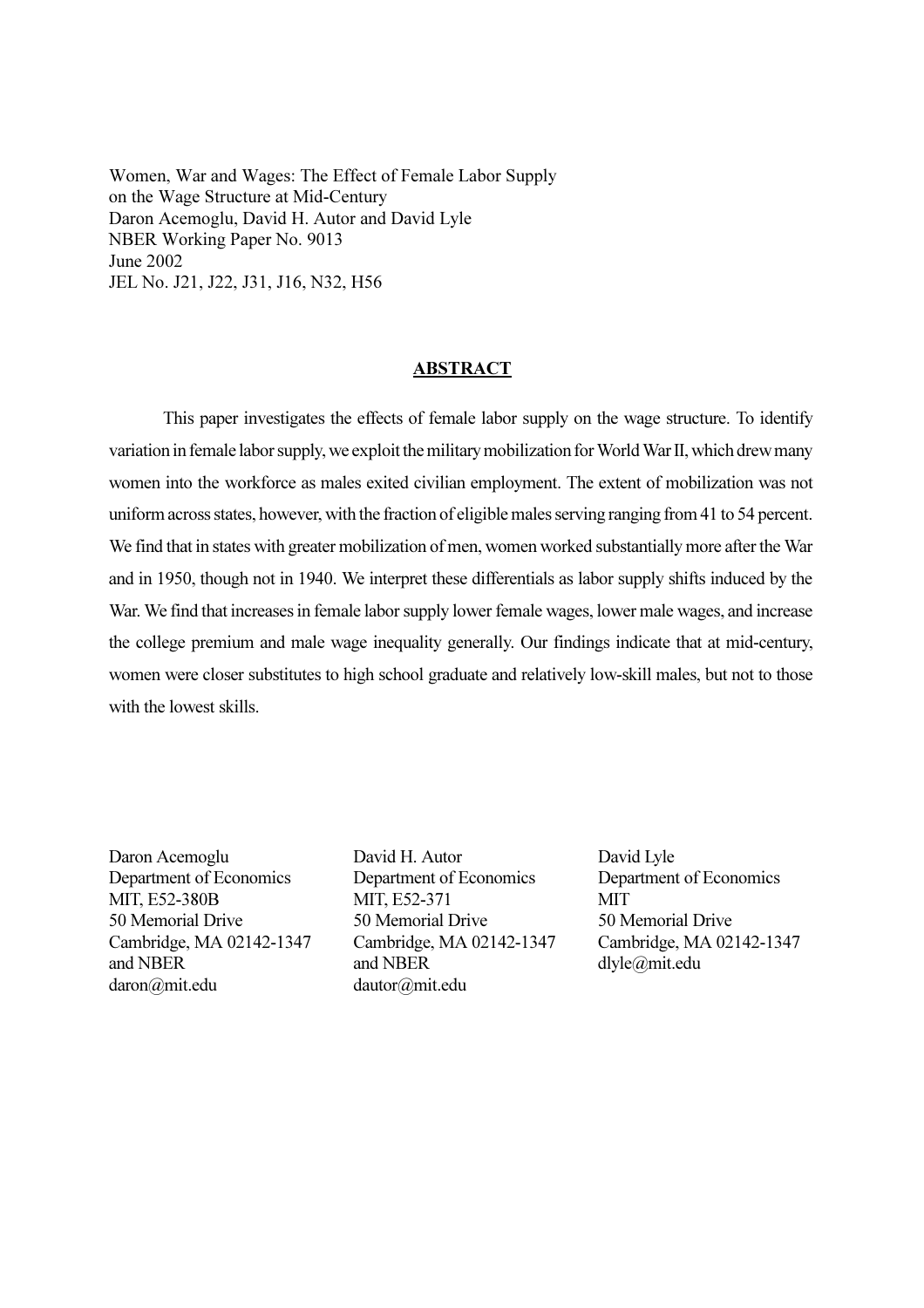"In May, 4947, 34.5 per cent of all women 44 years of age and over were workers as compared to 27.6 per cent in 4940. This proportion has been increasing for many decades. However, both the number and the proportion of women working in 4947 are believed to be greater than would have been expected in this year had there not been a war." Constance Williams, Chief of the Research Division of the Women's Bureau of the United States Department of Labor, 1949.

# 1 Introduction

In 1900, 82 percent of U.S. workers were male, and only 18 percent of women over the age of 45 participated in the labor force. As is visible in Figure 4, this picture changed radically over the course of the past century. In 2004, 47 percent of U.S. workers were women, and 64 percent of women over the age of 45 were in the labor force. Despite these epochal changes in women's labor force participation, economists currently know relatively little about how female labor force participation affects the labor market.

- Does it increase or decrease male wages?
- Does it adversely affect female wages?
- Does it impact male wage inequality?

The relative scarcity of convincing studies on this topic reflects the complexity of the phenomenon: increased labor participation of women is driven both by supply and demand factors. Women participate in the labor force more today than 100 years ago for a myriad of supplyside reasons including changes in tastes, gender roles and technology of household production. But women also participate more because there is greater demand for their labor services. To advance our understanding of how rising female labor force participation impacts the labor market, we require a source of "exogenous" variation in female labor supply.

In this paper, we study female labor force participation before and after World War II (WWII) as a source of plausibly exogenous variation in female labor supply. As evocatively captured by the image of Rosie the Riveter, the War drew many women into the labor force as 46 million men mobilized to serve in the armed forces, with over 73 percent leaving for overseas. As is depicted in Figure 2, only 28 percent of U.S. women over the age of 15 participated in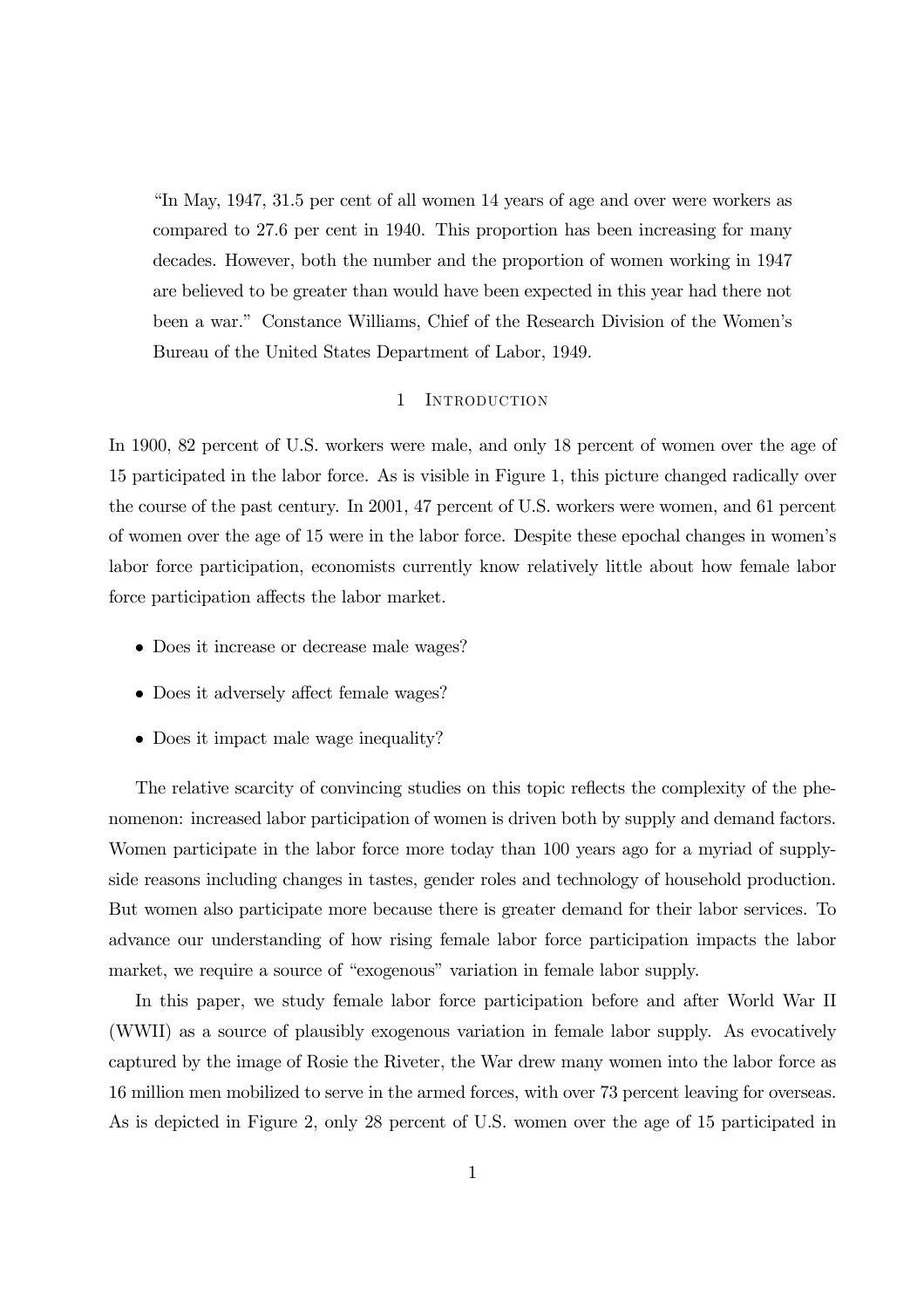the labor force in 1940. By 1945 this figure exceeded 34 percent.<sup>1</sup> Although, as documented by Goldin (1991), more than half of the women drawn into the labor force by the War left again by the end of the decade, a substantial number also remained (see also Clark and Summers, 1982). In fact, the decade of the 1940s saw the largest *proportional* rise in female labor force participation during the 20th century.

Although this aggregate increase in female labor force participation is evident from Figures 4 and 2, it is not particularly useful for our purposes; the end of the War and other aggregate factors make the early 1950s difficult to compare to other decades. But, central to our research strategy, the extent of mobilization for the War was not uniform across U.S. states. While in some states, for example Massachusetts, Oregon, and Utah, almost 55 percent of males between the ages of 48 and 44 left the labor market to serve in the War, in other states, such as Georgia, the Dakotas and the Carolinas, this number was between 40 and 45 percent. These differences in mobilization rates reflect a variety of factors, including exemptions for farmers, differences in age, ethnic and occupational structures, as well as idiosyncratic differences in the behavior of local draft boards. We exploit differences in state WWII mobilization rates, as well as components of these mobilization rate differences that are plausibly exogenous to other labor market outcomes, to study women's labor supply.

Panels A and B of Figure 3 show that women worked substantially more in 1950—but not in 4940–in states with greater mobilization of men during the War (see below for the exact definition of the mobilization variable). Our baseline estimates suggest that women worked on average about 4 week more in a state that had a 40 percentage point higher mobilization rate during WWII, corresponding to a 9 percentage point increase in female labor supply. This difference is not accounted for by differences in age structure, racial structure, education or the importance of farming across these states, nor is it explained by differences in occupational structure, regional trends in labor supply, or contrasts between Southern and non-Southern states. We interpret these cross-state changes in female employment as caused by the greater participation of women during the War years, some of whom stayed in the labor market after the War ended. Notably, we find in Panel C of Figure 3 that the sizable association between WWII mobilization rates and growth in female labor supply over the 1940s did not recur in the 4950s, lending support to the hypothesis that these shifts were caused by the War, and not

<sup>&</sup>lt;sup>1</sup>For convenience, we refer to Census years as 1940, 1950, etc. In reality, Census data provides labor supply information for the prior calendar year.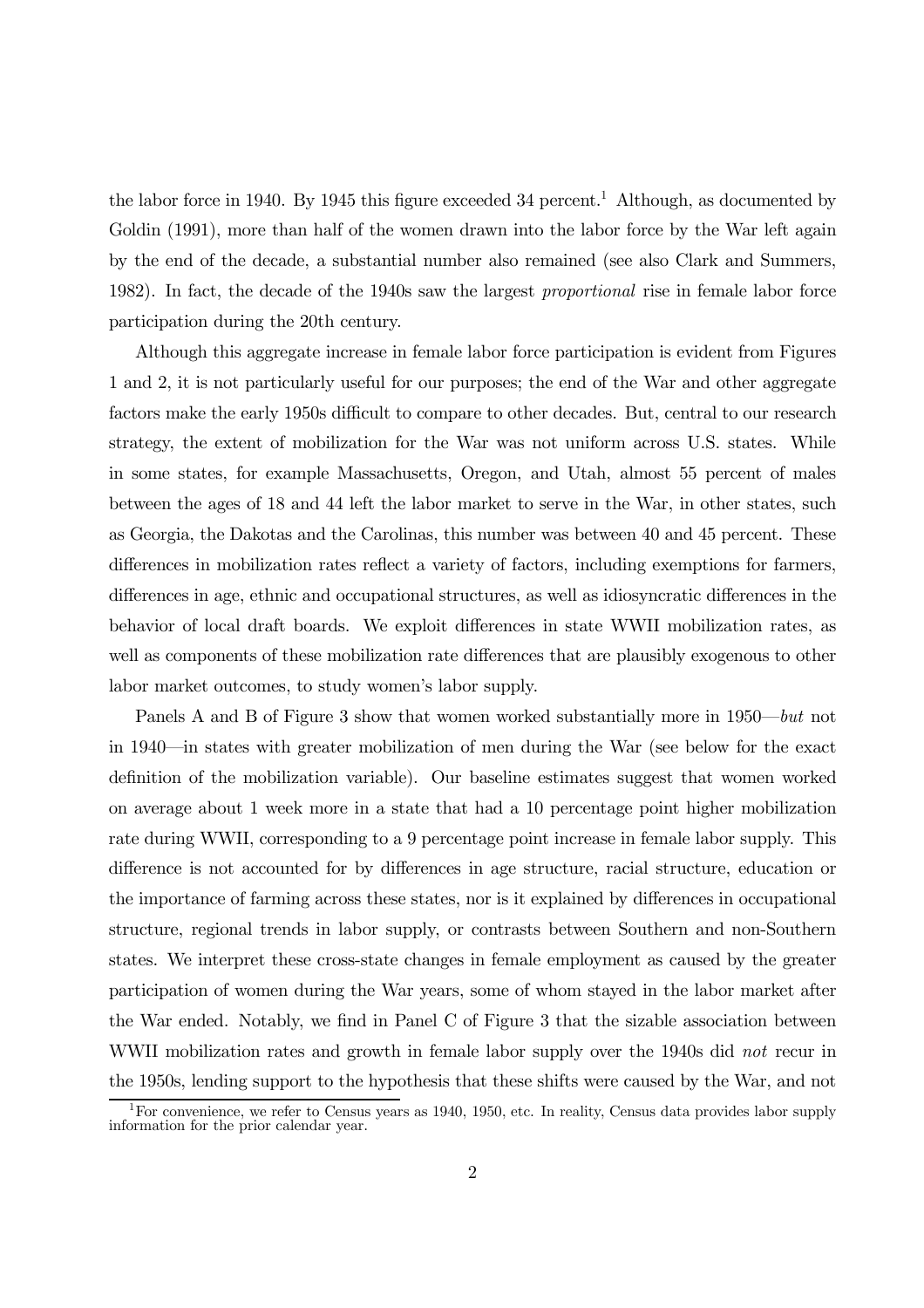by differential long-run trends in female employment.

Panel A of Figure 4 shows an equally strong relationship between female wage growth over the 4940s and WWII mobilization rates: in states with greater mobilization for war, female wages grew much less. Panel B shows a negative relationship for male wages as well, but the slope of the relationship is considerably less steep.

We interpret the relationships shown in Figure 4 as the causal effect of the WWII-induced increase in female labor supply on female and male wages. As Figure 2 shows, the aggregate demand shock that drew many women into the labor force during the mobilization years had reversed itself by 4947. But women continued to work in greater numbers after 4947, presumably because employment during the War changed their preferences, opportunities and information about available work.

Our interpretation of the relationship between mobilization, female labor supply, and wage growth faces two major challenges:

- 1. High- and low-mobilization states may be different in other unobserved dimensions. In that case, Figure 3 and 4 may be capturing the effect of these unobserved characteristics on labor market outcomes, and our identification strategy may be assigning the effects of these unobserved state characteristics on labor market outcomes to female labor supply.
- 2. Mobilization of men for war may have had a direct effect on the labor market, distinct from its impact through female labor supply. For example, men who served in the War may have had difficulty reintegrating into the workforce, or may have entered school instead due to the opportunities offered by the GI Bills (Bound and Turner, 1999; Stanley, 1999). If this were the case, our first-stage finding of a relationship between mobilization and female labor supply would remain valid, but our two-stage least square (2SLS) estimates would be biased: greater female labor force participation in high-mobilization states could reflect greater demand for female labor input rather than shifts in female labor supply.

Although we cannot dismiss these two interpretations entirely, we provide evidence to suggest that they are not the primary source of our findings. Our results are typically robust to including a variety of aggregate characteristics of states, including fraction of farmers before the War, racial, education, and occupational structures. We also obtain similar results when we focus on the component of mobilization rate generated by cross-state differences in aggregate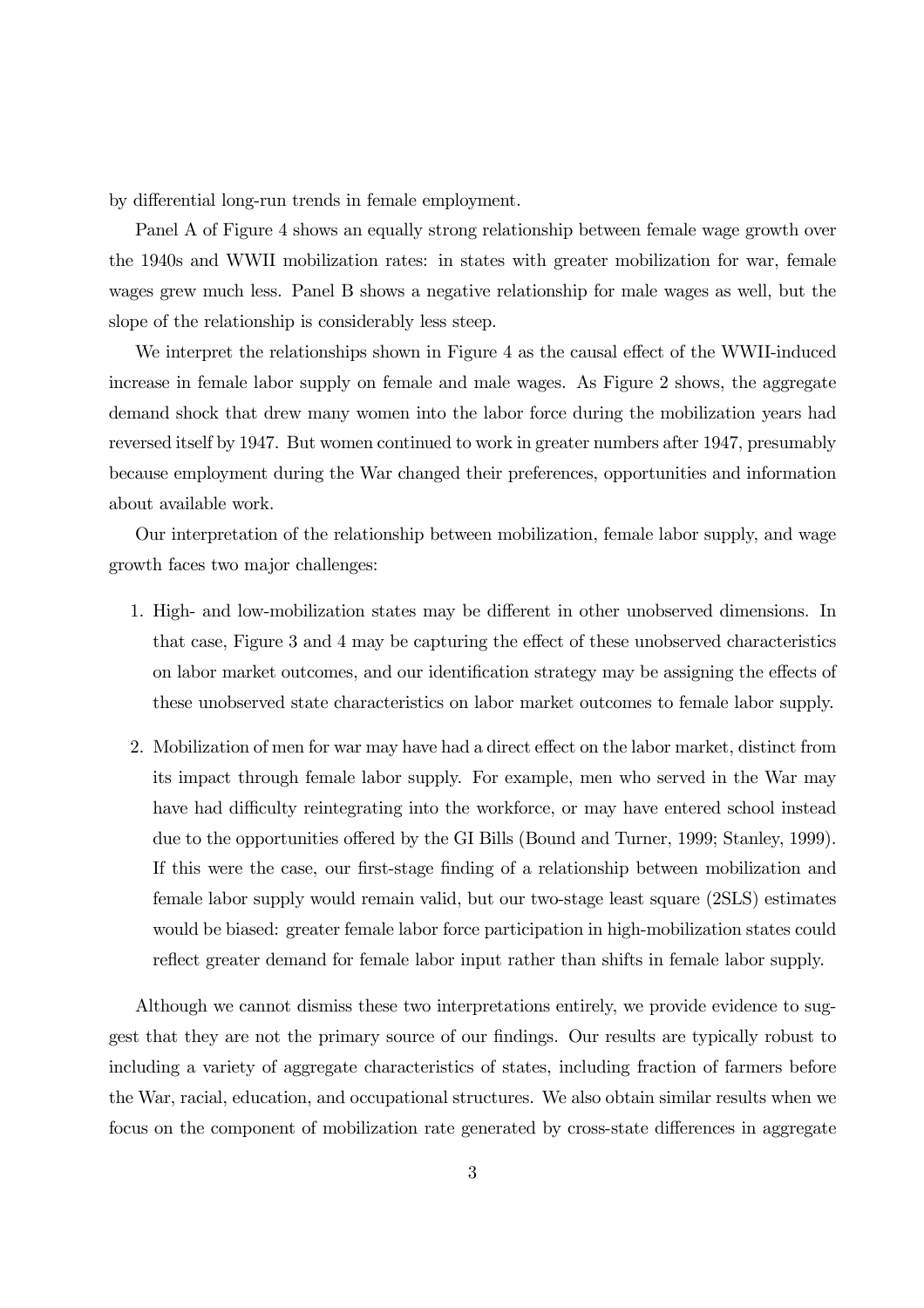age and ethnic structure, which were important determinants of state mobilization rates, but should plausibly have no direct effect on female labor supply growth once we condition on individual age and ethnicity. These findings weigh against an interpretation along the lines of the first objection above. Moreover, female labor force participation did not vary systematically between high- and low-mobilization states prior to the War, suggesting that these states were initially broadly comparable along this dimension. Finally, as Panel C of Figure 3 documents, high-mobilization states did not experience faster growth in female employment between 1950 and 1960. Hence, there do not appear to be differential state employment trends correlated with WWII mobilization rates.

If, on the other hand, the second concern were important–that is, if returning veterans had trouble reintegrating into the labor market—there should be lower labor force participation among men in 4950 in high-mobilization states. We find that this is generally not the case. Men who were not mobilized appear to participate slightly more after the War in highmobilization states. And post-war labor supply of WWII veterans in 4950 is, for the most part, comparable across high and low-mobilization states, though some specifications do show negative but insignificant effects. Furthermore, if greater female participation in 1950 were driven by demand rather than supply factors, we would expect relatively greater wage growth for both women and men in high-mobilization states. Instead, consistent with our interpretation, Figure 4 shows that both men and women earned relatively less in high-mobilization states in 4950 than in 4940. Nor are our results driven by cross-state wage convergence between agricultural and industrialized states during the 4940s (e.g., Wright, 4986); in specifications that control for lagged state wage measures, we continue to find a significant impact of mobilization on the structure of male and female earnings. Finally, Figure 5 shows no relationship between state WWII mobilization rates and wage growth between 4950 and 4960. Hence, the cross-state correlations that we exploit between WWII mobilization and female labor supply or relative wage changes by gender appear unique to the WWII decade.

Exploiting the differential growth in female employment between 1940 and 1950 related to cross-state differences in WWII mobilization, we estimate the impact of female employment on a range of labor market outcomes. Our main findings are:

4. Greater female labor supply reduces female wages. A ten percent increase in relative female labor supply (that is, relative to males) lowers female wages by 6 to 7 percent,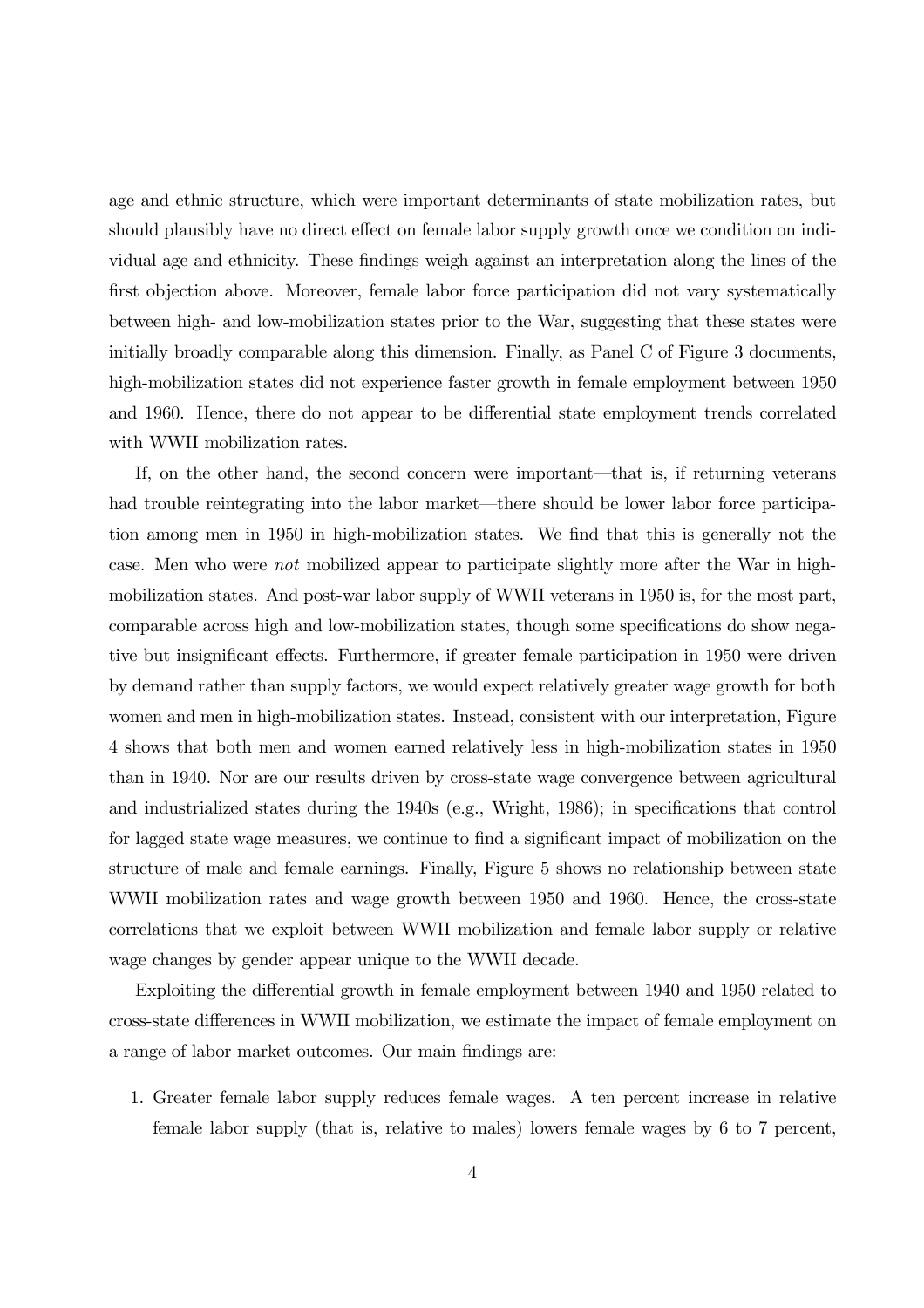implying a labor demand elasticity of  $-1.4$  to  $-1.7$ .

- 2. Greater female labor supply also reduces male wages. A 40 percent increase in the (log) ratio of female to male labor supply typically lowers male earnings by 3 to 5 percent.
- 3. The finding that female labor supply lowers women's wages by more than men's indicates that male and female labor inputs are imperfect substitutes. We estimate that a 10 percent increase in relative supply reduces relative female/male earnings by about 3 percentage points. This implies a substitution elasticity of approximately 3, which is large but far from perfect substitutability.
- 4. The impact of female labor supply on male earnings is not uniform throughout the male earnings distribution. A 10 percent increase in female relative labor supply raises earnings inequality between college and high school graduate males by about 4.5 percentage points and lowers earnings inequality between high school graduate and eight-grade males by about 2 percentage points. These findings indicate that the women drawn into the labor market by the War were closer substitutes to males at the middle of the skill distribution than those with either the lowest or highest education.
- 5. Although female labor supply has countervailing effects on educational differentials, its net impact on overall and residual earnings inequality among males is positive. A 10 percent increase in female labor supply is estimated to increase the male 90-40 weekly earnings differential by  $5.5 \log$  points, which is a very sizable effect.

It is important to note that these estimates conceptually correspond to short-run elasticities since we are looking at equilibria in state labor markets shortly after the War, that is, shortly after the changes in female labor supply. Migration, changes in interstate trade patterns and changes in technologies could make the long-run relationship between labor market outcomes and female labor supply quite different from the short-run relationship. Results exploiting changes between 4940 and 4960 suggest that long-run elasticities are indeed larger than shortrun elasticities.

The economics literatures on the effect of WWII on female participation and the effect of female labor supply on the structure of wages contains a small number of well-known contributions. Goldin (1991) is most closely related to our work. She investigates the effects of WWII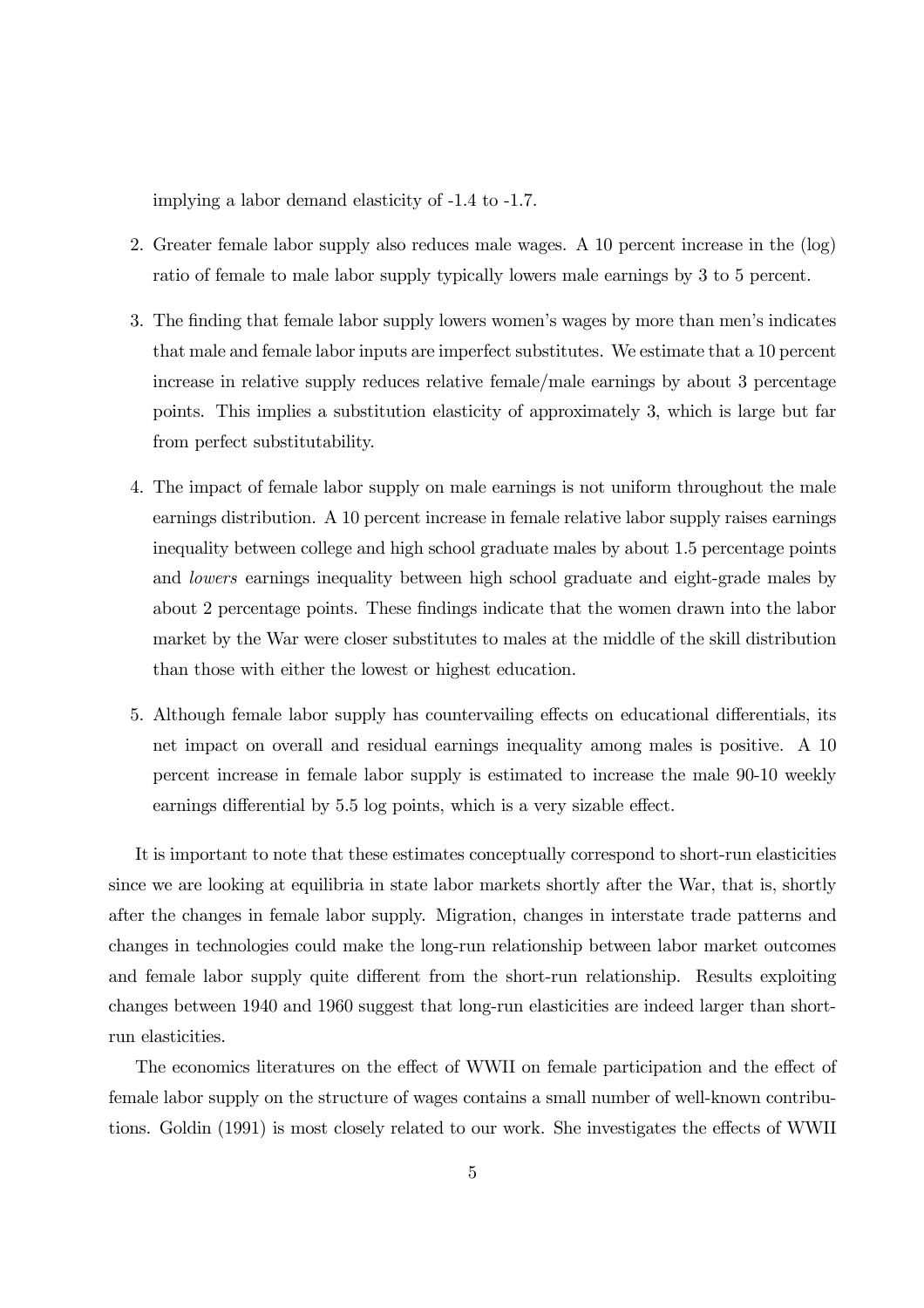on women's labor force participation and finds that a little over half of the women who entered the labor market during the War years exited by 4950. Our labor supply estimates appear consistent with these findings, though differences in the sample frame make it difficult to make exact comparisons. Mulligan (4998) investigates the causes of the increase in labor supply during the War, and concludes that non-pecuniary factors rather than market incentives drove this growth. Neither Goldin nor Mulligan nor, to the best of our knowledge, any other author investigates the relationship between cross-state mobilization rates and female labor supply, nor the causal effect of the induced change in female labor supply on labor market outcomes of men.<sup>2</sup>

Blau and Kahn (1999), Juhn and Kim (1999), Topel (1994 and 1997) and the short papers by Fortin and Lemieux (2000) and Welch (2000) also investigate the effect of female employment growth on male wage inequality.<sup>3</sup> Using Current Population Survey data from 1968-1990, Topel (4994) finds a strong positive correlation between regional changes in female labor supply and growth in male earnings inequality. By contrast, Juhn and Kim (4999) do not find a sizable effect of female labor supply on male wage inequality in a cross-state Census panel. Fortin and Lemieux hypothesize that the increase in male wage inequality during the past several decades may reflect the process of women substituting for males in the earnings distribution, and provide time-series evidence on the correlations between percentiles of the male and female wage distribution that are consistent with this hypothesis. Finally, Welch (2000) links both the decline in the wages of low-skill men and the narrowing of the male-female wage gap over the past three decades to the overall increase in the demand for skills. While each of these analyses reaches provocative, albeit divergent, conclusions, the identification strategies used do not provide a means to separate supply- and demand-induced changes in female employment. What distinguishes our analysis is the use of plausibly exogenous variation in female labor market participation induced by World War II mobilization.

In the next section, we briefly discuss the predictions of a simple competitive model regarding the effect of increased female labor force participation on male labor market outcomes. Section

 $^{2}$ An unpublished dissertation by Dresser (1994) studies the relationship between federal war contracts and labor market participation of women across metropolitan areas and finds that MSAs that had a relatively large number of war contracts during the war experienced differential increases in female labor force participation between 4940 and 4950.

 $3$ Goldin and Margo (1992) provide the seminal work on changes in the overall structure of earnings during the decade of the War. For excellent syntheses of the state of knowledge of the role of women in the labor force, see Goldin (4990 and 4994), Blau, Ferber and Winkler (2002), Blau and Kahn (4994, 4997 and 2000), and O'Neill and Polachek (1993).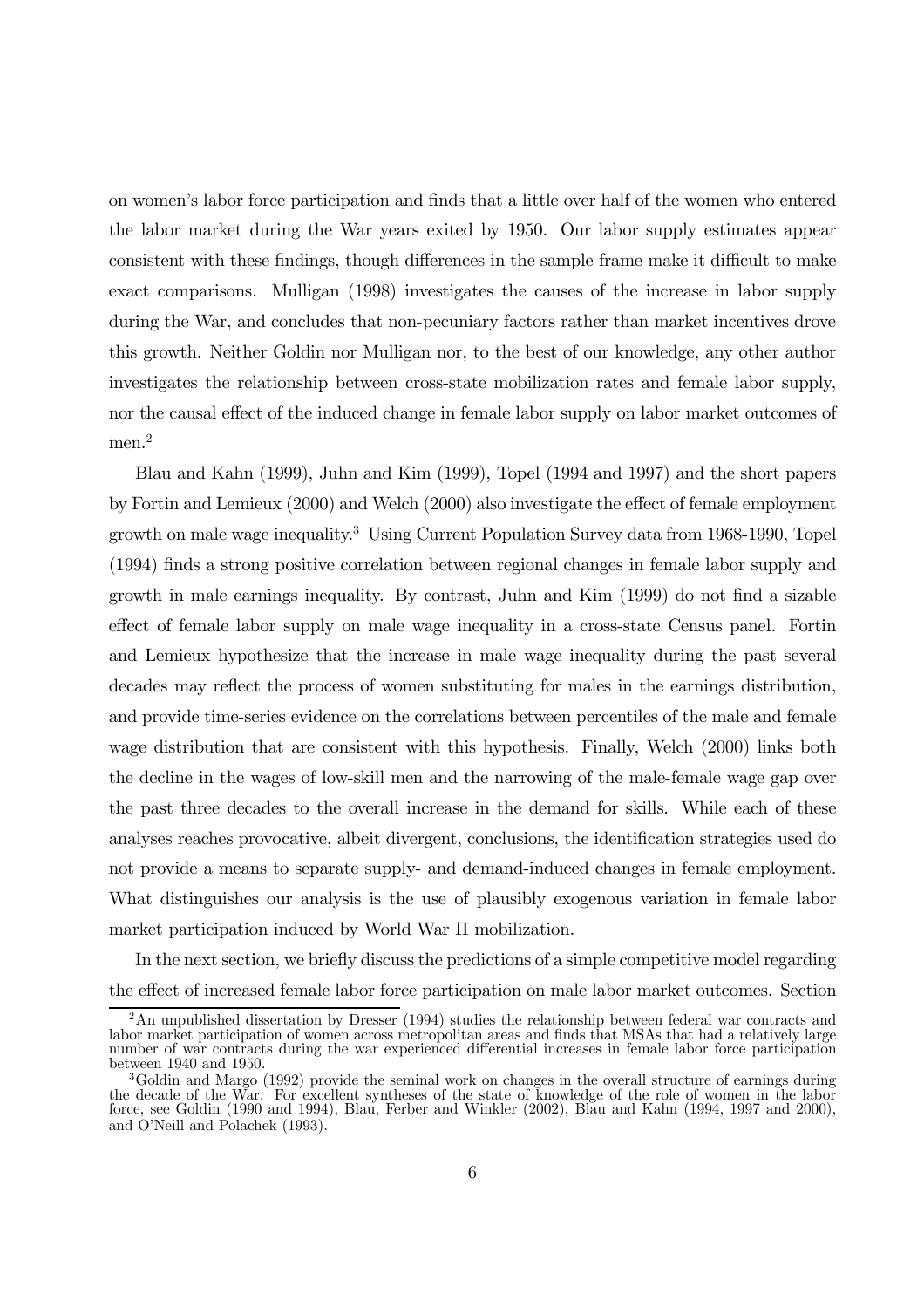3 describes our microdata and documents the correlation between female employment and a range of female and male labor market outcomes. In Section 4, we provide a brief overview of the draft and enlistment process for World War II, and explain the causes of the substantial differences in mobilization rates across states. Section 5 documents the relationship between WWII mobilization rates and female labor supply in 1950, and argues that mobilization rates generate a plausible source of exogenous variation in female labor supply. Sections 6 and 7 contain our main results. They exploit cross-state differences in female labor supply induced by mobilization rates to estimate the impact of increased female labor supply on female wages and male wages, educational inequality, and overall earnings inequality among males. Section 8 concludes.

# 2 Some Simple Theoretical Ideas

To frame the key questions of this investigation, it is useful to briefly discuss the theoretical implications of increased female labor force participation. Consider a competitive labor market consisting of four factors: high-skill males,  $H_t$ , low-skill males,  $L_t$ , females,  $F_t$ , and capital,  $K_t$ , which stands for all nonlabor inputs.<sup>4</sup> Imagine that all these factors are imperfectly substitutable in the production of a single final good. In particular, to fix ideas, consider the following nested CES (constant elasticity of substitution) aggregate production function, where, to simplify notation, we ignore the share parameters:

$$
Y_{t} = A_{t} K_{t}^{1-\alpha} \left[ \left( B_{t}^{L} L_{t} \right)^{\eta} + \left( \left( B_{t}^{F} F_{t} \right)^{\rho} + \left( B_{t}^{H} H_{t} \right)^{\rho} \right)^{\eta/\rho} \right]^{\alpha/\eta},
$$

where  $A_t$  is a neutral productivity term, and the  $B_t$ 's are factor-augmenting productivity terms, which are for now taken as exogenous. In particular,  $B_t^F$  is an index of female productivity, which may reflect observed or unobserved components of female human capital as well as technical change favoring women relative to men. This specification assumes that the elasticity of substitution between the labor aggregate and nonlabor inputs is equal to 1, the elasticity of substitution between female labor and high-skill male labor is  $1/(1-\rho)$ , and the elasticity of substitution between low-skill male labor and the aggregate between female and high-skill male labor is  $1/(1 - \eta)$ . When  $\eta > \rho$ , female labor competes more with low-skill male labor

 $\frac{4 \text{We do not distinguish between high- and low-skill females both to reduce the number of factors and because, in the empirical work, we will only have a source of exogenous variation in the total number (or total efficiency).}$ units) of females in the labor force.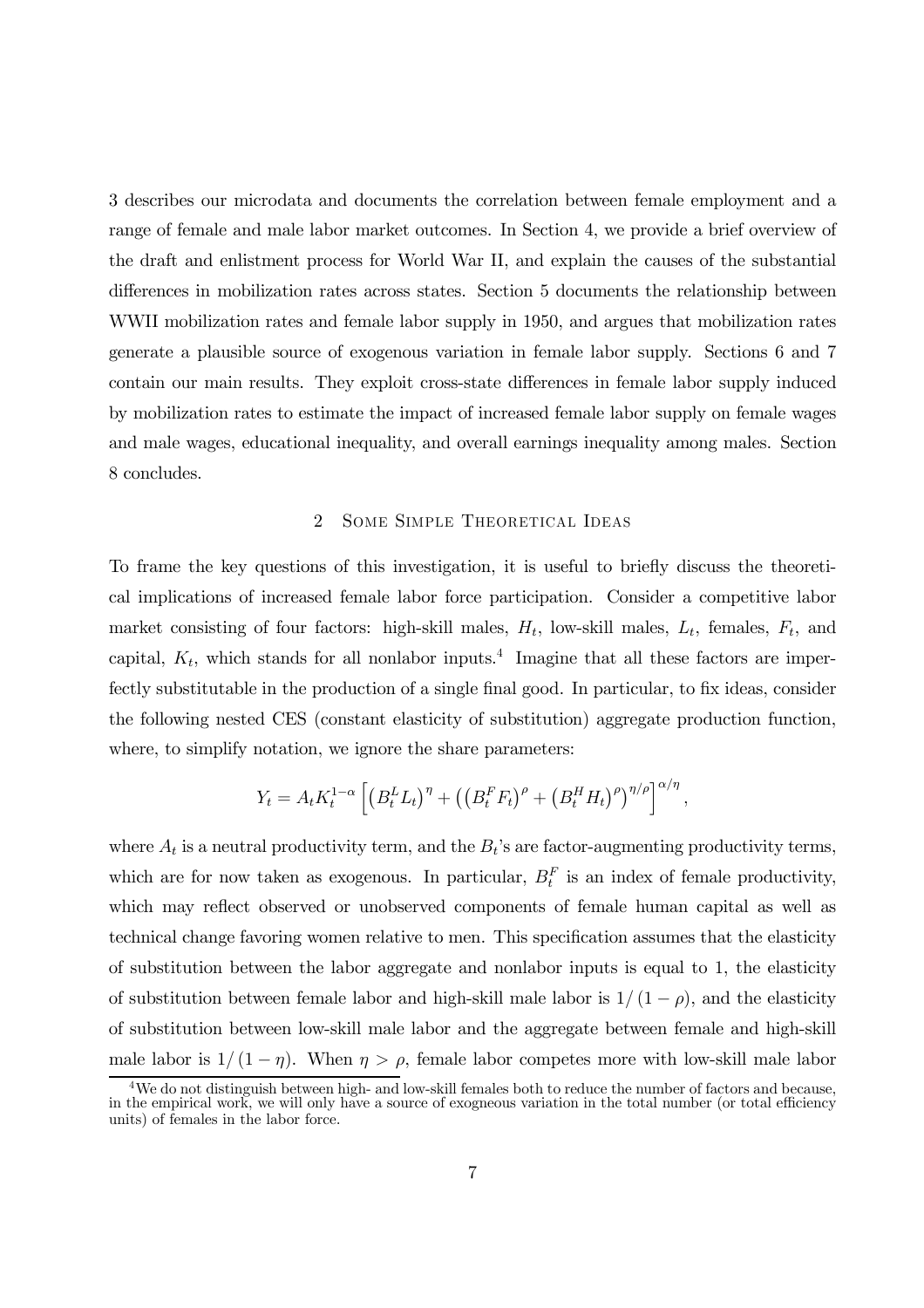than high-skill male labor, whereas when  $\eta < \rho$ , it competes more with high-skill male labor. This nested CES is similar to the one used by Krusell et al. (2000) with high-skill and low-skill labor, and equipment capital.

In this model, the wage ratio of high-skill to low-skill male wages, corresponding to the skill or education premium, is a natural index of male wage inequality. Since in competitive labor markets, wages are equal to marginal products, this ratio will be

$$
\omega_t \equiv \frac{w_t^h}{w_{tt}^l} = \frac{B_t^H}{B_t^L} \frac{\left(B_t^H H_t\right)^{\rho-1} \left(\left(B_t^F F_t\right)^{\rho} + \left(B_t^H H_t\right)^{\rho}\right)^{(\eta-\rho)/\rho}}{\left(B_t^L L_t\right)^{\eta-1}}
$$

It is then straightforward to show that

$$
Sign\left\langle \frac{\partial \omega_t}{\partial B_t^F F_t} \right\rangle = Sign \left\langle \eta - \rho \right\rangle,
$$

that is, an increase in effective female labor supply increases male wage inequality when women compete more with low-skill males than with high-skill males, i.e., when  $\eta > \rho$ . If female labor has traditionally been a closer substitute to low-skill male labor than high-skill male labor as argued by Grant and Hamermesh (4984) and Topel (4994 and 4997) among others, we may expect increased female labor force participation to act as a force towards greater wage inequality among men. The empirical magnitude of this effect is unclear, however.

The effect of increased female labor force participation on average wages of men, or on the level of high-skill and low-skill wages, depends upon the elasticity of supply of nonlabor inputs. It is straightforward to verify that if these nonlabor inputs are supplied elastically (or if  $\alpha = 1$ ), increased female labor supply will always raise average male wages. If, on the other hand, the supply of nonlabor inputs to the economy is upward sloping, the effect is ambiguous, and depends on the elasticity of substitution between male and female labor and on the response of the rental price of these nonlabor inputs to the increase in female labor supply.

More explicitly, low-skill male wages are

$$
w_{t}^{l} = \alpha A_{t} K_{t}^{1-\alpha} \left[ \left( B_{t}^{L} L_{t} \right)^{\eta} + \left( \left( B_{t}^{F} F_{t} \right)^{\rho} + \left( B_{t}^{H} H_{t} \right)^{\rho} \right)^{\eta/\rho} \right]^{\left( \alpha - \eta \right) / \eta} \left( B_{t}^{L} L_{t} \right)^{\eta-1}.
$$

Holding the supply of nonlabor inputs fixed, we have that

$$
\operatorname{Sign}\left\langle \frac{\partial w_t^l}{\partial B_t^F F_t} \right\rangle = \operatorname{Sign}\left\langle \alpha - \eta \right\rangle. \tag{1}
$$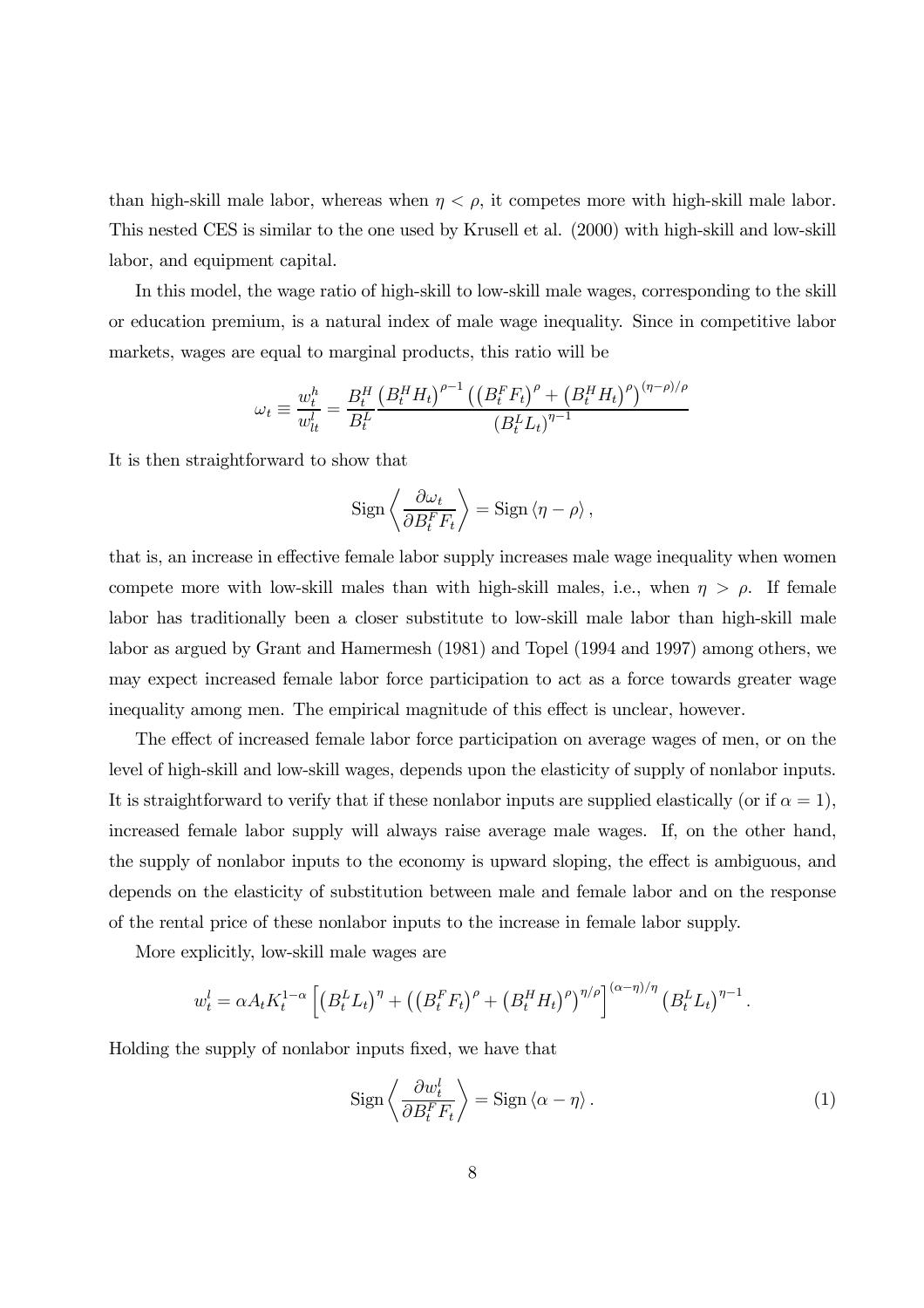In other words, when the elasticity of substitution parameter,  $\eta$ , is sufficiently high relative to the share of labor in production,  $\alpha$ , an increase in female labor supply will reduce the (conditional) demand for and the earnings of low-skill males. In what follows, we will loosely refer to female and (a particular type of) male labor as "close substitutes" when greater female employment reduces the wages of that type of male labor, since a greater level of  $\eta$  (i.e., a greater elasticity of substitution) makes such negative wage effects more likely.

The same trade-offs determine whether average male wages increase or decline in response to increased female labor force participation. Substitution of female labor for male labor, by reducing the ratio of nonlabor inputs to effective labor, acts to depress earnings, while the complementarity between female and male labor raises the earnings of men. The overall effect will be determined by which of these two forces is stronger.

Can we use this framework to interpret the relationship between female labor supply and wages at the state level in the aftermath of WWII? There are at least three caveats that apply:

- 4. This interpretation requires U.S. states to approximate separate labor markets. This may be problematic if either migration makes the entire U.S. a single labor market, or if local labor markets are at the city or MSA level. Both problems would cause attenuation, which does not bias instrumental-variables estimates, but makes them less precise. For example, in the extreme case where migration is free and rapid, there would be no systematic relative employment and factor price differences across state labor markets. Many studies, however, find migration to be less than perfect in the short run (e.g., Blanchard and Katz, 4992, Bound and Holzer, 2000, Card and DiNardo, 2000), while others document significant wage differences across state or city labor markets  $(e.g., Topel,$ 4994, Acemoglu and Angrist, 2000, Moretti, 2000, Bernard, Jensen and Schott, 2004, Hanson and Slaughter, 2002, forthcoming).Our results also show substantial differences in relative employment and wages across states related to WWII mobilization.
- 2. The single-good setup is an important simplification. When there are multiple goods with different factor proportions, trade between different labor markets can also serve to equalize factor prices (Samuelson, 4948). It is reasonable to presume that changes in interstate trade patterns required to achieve factor price equalization do not take place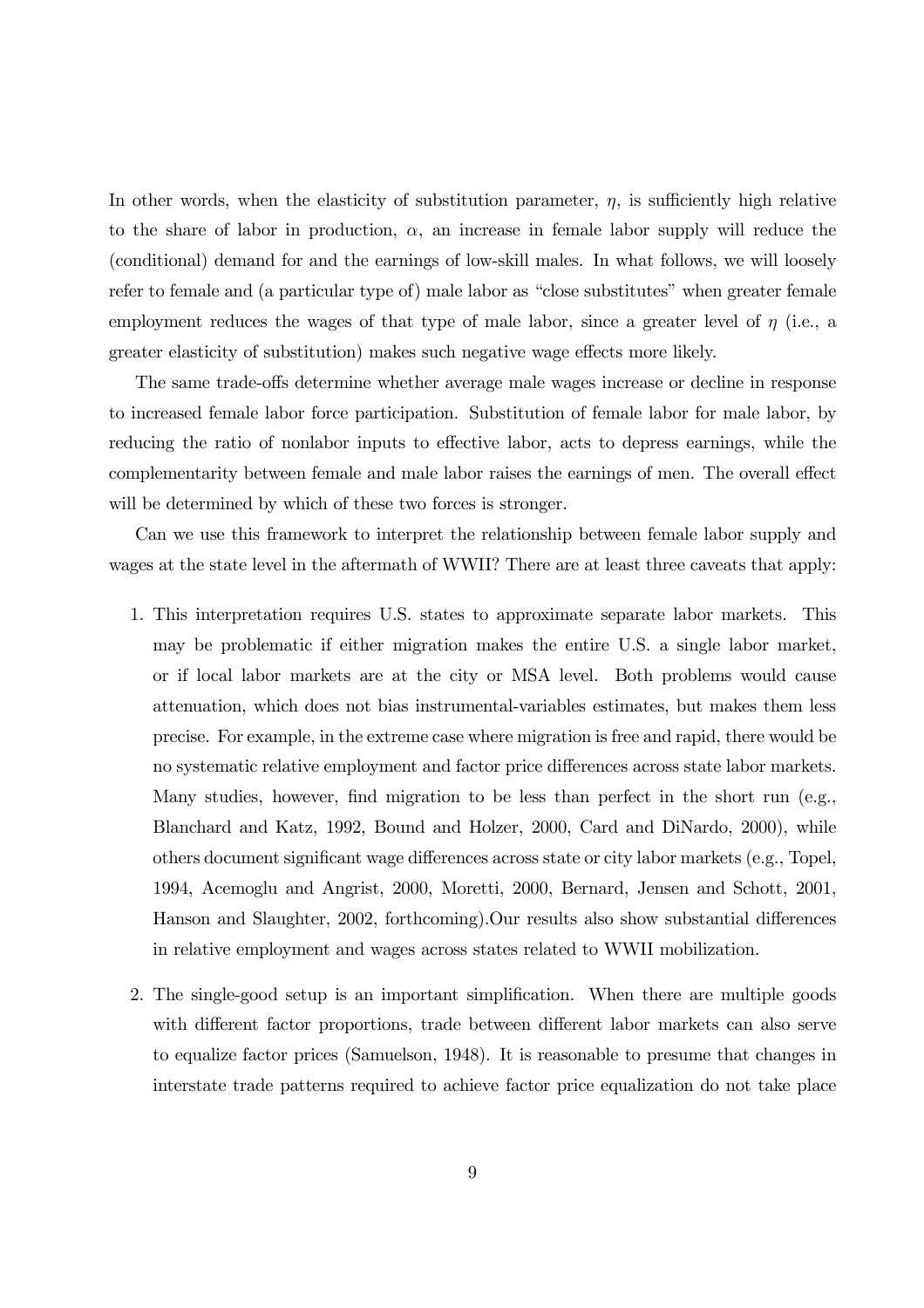in the short run.<sup>5</sup>

3. Short-run and long-run elasticities may also vary significantly, either because there are factors, such as capital or entrepreneurial skills, that adjust only slowly (cf, the LeChaterlier principle in Samuelson, 4947), or because technology (organization of production) is endogenous and responds to the availability of factors (Acemoglu, 4998, 2002).

In light of all these caveats, the elasticities we estimate in this paper should be interpreted as short-run elasticities (except when we look at the two-decade change between 4940 and 4960). The majority of the estimates exploit the differential increase in female labor supply at the end of the War on labor market outcomes shortly after the War. Migration, changes in interstate trade patterns and changes in technologies are likely to make the long-run relationship between female labor supply and labor market outcomes quite different from the short-run relationship.

# 3 Data Sources and OLS Estimates

#### 3.1 DATA

Our basic data come from the one-percent Integrated Public Use Microsamples (IPUMS) of the decennial Censuses. Samples include males and females ages 44-64 in the year for which earnings are reported who are not residing in institutional groups quarters (such as prisons or barracks), are not employed in farming, and who reside in the continental United States. Throughout the paper, we exclude Alaska, Hawaii, Washington D.C. and Nevada from the analysis. Alaska and Hawaii were not states until the 4950s, while Nevada underwent substantial population changes during the critical period of our analysis.<sup>6</sup> The  $1950$  sample is further limited to the sample-line subsample because educational attainment is not reported in the full sample. Sampling weights are employed in all calculations. Earnings samples include all full-time, full-year workers in paid non-farm employment excluding self-employed who earned the equivalent of \$0.50 to \$250 an hour in 4990 dollars during the previous year (deflated by CPI All Urban Consumers series CUUR0000SA0). Weekly earnings are computed as total wage and salary income earned in the previous year divided by weeks worked in the previous year, and hourly earnings are computed as wage/salary income divided by weeks worked in the previous year and hours worked in the

<sup>&</sup>lt;sup>5</sup>This is especially true at midcentury, since construction of the U.S. Interstate Highway System did not begin until 4956 with the authorization of the Federal Aid-Highway Act.

 $\overset{6}{\circ}$ Nevada had an extremely high mobilization rate, yet despite this, lies directly along the regression line for most of our analyses. Inclusion of Nevada affects none of our results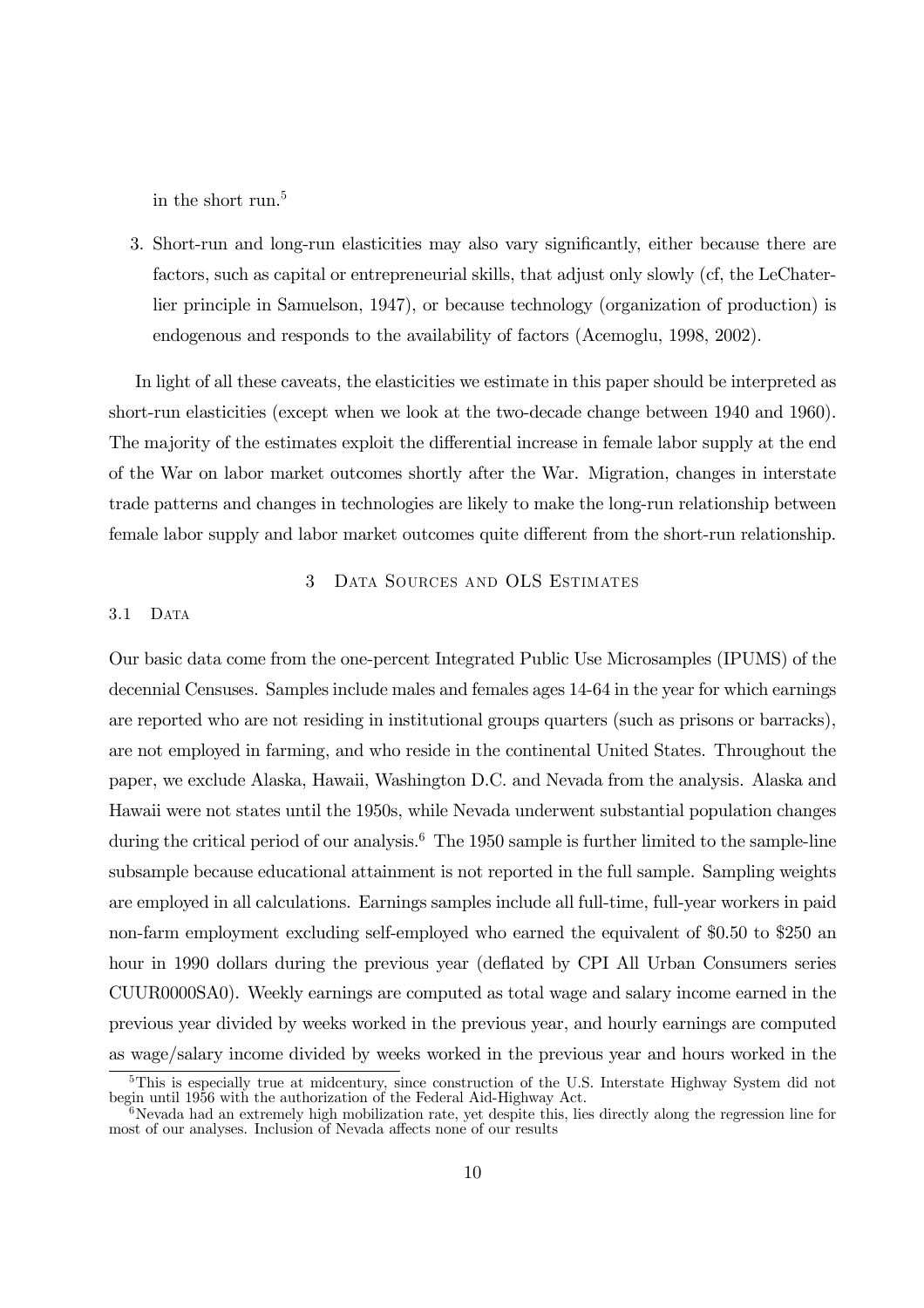previous week.7 Top coded earnings values are imputed as 4.5 times the censored value. We define full-time, full-year employment as working at least 35 hours in the survey week and 40 weeks in the previous year. Because weeks worked in 4940 are reported as full-time equivalent weeks, we do not impose the hours restriction for the full-time 4940 sample and when making hourly wage calculations, we count full-time equivalent weeks as 35 hours of labor input.

Table 1 provides descriptive statistics for the 1940, 1950 and 1960 Censuses, which are our main samples. Statistics are given for all the 47 states in our sample, and also separately for states with high, medium and low-mobilization rates, corresponding to below 45.4, between 45.4 and 49.0, and above 49.0 percent mobilization. This distinction will be useful below since differences in mobilization rates will be our instrument for female labor supply. Details on the construction of mobilization rates are given in Section 4.

As is visible in Table 1, high-mobilization states have higher average education, higher wage levels, and slightly older populations than low-mobilization states in 4940. Farm employment and nonwhite population shares are considerably lower in these states. However, female labor supply, measured by average weeks worked per woman, does not differ among high-, mediumand low-mobilization states in 4940.

# 3.2 Female Employment and the Level and Distribution of Earnings

In this section, we document the cross-state correlations between female labor supply and their range of labor market outcomes over the five decades between 4940-4990. Table 2 presents the relationship between female employment and a variety of aggregate state labor market outcomes including female and male wages, male earnings inequality, and the male college/high school earnings differential. In all these models, our measure of female labor supply is average weeks worked by female state residents aged 14 to 64 (with other sample restrictions as above).

In Panels A and B, we measure wages as log weekly earnings of full-time, full-year workers, and control for year main effects, state of residence and state or country of birth dummies, a full set of education dummies, a quartic in (potential) experience, and dummies for nonwhite and marital status. As in all wage models we report in this paper, all covariates other than the state dummies are interacted with time to allow returns to education, experience and demographics

<sup>7</sup>The <sup>4</sup>940 Census does not distinguish between wage/salary and self-employment income and hence both sources are implicitly used in earnings calculations. Restricting the sample to non-farm employed likely substantially reduces the importance of self-employment income in the 4940 sample.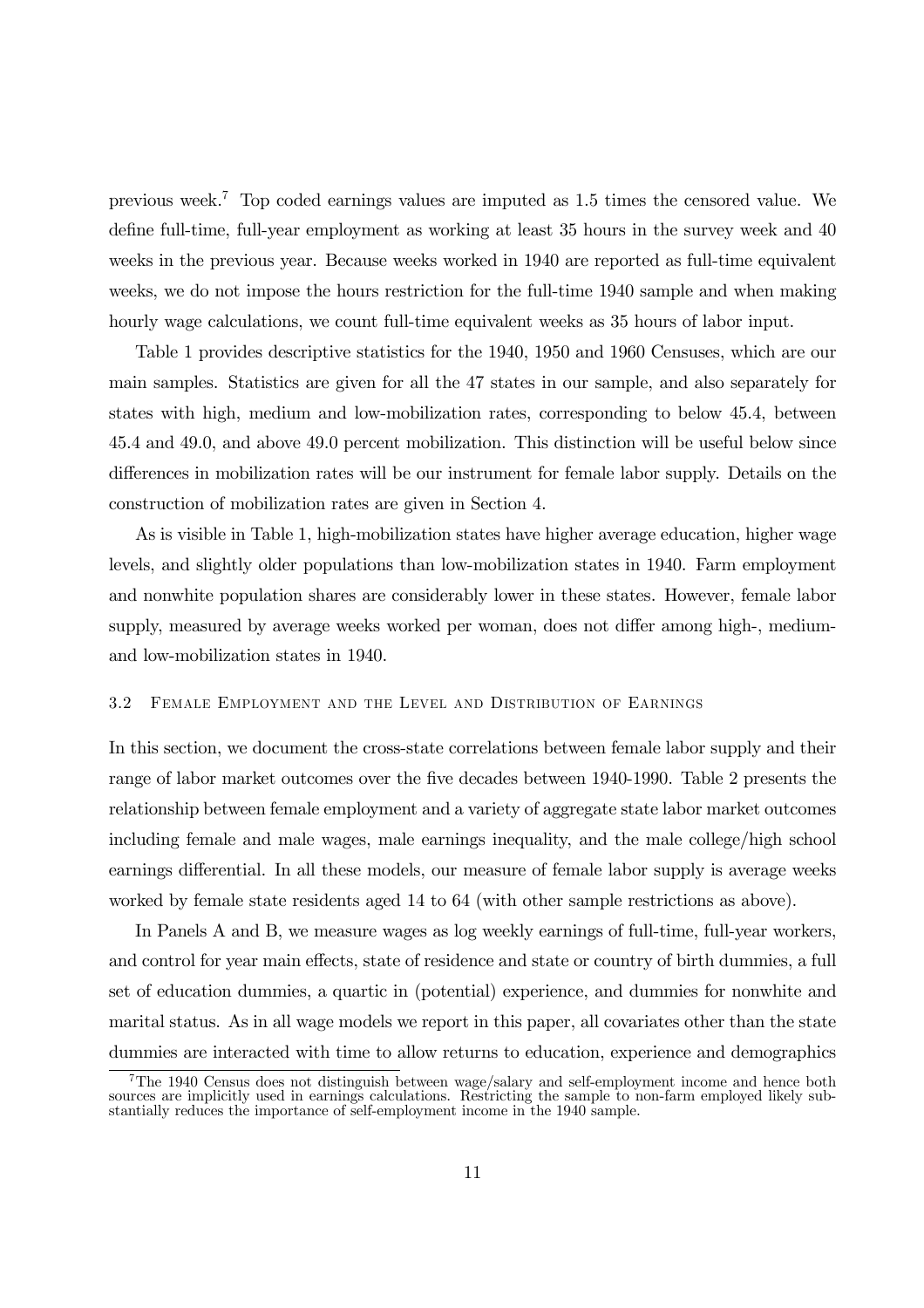to differ by decade.<sup>8</sup> The results show no consistent relationship between female employment on the one hand and female earnings and male earnings on the other. For example, column 4, which uses data from 4940 and 4990, indicates that greater female employment is associated with an increase in female wages, and a slight decline in male wages. Other columns report results for different subsamples.

Panel C reports the relationship between female labor supply and the male college/high school wage premium. To perform this calculation, we regressed log weekly full-time earnings of males with exactly a college and those exactly a high school degree on year main effects, state of birth and state of residence dummies, and the same set of covariates and their interactions with time, and the measure of average weeks worked by females in their state of residence. Each variable (and the constant) is interacted with a college-graduate dummy and the coefficient reported is the interaction between the female labor supply measure and the college graduate dummy. This coefficient measures the relationship between female labor supply and the earnings of college graduates relative to high school graduates (see equation (7) below). Panel C shows a weak negative relationship between female labor supply and the male college/high school wage differential: in the full sample and in  $1970-90$ , a 1 week increase in female employment is associated with a 1 percent decline in the college/high school differential.

Finally, Panel D reports results from regressions of within-state changes in overall male earnings inequality on changes in female weeks worked. The measure of inequality used here is the log difference between the 90th and 10th percentiles of the male earnings distribution. The results show no relationship between overall male wage inequality and female labor supply between 4940 and 4990 or between 4970 and 4990, but during earlier decades, there is a positive association between female employment and male wage inequality, and this relationship is significant in the 1940s.

If the results in Table 2 corresponded to the causal effect of female employment on female and male wages, we would conclude the demand for female labor was highly elastic (effectively flat), and that male and female workers were not particularly close substitutes.

These conclusions would be premature, however, since variations in female employment reflect both supply and demand forces.<sup>9</sup> To the extent that female labor supply responds

 $8$ Results without such interactions are similar, and are available upon request.

 $9<sup>9</sup>$ An additional problem is composition bias: women who participated at the margin may have been different (say less productive) than the average woman, creating a spurious negative relationship between female em-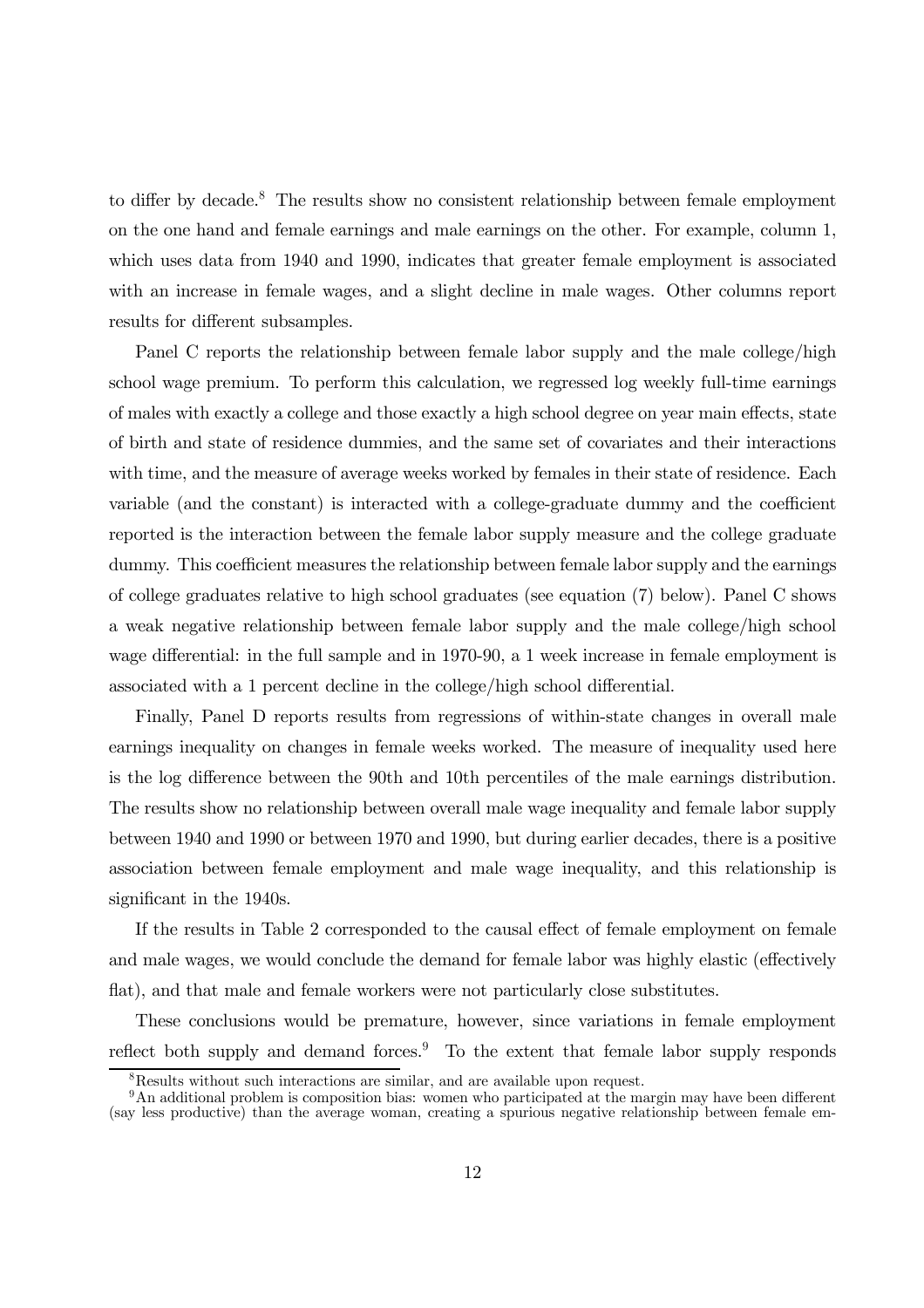elastically to labor demand, the OLS estimate of the effect of female employment on female wages will be biased upward by simultaneity; that is, female labor supply will be positively correlated with the level of labor demand and hence positively correlated with wages. Similarly, to the extent that demand for male and female labor move together, the OLS estimate of the effect of female employment on male wages will also be biased upward. On the other hand, the OLS estimates of the effect of female labor supply on male wage inequality may be biased upward or downward depending on whether greater labor demand increases wages more at the top or the bottom of the residual earnings distribution.

To obtain unbiased estimates of the effect of female employment on these labor market outcomes, we require a source of variation in female labor supply that is uncorrelated with demand for female labor. In the next section, we explore whether variation in state mobilization rates for WWII may serve as such a source of variation.

# 4 Mobilization for World War II

Following the outbreak of the War, the Selective Service Act, also known as the Burke-Wadsworth Bill, was introduced in the Senate in June 4940 to correct flawed conscription policies from the World War I era. The Burke-Wadsworth Bill initiated a mandatory national registration in October 4940 for a draft lottery for all males ages of 24-35 to gather relevant data on potential draftees. By the time the draft ended in 4947, there had been a total of six separate registrations with the age range expanded to include 18-64 year olds. Only 18-44 year olds were liable for military service, however, and many of these either enlisted or were drafted for the War. Men aged 45-64 were registered as part of a civilian workforce management effort by the Selective Service.

Following each of the registrations, there were a series of lotteries determining the order that a registrant would be called to active duty. Local draft boards then classified all of the registrants into qualification categories. The Selective Service's guidance for deferred exemption was based on marital status, fatherhood, essential skills for civilian war production, and temporary medical disabilities, but left considerable discretion to the local boards.

ployment and female wages. Our instrumental-variables estimates will also be subject to a variant of this bias: IV estimates will identify the market effects of the labor supply of women whose behavior is affected by our instrument; these women may differ from the "average" female labor force participant (see Angrist and Imbens, 4995, for an interpretation of IV estimates along these lines).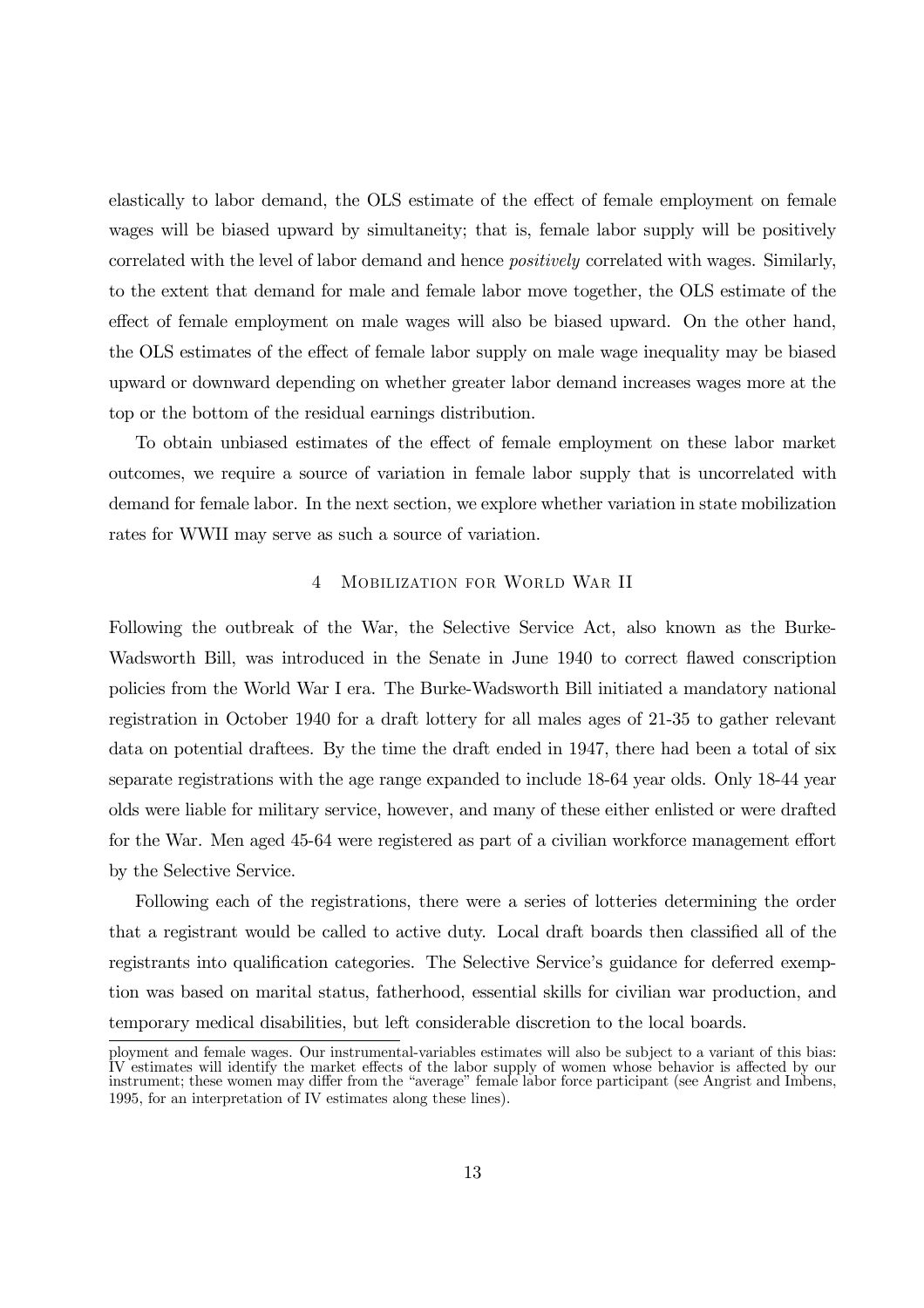Due to the need to maintain an adequate food supply to support the War effort, one of the main considerations for deferment was farm status. We show below that states with a higher percentage of farmers had substantially lower mobilization rates, and this explains a considerable share of the variation in state mobilization rates. Also, most military units were still segregated in the 4940s and there were relatively few black units. Consequently, blacks were separated from whites for classification purposes. This resulted in proportionally fewer blacks serving in the military than whites and hence states with higher percentages of blacks also had lower shares of draftees. In addition, individuals of German, Italian and Asian origin may have been less likely to be drafted due to concerns about sending them to battle against their countries of origin.

Our measure of the mobilization rate is the fraction of registered males between the ages of 48 and 44 who were drafted or enlisted for war. It is calculated from the published tables of the Selective Service System (1956). Since effectively all men in the relevant age range were registered, our mobilization rate variable is the fraction of men in this age range who have served. We use this variable as a proxy for the decline in the domestic supply of male labor induced by the War. Volunteers were not accepted into the military after 4942 and hence the great majority of those who served, 67 percent, were drafted.<sup>10</sup> Therefore, the main source of variation in mobilization rates is cross-state differences in draft rates.

Table 3 shows the cross-state relationship between the mobilization rate and a variety of potential determinants. These right-hand side variables, calculated from the 4940 Census, measure the percent of males ages 43-44 in each state who were farmers, nonwhite, married, fathers, German-born or born in other Axis nations (Italy or Japan), or fell in the age brackets of 43-24 and 24-34. We also calculate average years of completed schooling among males in this age bracket since, as Table 1 shows, this variable differs significantly among high- and low-mobilization states. We focus on the age bracket 43-44 because men aged 43 in 4940 would be 18 in 1945, and thus part of the target ("at-risk") group.<sup>11</sup> Finally, we calculate the number of draft registration boards per 4,000 males ages 43-44 using Selective Service (4956) paired to

 $^{10}$ According to data from Selective Service System (1956), 4,987,144 men were enlisted and 10,022,367 men were drafted during the War years. 458,297 males were already serving in the military in 4940 prior to declaration of hostilities. Since it is probably misleading to count these peacetime enlistees as wartime volunteers, a more precise estimate of the share of draftees is 70 percent.

 $^{11}$ The fathers variable refers to the fraction of women aged 13-44 who had children. Though ideally we would have this fraction for men, this information is not directly available from Census and hence we use the percent of women with children, which is presumably highly correlated with the desired variable.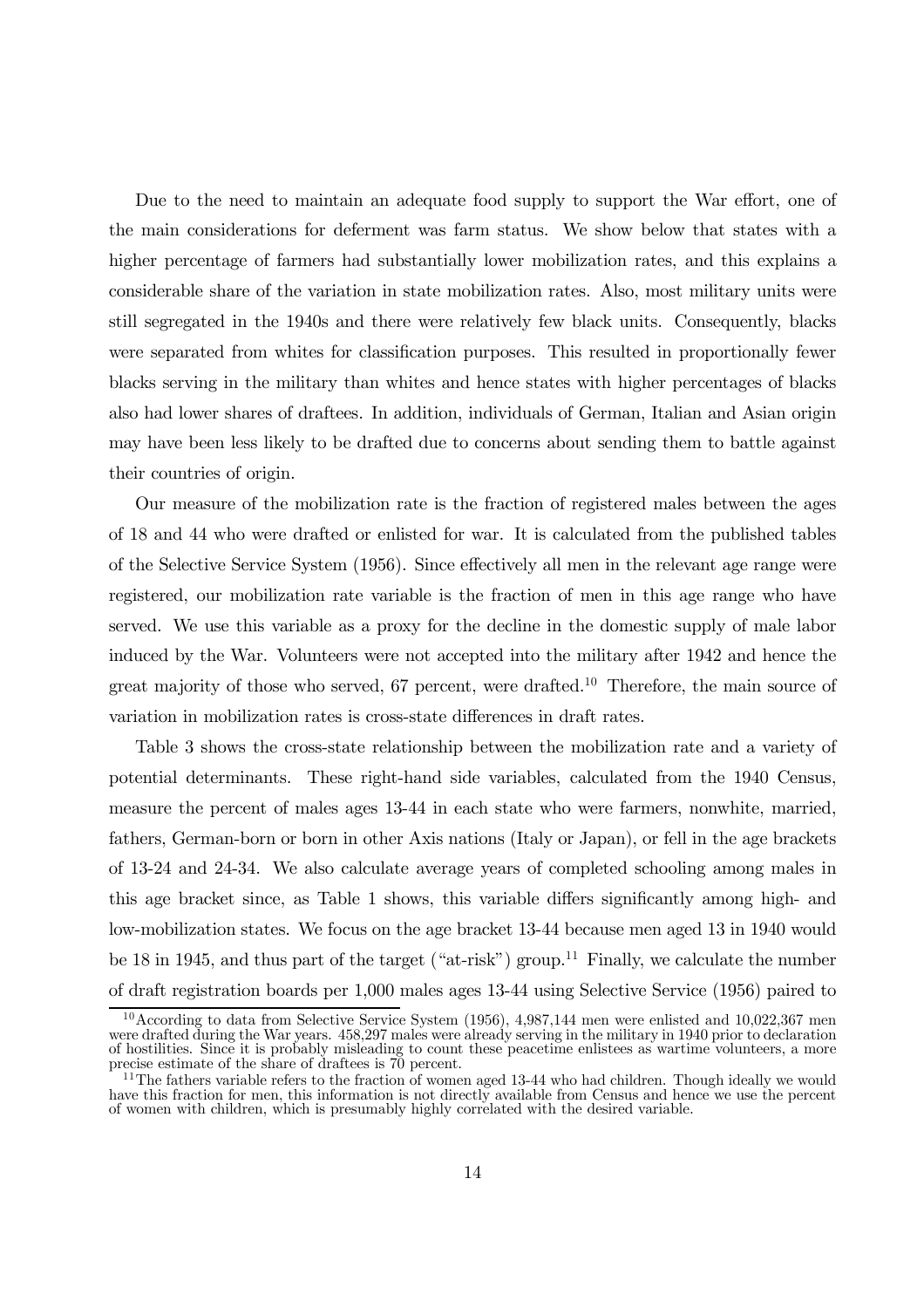Census population counts. Draft board prevalence might affect the mobilization rate if states with greater mobilization infrastructure were able to conduct the draft more rapidly.

Column 1 of Table 3, which includes all of these variables in a regression model simultaneously, shows that the farm, schooling and German-born variables are significant, while the other variables are not. The significant negative coefficient on the farm variable implies that a state with 10 percentage points higher farm penetration is predicted to have a 1.7 percentage point lower mobilization rate. The coefficient on the German-born variable implies that 1 percentage point higher fraction of population born in Germany translates into over 3 percentage points lower mobilization. This is a very large effect, though not entirely implausible if our measure of foreign-born Germans also captures the presence of larger ethnic German enclaves (also note that the point estimate is significantly smaller in later columns). Interestingly, the percent Italian/Japanese variable has the wrong sign in this regression, but this seems to be because it is correlated with percent German-born, and when entered individually, it is insignificant. Column 2 displays a specification that includes only the farm and nonwhite variables, while column 3 shows a specification only with the farm and education variables. Column 4 combines the farm, nonwhite and schooling variables. Due to collinearity, neither the nonwhite nor schooling variable is individually significant.

To explore robustness, column 5 drops the 45 Southern states from the analysis. Their omission has little impact on the farm or schooling variables, though it does cause the coefficient and standard error of the nonwhite population share measure to rise substantially. The subsequent columns add the age structure, ethnic mix, married, father and local draft board variables one by one to the model in column 4. The only variables that have additional explanatory power are the age structure and percent German-born variables.

Finally, columns 42 and 43 show specifications that control for the farm, nonwhite, schooling, age composition and the German-born variables simultaneously. These specifications explain a significant part of the variation in state mobilization rates (the  $R^2$ 's of these two regressions are, respectively, 0.62 and 0.70). We think of the farm, nonwhite and schooling variables as capturing potentially "economic" determinants of mobilization rates, and the age composition and the German-born variables as capturing systematic "non-economic" components, while the residual 30 percent corresponds to idiosyncratic or non-systematic variation. Below we present estimates of the effect of mobilization on female labor supply growth that exploit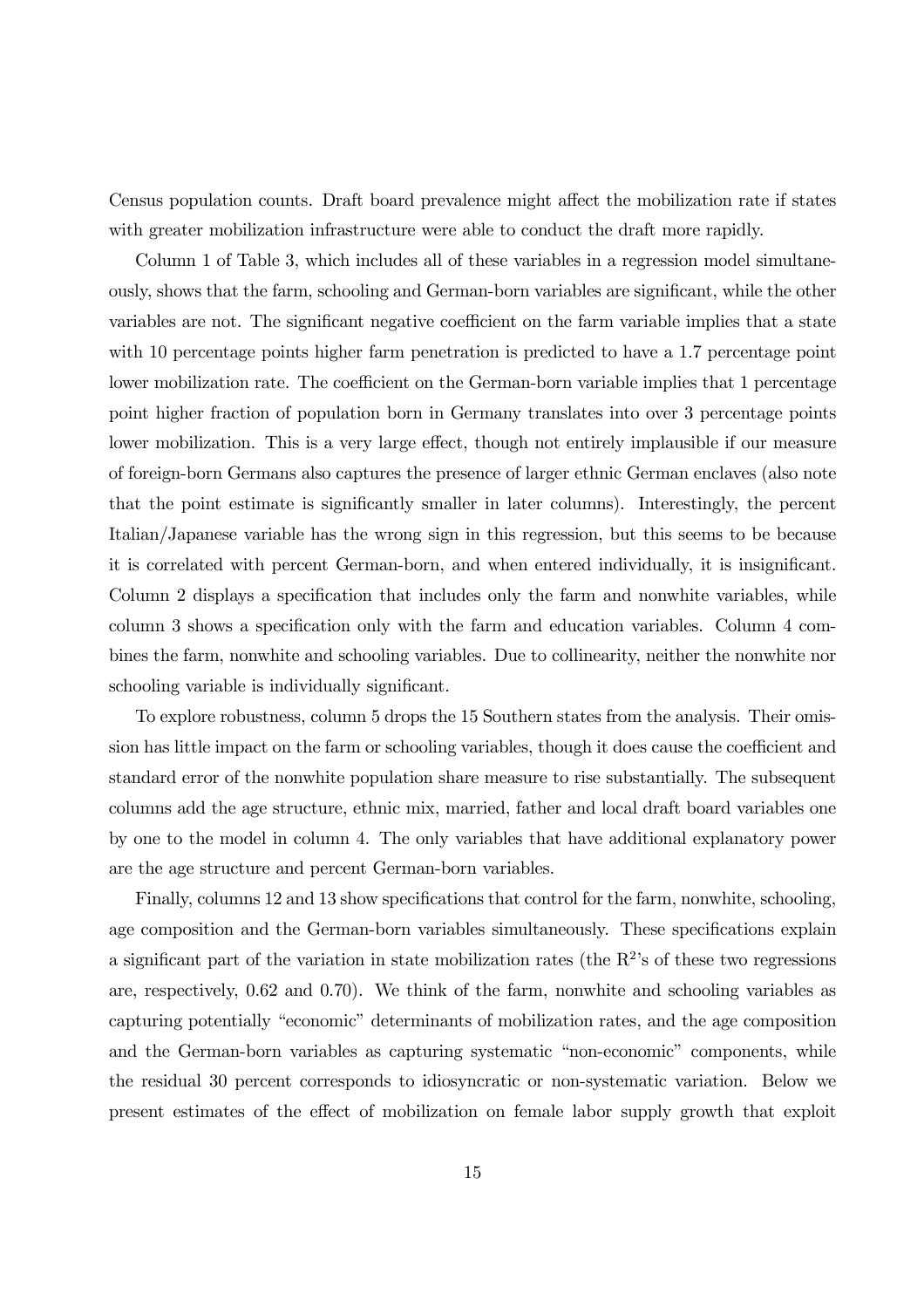various combinations of these sources of variation.

#### 5 WWII Mobilization and Female Labor Supply

# 5.1 Cross-State Relationships

Figure 2 in the Introduction showed male and female labor force participation and the fraction of males ages 44-65 who were in active military duty in each year during the years 4940- 1952.<sup>12</sup> The rise of women's labor force participation between 1940 and 1945 closely tracks the mobilization of males. During these five years, male labor force participation declined by 46.5 percentage points while female labor force participation rose by 6.0 percentage points. Hence, the rapid increase in female employment during 4940-4945 appears to be a response to the labor demand shock caused by WWII mobilization.

By 4949, the size of the military was at peacetime levels, male labor force participation slightly exceeded pre-War levels, and the demand shock that had induced the increase in female employment had arguably subsided. Despite the resumption of peacetime conditions, however, female labor force participation was 5.4 percentage points higher in 4950 than in 4940 (though 0.9 percentage points lower than at the War's peak).<sup>13</sup> If female employment was higher in 4950 than it would have been absent WWII mobilization, this can be thought as the result of a change in female labor supply behavior induced by the War. Women who worked during wartime may have potentially increased their earnings capacity or their information about available jobs, thereby inducing additional labor supply.<sup>14</sup> Alternatively, the preferences of women who worked—or even those who did not—may have been altered by widespread female labor force participation during the War. Our empirical strategy is to exploit these changes in female labor supply.

 $^{12}$ Numerators for labor force participation and military active duty numbers in Figure 2 are from the Statistical Abstract of the United States (1944/45, 1951, and 1954), which relies on estimates from Census of Popula 4952. Denominators are population estimates of U.S. residents ages 44-65 by gender from 4940 and 4950 Census of Populations. Population estimates are interpolated for years 4940-4948 and 4950-52 assuming a constant exponential growth rate over 4939-4952. Due to use of the detailed annual labor force series for 4939-4952 in Figure 2 (which are not available for earlier years), our female labor force participation numbers in this figure differ slightly from the series provided by Goldin (1994) and Blau, Ferber and Winkler (2002) displayed in Figure 1.

 $\frac{13}{13}$ As noted earlier, our data sources do not agree on the exact magnitude of the aggregate rise in female labor force participation during the decade. The Figure 1 data place the rise at 6.0 percentage points rather than 5.1 as in Figure 2.<br><sup>14</sup>In this case, the actual increase in *efficiency units* supplied by female labor may be understated by our

labor supply calculations (which are normally expressed in weeks worked), leading to an underestimate of the negative effect of female labor supply on female wages.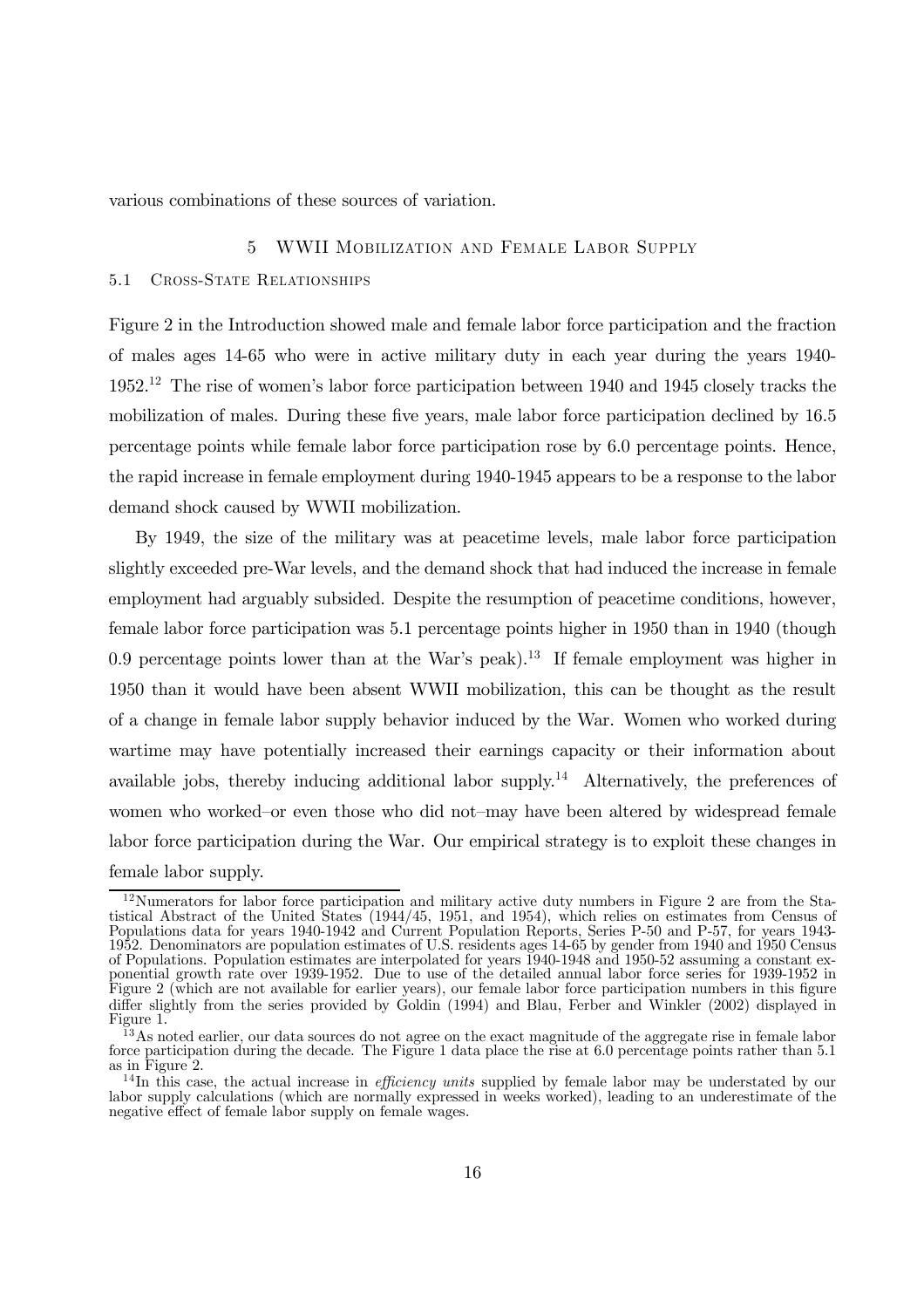Mobilization for WWII was not uniform across states. In low-mobilization states, less than 44 percent of men between the ages of 48-44 served in the War, in contrast to 54.5 percent of males in high-mobilization states (with a range of 9.2 percentage points between the 40th and 90th percentile states). Figure 3 showed that female employment did not systematically vary between high- and low-mobilization states in 4940 (see also Table 4). By 4950, however, women worked significantly more in high-mobilization states. In fact, as shown in the second panel of the figure, there is a striking positive relationship between state mobilization rates and the change in average weeks worked by women from 4940 to 4950. Our hypothesis is that this change in the cross-state pattern of female employment between 4940 and 4950 reflects the effects of WWII mobilization on female labor supply. Notably, this positive relationship is unique to the decade of the War. The bottom panel of Figure 3 indicates that there is no additional relative growth in female labor supply during 4950-4960 in high-mobilization states (in fact, there is a slight mean reversion).

To investigate the hypothesis more formally, Table 4 reports results from regressions of female labor supply, measured in weeks worked, on state mobilization rates. These models, which pool data from 1940 and 1950, have the following structure:

$$
y_{ist} = \delta_s + \gamma_{1950} + X'_{ist} \cdot \beta_t + \alpha \cdot \gamma_{1950} \cdot m_s + \varepsilon_{ist}.
$$
 (2)

Here the left-hand side variable,  $y_{ist}$ , is weeks worked by woman i residing in state s, in year t (1940 or 1950).  $\delta_s$  denotes a full set of state of residence dummies, and  $\gamma_{1950}$  is a dummy for 1950.  $X_{ist}$  denotes other covariates including state of birth or country of birth, age, race, and share of farmers and nonwhites and average schooling in the state in 4940 interacted with the 1950 dummy, which are included in some of the specifications. The time subscript on  $\beta$ indicates that the effects of the  $X's$  on labor supply may differ by decade. The coefficient of interest is  $\alpha$ , which corresponds to the interaction term between the 1950 dummy and the mobilization rate,  $m_s$ . To save on terminology, we refer to this interaction term simply as the "mobilization rate". This variable measures whether states with higher rates of mobilization for WWII experienced a greater increase in female employment from 4940 to 4950. Since our key right-hand side variable, the mobilization rate, varies only by state and year, all standard errors reported in this paper are corrected for clustering at the state times year level (using STATA robust standard errors).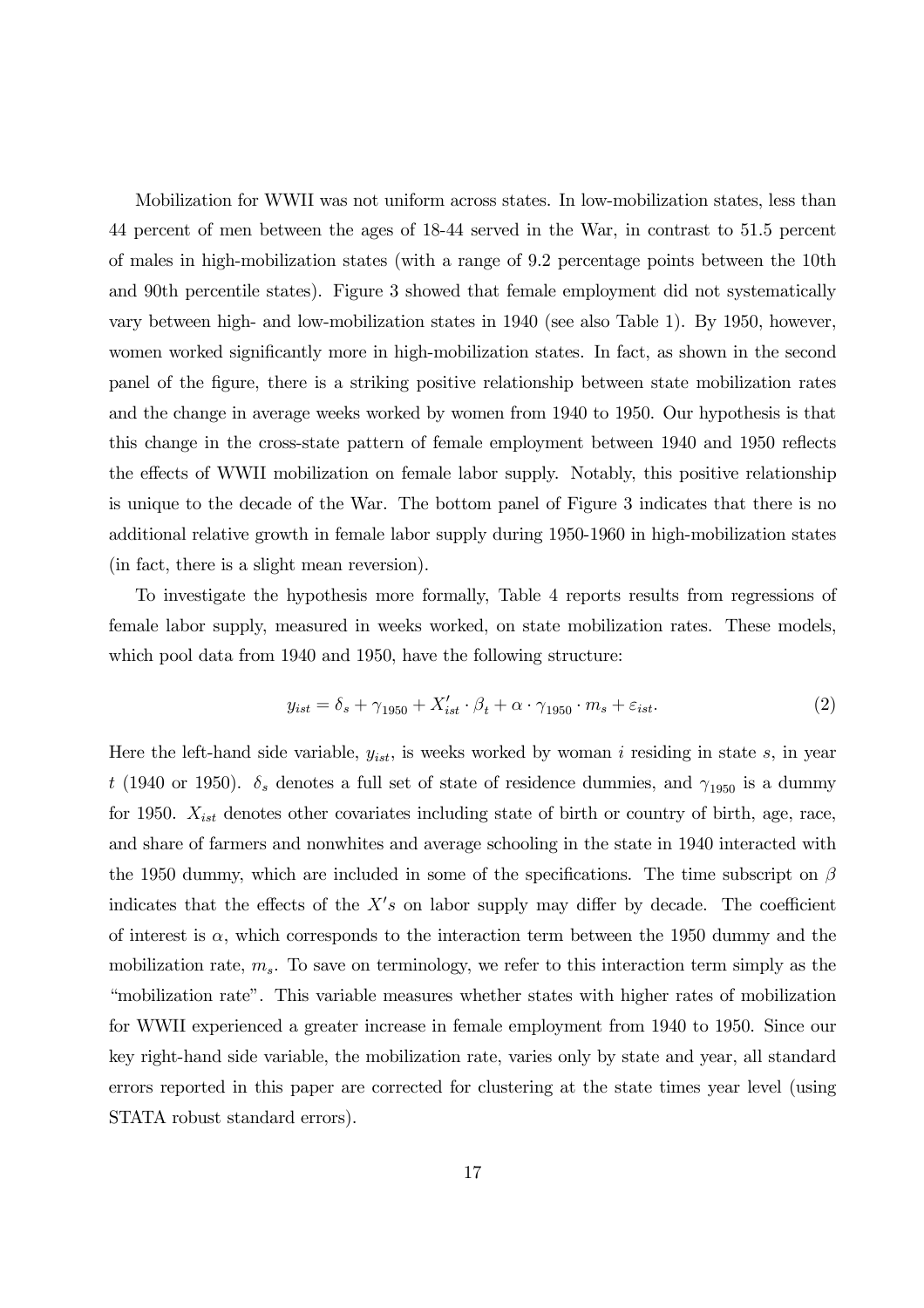Column 1 is our most parsimonious specification, including only state dummies, year main effects, and the mobilization rate measure. This model indicates that there was a large and highly significant increase in female employment between 4940 and 4950 in high-mobilization states. The point estimate of 13.9 (standard error 1.8) implies that a 10 percentage point higher mobilization translated into a 1.4 week increase in female employment between the start and end of the decade. While suggestive, this specification is not entirely appropriate since it does not control for any individual or state characteristics that might explain the rise in female labor supply in high-mobilization states. Subsequent columns add a variety of covariates to this specification.

The addition of a full set of age and marital status dummies interacted with year dummies in column 2 reduces the mobilization rate coefficient by about one-third to 9.6. The difference in the point estimate between the first two columns indicates that age groups with greater increases in labor force participation were more populous in high-mobilization states. Column 3 adds state of birth dummies as a control for cross-state migration (and country of birth dummies for immigrants). These dummies have little impact. As an additional method of controlling for the possible endogeneity of women's location decisions, Appendix Table 1 displays a set of specifications comparable to Table 4 (columns 3 and 5) in which WWII mobilization rates are assigned to women by their state of birth rather than current state of residence as in our main models. The point estimates and standard errors are very similar to the models in Table 4. As a final check for migration, Panel B of Appendix Table 1 reports results from specifications that use (log) total supply of women, measured in aggregate weeks or aggregate efficiency units, as the dependent variable (see below for definition of aggregate efficiency units). Consistent with the finding that women worked more on average in 1950 in high-mobilization states, total female labor supply also grew more in these states.

# 5.2 Correlation or Mobilization?

The correlations documented above between state mobilization rates and measures of agricultural employment, nonwhite population, and educational attainment raise a concern as to whether we are simply capturing differential trends in female employment in non-agricultural, better-educated, and low-minority states. In that case, the estimated effect of the mobilization rate on female labor supply growth will reflect, at least in part, this correlation. To state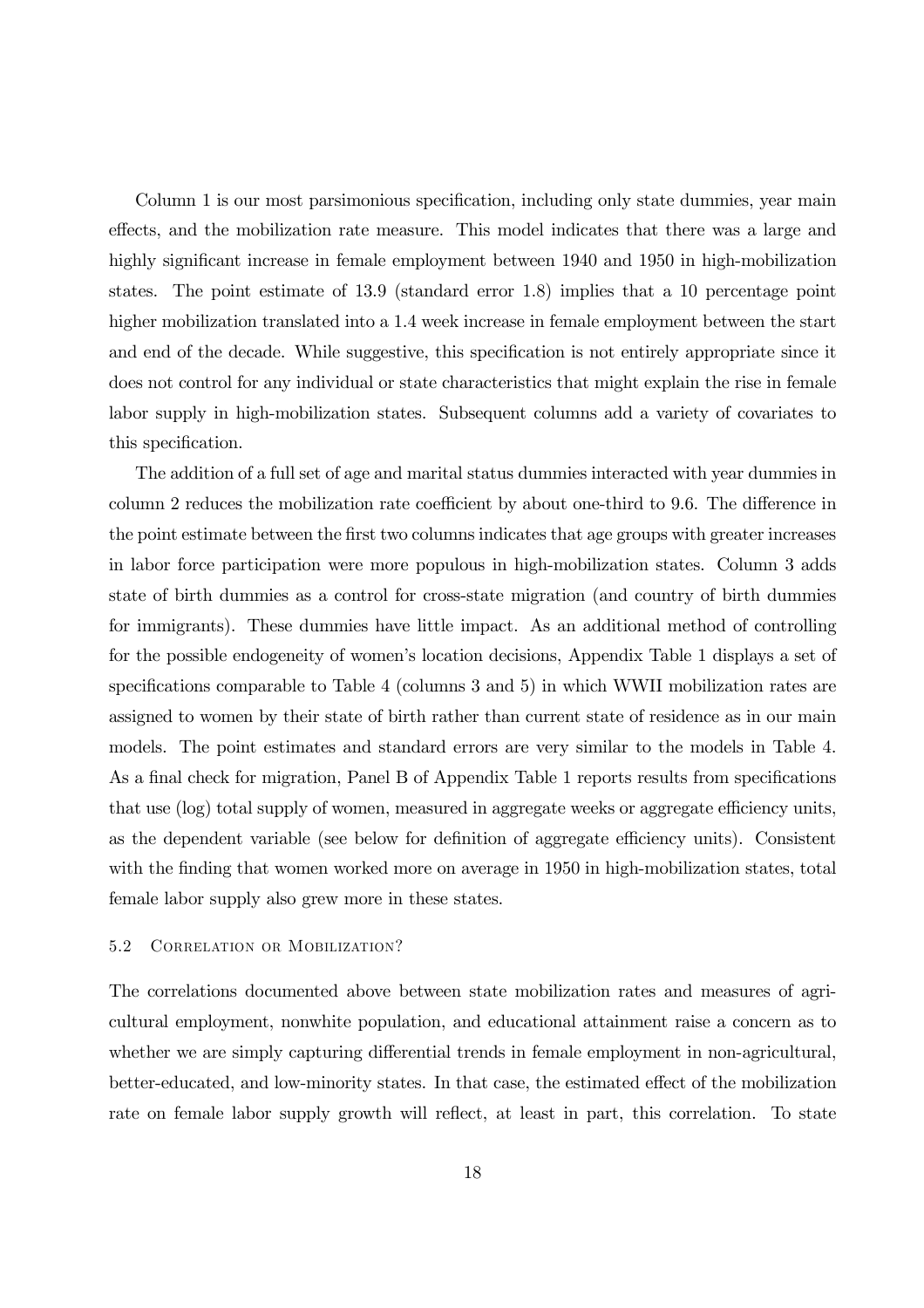the concern more concretely, we can think of the variation in cross-state mobilization rates as arising from three components:

$$
m_s = m_s^e + m_s^{ne} + e_s. \tag{3}
$$

The first of these,  $m_s^e$ , is the component of state mobilization rates that is correlated with observable economic factors such as agricultural and educational distributions. The second component,  $m_s^{ne}$ , is correlated with non-economic factors that we can potentially measure such as age and ethnicity. Finally,  $e_s$  is a source of other idiosyncratic variation that we cannot proxy with our existing data. Our estimates so far exploit all three sources of variation in  $m_s$ . Among these,  $m_s^e$  is the most problematic since economic factors that cause differences in mobilization rate could also potentially impact female labor supply and earnings growth directly between 1940 and 1950.

Our first strategy to purge the mobilization measure of potentially problematic variation is to control directly for several measures of  $m_s^e$  in estimating (2), thus only exploiting the variation in mobilization rates coming from  $m_s^{ne}$  and  $e_s$ . To implement this approach, columns 4 and 5 of Table 4 add controls for the interaction between the 4950 dummy and the fractions of men who were farmers and who were nonwhite and average schooling among men in 1940.<sup>15</sup> The nonwhite and farm interaction terms are typically only marginally significant while the schooling variable is positively related to growth in female labor force participation. But these variables have little impact on the coefficient on the mobilization rate, which remains between 8 and 10 week and is highly significant. Overall, these estimates also imply that a 10 percentage point higher mobilization rate is associated with an approximately 4 week increase in female employment.

As an alternative check on the influence of racial composition on male employment growth, Panel B of Table 4 limits the sample to white females (recall that we have already limited the sample to non-farmers). The results in this subsample are comparable to those reported in Panel A. The baseline estimate is again approximately 9 to 10 weeks, and is similarly robust in magnitude and significance to the inclusion of various covariates. $16$ 

Another concern is that there may be significant cross-state differences in the importance of

<sup>&</sup>lt;sup>15</sup>Although the component of mobilization rate correlated with fraction nonwhite may be thought to be "noneconomic," given the changes in the economic status of blacks over this time period, we are more comfortable classifying this as an "economic" complement.

 $^{16}$ We also estimated models with interactions between individual education dummies and year dummies. The results are very similar to those in Table 4. Tables of these results are available from the authors.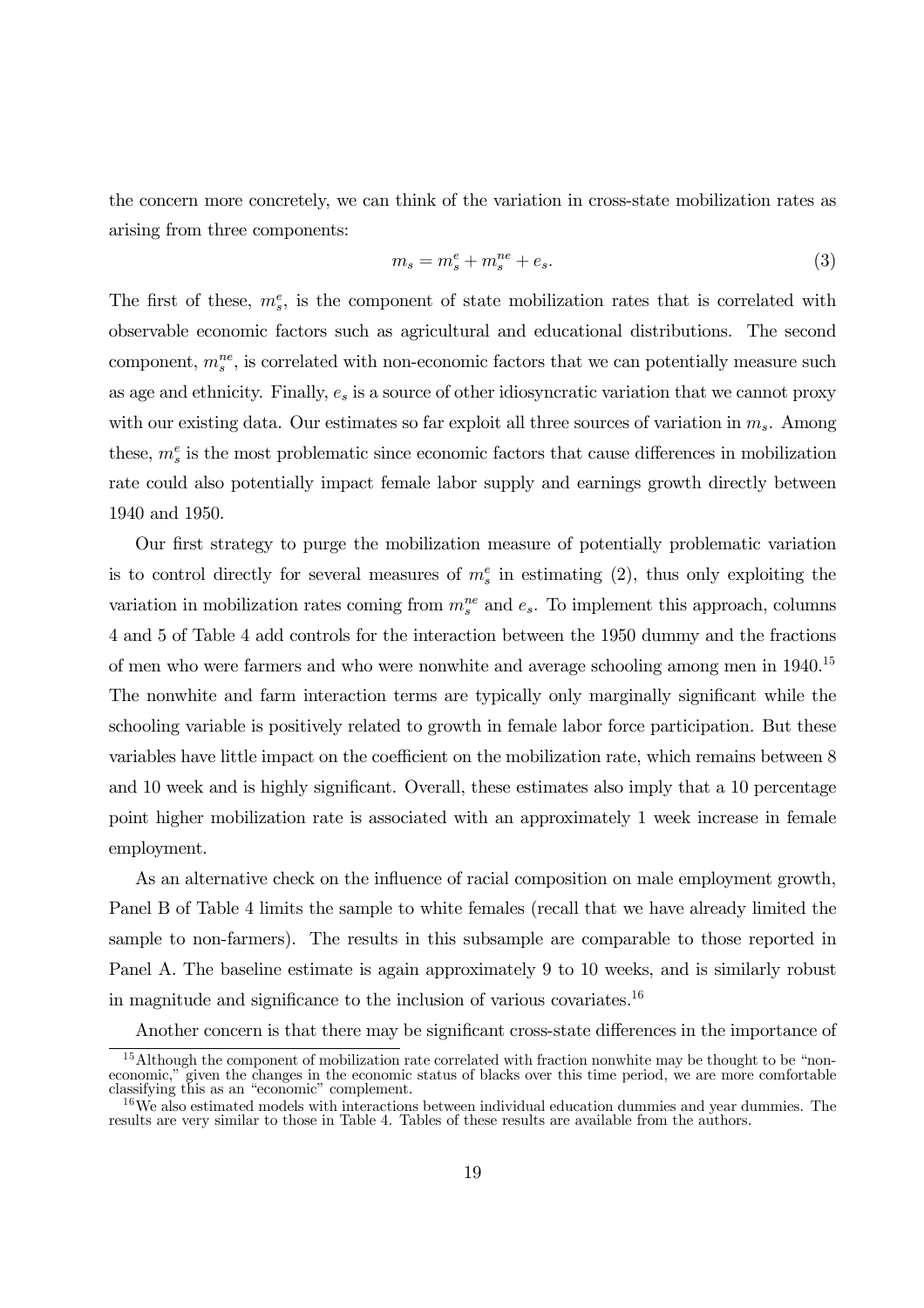occupations or industries with a greater demand for women, explaining the differential growth in female employment between 4940 and 4950. Table 5 allows for female labor supply growth to differ by states' initial occupational and industrial structure. In particular, we control (in separate regressions) for the interaction between the 4950 dummy and the fraction of males in 4940 in each of 40 one-digit occupations as well as the fraction of men in defense-related industries.<sup>17</sup> These estimates provide little evidence of differential female labor supply growth by occupational and industrial structure. The occupation and industry variables are insignificant in all but one specification, and their inclusion affects neither the magnitude nor the significance of the relationship between WWII mobilization and female labor supply growth.

In terms of the notation of equation (3), the estimates in Tables 4 and 5 exploit two sources of variation in state mobilization rates: the "non-economic" component,  $m_s^{ne}$ , and the "idiosyncratic" component,  $e_s$ . An alternative strategy to explore whether these results may be interpreted as a causal effect of WWII mobilization on female labor supply growth is to attempt to isolate the non-economic component of the mobilization rate,  $m_s^{ne}$ . To implement this approach, we focus on the variation in mobilization rates accounted for by differences in the age structure and German heritage of the population of males at risk for mobilization by state (recall that the fraction of those who were Italian and Japanese did not have a significant effect on mobilization rates in Table 3). Conditioning on individual characteristics, in particular, age and ethnicity (country of birth), it is plausible that these variables should have no direct effect on female labor supply growth.

Motivated by this reasoning, we report results from 2SLS estimation of equation (2) in Panel A of Table 6, using the 4940 age or ethnic structure (or both) as instruments for the mobilization rate (in these models we also control for percent farmer and male's average education in 1940). Though not as precisely estimated, the results of these 2SLS models are similar to the previous estimates using all components of the variation in mobilization rates and to those that control for the economic component of the mobilization rate,  $m_s^e$ , directly. Therefore, it appears that all sources of variation in mobilization rates exert a similar effect on female labor supply during the decade of the War. It is also encouraging to note that the 2SLS models for male labor supply in Panel B of Table 6 find insignificant and inconsistently signed effects of mobilization on male

<sup>&</sup>lt;sup>17</sup>We define defense-related industries as those contributing to War Stock material directly related to combat missions. Examples of defense industries are: aircraft and ship building, motor vehicles and electronic machinery, metal industries, steel and iron industries, and blast furnaces and rolling mills. A complete list is available from the authors.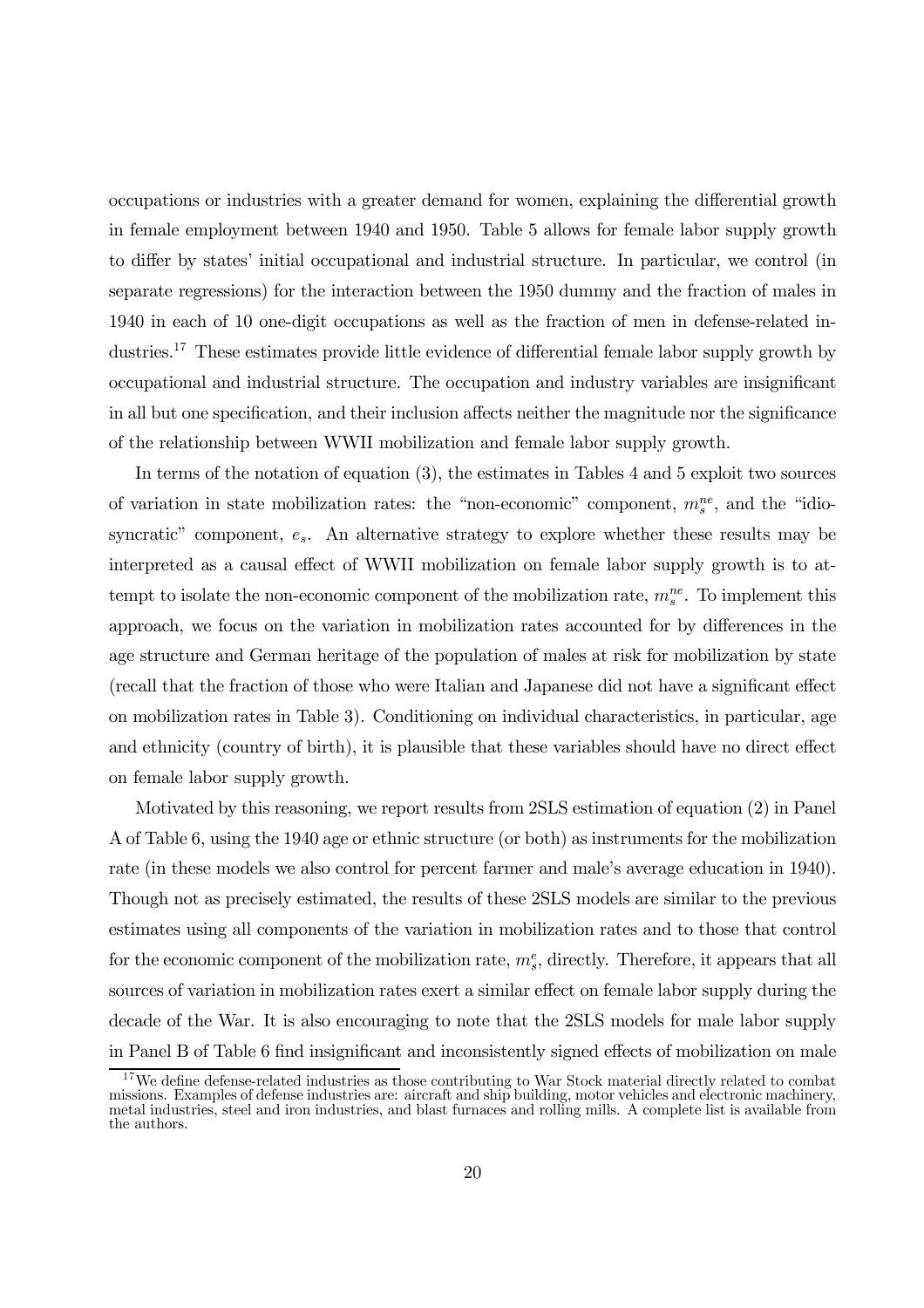labor supply during this decade (see Table 8 for a more detailed analysis of the relationship between male labor supply growth and WWII mobilization).<sup>18</sup>

We provide a number of further robustness checks on our main estimates in Table 7. Specifically, we present results for a second outcome measure (positive weeks worked), explore the importance of regional variation to the main findings, and compare the 4940-4950 results to estimates for the subsequent decade when there was no mobilization for war. We focus on specifications 3 and 5 from Table 4, which are our richest models; the latter includes all state 'economic' controls (i.e., farm, nonwhite, and average years of completed schooling, all interacted with the 4950 dummy).

The first row of the table indicates that our results are not primarily driven by regional trends in female labor supply. Adding region dummies (interacted with the 4950 dummy) corresponding to the 4 Census regions increases the estimated relationship between the mobilization rate and female employment growth, but does not change the overall pattern. Dropping Southern states, on the other hand, reduces the size of the coefficient. In all cases, the relationship remains economically and statistically significant.

The second row of Table 7 presents identical models where the dependent variable is an indicator variable equal to 4 if a woman worked positive weeks in the previous year (and zero otherwise). In all but the first specification, these models indicate a sizable impact of the mobilization rate on the share of women participating in the labor force. A ten percent higher mobilization rate is associated with 4 to 3 percentage points additional growth in female labor force participation over this decade.<sup>19</sup>

Panel B of Table 7 presents comparable estimates for the years  $1950$  to  $1960$ , in this case interacting the mobilization fraction with a 4960 dummy. These results provide a useful specification test since a large increase in female employment in high-mobilization states between 4950 and 4960 would indicate that our mobilization rate variable is likely capturing other secular

 $\frac{18}{18}$ We have also performed a "falsification" exercise for this IV approach in which we regress the change in female (or male) labor supply during 1950-1960 on lagged state age and ethnic variables from the 1950 dec interacted with a 4960 dummy. F-tests of these "false instruments" are never significant in models that use the state ethnic structure as the instrument. In models that include the age structure age alone or the age and ethnic structures together, p-values range from 0.04 to 0.03, though age variables have the opposite sign to those in Table 6.

 $^{19}$ We do not investigate the effect of the mobilization rate on the Census variable that is coded as in-thelabor-force, since in the 4940 census this is equivalent to having an occupation, and women who worked during the War may still have an occupation even if they are not currently in the labor force. Closely related, however, we show in Appendix Table 1 that there is a strong positive relationship between WWII mobilization and the logarithm of total female labor supply to a state.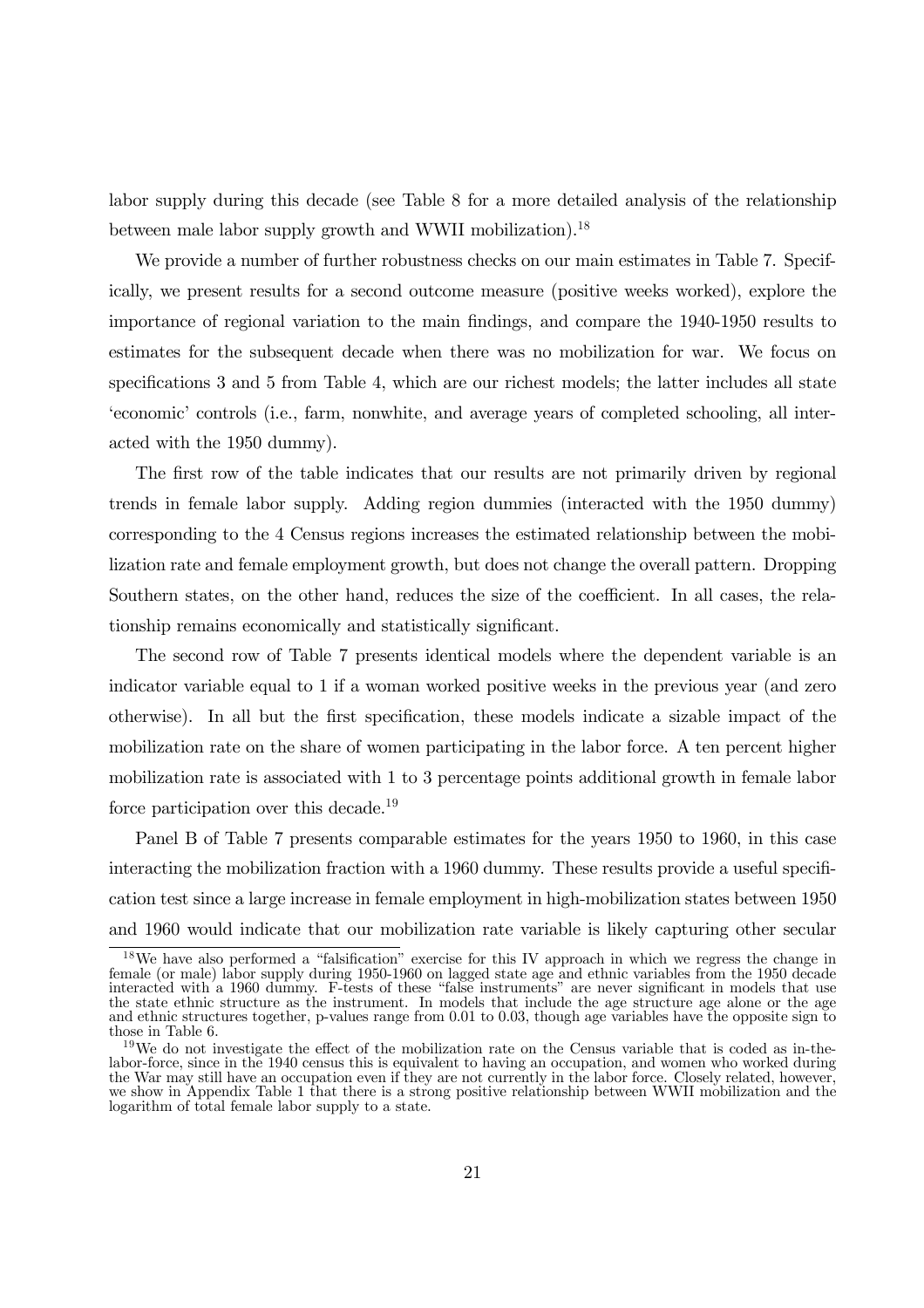cross-state trends in female employment. In no case do we find a significant positive relationship between the mobilization variable and the growth of female labor supply measured as average weeks worked or any weeks worked over the 4950-60 decade. The cross-state growth in women's labor force participation was significantly correlated with WWII mobilization rates only during the decade of the War.

To supplement these aggregate patterns, Appendix Tables 2 and 3 present evidence on the impact of the mobilization rate on female weeks worked by age, education and birth cohort. We generally find that WWII mobilization had the greatest impact on the labor supply of high school graduate women, women between the ages of 44-44 and the cohorts that were 45-24 or 35-44 in 4940. Point estimates for the impact of mobilization on the labor supply of women above 54 and those for the cohorts that were 25-34 or 45-54 in 4940 (Appendix Table 3) are sensitive to the inclusion of the aggregate state variables. $20$ 

Finally, it would be useful to complement these results with evidence on whether women worked relatively more in high-mobilization states during the War years (as well as afterwards). Unfortunately, we are not aware of a data source with information on state labor force participation rates by gender during the intra-Census years. Nevertheless, we can partially complete the picture given by the Census data by investigating whether women worked more in the immediate aftermath of the War (between 4947 and 4950) in high-mobilization states. To do so, we use the CPS Social Security Earnings Records Exact Match file which reports information from Social Security earnings records on quarters worked in covered employment (i.e., private sector, non-self-employed) for adults interviewed for the CPS in March 4978. These data are naturally only available for those who survived to 4978 and report valid Social Security numbers. Because the quarterly employment data do not start until 4947 and contain only the sum of quarters worked for the first three years of the sample (4947 to 4950), we cannot investigate whether women worked more in high-mobilization states during the  $\text{War.}^{21}$  These data

<sup>&</sup>lt;sup>20</sup>In 1940, the educational distribution of non-elderly, non-farm females was: less than 8th grade, 27 percent; exactly 8th grade, 23 percent; 9-11 years, 22 percent; exactly 12 years, 19 percent; 1 or more additional ye exactly 8th grade, 23 percent; 9-<sup>44</sup> years, 22 percent; exactly <sup>4</sup>2 years, <sup>4</sup>9 percent; <sup>4</sup> or more additional years beyond high school, 9 percent (3 percentage points of which was accounted for by college graduates). In <sup>4</sup>950, the corresponding numbers were 22, 47, 23, 26, 42 and 5.

<sup>&</sup>lt;sup>21</sup>Because we do not have information on respondents' state of birth, we use state of residence as an imperfect proxy. Social Security Numbers (SSNs) are essentially only available for women with positive work history and hence we treat missing SSNs as indicating no work history (except in cases where respondents refused to provide a SSN or where the SSN failed to match Social Security data). To attempt to isolate farm workers (who are typically not in covered employment), we variously dropped women in farming occupations, women with farm income, and women residing on farms (and all three). These exclusions had little impact on the results. Note that although the CPS Exact Match file reports annual quarters worked for 4937-4946, these data are imputed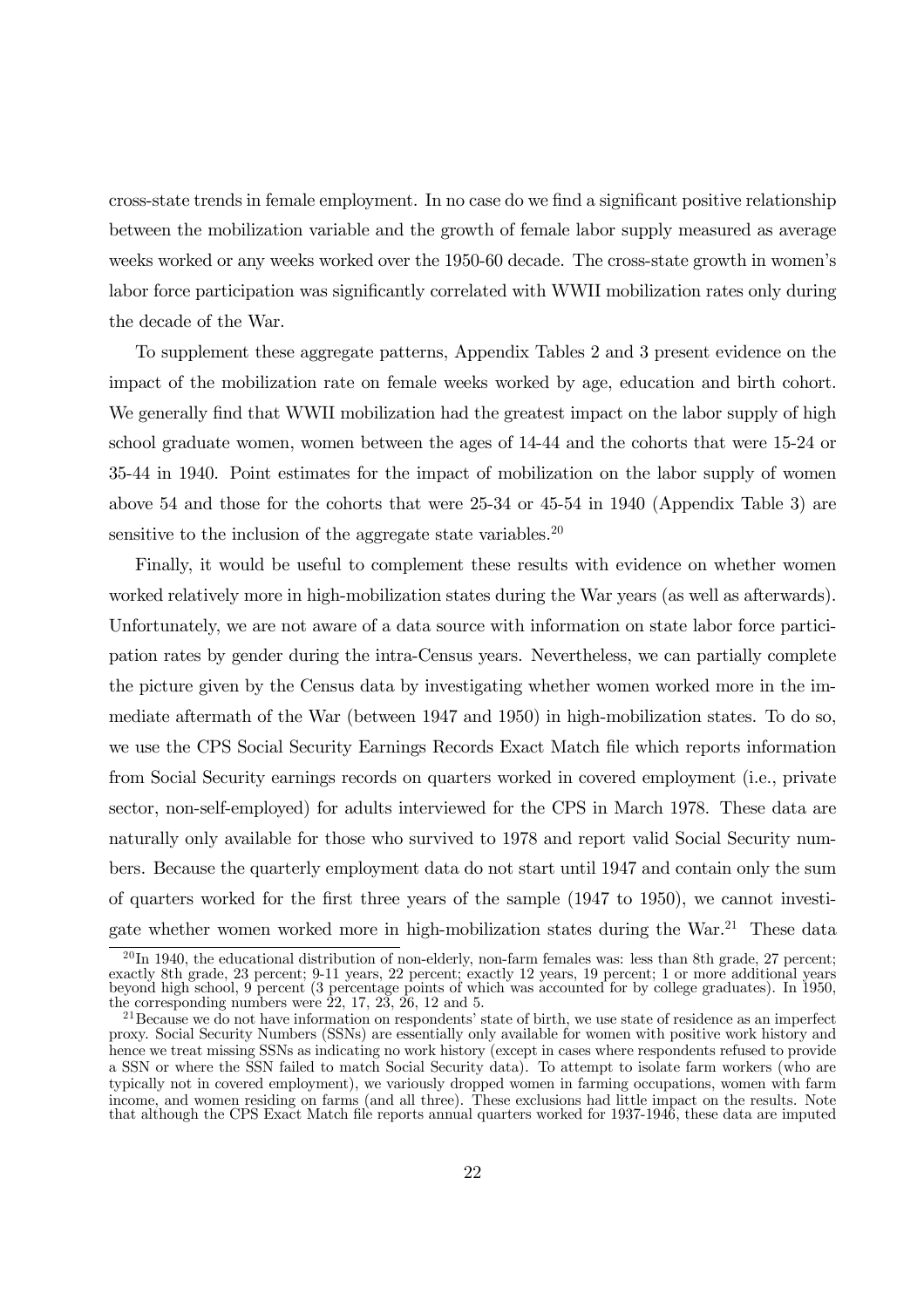nonetheless provide a rare glimpse at women's employment in the immediate post-war years.

Figure 6 depicts the (standardized) relationship between state mobilization rates and female employment during 4947 and 4950, and separately in each of the years from 4954 to 4977. For women who were ages 16-55 in 1945, we run a regression of total quarters of work in a given period divided by mean quarters of work by women in that period on individual characteristics (age, education, marital status, and a dummy for nonwhite) and the state mobilization rate. The figure plots the coefficients on the mobilization rate measure and the 90 percent confidence interval for each estimate (using STATA robust standard errors clustered by state). The results confirm the patterns detected in the Census data: there is a strong relationship between mobilization rates and female labor employment in 4954, and a weaker but still substantial relationship in 4959 and 4960. Reassuringly, there appears to have been an even more positive relationship between the mobilization rate and female labor supply in the years immediately following the war (4947-4950). Consistent with Goldin's (4994) findings, the impact of the War on female labor supply fades substantially with time, but greater female labor supply in high-mobilization states appears to persist for at least 15 years after the War's end.

# 5.3 Supply Shifts or Demand Shifts?

We have so far interpreted the robust cross-state correlation between mobilization rates and growth in female employment between 4940 and 4950 as indicative of a shift in female labor supply. As Figure 2 shows, the *aggregate* demand shock, the mobilization for war, that had drawn women into the labor market had almost entirely reversed itself by 4947. There may still have been post-war differences in the demand for female labor across states correlated with WWII mobilization rates, however. For example, men who served in the War may have had difficulty reintegrating into the workforce, or may have taken advantage of the WWII GI Bill by attaining further education rather than working. If this were the case, greater female labor force participation in high-mobilization states could reflect demand for female labor rather than differences in female labor supply.

To explore these possibilities, Table 8 and Appendix Table 1 also provide estimates of labor supply specifications for males comparable to those estimated for women in Table 4. These models find no significant correlation between WWII mobilization rates and the growth of male from aggregate income data for these years and hence are not useful for our analysis.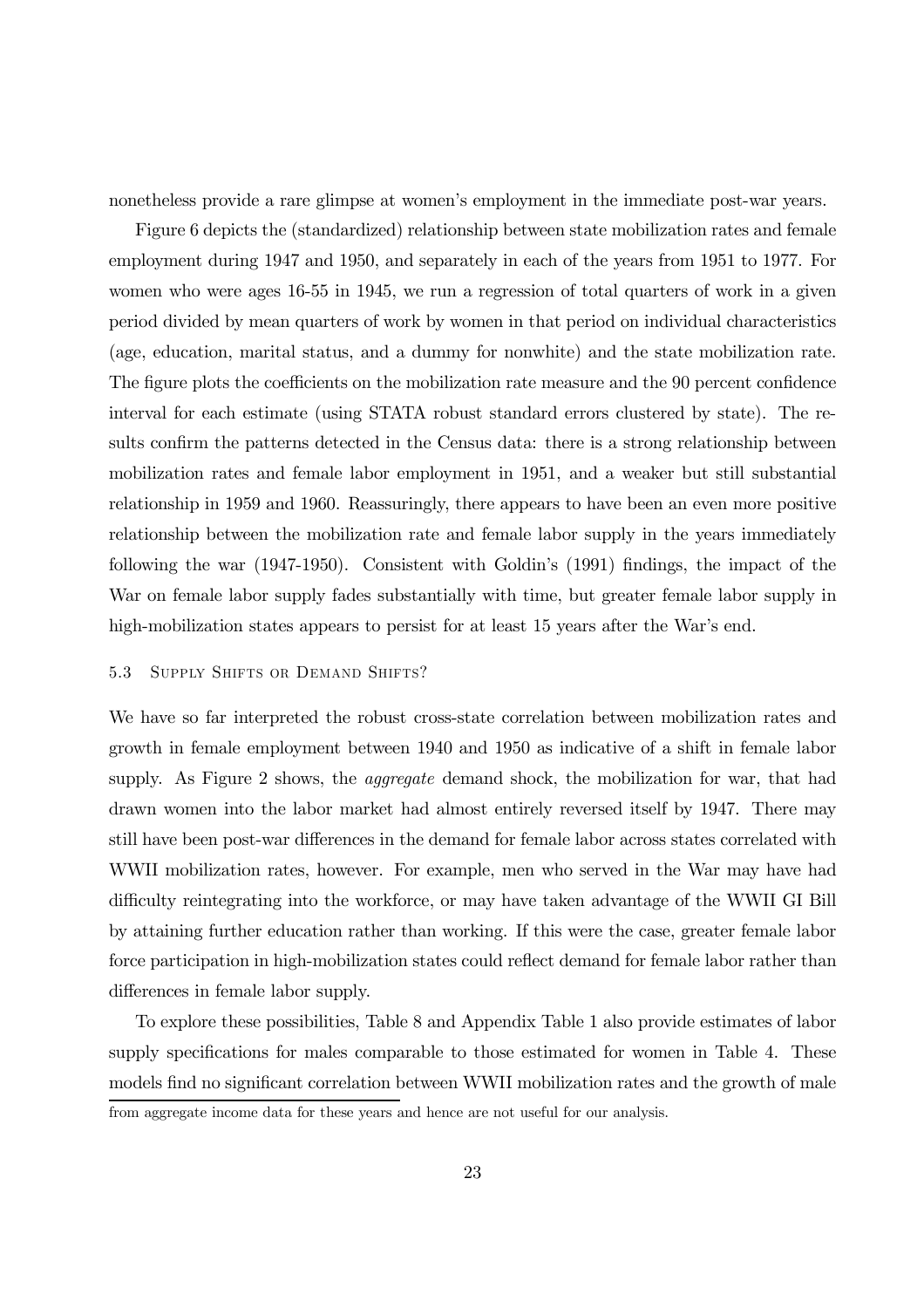labor supply between 4940 and 4950. Depending on covariates, estimates for male labor supply range from weakly positive to weakly negative and are never significant. As noted above, Panel B of Table 6 also shows no relationship between male labor supply growth and the component of WWII mobilization correlated with non-economic factors (age structure and ethnic mix). Hence, it appears that the net growth in male labor supply between 4940 - 4950 was not systematically lower in high-mobilization states.<sup>22</sup>

To probe the relationship between mobilization and men's employment in 4950 further, the final four columns of Table 8 provide separate labor supply estimates for males who did and did not serve in the War.<sup>23</sup> These models detect a weak positive relationship between state mobilization and the growth in male labor supply for non-veterans during this decade, but this relationship is insignificant and is only visible in specifications that exclude the interaction between the 4950 dummy and state aggregate measures (farm share, nonwhite population, and educational attainment). For models limited to WWII veterans, there is an insignificant positive effect of mobilization rates on labor supply when we do not control for the state aggregate measures, and an insignificant negative relationship when the state aggregate measures are included. In net, these models do not provide reason to believe that by the 4950s, male labor supply was systematically affected by state mobilization rates.

As a final piece of evidence, note that Table 9 (discussed below) documents that relative earnings fell for both genders in high- relative to low-mobilization states. If, contrary to our presumption, state-level labor demand shifts induced by WWII mobilization persisted to 4950, we would expect female wages to have risen in high-mobilization states. Similarly, if cross-state variation in female employment were driven by differences in the overall demand for labor in 4950, we would expect both male and female wages to have been higher in high-mobilization states. These wage results therefore suggest that as of 1950, the enduring effects of WWII mobilization were realized primarily through additional female labor supply rather than greater labor demand for either gender (though this last piece of evidence does not imply that there were no demand-side differences across states).

 $^{22}$ See Stanley (1999) and Bound and Turner (1999) on the effects of GI Bills. As noted by Goldin and Margo (4992, footnote 24), college attendance under the WWII GI Bill peaked in 4947 and declined sharply after 4949.

 $^{23}$ In these specificiations, the 1940 subsample contains all males from the previous columns, while the 1950 subsample is limited to males who report themselves as WWII veterans (columns 6 and 7) and non-veterans (columns 8 and 9).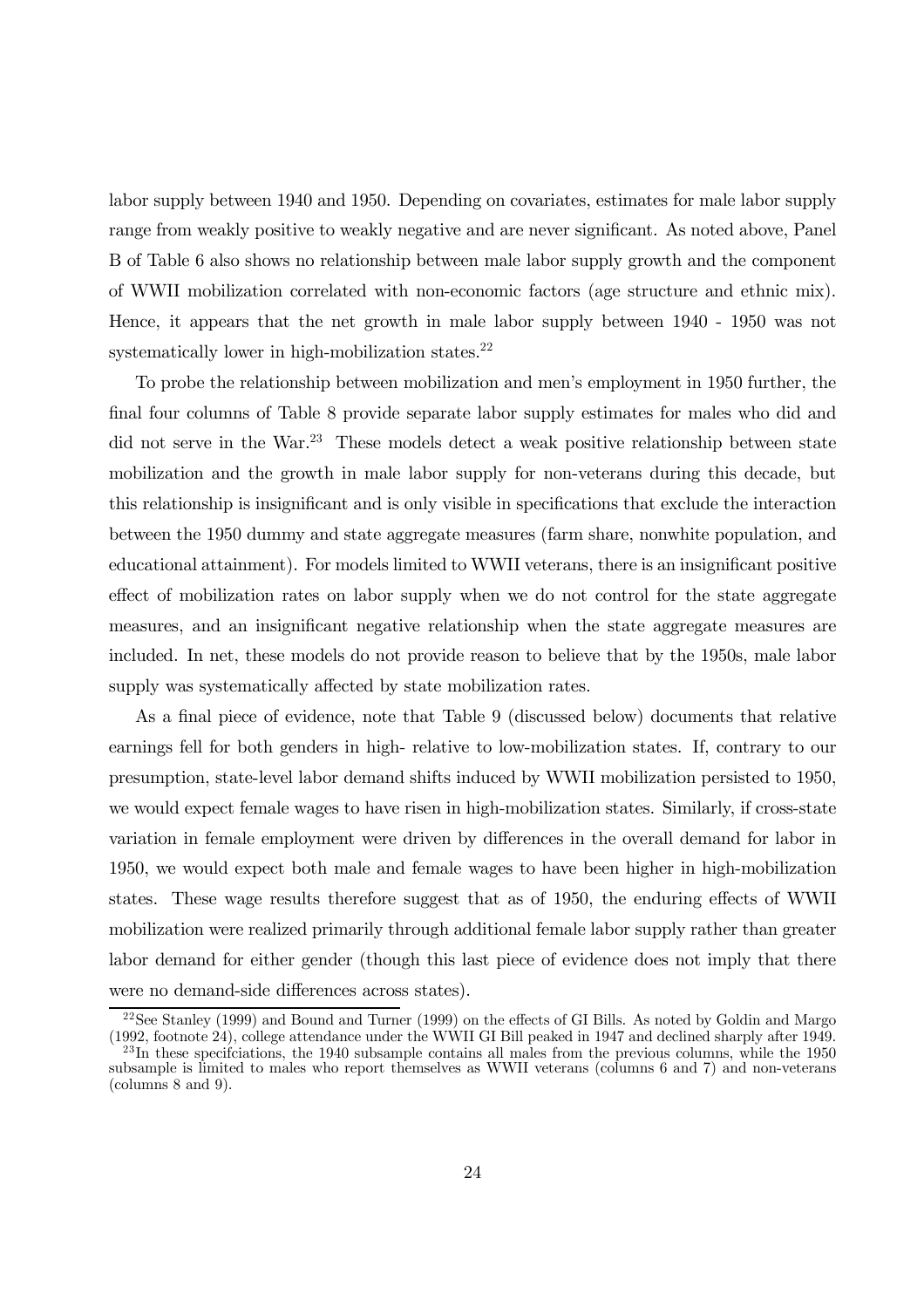#### 6 The Impact of Female Labor Supply On Earnings

The previous section developed the argument that cross-state differences in WWII mobilization rates are a plausible source of variation in female labor supply in 4950. This section exploits this source of variation in female employment to estimate the effect of female supply on a range of labor market outcomes.

#### 6.1 Initial Evidence

Figure 4 showed the negative relationship between state WWII mobilization rates and the change in average weekly (log) female and male wages during 4940 and 4950 at the state level. We now investigate these relationships formally.

Table 9 presents our first set of regression estimates for the impact of female labor supply on wages. For the sake of transparency, we initially take the approach of regressing female and male log weekly earnings on our measure of weeks worked by women from the previous section. We present both OLS models and instrumental-variables (IV) estimates in which the female labor supply measure is instrumented by state mobilization rates. Figure 4 above corresponds to the reduced form for the IV estimates (without covariates). More formally, the estimating equation is:

$$
\ln w_{ist} = \delta_s + \gamma_{1950} + X'_{ist} \cdot \beta_t + \phi \cdot Y_{st} + u_{ist}.
$$
\n
$$
\tag{4}
$$

The left-hand side variable is log weekly earnings,  $\ln w_{ist}$ , while the endogenous regressor is average weeks worked by women in the state of residence of individual  $i, Y_{st}$ . In all specifications, we include state of residence dummies, a dummy for 4950, a complete set of education dummies, a quartic in experience, and a dummy for marital status. Models that include nonwhites also include a nonwhite dummy. The coefficient of interest,  $\phi$ , measures the effect of female labor supply on earnings. As indicated by the time subscript on the coefficient vector,  $\beta_t$ , we allow the wage differential associated with each individual level covariate to differ by decade (similarly to the OLS models of Table 2). Standard errors are again clustered to account for the fact that the labor supply measure operates at the state by year level.

We estimate equation (4) using both OLS and IV/2SLS models. In the IV models, the first-stage equation is analogous to equation (2) above, except that the endogenous variable in this case is not women's individual weeks of work, but average weeks worked per woman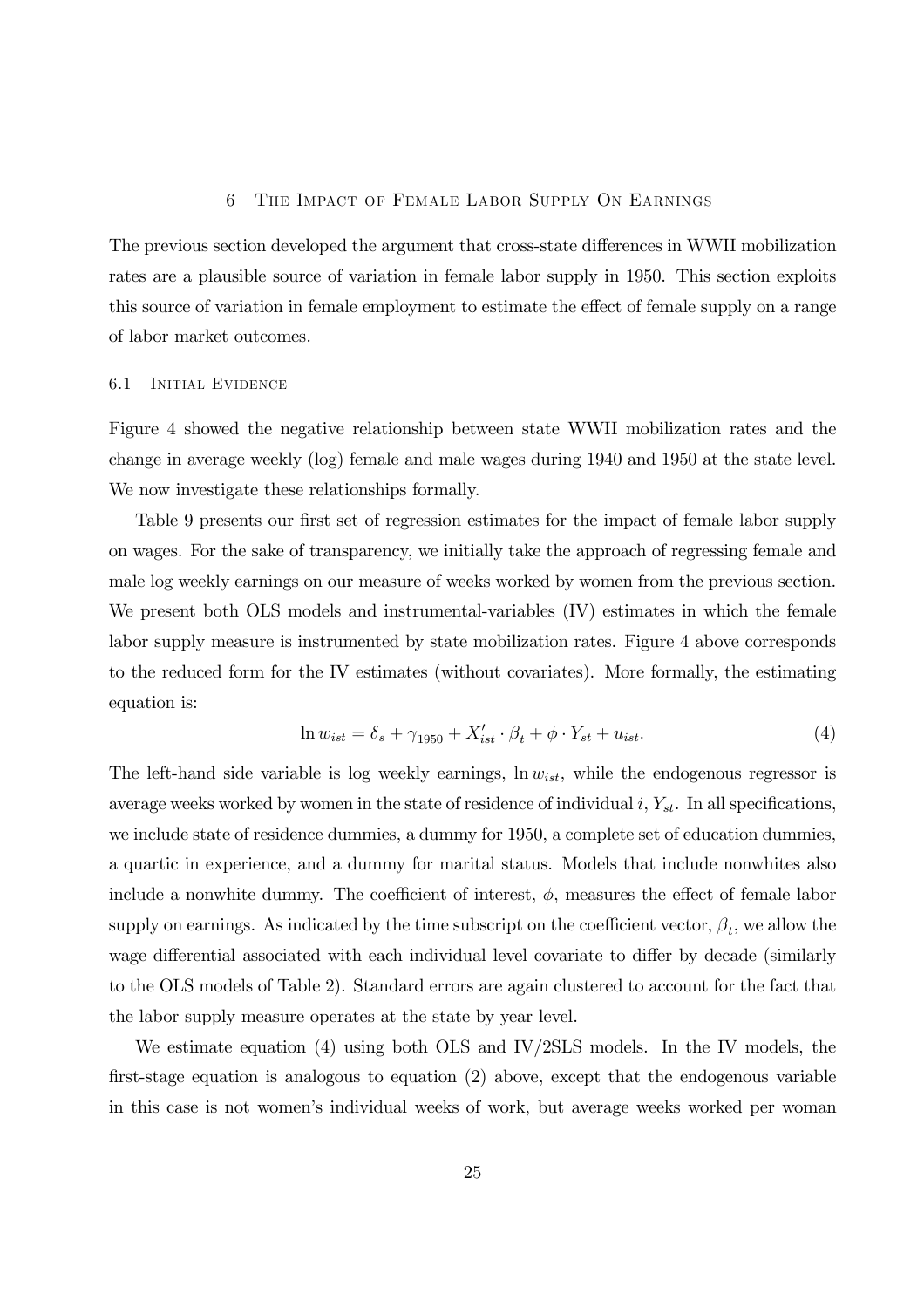in each state. This first-stage relationship is tabulated directly below the point estimate in each column. The excluded instrument is the interaction between the 4950 dummy and the mobilization rate. The exclusion restriction implied by this instrumental-variables strategy is that differential mobilization rates affect women's wages across states only through their impact on female labor supply. Based upon the evidence presented in the previous section, we believe that this exclusion restriction is plausible.

It is important to bear in mind that estimates of  $\phi$  do not have a direct structural interpretation in terms of our model in Section 2. As the theory underscores, the impact of female labor supply on total male and female earnings should depend upon the (log) ratio of female to male labor supply (as well as the supply of other nonlabor factors). Hence, unless female labor supply (in OLS or instrumented form) is uncorrelated with male labor supply, we cannot directly recover the relevant demand and substitution elasticities from estimates of (4). We therefore view these results as descriptive and adopt a more structural approach in subsequent tables.

In column 1, we begin with a parsimonious specification which indicates that a  $1$  week increase in female labor supply is associated with a 10.7 percent decline in female weekly earnings. Given that women's labor supply averaged 40.7 weeks in 4940 (Table 4), and assuming no correlation between (instrumented) female labor supply and male labor supply, this point estimate would correspond to a female labor demand elasticity of -4.44. In the next column, we add aggregate measures of female age structure by state to the regression model. These measures control for the correlation between state mobilization rates and female age structure.<sup>24</sup> Inclusion of age controls reduces the estimated wage impact of female labor supply by approximately 25 percent to -7.0 percentage points for a 4-week increase, which remains highly significant. Column 4 adds the interaction between the 4950 dummy and the 4940 aggregate state measures–share farm, share nonwhite, and average education–thus allowing differential wage growth in farming, high-minority and low-education states. These interactions reduce the magnitude of the estimate by one-third and increase the standard error. The lower panel repeats the results for the white sample with similar results but slightly greater precision. The negative estimated impact of female labor supply on mean female earnings is in all cases significant (in the final specifications, at the 40 percent level) and, as suggested by theory, indicates

<sup>&</sup>lt;sup>24</sup>Female age structure variables measure the share of female state residents ages  $14-64$  in each of the following age categories (with one omitted):  $14-17$ ,  $18-24$ ,  $25-34$ ,  $45-54$ ,  $55-64$ .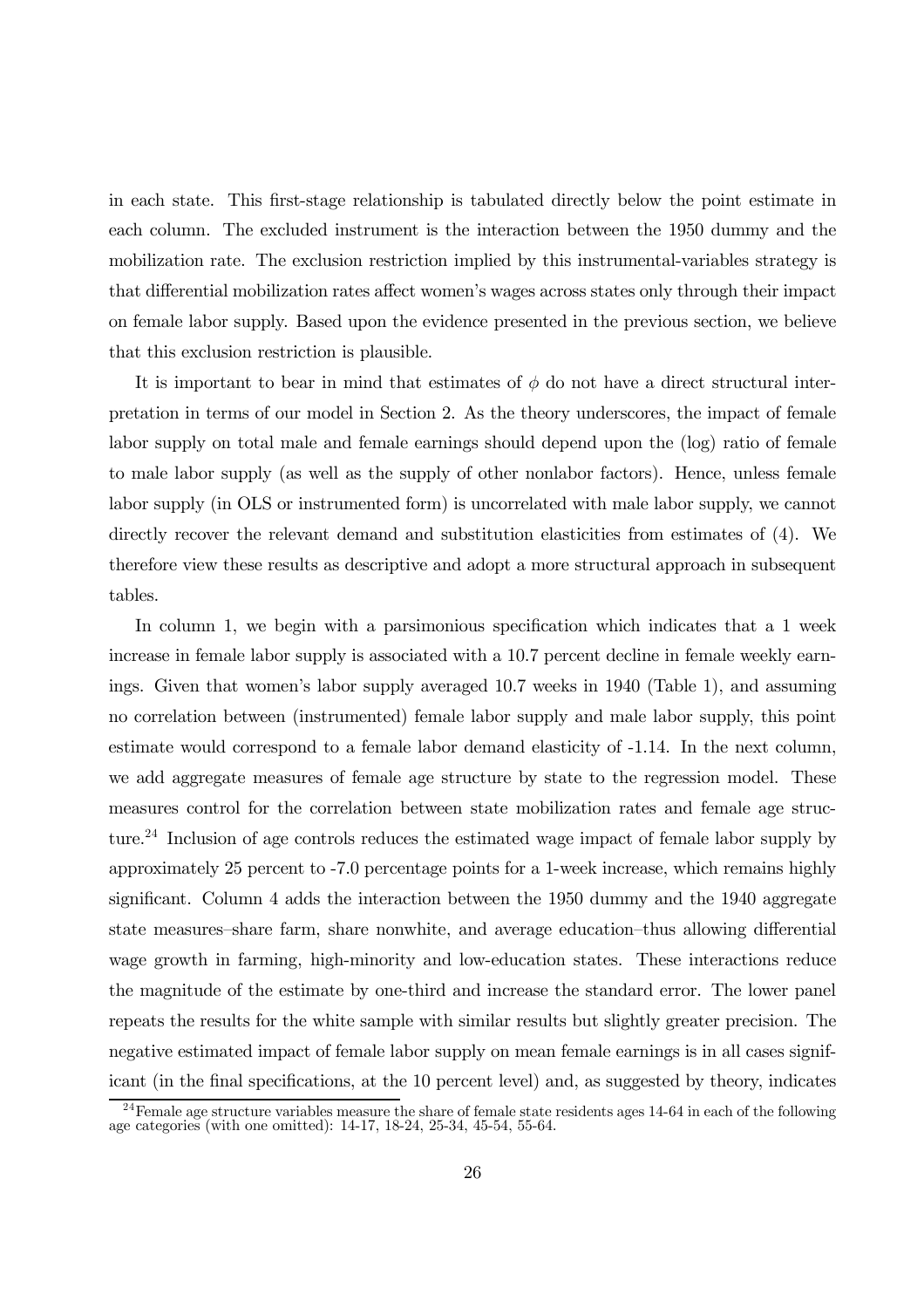that the demand curve for female labor is downward sloping (at least in the short run).

Comparing these IV estimates to the corresponding OLS estimates in the table, which are typically weakly negative and never significant, suggests that the OLS estimates are likely biased upward (i.e., towards zero). It appears, not surprisingly, that cross-state variation in female labor supply during this decade was jointly determined by a combination of demand and supply shifts. By isolating the component of female employment that is plausibly orthogonal to demand, our IV estimates show a substantially larger effect of female labor supply on female earnings.

The subsequent columns of Table 9 present corresponding estimates for male earnings, both for the full sample and for the white subsample. Contrary to the case of female earnings, theory does not make strong predictions for male earnings: they should decline if male and female labor inputs are close substitutes and nonlabor inputs are supplied inelastically to state labor markets in the short run. In the data, we detect negative effects of female labor supply on male earnings. All point estimates are highly significant except those in the final specifications where we control for the interaction between the 1950 dummy and several state aggregate measures. Interestingly, the estimated effects of female labor supply on male earnings are consistently 30 to 40 percent smaller in absolute magnitude than the corresponding estimates for female earnings. This result suggests that female labor supply is an imperfect substitute for male labor supply, a point which we explore in greater detail below. Once again, the IV estimates are more negative than the corresponding OLS estimates, consistent with the view that OLS estimates are biased towards zero due to simultaneity, and that demand for male and female labor are positively correlated.25

The final columns of Table 9 present wage results estimated separately for male WWII veterans and non-veterans. These columns provide an important specification test. If aggregate wage effects for males were driven exclusively by lower wages for veterans, we would be worried about having primarily detected the adverse effects of war reintegration on veterans' earnings.<sup>26</sup>

<sup>&</sup>lt;sup>25</sup>Also notice that the negative effects on female wages are unlikely to be accounted by the labor force participation of women with lower earnings capacity (cf. Smith and Ward, 1984). First, as Appendix Table 2 shows, marginal labor market participants were relatively highly educated, so there is no compelling reason to expect that they will be adversely selected on unobserved skills. Second, to rationalize the wage eect we estimate, i.e., over 10 percent decline in wages in response to a 10 percent increase in employment, with the participation of less skilled women, we would need the marginal participants to earn negative wages!

<sup>&</sup>lt;sup>26</sup>Angrist and Krueger (1994) present evidence that WWII veterans were positively selected, and Angrist (4990) presents evidence that Vietnam Era veterans experienced earnings losses due to foregone civilian experience.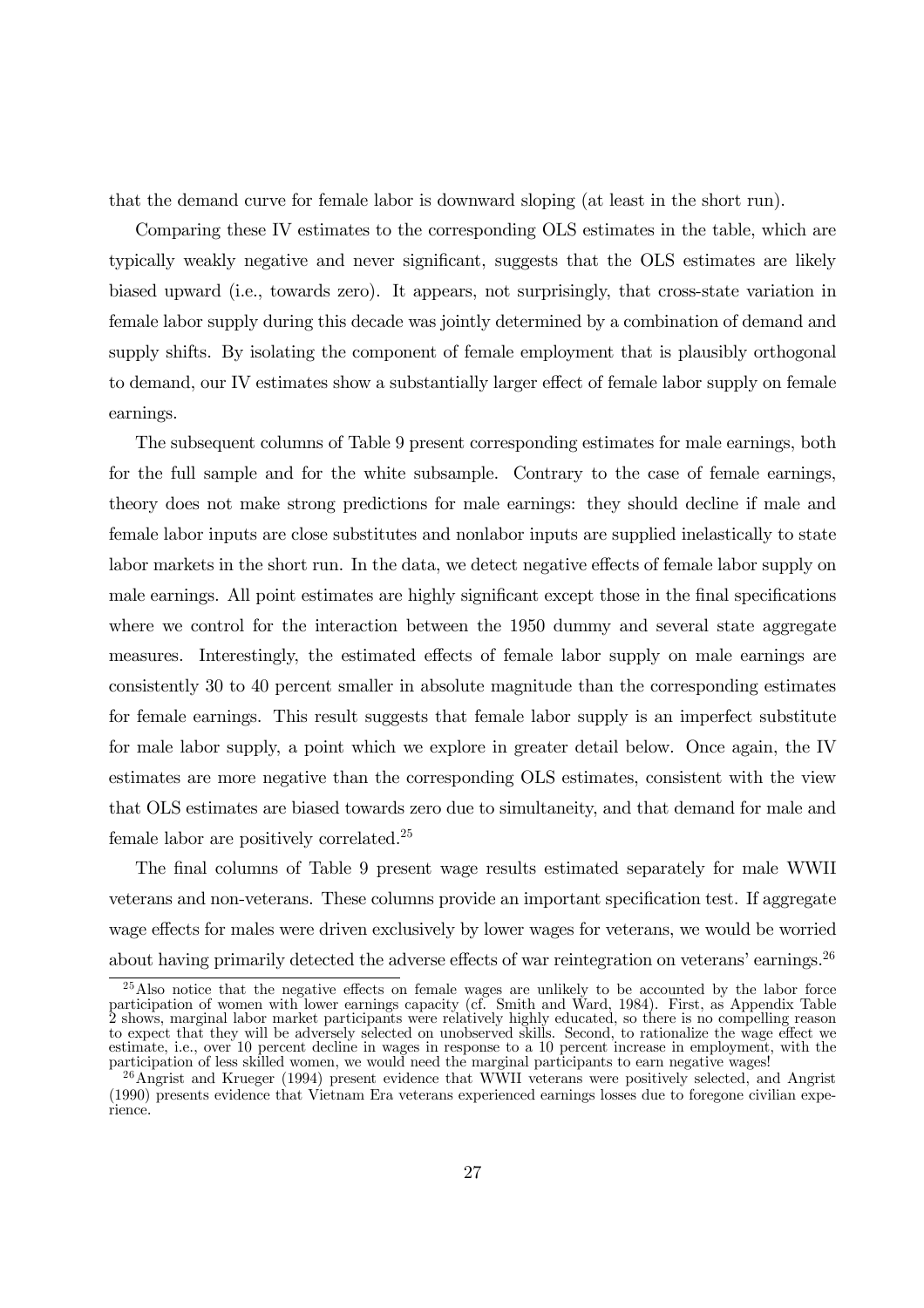The estimates in Table 9 indicate significant negative wage effects of female labor supply for both non-veterans and veterans. Interestingly, the point estimates for veterans are somewhat more negative than those of non-veterans. This pattern is consistent with Richard Freeman's "Active Labor Market" hypothesis: veterans, as recent labor market (re-)entrants, may have borne a greater brunt of the wage effects of rising female labor supply.

Appendix Tables 4 estimates models similar to those in Table 9, while controlling for interactions between the 4 Census regions and year, or dropping all Southern state. These results are quite similar to our baseline estimates, indicating that the negative relationship between the mobilization-induced changes in female labor supply and changes in earnings is not driven primarily by Southern states or regional trends.

Given the substantial convergence in regional wage levels that took place among U.S. states during the 4940s (Wright, 4986), we were also concerned that wage patterns detected in Table 9 might reflect a process of "catching up" whereby agricultural states, which generally had low-mobilization rates, gained ground on the rest of the nation during this decade. To check this possibility, we augmented the Table 9 models to control for the 4940 level of wages for the relevant demographic group (interacted with a 4950 dummy). Appendix Table 5 reports the results of this exercise. This lagged wage variable is negative and generally significant indicating that states with initially higher wage levels experienced smaller wage gains during the decade. The important finding however is that the inclusion of the lagged measure does not affect our general conclusions. In models without state aggregate measures, point estimates of the effect of mobilization on wages are lower than the models without lagged wages, but they are higher when the state aggregate measures are included. In all specifications, the effect of mobilization-induced changes in female employment on female wages is statistically significant, and the effect on male wages is always negative, and is significant in all specifications except for those that control for the interactions between the 1950 dummy and aggregate state measures.<sup>27</sup>

 $27$ The results are also unlikely to be driven by institutional changes taking place in the U.S. labor market during this time period. The two major institutional changes of this era are increases in unionization and the imposition, and then removal, of the National War Labor Board (NWLB), which was responsible for approving, and limiting, wage increases.

The NWLB and other price controls are unlikely to be responsible for our results. The NWLB, which was established in January 1942, was dissolved in December 1945, and effectively all wartime price controls were lifted in November 1946 (see Rockoff, 1984), three years before our post-war observations.

We have also estimated the key labor supply and wage models in Tables 4 and 9 while controlling for differential trends in unionization across states during these years (using data from Troy and Sheflin, <sup>4</sup>985). Controlling for unionization has little impact on the findings, and a supplemental table of estimates is available on request.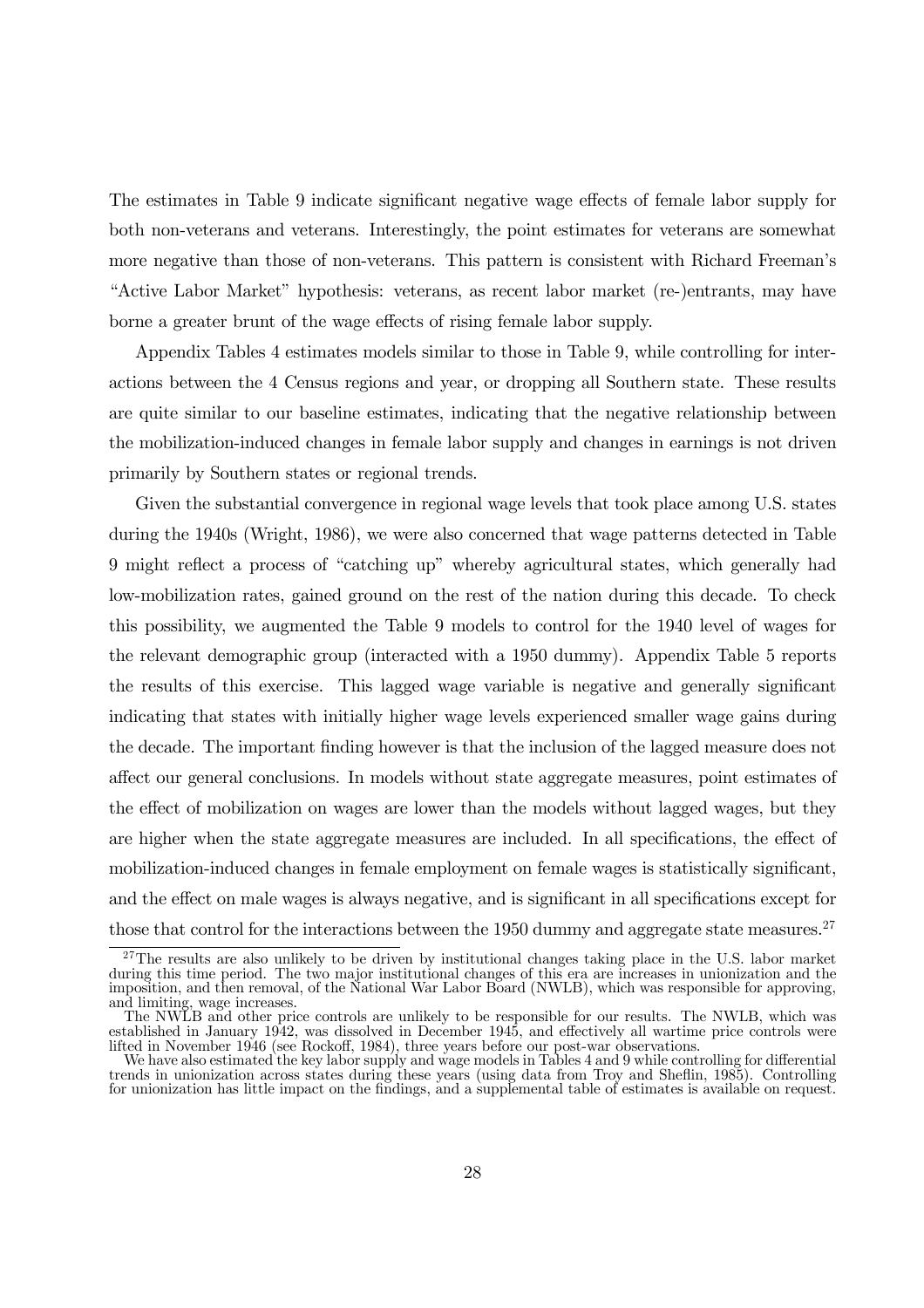#### 6.2 Using Mobilization Rates to Estimate Elasticities of Demand and Substitution

The wage estimates in Table 9 employ average female weeks as the endogenous regressor. This approach will lead to correct estimates of the elasticity of demand or substitution only if (instrumented) female labor supply is uncorrelated with male labor supply. Although this condition may be satisfied, it would be preferable to exploit exogenous variation in male and female labor supply simultaneously. Using a single instrument, we cannot separately identify both sources of variation. We can, however, use the mobilization rate to instrument the (log) ratio of female to male labor supply in a state. This approach surmounts the problem of treating male labor supply as exogenous and thereby brings us closer to the specification suggested by the theoretical model. The equation that we estimate is:

$$
\ln w_{ist} = \delta_s + \gamma_{1950} + f_i + X'_{ist} \cdot \beta_t^g + \chi \cdot \ln\left(\frac{F_{st}}{M_{st}}\right) + \eta \cdot f_i \cdot \ln\left(\frac{F_{st}}{M_{st}}\right) + u_{ist},\tag{5}
$$

where the sample now includes all individuals (male and female),  $f_i$  is a dummy for female,  $F_{st}$  is total labor supplied by women and  $M_{st}$  is total labor supplied by men in the state of residence of individual *i*. As indicated by the super- and subscripts on  $\beta_t^g$ , each of the individual and state aggregate control measures included in the model (contained in  $X_{ist}$ ) is permitted to impact male and female earnings differentially by gender and decade.

In this equation, there are two coefficients of interest,  $\chi$  and  $\eta$ . The coefficient  $\chi$  measures the direct impact of increases in (relative) female labor supply on male and female earnings, and  $\eta$  measures the differential effect of female labor supply on female wages. Hence,  $\eta$  is an estimate of the inverse elasticity of substitution between male and female labor, and the quantity  $\chi + \eta$  is an estimate of the inverse elasticity of demand for female labor.

In the first four columns of Table 10, we present estimates of equation (5) where the labor supply measure is constructed as the log ratio of total female to male weeks supplied in each state and the control variables correspond to those used in the four specifications in Table 9. First-stage estimates, tabulated in each column, indicate that WWII mobilization substantially affected relative gender labor supplies. A  $10$  percent higher mobilization rate is estimated to have induced a 10 to 20 percent increase in the log ratio of female to male labor supply, an impact which is always precisely estimated and highly significant.<sup>28</sup>

 $^{28}$ This is a sensible magnitude. For example, an increase in the female to male ratio of labor input from 0.30 to 0.35 percent correponds to a 45 log point increase in the this ratio.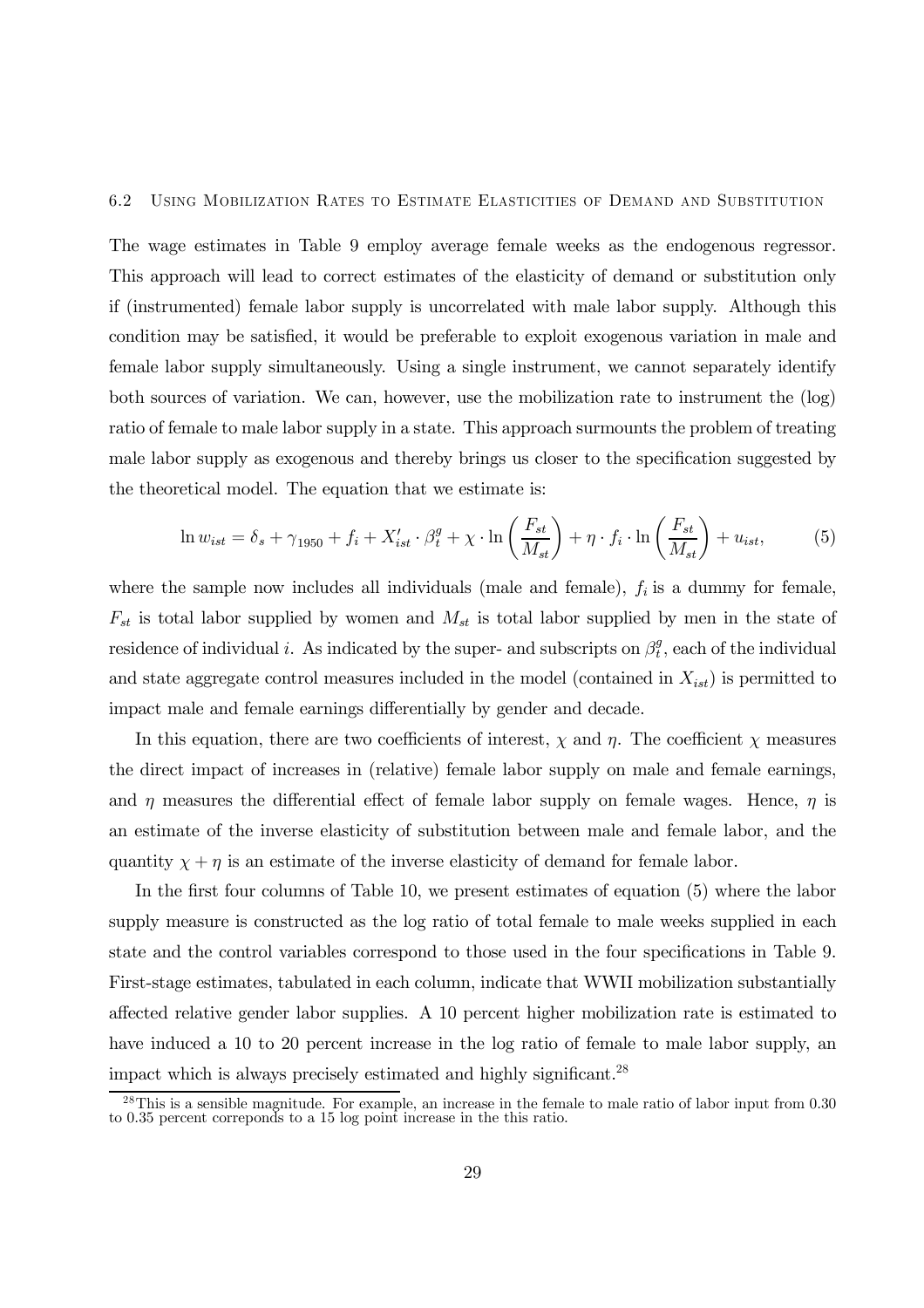We next turn to elasticity estimates. The point estimates in the first two rows of Table 10, corresponding to  $\chi$  and  $\eta$  in equation (5), are consistently negative, economically sizable, and with few exceptions, highly significant. This set of results confirms the findings above that the demand curve for female labor is downward sloping and that women are relatively close substitutes for men.

Summing  $\chi$  and  $\eta$  to obtain an estimate of the (inverse) elasticity of demand for female labor,  $\sigma_F$ , we find that a 10 percent increase in relative female labor supply reduced female wages by 6 to 7 percentage points. These wage effects correspond to an own-labor demand elasticity of between -4.4 and -4.7 and are therefore slightly larger in magnitude than the "naive" estimates above. The lower panel of the table presents analogous wage estimates for the subsample of white female wage earners, for whom we find comparable demand elasticities.

The impact of female labor supply on wages is not uniform between the two genders, however. As is visible in the second row of Table 40 (and as was suggested by Table 9), the wage effects of (relative) increases in female labor supply are uniformly more negative for women than they are for men. A 40 percent increase in female labor supply lowers female wages relative to male wages by about 3 percentage points. By implication, female and male labor inputs are highly, but not perfectly, substitutable. In particular, the point estimates for  $\eta$ , corresponding to the inverse elasticity of substitution  $\sigma_{MF}$ , imply a substitution elasticity in the range of -3, with slightly smaller implied elasticities in the models that include aggregate state controls. Again, elasticities are similar in Panel B, where estimates are limited to white males and females.

#### 6.3 Measuring labor supply in efficiency units

As a check on the above results, we also estimate models that replace the aggregate weeks of labor supply measure with a measure of labor supply calculated in efficiency units following the approach of Welch  $(1969)$ . Conceptually, efficiency unit calculations aggregate various demographic subgroups according to their estimated relative productivities to obtain total labor supply by gender. To implement this approach, we use the 1940 Census sample to calculate average weekly earnings for full-time, full-year workers in the following education by race by gender categories within each state:  $5$  age categories  $(13-23, 24-33, 34-43, 44-53, \text{ and } 54-63);$ education categories for whites (<8 years, exactly 8 year, between 8 and 42 years, exactly 42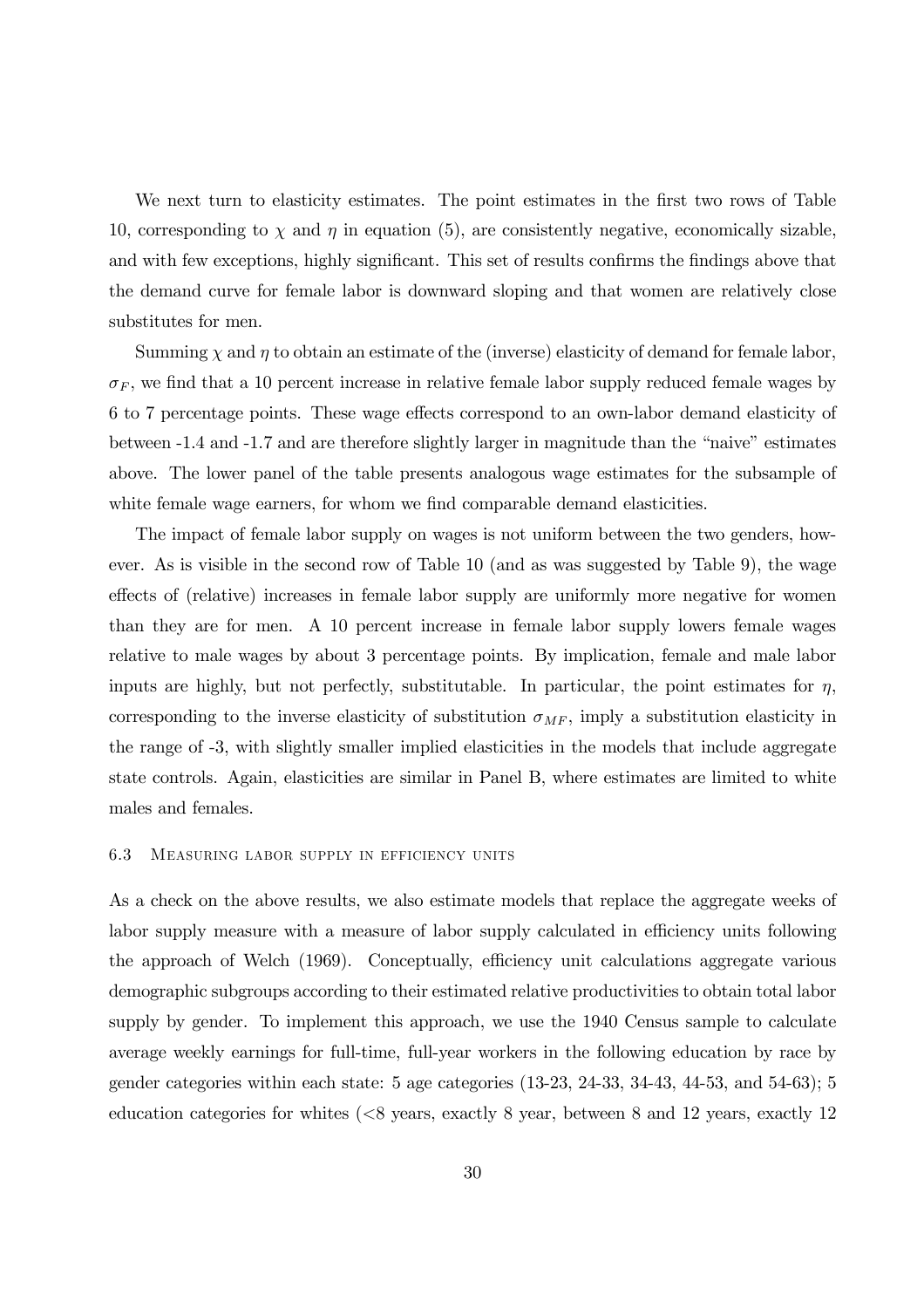years, and greater than 12 years of schooling); and 3 education categories for nonwhites  $\langle$  <5 years, exactly 5 years to exactly 8 years, and greater than 8 years of completed schooling).<sup>29</sup> Under the assumption that wages are proportional to marginal productivity, this approach allows us to "quality adjust" aggregate labor input, thereby relaxing the assumption that there is perfect substitutability of labor input within each gender.

Using this matrix of  $3,760$  efficiency unit weights (47 states by 80 cells), we assign each male and female in our labor supply sample the efficiency weight corresponding to her demographic characteristics and state of residence,  $\alpha_{aers}^g$ , where g denotes genders, a indexes age bracket, e indexes education categories, r indexes race, and s indexes states. We calculate aggregate quality-adjusted relative labor supply to a state as

$$
\ln\left(\frac{L_s^f}{L_s^m}\right) = \ln\left(\frac{\sum_{a,e,r} \alpha_{aers}^f \cdot F_{aers}}{\sum_{a,e,r} \alpha_{aers}^m \cdot M_{aers}}\right),\tag{6}
$$

where  $F_{aers}$  is the weeks of labor supplied by females in the state with the relevant demographic characteristics and  $M_{aers}$  is the corresponding quantity for males (and, as always, all calculations use Census sampling weights).

Estimates of equation  $(5)$  that use labor supply measured in efficiency units are shown in columns 5-8 of Table 10. The first-stage coefficients from these estimates are slightly smaller in magnitude than the corresponding weeks-based estimates, which may imply that marginal female labor force entrants drawn into the labor market by mobilization had lower average productivity than incumbent participants. We find that the elasticities of demand and substitution calculated from these efficiency-unit based estimates are not systematically different from those estimated using the weeks-worked measure. Hence, these results appear to confirm our previous findings. In the subsequent tables, we employ the weeks-worked measure since it is more transparent.

<sup>29</sup>Because non-whites had substantially less schooling than whites in 4940, it was necessary to use fewer education categories with different cutpoints in calculating non-white efficiency units. We normalize each cell by the wages of white, male high school graduates, ages 24-33 in each state in 4940, so each worker's labor input is expressed relative to the weekly full-time labor input of a prime-age white male high school graduate in his or her state. Where cells are empty for given states, we impute them as the population weighted average (normalized) efficiency units of the corresponding cells from other states. Note that the normalization of wages by a given demographic group is for convenience only and does not impact the ratios computed.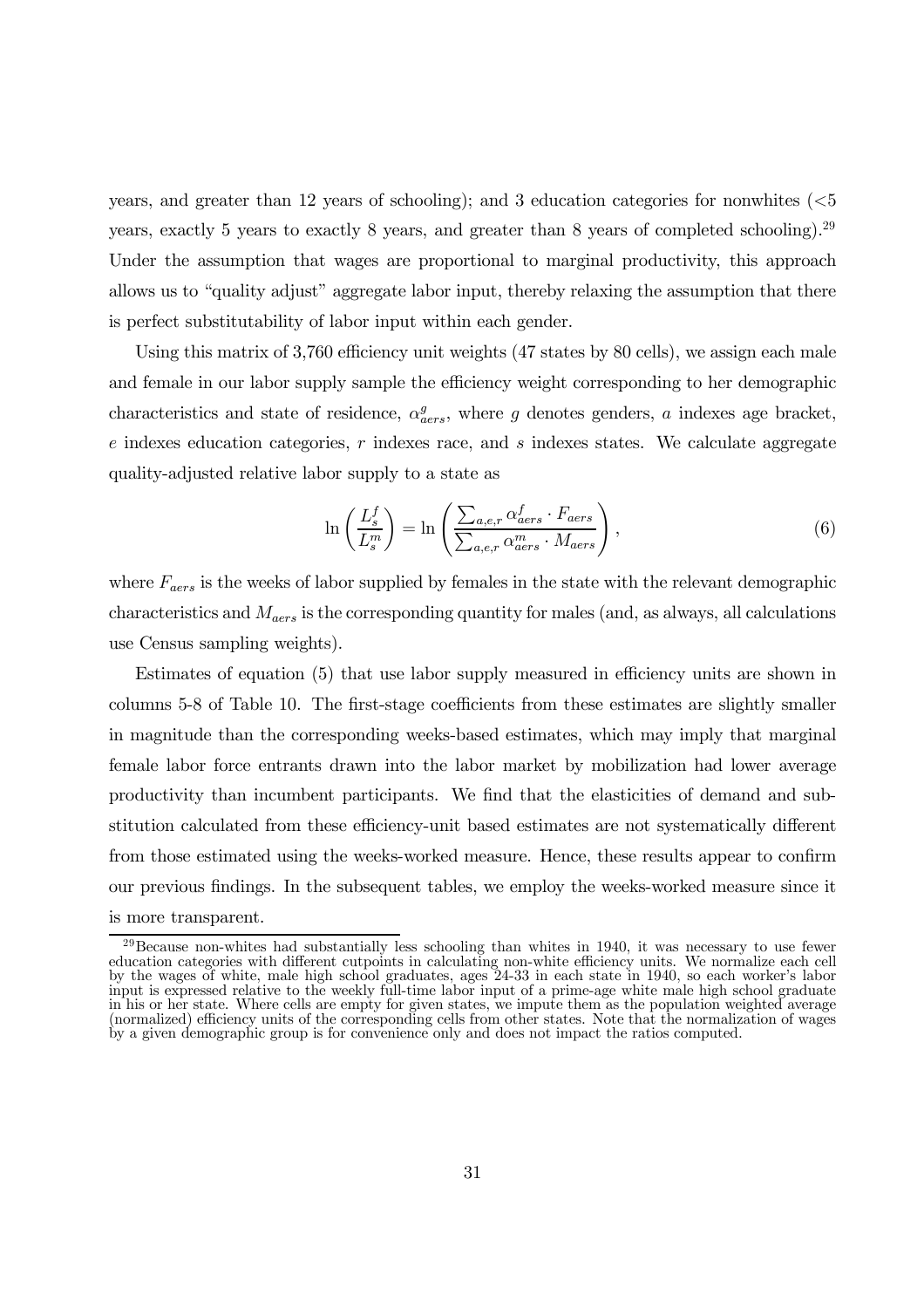#### 6.4 Differences between Short-Run and Long-Run Elasticities

As noted in the Introduction and Section 2, the estimates reported in this paper are likely to correspond to short-run elasticities. In general, it is of great interest to know whether shortand long-run elasticities differ substantially. Since, as shown in Figure 3, there was only a small amount of mean reversion in female employment during the 4950s, states with greater WWII mobilization also had greater female employment in 4960. By exploiting the 20-year changes between 4940 and 4960, we can investigate whether the short-run impact of increased female employment is different from its long-run impact. We perform this exercise in Appendix Table 6, by estimating models identical to those in Table 40 except that the two decades we now cover are 1940 and 1960.

Comparing the first-stage coefficients on the mobilization rate interaction between Table 10 and Appendix Table 7, we see that mobilization had a large effect on the growth of relative female labor supply not only between 4940 and 4950, but also between 4940 and 4960. For example, in column 1 of Appendix Table 6, the first-stage coefficient is 2.1, compared to  $2.05$ in Table 40. However, the standard error is much larger. Thus, not surprisingly, some of the 2SLS estimates will be less precise. Moreover, in models that control for interactions between the 4960 dummy and share of farmers, nonwhites, and average education in 4940, there is no first-stage relationship between mobilization and female employment growth between 4940 and 4960.

The models in Appendix Table 6 that do not control for the state aggregates show that the effect of relative female employment on male wages is broadly comparable between 1940-50 and 1940-60 (columns 1-3 and 5-7). However, the effect of relative female labor supply on malefemale differentials is much weaker for the 20-year state level changes. In fact, the estimates are essentially zero and the standard error bands easily exclude the short-run elasticity estimate from Table 10 (though the main effect, which captures the impact on the level of male and female earnings, is sometimes as large as those in Table 40). This is consistent with the notion that the long-run relative demand curve for women's labor is considerably more elastic than the short-run relative demand curve, or even perhaps perfectly elastic. This could be due to adjustment of nonlabor inputs that are fixed in the short-run (LeChatelier principle), changes in technology or in the organization of production favoring women in areas with greater female employment (Acemoglu, 1998, 2002), or changes in trade patterns that require sufficient time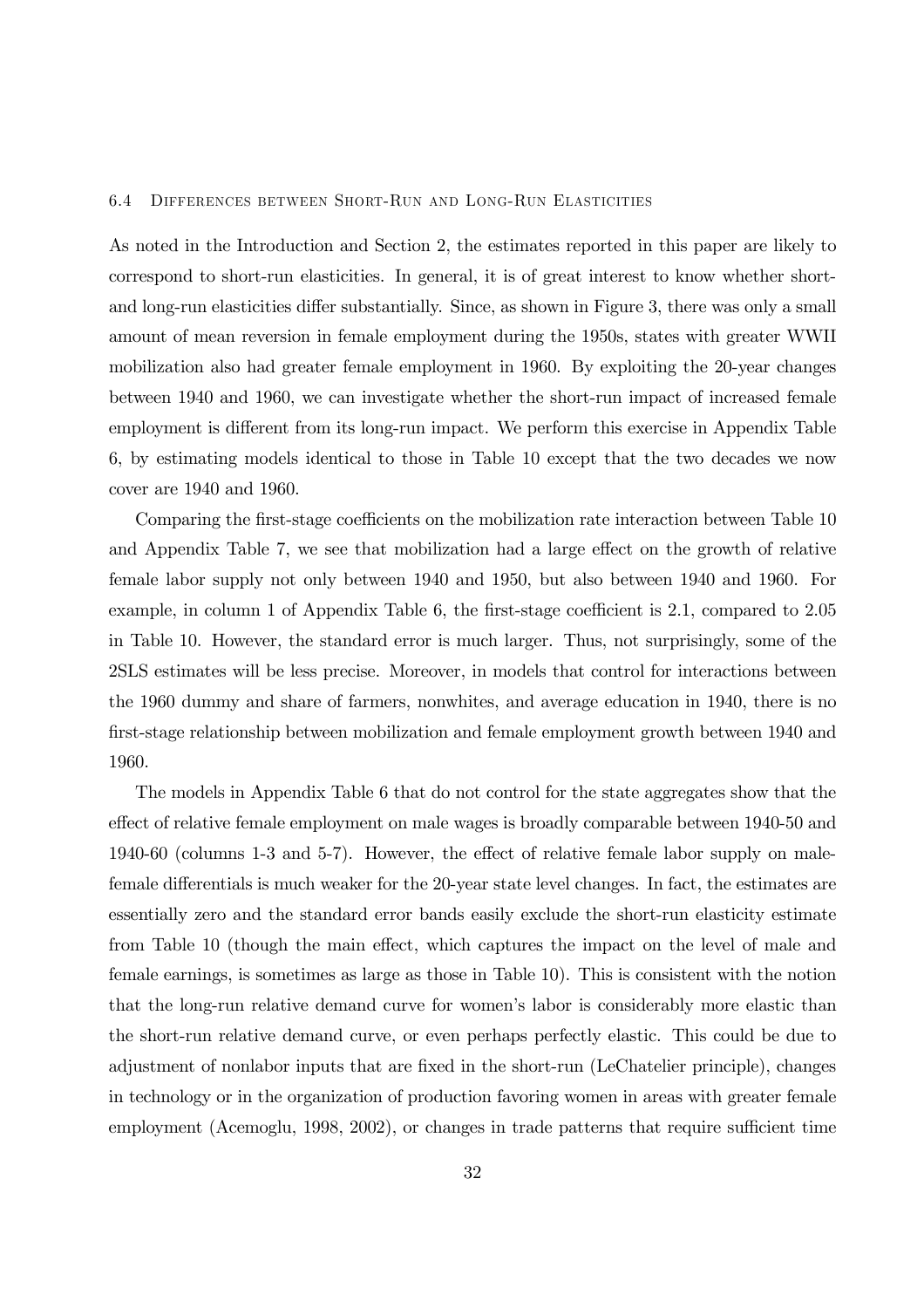to equilibrate.

# 7 Does Female Labor Supply Raise Male Earnings Inequality?

The results above establish that female labor supply lowers male earnings. But this impact need not be uniform throughout the male wage distribution. Indeed, several of the authors cited in the Introduction have argued that rising female labor supply over recent decades is in part responsible for growing male earnings inequality in the U.S. labor market.<sup>30</sup> Greater female labor supply will generally raise male earnings inequality if women are closer substitutes to low earnings males than high earnings males.

We take three angles of attack to investigate the relationship between female labor supply and male earnings inequality, in all cases exploiting the WWII-induced increase in female employment. First, we ask whether female labor supply affects earnings differentials between males at high, medium and low levels of education–specifically college graduates, high school graduates and those with 8th grade or lower education.<sup>31</sup> Next, we explore how rising female labor supply changes the level of inequality between various quantiles of the male earnings distribution, for example the 90-50 and 50-40 log earnings ratios. Finally, we ask whether female labor supply also affects residual earnings inequality—that is, the inequality that remains after accounting for observable individual characteristics.

#### 7.1 The Impact of Female Labor Supply on Male Educational Differentials

We begin with educational differentials. Consider a variant of equation  $(5)$  in which the dependent variable is log weekly earnings of males of two education groups—initially, college and high school graduates, later high school and 8th grade graduates:

$$
\ln w_{ist}^m = \delta_s + \gamma_{1950} + c_i + X'_{ist}\beta_t^e + \chi \cdot \ln\left(\frac{F_{st}}{M_{st}}\right) + \eta \cdot c_i \cdot \ln\left(\frac{F_{st}}{M_{st}}\right) + \gamma \ln\left(\frac{C_{st}^m}{H_{st}^m}\right) + u_{ist}.\tag{7}
$$

<sup>&</sup>lt;sup>30</sup>On rising male earnings inequality see, among many others: Katz and Murphy (1992) and Bound and Johnson (4992) on supply and demand factors; Juhn, Murphy and Pierce (4993) on the role of changing skill premia in the increase in residual inequality; DiNardo, Fortin and Lemieux (4995) and Lee (4999) on the role of labor market institutions; and Berman, Bound and Griliches (4994), Machin and Van Reenan (4998), and Autor, Katz and Krueger (4998) on the role of computerization. Levy and Murnane (4992), Bound and Johnson (4995), Katz and Autor (4999), and Acemoglu (2002) provide surveys of this literature. See the Introduction for cites to studies of the relationship between female labor supply and male earnings inequality.

 $31 \text{In } 1940, 28$  percent of males had less than an 8th grade education, 24 percent had exactly 8th grade, 22 percent had more than 8th grade but less than high school, 45 percent exactly a high school degree, and the remaining 40 percent had more than high school education (5 percent with college or above). In 4950, the corresponding numbers were 24, 48, 22, 20, and 45 (7 percent with college or above).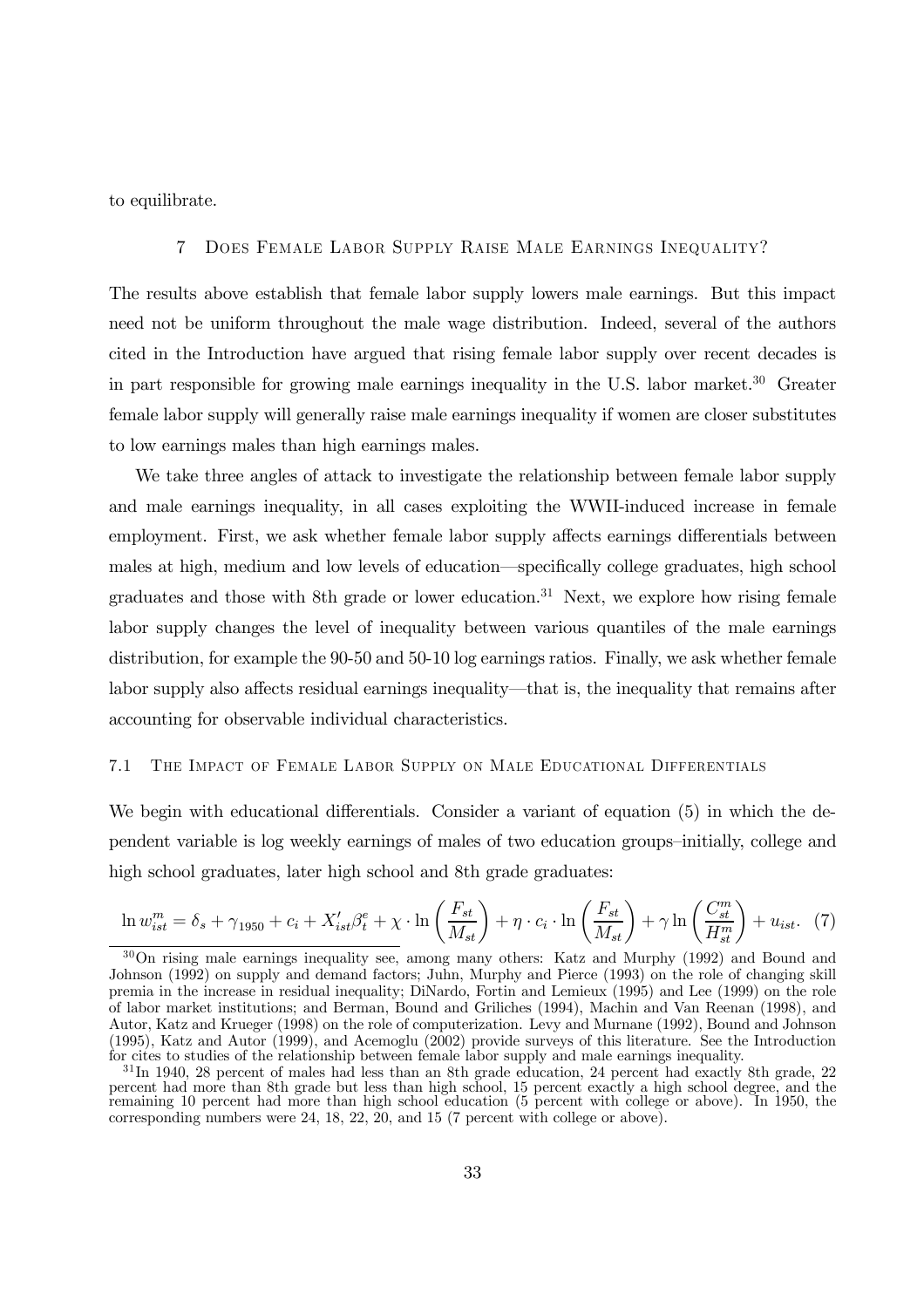In this equation,  $c_i$  is a dummy for whether individual i is a college graduate (the omitted group being high school graduates),  $F_{st}/M_{st}$  is relative female labor supply measured in aggregate weeks worked as above, and  $C_{st}^{m}/H_{st}^{m}$  is the relative supply of college versus high school male labor input.<sup>32</sup> All covariates are allowed to have different effects on earnings of college and non-college males and to differ by decade.

The coefficients of interest in this equation are  $\chi$  and  $\eta$ . The coefficient  $\chi$  measures the impact of female labor supply on the earnings of high school graduates, and  $\eta$  gives the effect of female labor supply on the relative wages of college versus high school graduates. Therefore, keeping the employment levels of college and high school graduate males constant, we can think of  $\sigma_{fh} = 1/\chi$  as the cross-elasticity of demand between female labor and high school graduates and  $\sigma_{fc} = 1/(\chi + \eta)$  as the cross-elasticity of demand between female labor and college graduates. The ratio of cross-elasticities of females for high school versus college graduates,  $\sigma_{hc}^f \equiv \sigma_{fh}/\sigma_{fc}$ , is therefore  $(\chi + \eta)/\chi$ . If  $\sigma_{hc}^f$  is less than 1, this implies that female labor has a more (negative) wage impact on high school graduates, so females are closer substitutes to high school than to college males, and vice versa if  $\sigma_{hc}^f > 1$ .

Consistent with our previous results, we anticipate that the main effect of female labor supply on both college and high school wages,  $\chi$ , is negative. Since relative supplies of male college versus high school graduates,  $C_{st}^m / H_{st}^m$ , should also directly impact the male college/high school premium, we must either control for this measure or assume that instrumented female labor supply measure is uncorrelated with it. We implement both approaches below and find that the choice is not consequential for our results.

While the college/high school wage differential is of great contemporary interest, the vast majority of males in our 4950 sample (85 percent) had high school or less education, with the two modes of the distribution found at exactly high school completers (20.3 percent) and exactly 8th grade completers (18.2 percent). Therefore, it is of interest to ask whether female labor supply raised or lowered earnings inequality between these groups of males as well. After estimating equation  $(7)$  for the college/high school differential, we perform analogous estimates

 $32$ In models that use the male college/high school relative supply, college labor supply is the sum of total weeks worked supplied by college-plus graduates plus half of those supplied by those with some college; high school labor supply is the sum of weeks worked supplied by high school graduates or less plus half of those supplied by those with some college. In models that use the male high school/8th grade relative supply, high school labor input is the sum of weeks worked supplied by those with high school or more plus half of that supplied by those with more than 8th grade and less than high school education; 8th grade is the sum of weeks worked supplied by those those with 8th grade or less, plus half of that supplied by those with more than 8th grade and less than high school.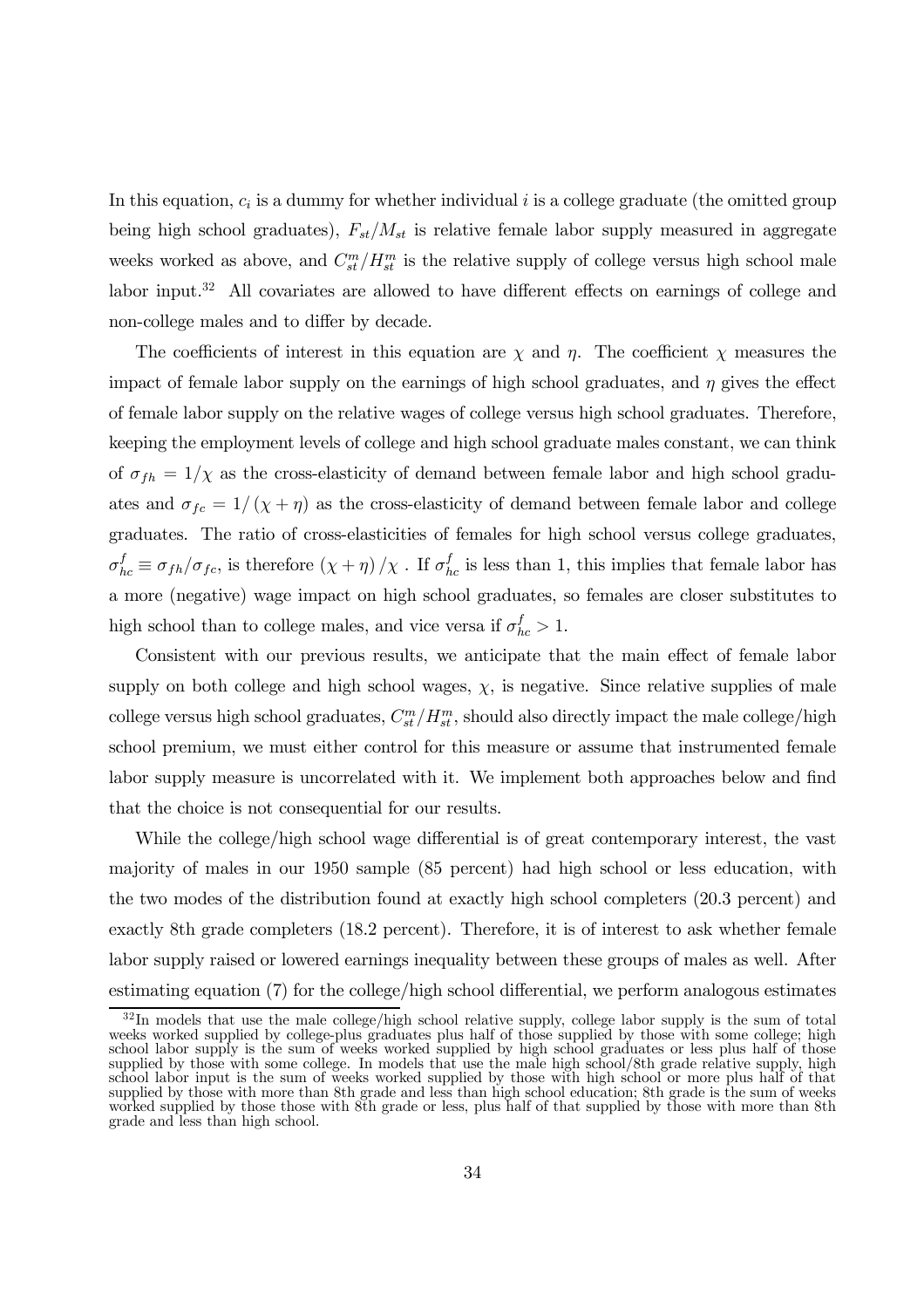for the high school/8th grade differential.

Estimates of equation (7) for college and high school graduates, shown in panel A of Table 11, reveal that growth in female labor supply exerts a small positive effect on male college/high school earnings inequality. A 40 percent increase in female labor supply is predicted to lower male high school wages by 2.5 to 4 log points while reducing college wages by only 4 to 2.5 percentage points. These point estimates imply a relative cross-elasticity of demand  $\sigma_{hc}^f$  of 0.4 to 0.6, but this elasticity is imprecisely estimated. This evidence is consistent with the view that females drawn into the labor force by WWII mobilization were more substitutable for high school than college educated men (consistent with the characteristics of female labor force entrants documented in Appendix Table 2). But we cannot reject the hypothesis that women's labor supply reduced college and high school wages by equivalent amounts.

This ambiguity does not carry over to the corresponding results for the impact of female labor supply on the male 8th grade/high school differential. These estimates, found in Panel B of Table 44, have the opposite sign to and are somewhat larger than those for the male college/high school wage premium. They are also more precisely estimated. A 40 percent increase in female labor supply is estimated to reduce male high school relative to 8th grade earnings by 4.5 to 2.5 percentage points. This relative wage impact is highly significant in specifications that do not control for state aggregate measures. In models that include these aggregates, the estimate is of similar magnitude but is less precise. Interestingly, we cannot reject the hypothesis that female labor supply had no impact on the wages of 8th grade males.

In net, the primary impact of increased female labor supply on male educational inequality during the 4940s was to lower the wages of male high school graduates relative to more-educated males, and *particularly* relative to less-educated males. This suggests that during the WWII era, females were closer substitutes to males at the middle of the skill distribution than to males in either of the tails. Given that low-educated males in 4950 were reasonably likely to be employed in manual occupations, it is plausible that women would indeed be worse substitutes for them than for their high school graduate brethren. This result stands in some contrast to Grant and Hamermesh's (1981) and Topel's (1994) OLS findings that high-skill women are strong substitutes for low-skill males. Of course, our findings are from another era and these substitution parameters need not be fixed over long intervals.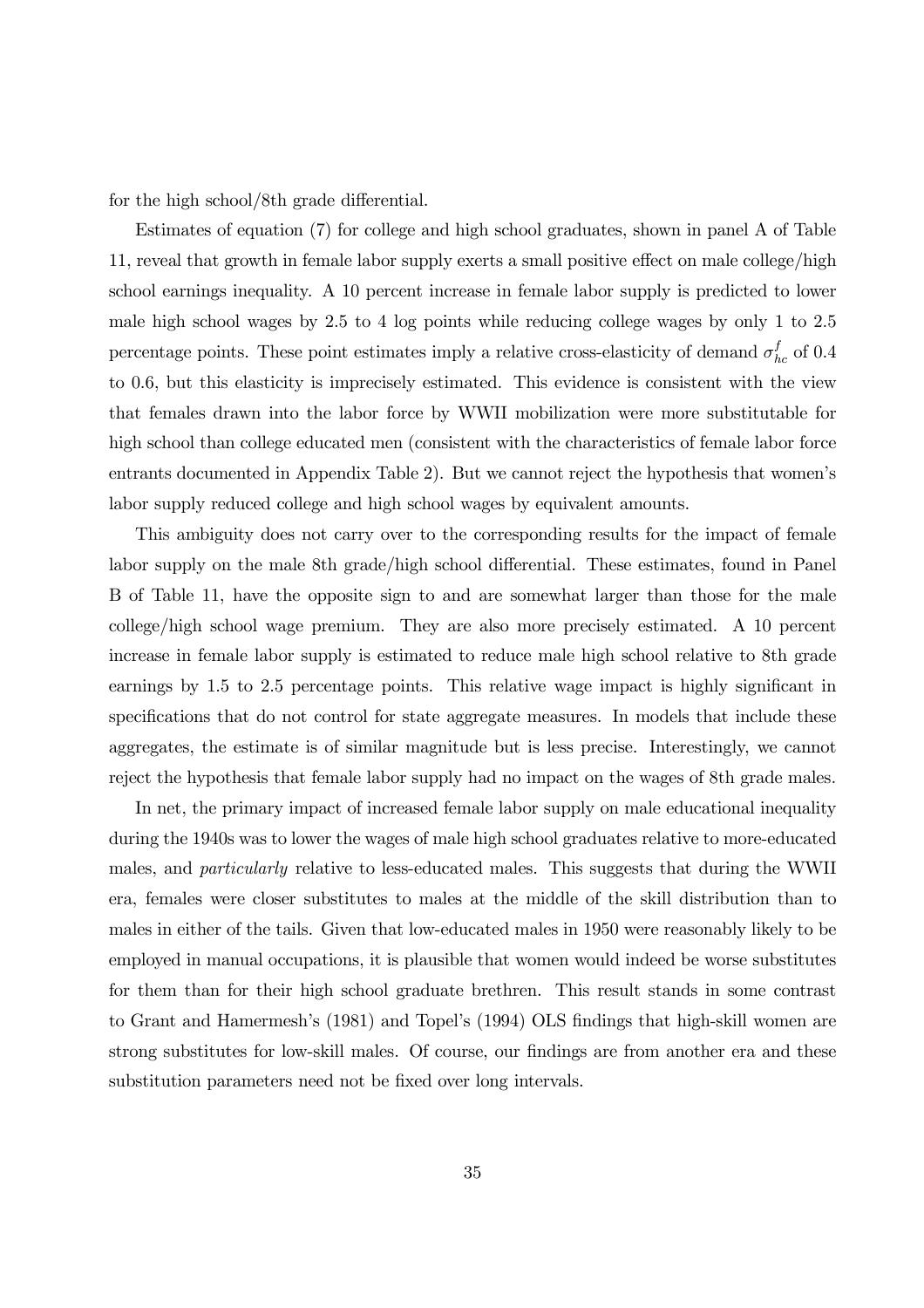#### 7.2 The Impact of Female Labor Supply on the Distribution of Male Earnings

Because women's labor force entry during the 4940s appears to have raised earnings inequality between college and high school males while lowering it for high school versus 8th grade educated males, the net impact on male inequality is–at this point–ambiguous. Educational inequality is however only one component of earnings differentials, and the total impact of female labor supply on male inequality could in principle be quite different than its impact on educational inequality.

To provide a more complete picture of these potential effects, we adopt a less structural approach. Using observed male earnings distributions and estimated residual male earnings distributions by state, we define state level inequality metrics as the log difference between various quantiles of the earnings or residual earnings distribution, such as the 90-50 or 50-40 differential. We then explore whether WWII-induced increases in female labor supply raised or lowered these inequality measures. To implement this approach, we first estimate standard wage regressions of the form:

$$
\ln w_{ist} = \delta_s + \gamma_{1950} + X'_{ist} \cdot \beta_t + v_{ist},\tag{8}
$$

where  $w_{it}$  is weekly earnings for male i residing in state s in year t. In the "overall inequality" specification, we include only state dummies and a year main effect. In the "residual inequality" model, the vector  $X_{ist}$  includes a full set of education dummies, a quartic in potential experience, nonwhite, state of residence, state or country of birth, veteran status, and marital status dummies, as well as controls for state female age structure by year. A third set of models add state-level macro controls (share farmer and nonwhite, and average education in 4940). The fact that  $\beta_t$  is indexed by t indicates that returns to these observed characteristics are allowed to vary by decade. We also briefly look at measures of wage inequality that combine workers from both genders.

The measures of overall or residual inequality are calculated separately in each state and year as the difference between the 90th and the 10th (or 50th and 10th, etc.) percentile values of the corresponding residual distribution,  $v_{ist}$ , and are denoted by  $v_{st}^{90-10}$  etc. Observe that the residual distribution in the "overall" inequality model is simply the demeaned log earnings distribution in each state.

We then use these inequality measures as the left-hand side variable in Table 12. The typical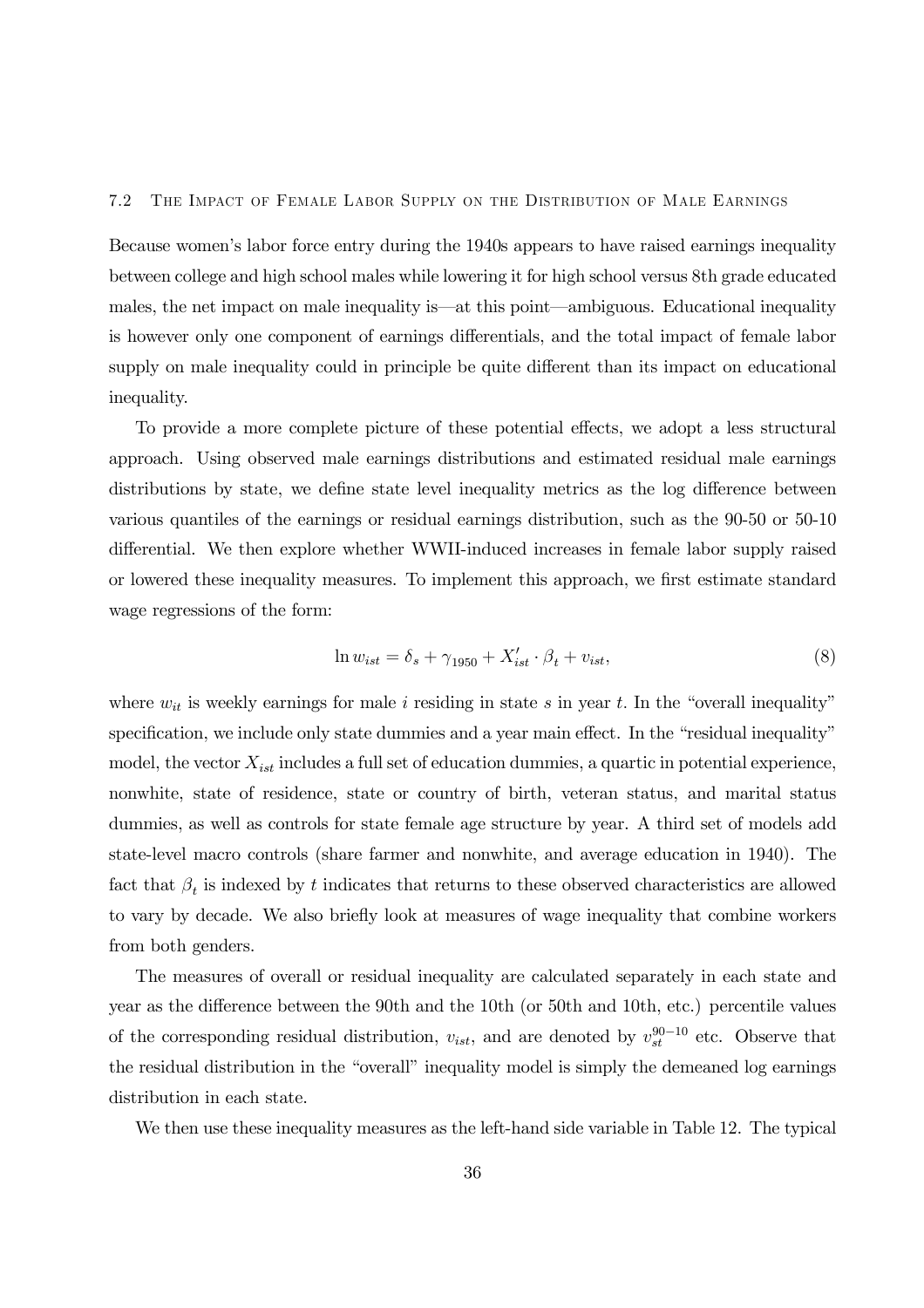regression takes the form:

$$
v_{st}^{90-10} = \delta_s + \gamma_{1950} + \phi \cdot \ln\left(\frac{F_{st}}{M_{st}}\right) + u_{ist},
$$

where  $v_{st}^{90-10}$  is the 90-10 differential, the endogenous regressor,  $F_{st}/M_{st}$  is again relative female labor supply (in weeks), and the instrument is the state mobilization rate,  $m_s$ , interacted with the 4950 dummy. To move from micro- to macro-data (i.e., from individual Census observations to state level aggregates) without losing the information provided by the micro-level controls, we orthogonalize both the instrumental variable and the endogenous regressor with respect to all of the covariates in  $X_{ist}$  to form the state level measures used in the second stage of estimation.

The first column in Table 12 labeled Mean  $\Delta$  provides estimates of mean state-level change in earnings inequality from 4940 to 4950. The sizable decline in earnings inequality visible in the table reflects the well-known "Great Compression" studied by Goldin and Margo (4992). Over the decade of the War, male  $90-50$  and  $50-10$  differentials each declined by close to 17 log points.

The first set of regression estimates in specification 1 examines the state-level relationship between growth in the log relative supply of female labor input (instrumented with the mobilization rate) and the contemporaneous change in overall state level earnings inequality. The net impact of female labor supply on male earnings inequality is positive and sizable. A 10 percent increase in female labor input is estimated to widen the 90-10 earnings differential by 5.5 log points, which is highly significant. It is noteworthy that this entire impact occurs in the upper half of the male earnings distribution. Consistent with our findings for the impact of female labor supply on the wage gap between middle- and low-education males, increases in female labor supply appear to cause some compression below the median of the distribution, though this impact is not significant. An interesting implication of these estimates is that without the WWII-induced increase in female labor force participation the "Great Compression" would have been even "greater" in the sense that wage inequality among males would have declined even further between 1940 and 1950. $33$ 

<sup>&</sup>lt;sup>33</sup>Interestingly and consistent with our findings, Goldin and Margo (1992, p. 27) notice a similar pattern of widening inequality in industries with high female employment: "Industries that were female-intensive (cigars, men's neckwear, woolen and worsted mills) comprise an obvious exception [to the trend of wage compression]... Rather than experiencing a narrowing of the wage structure from the prewar to the wartime or postwar periods, their distributions actually widened."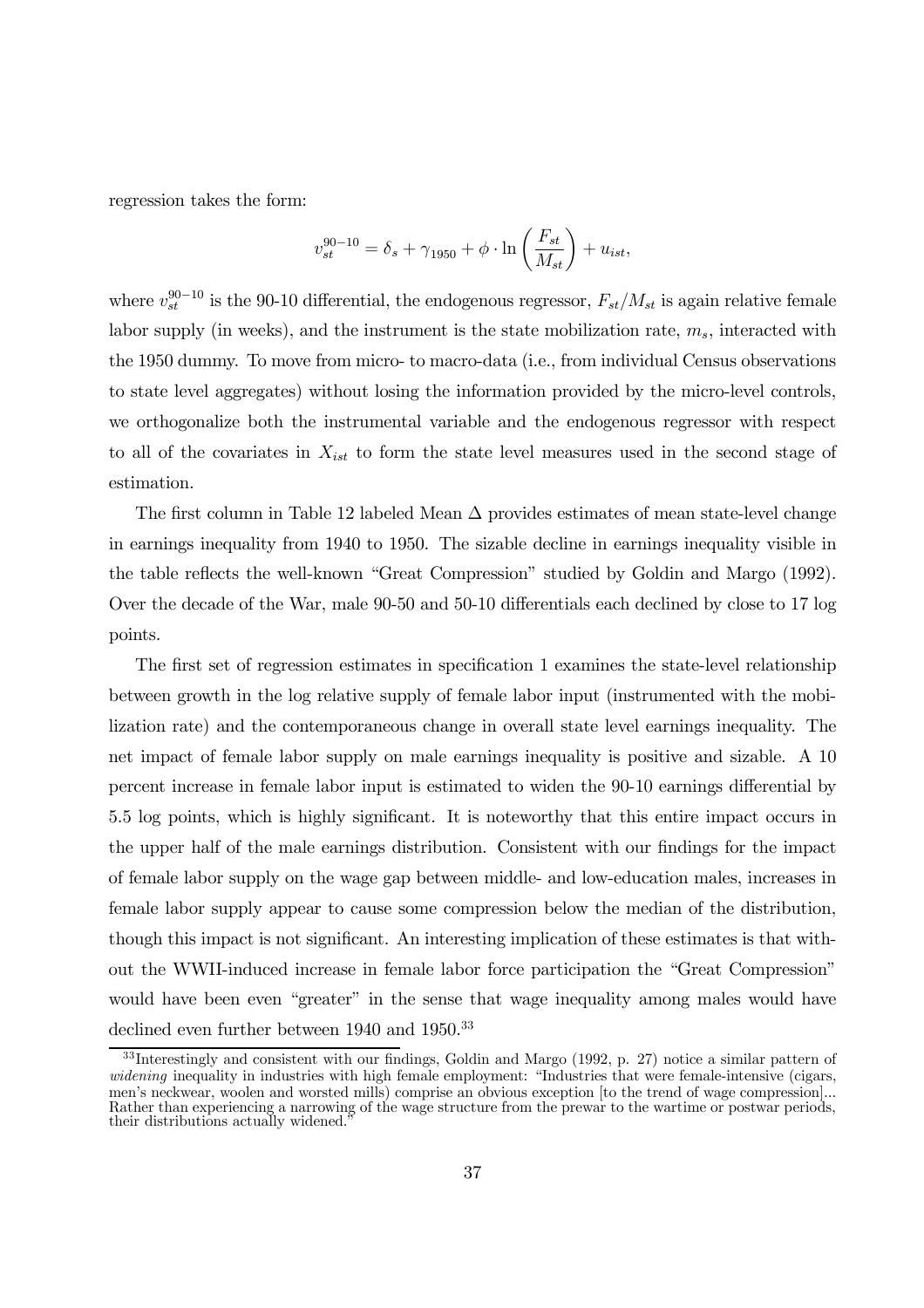When we look at the impact of female labor force participation on wage inequality among all workers (male and female) in Panel C, we find much larger effects. Now a 10 percent increase in female labor supply widens the 90-10 earnings differential by 1.4 log points. This much larger effect is not surprising; greater female participation both increases male wage inequality directly, as we have already established, and also adds more women to the distribution who, at this time, were paid considerably less than men.

Panel B of the table presents comparable estimates for the white subsample. In this case the impact of female labor supply on inequality above the median is somewhat less positive while the impact on inequality below the median is somewhat more negative. This estimate suggests that female labor supply primarily reduces male earnings at a lower point in the white male earnings distribution than in the overall earnings distribution, which appears plausible given the substantial racial disparities in education and earnings in this period.

The subsequent two columns of Panels A and B present estimates of the impact of female labor supply on residual male inequality. The impact of female labor supply on residual inequality is about half as large as the impact on overall inequality, but still sizable. A 40 percent increase in female labor supply is estimated to raise the male  $90-10$  earnings differential by 4.5 to 2 log points. The columns numbered (2) present residual estimates in which state level macro controls (share nonwhite and farm, and average education) are included in the first stage models. The point estimates are typically less precise than previous estimates.

Overall, the results reported in this section show a substantial effect of female employment growth on overall and residual inequality among men at midcentury. These results therefore provide some support to the hypotheses advanced in Fortin and Lemieux (2000) and Topel (4994 and 4997), linking female labor supply to rising male inequality–though distinct from the hypotheses of these authors, female labor appears to increase male inequality not by competing with low-skill males, but by increasing dispersion at the top of the male wage distribution. Interestingly, the effects we find are large enough to "explain" a large fraction of the recent increase in male wage inequality as resulting from the concurrent sizable rise in female employment. This conclusion may be premature, however, for two reasons: first, the education levels and characteristics of women who increased their labor supply during the decade differ substantially from those of the marginal female labor market participants of today. The structure of production has also changed substantially since midcentury. Accordingly, substitution elastici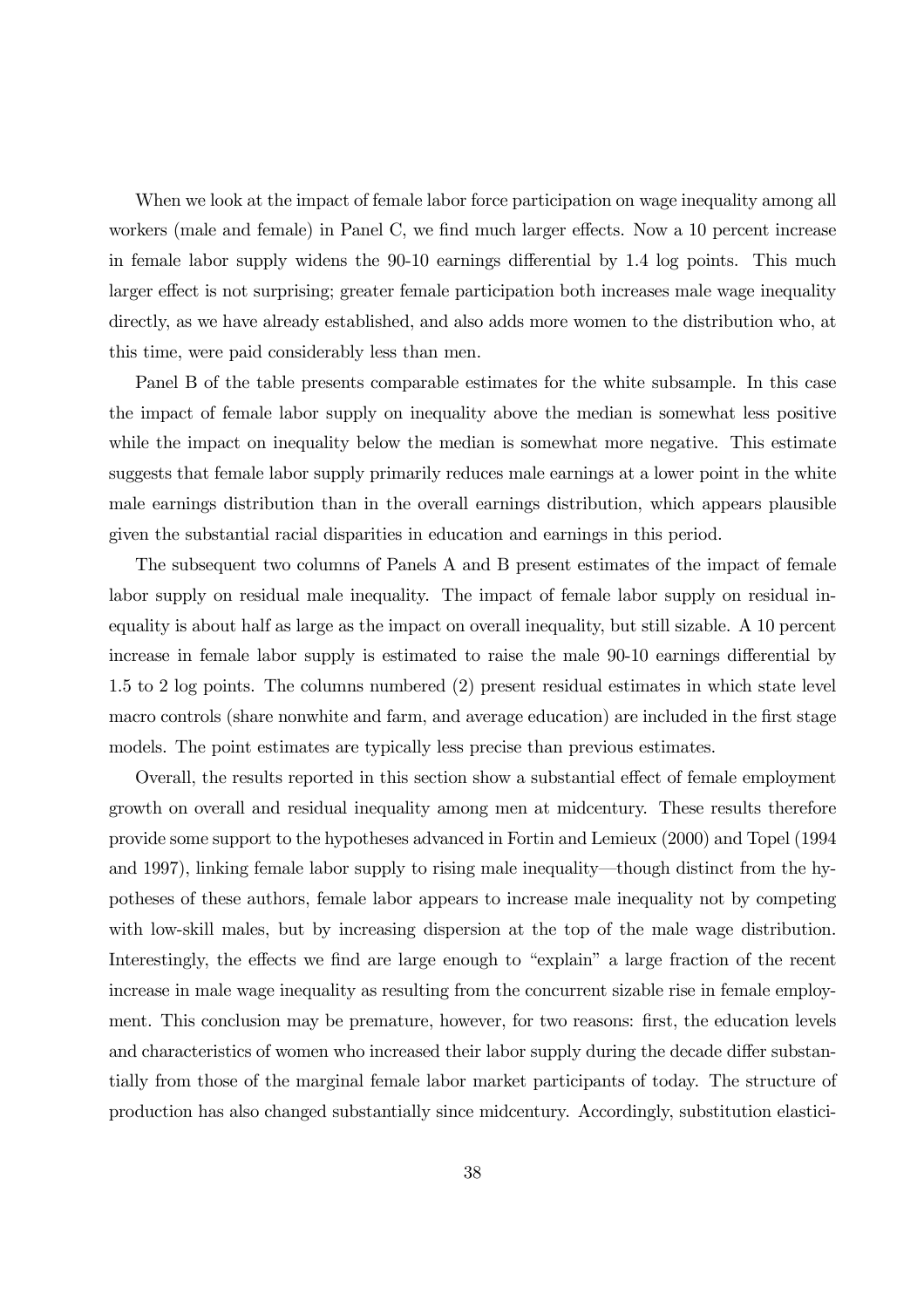ties we estimate from midcentury may not be directly comparable to the elasticities today. And second, as noted before, our estimates correspond to short-run elasticities, which may be quite different from long-run elasticities as the results in Appendix Table 6 suggest.<sup>34</sup> To understand the effect of female employment on the increase in male wage inequality over the past three decades, the relevant elasticities are long-run elasticities. Work exploiting additional sources of variation in recent female employment growth is necessary to make progress on uncovering the links between rising female labor supply and recent changes in the structure of earnings.

### 8 CONCLUSION

The epochal rise in female labor force participation is one of the most profound labor market transformations of the past century. And yet, the economics profession knows relatively little about the labor market consequences of increased female labor force participation. An empirical investigation of this issue requires a source of variation in female employment that is orthogonal to demand for female (and also male) labor.

In this paper, we developed the argument that the differential extent of mobilization for WWII across U.S. states provides a useful source of variation to identify the effects of women's labor force participation on a range of labor market outcomes. We documented that in 4950 women participated more in states where a larger fraction of working-age males served in the military during the mid-1940s. This differential female labor supply behavior does not seem to be accounted for by other cross-state dierences or possible demand factors, and is not present in the 4940 data. We interpret this as a shift in female labor supply induced by the mobilization for the War.

Using this source of variation, we estimate the effect of greater female participation on female and male wages, returns to education, and wage inequality among men. Our results indicate more downward sloping demand curves for female labor, and a closer degree of substitutability between males and females than suggested by OLS estimates, presumably because OLS regressions are biased towards-zero by simultaneous demand-induced variation in female employment. We also find that, contrary to a common hypothesis in the literature, women are not the closest substitutes to the lowest education males, but to high school graduate males (at

 $34$ In addition, as noted by, among others, Blau and Kahn (1994, 1997), the gender wage gap closed substantially during the 1980s as female employment was rising, suggesting that demand shifts favoring women may be an important component of the rise in female labor supply.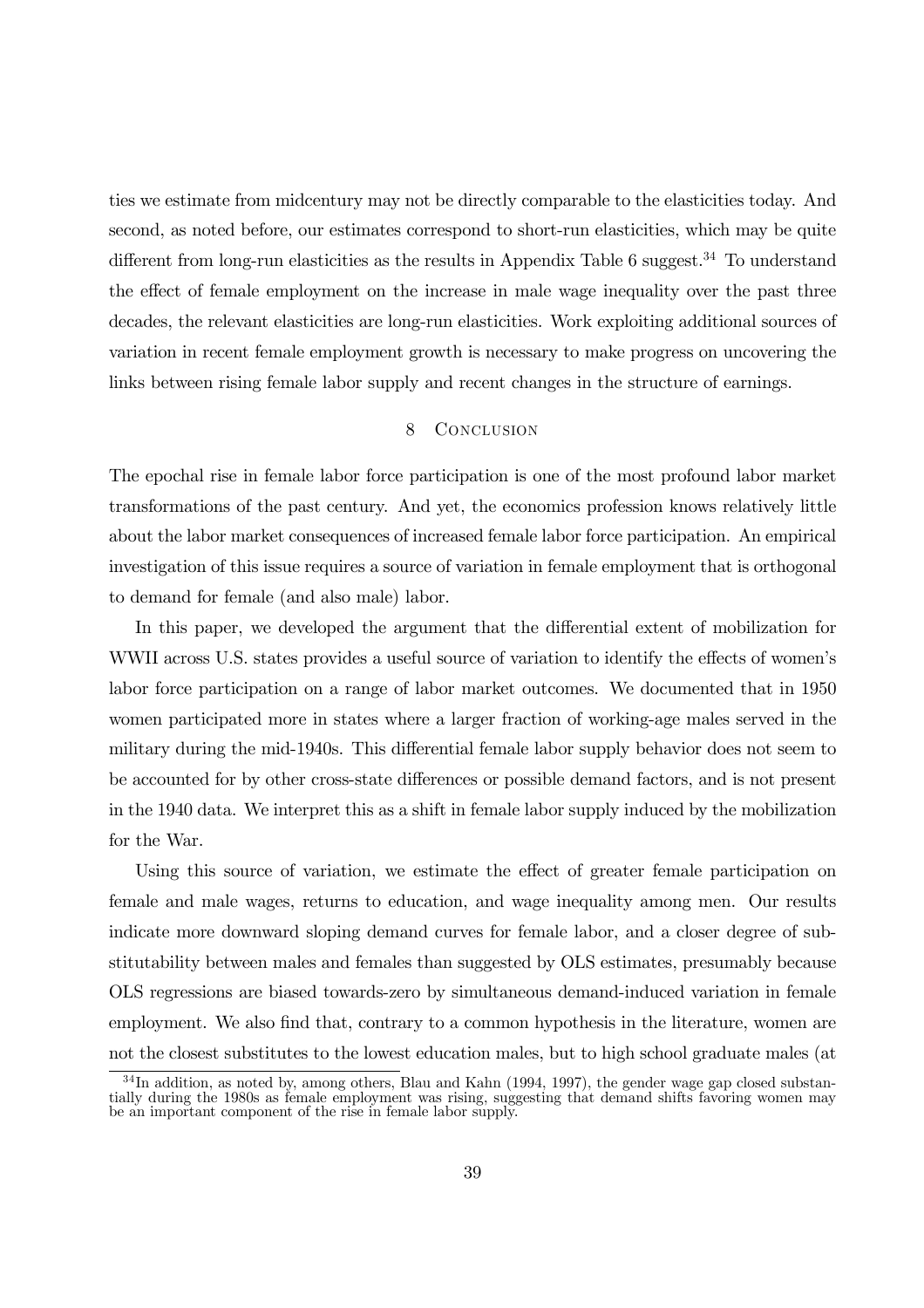least at midcentury). Nevertheless, because greater female participation increases inequality in the top half of the male wage distribution, our estimates suggest sizable effects of female labor force participation on male wage inequality. This finding indicates that a more detailed investigation of the relationship between the increase in female labor supply and the recent widening inequality among males would be fruitful.

#### 9 References

Acemoglu, Daron (1998), "Why Do New Technologies Complement Skills? Directed Technical Change and Wage Inequality" Quarterly Journal of Economics, 113(4), November, 1055-1090.

Acemoglu, Daron. (2002), "Technical Change, Inequality and the Labor Market." Journal of Economic Literature, 40, March, 7 — 72.

Acemoglu, Daron and Joshua D. Angrist (2000) "How Large Are Human Capital Externalities? Evidence from Compulsory Schooling Laws" NBER Macro Annual 2000, pp. 9-74.

Angrist, Joshua D. (4990), "Lifetime Earnings and the Vietnam Era Draft Lottery: Evidence from Social Security Earnings Records." American Economic Review, 80(3), June, 343 — 336.

Angrist, Joshua D. and Guido W. Imbens. (4995), "Two-Stage Least Squares Estimation of Average Causal Effects in Models with Variable Treatment Intensity." Journal of the American Statistical Association,  $90(430)$ , June,  $431 - 442$ .

Angrist, Joshua D. and Alan B. Krueger (1994), "Why Do World War II Veterans Earn More than non-Veterans?" *Journal of Labor Economics*,  $12(1)$ , January,  $74 - 97$ .

Autor, David H., Lawrence F. Katz and Alan B. Krueger (4998), "Computing Inequality: Have Computers Changed the Labor Market?" Quarterly Journal of Economics,  $113(4)$ , November,  $1169 - 1214$ .

Autor, David H., Frank Levy and Richard J. Murnane (2004), "The Skill Content of Recent Technological Change: An Empirical Exploration." NBER Working Paper No. 8337, June.

Berman, Eli, John Bound and Zvi Griliches (4994), "Changes in the Demand for Skilled Labor within U.S. Manufacturing: Evidence from the Annual Survey of Manufacturers" Quarterly Journal of Economics, 409(2), May, 367-397.

Bernard, Andew B., J. Bradford Jensen and Peter Schott (2004), "Factor Price Equality and The Economies of the United States." NBER Working Paper # 8068.

Blanchard, Olivier Jean and Lawrence F. Katz (4992), "Regional Evolutions" Brookings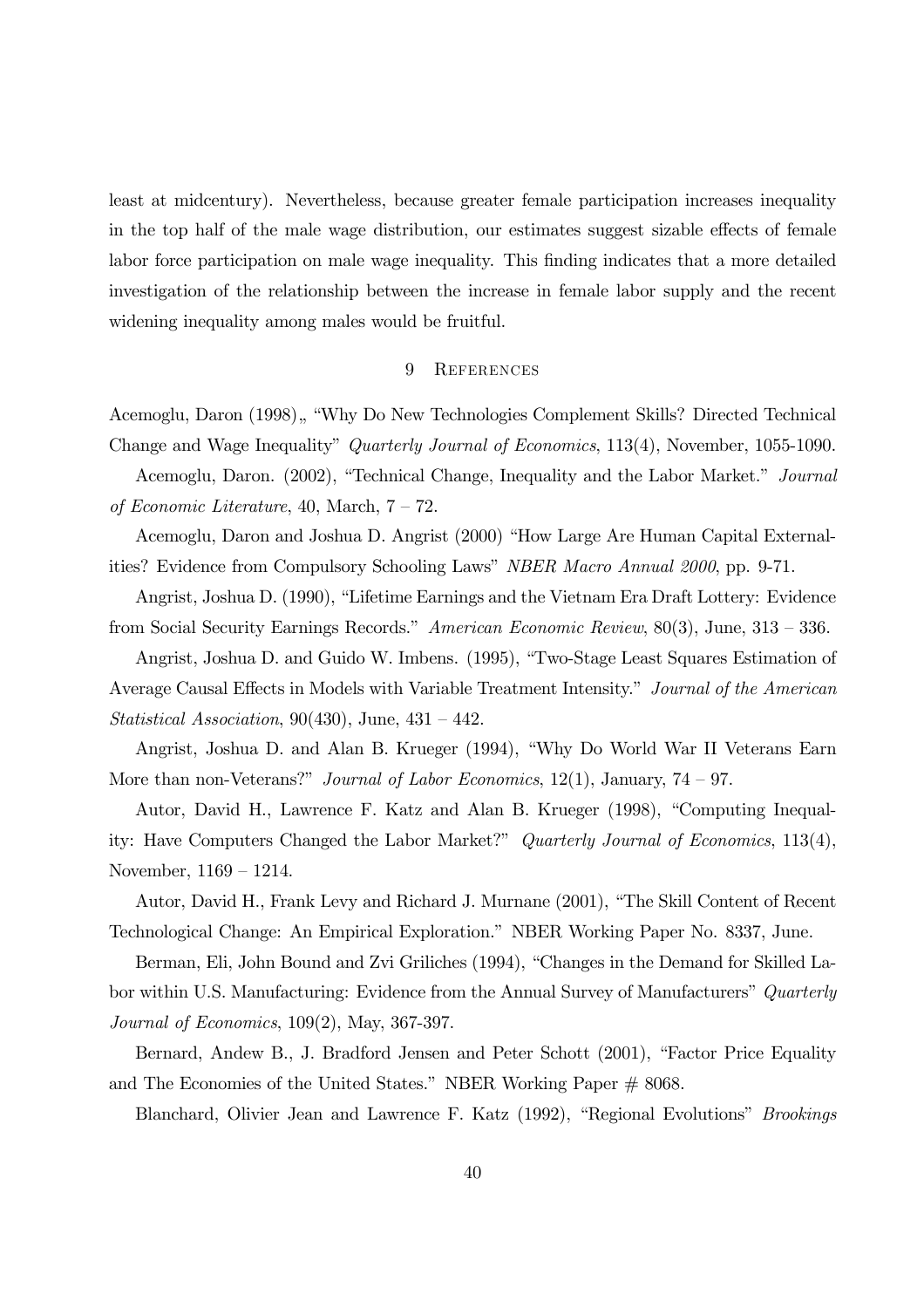Papers on Economic Activity, 1, 1 - 75.

Blau, Francine and Lawrence Kahn (4994), "Rising Wage Inequality and the U.S. Gender Gap." American Economic Review, v84, n2, 23-28.

Blau, Francine and Lawrence Kahn (4997), "Swimming Upstream: Trends in the Gender Wage Differential in 1980s." Journal of Labor Economics, v15, n1, 1-42.

Blau, Francine and Lawrence Kahn (2000), "Gender Differences in Pay." Journal of Economic Perspectives, v14, n4, 75-99.

Blau, Francine, Marianne Ferber and Anne Winkler (2002), The Economics of Women, Men and Work. Upper Saddle River, New Jersey: Prentice Hall.

Bound, John and Harry Holzer (2000, "Demand Shifts, Population Adjustments, and Labor Market Outcomes during the 1980s." Journal of Labor Economics, 18(1), 20 - 54.

Bound, John and George Johnson (4992), "Changes in the Structure of Wages in the 4980's: An Evaluation of Alternative Explanations." American Economic Review, v82, n3, 374-92.

Bound, John and George Johnson (1995), "What Are the Causes of Rising Wage Inequality in the United States?" Federal Reserve Bank of New York Economic Policy Review, v1, n1, 9-47.

Bound, John and Sarah E. Turner (4999), "Going to War and Going to College: Did World War II and the G.I. Bill Increase Educational Attainment for Returning Veterans?" NBER Working Paper #7452, December.

Card, David and John DiNardo (2000, "Do Immigrant Inflows Lead to Native Outflows?" American Economic Review Papers and Proceedings, 90(2), 360 - 367.

Clark, Kim B. and Lawrence H. Summers, (4982) "Labour Force Participation: Timing and Persistence" Review of Economic Studies, 49(5), 825-844.

DiNardo, John, Nicole Fortin and Thomas Lemieux (4996), "Labor Market Institutions and the Distribution of Wages, 4973-4992: A Semiparametric Approach." Econometrica, v64, n5, 4004-44.

Dresser, Laura (4994), "Changing Labor Market Opportunities of White and African-American Women in the 1940s and the 1980s." unpublished dissertation, University of Michigan.

Goldin, Claudia (1990), Understanding the Gender Gap: An Economic History of American Women. Oxford: Oxford University Press.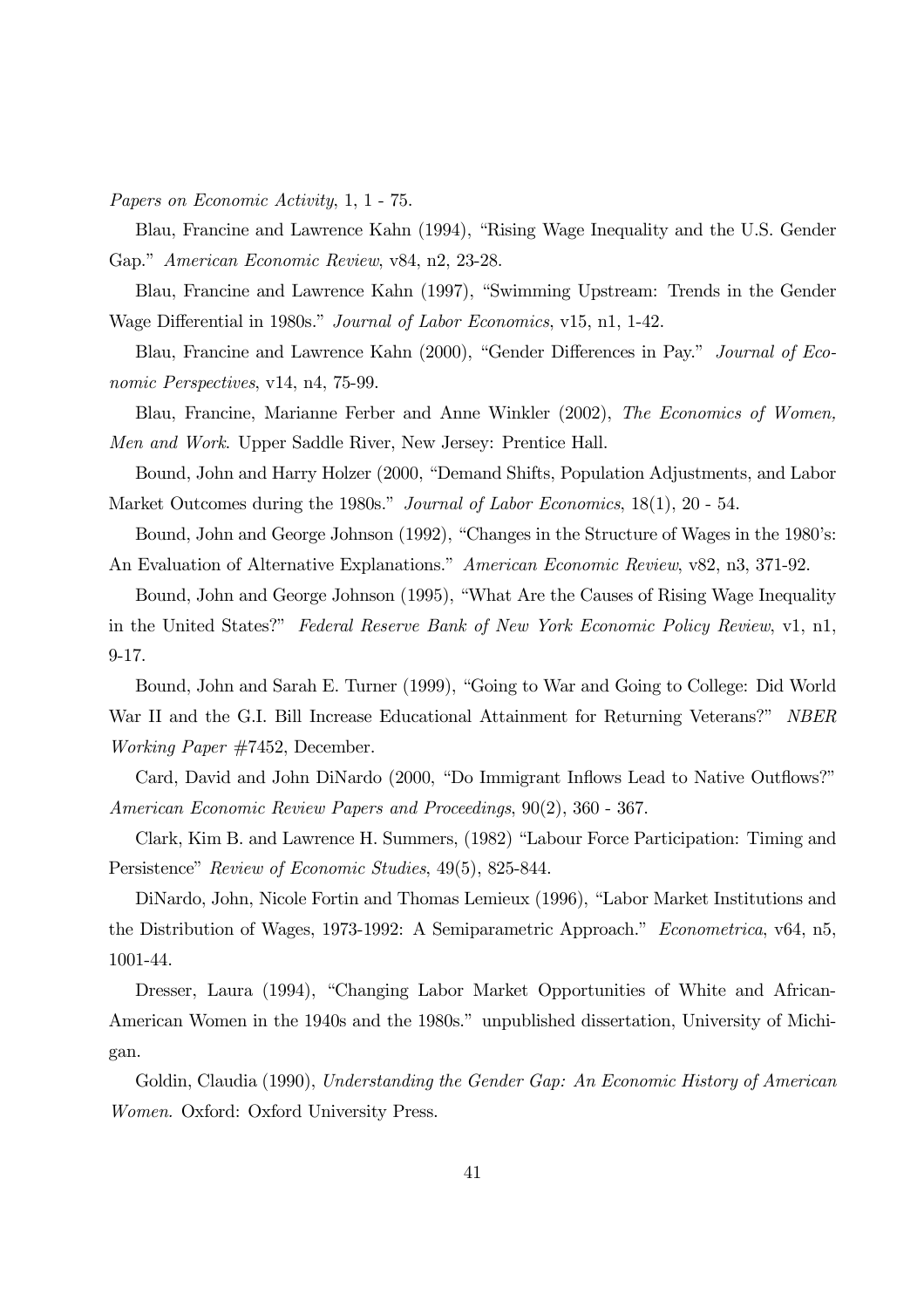Goldin, Claudia (1991), "The Role of World War II in the Rise of Women's Work." American Economic Review,  $81(4)$ , September,  $741 - 756$ .

Goldin, Claudia (1994), "Labor Markets in the Twentieth Century." NBER Working Paper, Series on Historical Factors in Long Term Growth #58, June.

Goldin, Claudia and Robert A. Margo (1992), "The Great Compression: The Wage Structure in the United States at Mid-Century." Quarterly Journal of Economics, 112, 1-34.

Grant, James H. and Daniel S. Hamermesh (4984), "Labor Market Competition among Youths, White Women and Others" Review of Economics and Statistics, 63, pp. 354-360.

Hanson, Gordon and Matthew Slaughter, (2002 forthcoming) "Labor Market Adjustment in Open Economies: Evidence From U.S. States." Journal of International Economics.

Jaeger, David A. (1997), "Reconciling the Old and New Census Bureau Education Questions: Recommendations for Researchers." Journal of Business and Economic Statistics, 45(3), July, 300-309.

Juhn, Chinhui and Dae Il Kim (1999), "The Effects of Rising Female Labor Supply on Male Wages." Journal of Labor Economics, v17, n1, 23-48.

Juhn, Chinhui, Kevin Murphy and Brooks Pierce (4993), "Wage Inequality and the Rise in Returns to Skill." Journal of Political Economy, v101, 410-42.

Katz, Lawrence and David Autor (1999), "Changes in the Wage Structure and Earnings Inequality." in Orley Ashenfelter and David Card, eds., Handbook of Labor Economics, Volume 3A, Amsterdam: Elsevier-North Holland, 4463-4555.

Katz, Lawrence and Kevin Murphy (4992), "Changes in Relative Wages, 4963-4987: Supply and Demand Factors." Quarterly Journal of Economics, 107 (1), 35-78.

Krusell, Per, Lee E. Ohanian, José Víctor Ríos-Rull, Gionvanni L. Violante (2000), "Capitalskill Complimentarity and Inequality: A Macroeconomic Analysis." Econometrica, 68(5), 4029  $-1053.$ 

Levy, Frank and Richard Murnane (1992), "U.S. Earnings Levels and Earnings Inequality: A Review of Recent Trends and Proposed Explanations." Journal of Economic Literature, v30, n3, 4333-84.

Machin, Stephen and John Van Reenen (4998), "Technology and Changes in Skill Structure: Evidence from Seven OECD Countries." Quarterly Journal of Economics, 113 (4), November,  $1215 - 1244.$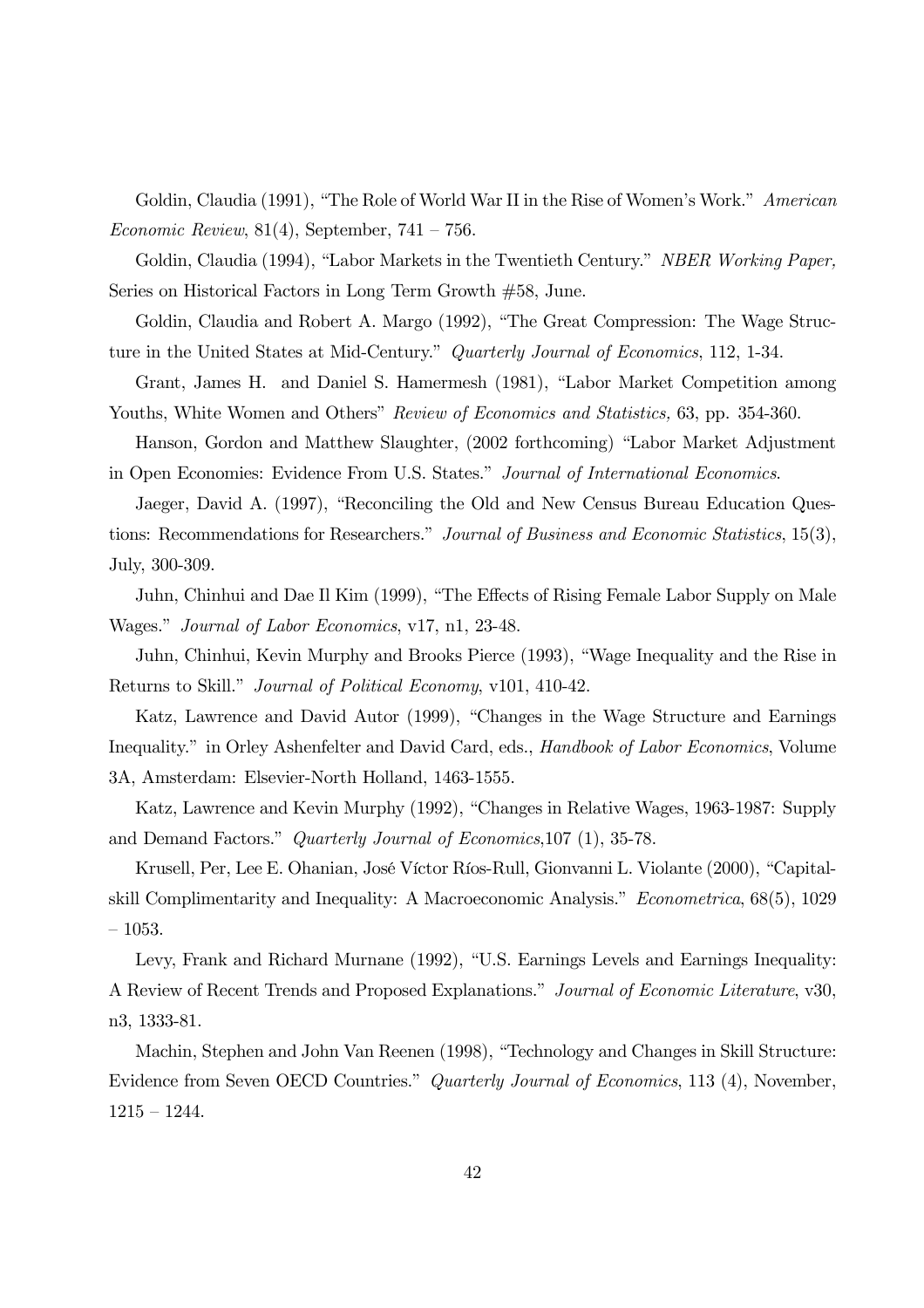Moretti, Enrico (2000), "Estimating the Social Return to Education: Evidence From Longitudinal and Cross-Sectional Data," Center for Labor Economics, University of California, Berkeley, Working Paper No. 22.

O'Neill, June and Solomon Polachek (4993), "Why the Gender Gap in Wages Narrowed in the 1980s." *Journal of Labor Economics*, v11, n1, 205-28.

Samuelson, Paul (1947) The Foundations of Economic Analysis, Cambridge, MA, Harvard University Press.

Samuelson, Paul (1948) "International Trade and Equalization of Factor Prices" Economics Journal, 58, 163-84.

Selective Service System (1956), "Special Monographs #1-18." Washington D.C.: U.S. Government Printing Office.

James P. Smith and Michael P. Ward (4984), "Women's Wages and Work in the Twentieth Century." Rand, R-3119-NICHD, October.

Stanley, Marcus (4999), "The Mid-Century GI Bills and Higher Education," Working Paper, Case Western Reserve University.

Topel, Robert H. (4994), "Wage Inequality and Regional Labour Market Peformance in the U.S." in Toshiaki Tachibanaki, ed., Labour Market and Economic Performance: Europe, Japan and the USA, New York: St. Martin's Press,  $93 - 127$ .

Topel, Robert H. (4997), "Factor Proportions and Relative Wages: The Supply-Side Determinants of Wage Inequality." Journal of Economic Perspectives,  $11(2)$ , Spring,  $55 - 74$ .

Troy, Leo and Neil Sheflin (4985), U.S. Union Sourcebook: Membership, Finances, Structure, Directory, New Jersey: IRDIS, Industrial Relations and Information Services.

U.S. Bureau of the Census (1975), "Historical Statistics of the United States." Washington, D.C.: U.S. Government Printing Office.

Welch, Finis (1969), "Linear Synthesis of Skill Definition." Journal of Human Resources,  $4(3), 311 - 327.$ 

Welch, Finis (2000), "Growth in Women's Relative Wages and in Inequality among Men: One Phenomenon or Two?" American Economic Review, v90, n2, 444-49.

Williams, Constance (4949) "The Status of Women Workers," in Colston E. Warne et al., eds. Labor in Postwar America (New York: Remsen Press, 4949).

Wright, Gavin (1986) Old South, New South (New York: Basic Books).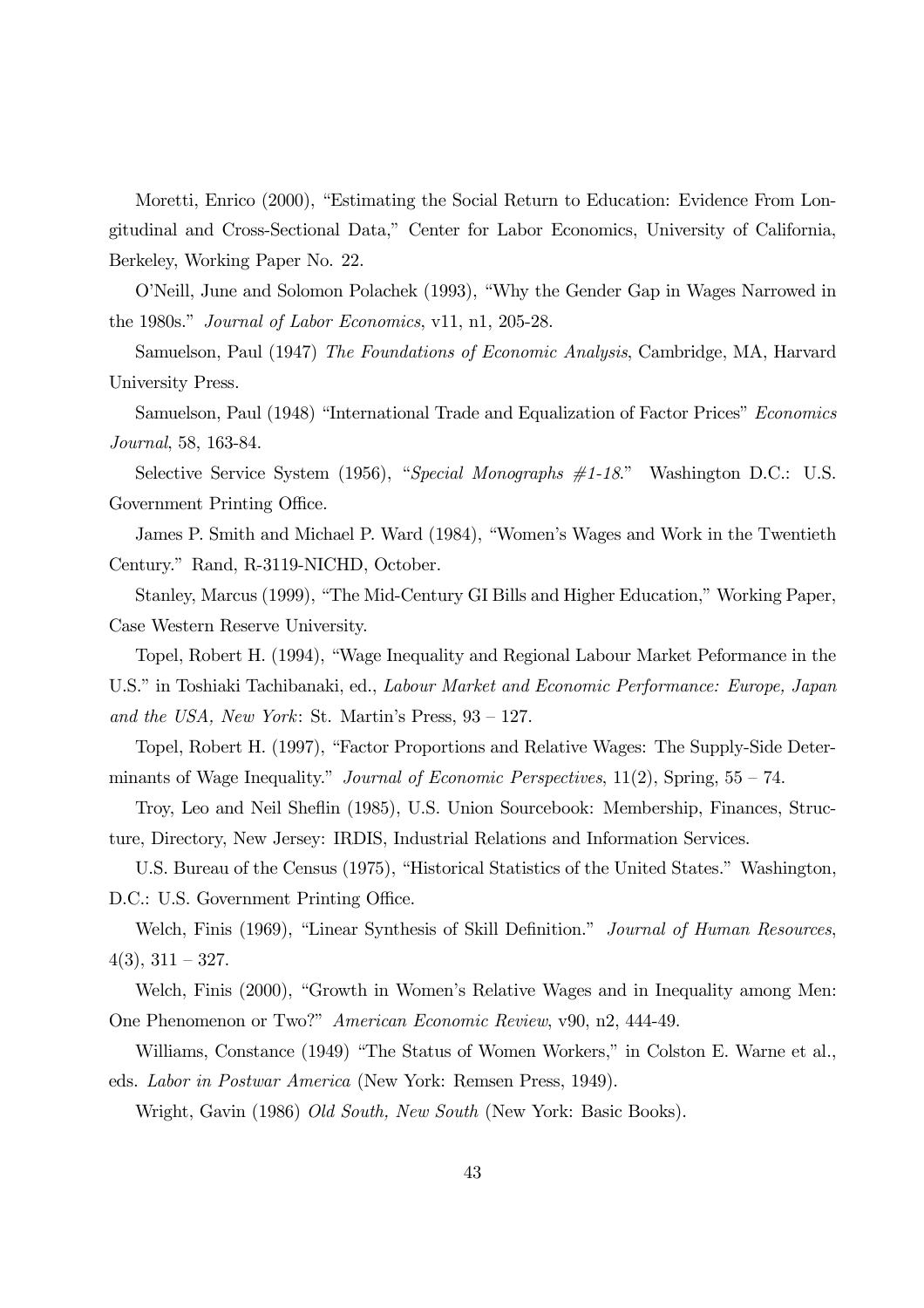|                         |               |                                  | 1940          |               |                                  |                           | 1950                       |              |                                               |                           | 1960                         |              |
|-------------------------|---------------|----------------------------------|---------------|---------------|----------------------------------|---------------------------|----------------------------|--------------|-----------------------------------------------|---------------------------|------------------------------|--------------|
|                         | All           | Low                              | Med.          | High          | All                              | Low                       | Med.                       | High         | All                                           | Low                       | Med.                         | <b>High</b>  |
|                         |               |                                  |               |               | A. Non-Farm Females Ages 14 - 64 |                           |                            |              |                                               |                           |                              |              |
| Weeks Worked            | 11.2          | 10.9                             | 11.3          | 11.4          | 13.7                             | 12.8                      | 13.9                       | 14.4         | 16.6                                          | 15.8                      | 16.8                         | 17.2         |
|                         | (1.7)         | (1.6)                            | (1.8)         | (1.8)         | (1.7)                            | (1.6)                     | (1.6)                      | (1.6)        | (1.5)                                         | (1.4)                     | (1.6)                        | (1.4)        |
| Log Weekly              | 2.61          | 2.33                             | 2.67          | 2.76          | 3.60                             | 3.45                      | 3.64                       | 3.66         | 4.06                                          | 3.92                      | 4.08                         | 4.15         |
| Earnings                | (0.27)        | (0.29)                           | (0.20)        | (0.14)        | (0.16)                           | (0.19)                    | (0.10)                     | (0.11)       | (0.16)                                        | (0.18)                    | (0.12)                       | (0.11)       |
| Mean Age                | 35.8          | 34.9                             | 36.0          | 36.5          | 37.3                             | 36.4                      | 37.7                       | 37.8         | 38.0                                          | 37.4                      | 38.3                         | 38.3         |
|                         | (1.1)         | (1.2)                            | (0.9)         | (0.7)         | (1.0)                            | (1.0)                     | (1.0)                      | (0.5)        | (0.8)                                         | (0.6)                     | (0.9)                        | (0.6)        |
| Mean Year of            | 9.0           | 8.5                              | 9.1           | 9.4           | 9.7                              | 9.2                       | 9.8                        | 10.1         | 10.4                                          | 10.0                      | 10.4                         | 10.7         |
| Schooling               | (0.7)         | (0.9)                            | (0.4)         | (0.6)         | (0.7)                            | (0.8)                     | (0.3)                      | (0.5)        | (0.5)                                         | (0.6)                     | (0.3)                        | (0.4)        |
|                         |               |                                  |               |               | B. Non-Farm Males Ages 14 - 64   |                           |                            |              |                                               |                           |                              |              |
| <b>Weeks Worked</b>     | 34.3          | 34.2                             | 34.6          | 34.1          | 38.7                             | 38.3                      | 39.1                       | 38.5         | 40.1                                          | 38.8                      | 40.3                         | 40.8         |
|                         | (1.7)         | (1.4)                            | (1.6)         | (2.0)         | (1.6)                            | (2.0)                     | (1.7)                      | (1.1)        | (1.6)                                         | (1.7)                     | (1.5)                        | (1.2)        |
| Log Weekly              | 3.23          | 3.07                             | 3.27          | 3.32          | 4.07                             | 3.96                      | 4.09                       | 4.13         | 4.60                                          | 4.49                      | 4.62                         | 4.67         |
| Earnings                | (0.18)        | (0.24)                           | (0.12)        | (0.08)        | (0.13)                           | (0.18)                    | (0.08)                     | (0.08)       | (0.14)                                        | (0.19)                    | (0.09)                       | (0.08)       |
| Mean Age                | 35.8          | 34.7                             | 36.2          | 36.4          | 37.4                             | 36.4                      | 37.7                       | 37.8         | 37.7                                          | 36.8                      | 38.1                         | 38.1         |
|                         | (1.2)         | (1.4)                            | (1.0)         | (0.7)         | (1.1)                            | (1.2)                     | (0.9)                      | (0.6)        | (1.1)                                         | (1.1)                     | (1.0)                        | (0.8)        |
| Mean Year of            | 9.1           | 8.6                              | 9.2           | 9.4           | 9.7                              | 9.1                       | 9.8                        | 10.1         | 10.4                                          | 9.8                       | 10.4                         | 10.8         |
| Schooling               | (0.6)         | (0.8)                            | (0.3)         | (0.5)         | (0.7)                            | (0.8)                     | (0.4)                      | (0.5)        | (0.6)                                         | (0.6)                     | (0.3)                        | (0.4)        |
|                         |               |                                  |               |               |                                  |                           |                            |              | C. State Aggregates: Males Ages 13-44 in 1940 |                           |                              |              |
|                         | All           | Percent Mobilized 1940-47<br>Low | Med.          | <b>High</b>   | All                              | Low                       | Share Farmers 1940<br>Med. | High         | All                                           | Low                       | Share Non-White 1940<br>Med. | High         |
| Percent<br>Mobilization | 47.8<br>(3.2) | 44.0<br>(1.4)                    | 47.6<br>(1.0) | 51.5<br>(1.9) | 13.4                             | 23.9<br>$(10.8)$ $(10.2)$ | 11.4<br>(8.8)              | 6.9<br>(6.4) | 8.6                                           | 16.8<br>$(10.1)$ $(15.2)$ | 6.9<br>(5.8)                 | 3.6<br>(2.1) |

| Table 1: Characteristics of U.S. State Residents in Low, Medium and High Mobilization Rate |                             |  |  |
|--------------------------------------------------------------------------------------------|-----------------------------|--|--|
|                                                                                            | States 1940, 1950, and 1960 |  |  |

Cross-state standard deviations in parenthesis. Data are from Selective Service (1956) monographs and Census PUMS one percent samples for 1940, 1950 (sample line subsample), and 1960. State mobilization rate is the number of males serving in WWII divided by the number registered ages 18-44 during the draft years. The Census PUMS sample includes those ages 14-64 (in earnings year), not living in institutional groups quarters, not employed in farming, and residing in the continental United States excluding D.C. and Nevada. There are 16 states in the low mobilization category (mobilization rate < 45%: GA, ND, NC, SD, SC, WI, LA, AL, AR, MS, VA, TN, KY, IN, MI, IA,), 15 states in the medium category (mobilization rate ≥45% and < 49%: MO, TX, NE, MN, MD, DE, VT, IL, FL, NM, OH, WV, NY, WY, OK), and 16 states in the high category (mobilization rate ≥ 49%: KS, MT, CT, AZ, CO, NJ, ID, CA, ME, WA, PA, UT, NH, OR, RI, MA.) Earnings samples include workers in paid employment excluding selfemployed who earned between \$0.50 and \$250 an hour in 1990 dollars during the previous year (deflated by CPI All Urban Consumers series CUUR0000SA0) and worked at least 35 hours in the survey reference week and 40 weeks in the previous year. Top coded values are imputed as 1.5 times the censored value. Average years of schooling is calculated using highest grade completed. Share non-white and farm are the fraction males in each state ages 13- 44 in 1940 with these characteristics (including farm population).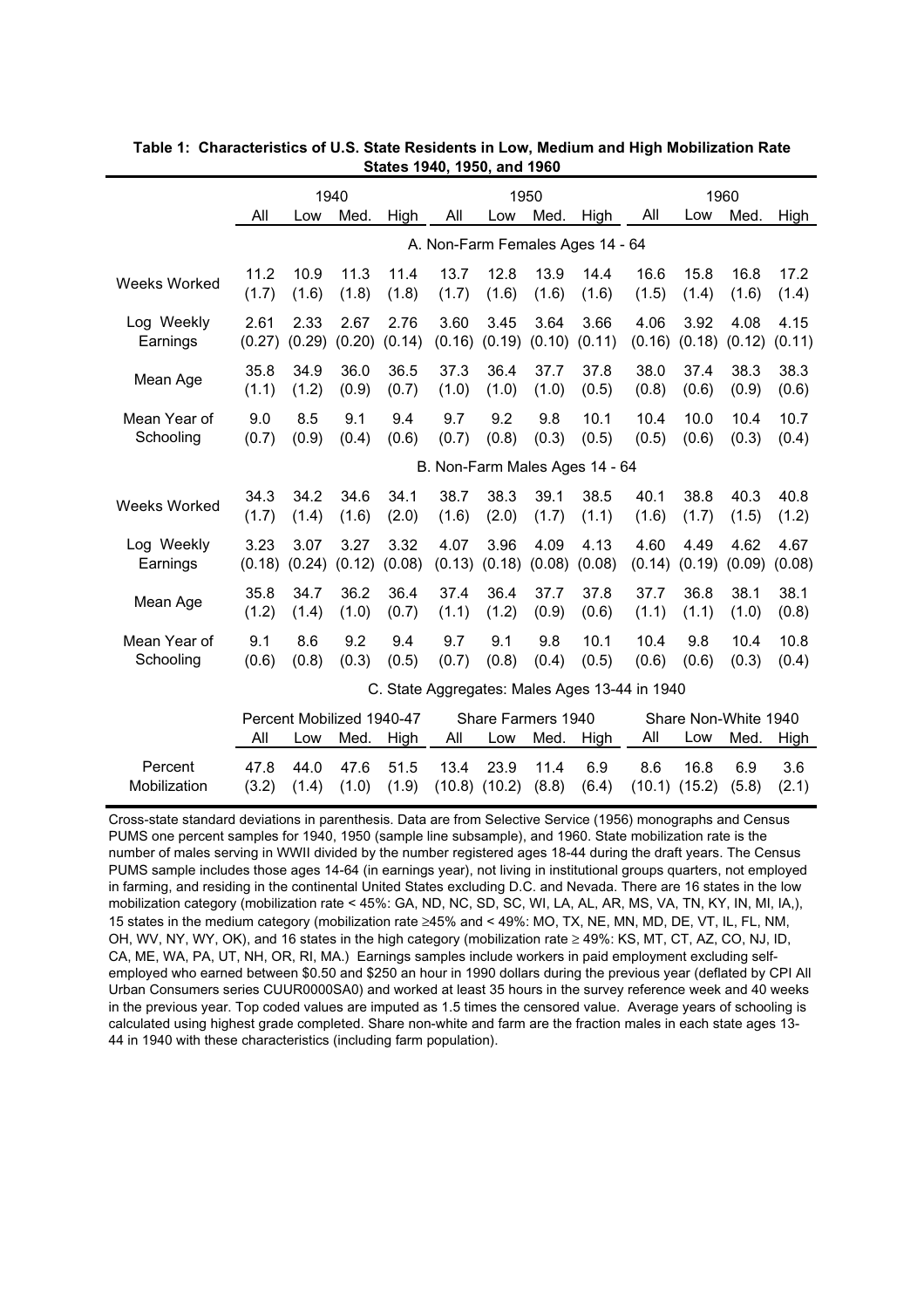|                                    |                             |                                          |                             |                             | Sample: All Full Time Workers |                             |                             |                             |
|------------------------------------|-----------------------------|------------------------------------------|-----------------------------|-----------------------------|-------------------------------|-----------------------------|-----------------------------|-----------------------------|
|                                    |                             | A. Female Weekly Earnings                |                             |                             |                               |                             | B. Male Weekly Earnings     |                             |
|                                    | 1940 - 90<br>(1)            | 1970 - 90<br>(2)                         | 1940 - 60<br>(3)            | 1940 - 50<br>(4)            | 1940 - 90<br>(1)              | 1970 - 90<br>(2)            | 1940 - 60<br>(3)            | 1940 - 50<br>(4)            |
| Weeks Worked<br>per Woman<br>$R^2$ | 0.008<br>(0.005)<br>0.88    | $-0.004$<br>(0.004)<br>0.70              | 0.016<br>(0.008)<br>0.74    | $-0.006$<br>(0.011)<br>0.64 | $-0.008$<br>(0.003)<br>0.89   | $-0.011$<br>(0.003)<br>0.67 | $-0.001$<br>(0.006)<br>0.74 | $-0.008$<br>(0.006)<br>0.58 |
| n                                  | 338,322                     | 417,019                                  | 152,428                     | 78,094                      | 545,483                       | 694,219                     | 413,793                     | 213,966                     |
|                                    |                             | C. Male College/High School Differential |                             |                             |                               |                             | D. Male 90-10 Differential  |                             |
|                                    | 1940 - 90<br>(1)            | 1970 - 90<br>(2)                         | $1940 - 60$<br>(3)          | 1940 - 50<br>(4)            | 1940 - 90<br>(1)              | 1970 - 90<br>(2)            | 1940 - 60<br>(3)            | 1940 - 50<br>(4)            |
| Weeks Worked<br>per Woman<br>$R^2$ | $-0.010$<br>(0.004)<br>0.83 | $-0.010$<br>(0.004)<br>0.65              | $-0.004$<br>(0.006)<br>0.71 | $-0.003$<br>(0.006)<br>0.55 | 0.016<br>(0.016)<br>0.64      | $-0.017$<br>(0.013)<br>0.92 | 0.033<br>(0.048)<br>0.63    | 0.037<br>(0.012)<br>0.98    |
| n                                  | 274,238                     | 376,878                                  | 143,031                     | 60,445                      | 94                            | 94                          | 94                          | 94                          |

### **Table 2. OLS Estimates of Impact of Female Labor Supply on Earnings 1940 - 1990 at Various Time Intervals Dependent Variable: Log Weekly Earnings of Full-Time Workers**

Standard errors in parentheses account for clustering on state and year of observation. Each coefficient in Panels A - C is from a pooled microdata regression of the independent variable of interest from the two relevant decades regressed on average female weeks worked by state. Additional controls include a quartic in potential experience, a year main effect, a constant, and dummies for: non-white, age, marital status, state/country of birth, state of residence, and years of completed education. All individual demographic variables, aside from state of residence/birth, are also interacted with a year dummy. Birthplace dummies correspond to state of birth (if U.S. born) or German, Italian, Japanese, Other European, Other Asian, African, Latin American, and Other. Models in Panel C are analogous to those in Panels A and B, but are limited to those with exactly a college or high school degree and all individual level covariates are additionally interacted with a college graduate dummy. In these specifications, female weeks worked is both entered directly and interacted with a college graduate dummy, with the coefficient on the interaction reported above. Panel D tabulates separate regressions of estimated state level log 90-10 earnings ratio of male full-time weekly earners on weeks worked per female state resident, state dummies, a year dummy, and a constant. All education values for years 1940-1970 are coded as highest grade completed. Following the recommendations of Jaeger (1997), we define high school graduates in 1990 as those with twelve years of completed schooling, a GED, or a high school diploma and we define high school graduates in 1970 as those with exactly 12 years of completed schooling and no additional uncompleted schooling. Data are drawn from Census PUMS one percent samples (1950 sample line subsample) for years 1940-1970 and 1990. 1980 data is drawn from Census 5 percent sample using a randomly drawn 20 percent subsample. Samples include those ages 14 - 64 in earnings year, not living in institutional group quarters, residing in mainland U.S. state excluding Nevada and the District of Columbia with non-farm paid employment in survey reference week (excluding self-employed) and positive earnings in previous calendar year who earned between \$0.50 and \$250 an hour in 1990 dollars during the previous year (deflated by CPI All Urban Consumers series CUUR0000SA0) and worked at least 35 hours in the survey week and 40 weeks in the previous year. Top coded earnings values are imputed as 1.5 times the censored value.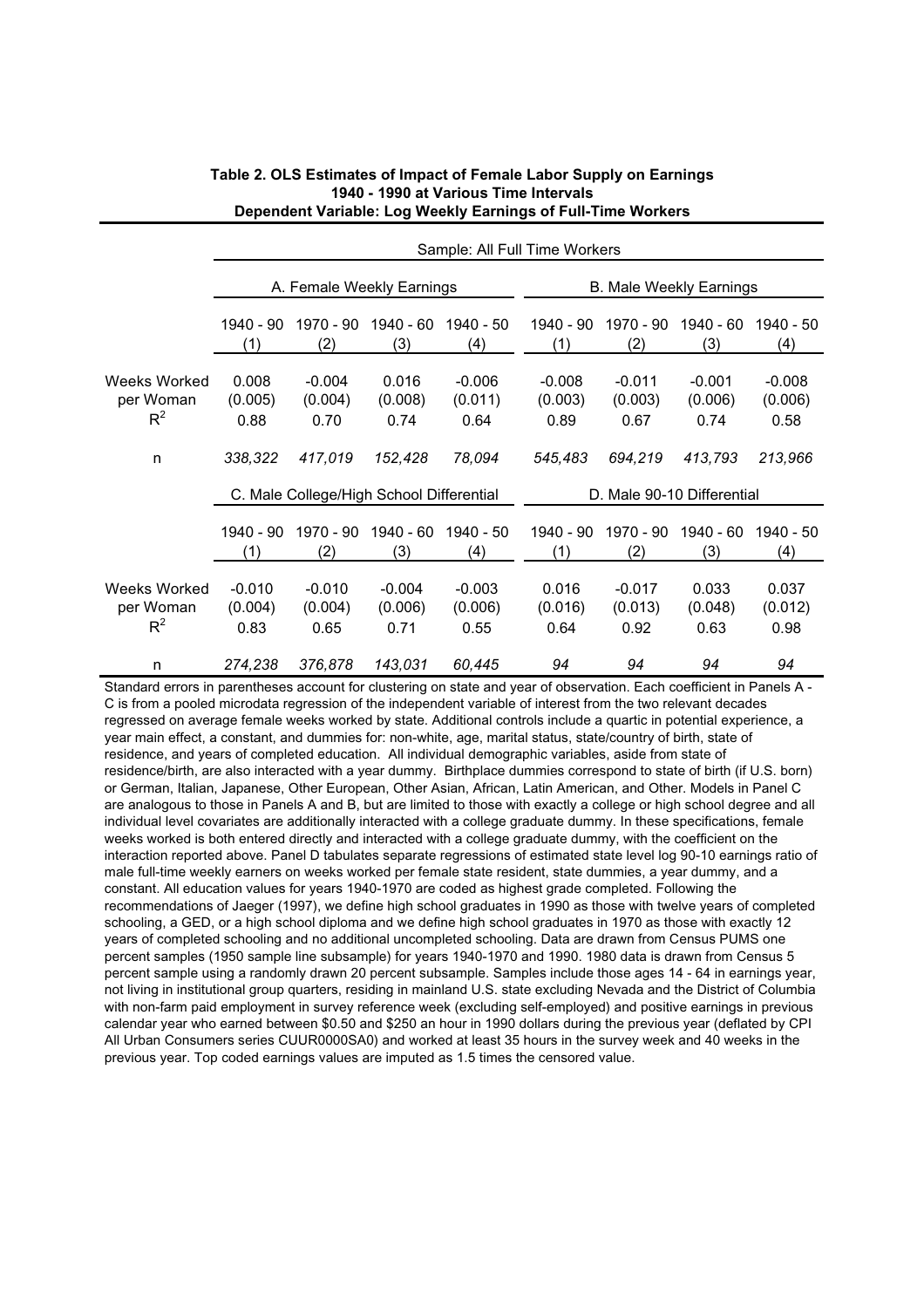|                               | Mean<br>(sd)     | (1)               | (2)               | (3)               | (4)               | (5)               | (6)               | (7)               | (8)               | (9)               | (10)              | (11)              | (12)              | (13)              |
|-------------------------------|------------------|-------------------|-------------------|-------------------|-------------------|-------------------|-------------------|-------------------|-------------------|-------------------|-------------------|-------------------|-------------------|-------------------|
| Share Farm                    | 0.15<br>(0.11)   | $-0.17$<br>(0.05) | $-0.16$<br>(0.04) | $-0.17$<br>(0.03) | $-0.17$<br>(0.04) | $-0.23$<br>(0.06) | $-0.26$<br>(0.04) | $-0.22$<br>(0.04) | $-0.17$<br>(0.05) | $-0.16$<br>(0.04) | $-0.17$<br>(0.05) | $-0.20$<br>(0.04) | $-0.23$<br>(0.04) | $-0.25$<br>(0.04) |
| Share Non-<br>white           | 0.10<br>(0.11)   | 0.00<br>(0.05)    | $-0.07$<br>(0.04) |                   | $-0.03$<br>(0.06) | $-0.38$<br>(0.27) | 0.04<br>(0.05)    | $-0.03$<br>(0.05) | $-0.03$<br>(0.06) | 0.02<br>(0.06)    | $-0.03$<br>(0.06) | $-0.01$<br>(0.06) |                   | 0.02<br>(0.05)    |
| Avg<br>Completed              | 8.89<br>(0.71)   | 0.02<br>(0.01)    |                   | 0.01<br>(0.01)    | 0.01<br>(0.01)    | 0.01<br>(0.01)    | 0.03<br>(0.01)    | 0.01<br>(0.01)    | 0.01<br>(0.01)    | 0.01<br>(0.01)    | 0.01<br>(0.01)    | 0.01<br>(0.01)    |                   | 0.02<br>(0.01)    |
| Share Ages<br>13-24           | 0.42<br>(0.03)   | 0.22<br>(0.34)    |                   |                   |                   |                   | 0.73<br>(0.24)    |                   |                   |                   |                   |                   | $-0.36$<br>(0.24) | 0.38<br>(0.33)    |
| <b>Share Ages</b><br>25-34    | 0.31<br>(0.01)   | 0.09<br>(0.49)    |                   |                   |                   |                   | 0.38<br>(0.48)    |                   |                   |                   |                   |                   | $-0.84$<br>(0.53) | $-0.03$<br>(0.54) |
| Share<br>German               | 0.007<br>(0.006) | $-3.15$<br>(0.90) |                   |                   |                   |                   |                   | $-1.88$<br>(0.55) |                   |                   |                   |                   | $-2.19$<br>(0.74) | $-1.16$<br>(0.76) |
| Share Italian<br>or Japanese  | 0.010<br>(0.012) | 1.67<br>(0.52)    |                   |                   |                   |                   |                   |                   | 0.00<br>(0.42)    |                   |                   |                   |                   |                   |
| Share<br>Married              | 0.50<br>(0.03)   | $-0.09$<br>(0.18) |                   |                   |                   |                   |                   |                   |                   | $-0.22$<br>(0.13) |                   |                   |                   |                   |
| Share<br>Fathers              | 0.47<br>(0.03)   | 0.07<br>(0.13)    |                   |                   |                   |                   |                   |                   |                   |                   | 0.00<br>(0.12)    |                   |                   |                   |
| Draft Boards/<br>Pop (1000/s) | 0.19<br>(0.05)   | 0.06<br>(0.07)    |                   |                   |                   |                   |                   |                   |                   |                   |                   | 0.13<br>(0.09)    |                   |                   |
| Intercept                     |                  | 0.20<br>(0.34)    | 0.51<br>(0.01)    | 0.40<br>(0.05)    | 0.42<br>(0.08)    | 0.46<br>(0.12)    | $-0.19$<br>(0.27) | 0.42<br>(0.07)    | 0.42<br>(0.08)    | 0.49<br>(0.08)    | 0.42<br>(0.09)    | 0.42<br>(0.07)    | 0.94<br>(0.25)    | 0.15<br>(0.34)    |
| $R^2$                         |                  | 0.78              | 0.57              | 0.58              | 0.58              | 0.39              | 0.68              | 0.67              | 0.58              | 0.61              | 0.58              | 0.60              | 0.62              | 0.70              |
| Southern<br><b>States</b>     |                  | Yes               | Yes               | Yes               | Yes               | No                | Yes               | Yes               | Yes               | Yes               | Yes               | Yes               | Yes               | Yes               |

| Table 3. Determinant of State Level WWII Mobilization Rates |  |
|-------------------------------------------------------------|--|
| <b>Dependent Variable: Mobilization Rate</b>                |  |

Standard errors are in parenthesis for regression models. Standard deviations are in parentheses for column of means. Columns 1 - 13 contain regression estimates of state WWII mobilization rates (mean 0.475, standard deviation 0.032) on listed variables. Sample includes observations for 47 U.S. states excluding Hawaii, Alaska, Nevada, and the District of Columbia. Regressions are weighted by male population ages 13 - 44 in each state from the 1940 Census PUMS. State mobilization rate is the number of males who served in WWII divided by the number registered males ages 18-44 during 1940 to 1945 from Selective Service (1956) monographs. The Percent Farm, Non-white, Married, and Average Education variables are state averages for these variables for males ages 13 - 44 calculated from the 1940 Census PUMS. Percent German, Italian, and Japanese are the fraction of male state residents ages 13-44 born in these countries. Percent Fathers is the fraction of women ages 14 - 44 with any children in 1940 (a proxy for paternity). Draft Boards per Population is the number of state local draft boards divided by the number of men registered in each state (in thousands) ages 18 - 44 during 1940 to 1945. Southern states excluded from column 5 include VA, AL, AR, FL, GA, LA, MS, NC, SC, TX,KY, MD, OK, TN, WV.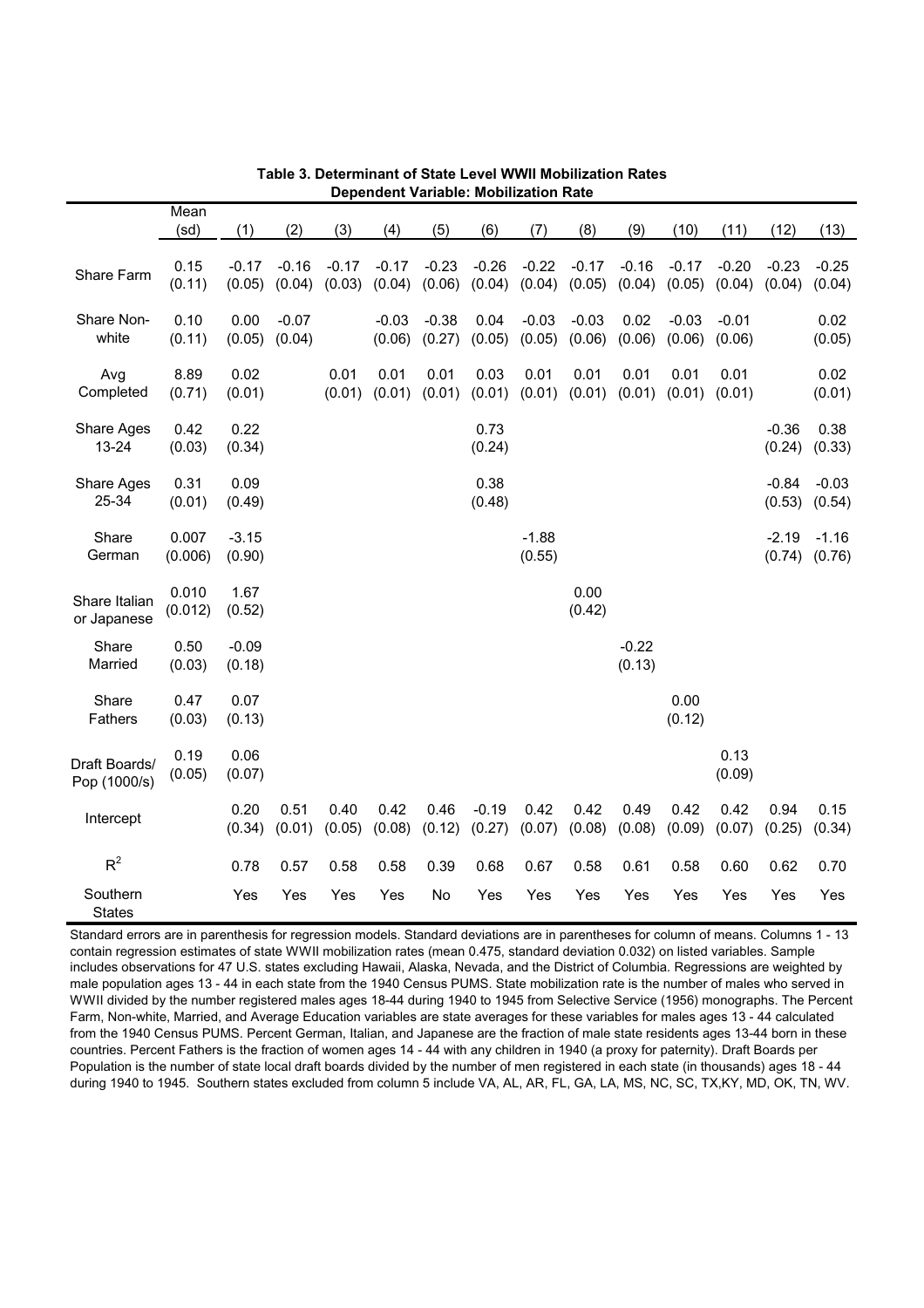|                                                |       |                                                      | A. All Females  |                   |                           |       |                                                       | <b>B.</b> White Females |            |                                     |
|------------------------------------------------|-------|------------------------------------------------------|-----------------|-------------------|---------------------------|-------|-------------------------------------------------------|-------------------------|------------|-------------------------------------|
|                                                |       | (2)                                                  | (3)             | $\left( 4\right)$ | (5)                       | (1)   | (2)                                                   | (3)                     | (4)        | (5)                                 |
| Mobilization Rate x 1950                       | 13.89 | 9.59<br>$(1.78)$ $(2.38)$ $(2.35)$ $(2.61)$ $(2.39)$ |                 | 9.06 10.22        | 8.28                      | 11.17 | 10.42<br>$(1.89)$ $(2.02)$ $(2.05)$ $(2.65)$ $(2.37)$ |                         | 9.85 10.64 | 8.51                                |
| 1940 Male Fraction<br>Farmers x 1950           |       |                                                      |                 | 2.04              | 1.45<br>$(1.13)$ $(1.13)$ |       |                                                       |                         | 1.74       | 1.04<br>$(1.08)$ $(1.05)$           |
| 1940 Male Fraction Non-<br>white $\times$ 1950 |       |                                                      |                 | $-2.04$           | 0.70<br>$(1.24)$ $(1.86)$ |       |                                                       |                         |            | $-1.96 - 0.72$<br>$(1.15)$ $(1.37)$ |
| 1940 Male Average Years<br>of Education x 1950 |       |                                                      |                 |                   | 0.51<br>(0.18)            |       |                                                       |                         |            | 0.52<br>(0.16)                      |
| $R^2$<br>n                                     | 0.01  | 0.17                                                 | 0.17<br>585,745 | 0.17              | 0.17                      | 0.01  | 0.18                                                  | 0.18<br>530,026         | 0.18       | 0.18                                |
| Age & Marital Status                           | No    | Yes                                                  | Yes             | Yes               | Yes                       | No.   | Yes                                                   | <b>Yes</b>              | Yes        | Yes                                 |
| State of Birth                                 | No    | No.                                                  | Yes             | Yes               | Yes                       | No.   | No                                                    | Yes                     | Yes        | Yes                                 |

## **Table 4. Impact of World War II Mobilization Rates on Female Labor Supply 1940 - 1950 Dependent Variable: Annual Weeks Worked**

Standard errors in parenthesis account for clustering on state of residence and year of observation. Each column is from a separate pooled 1940 and 1950 microdata regression of weeks worked by female state of residence on WWII state mobilization rate interacted with a 1950 dummy, state of residence dummies, a nonwhite dummy (where relevant), a year main effect, and a constant. Specifications in columns 2 - 5 also include dummies for marital status and years of age. Specifications in columns 3 - 5 contain state/country of birth dummies. All individual demographic variables, aside from state of residence/birth, are also interacted with a 1950 dummy for columns 2-5. As indicated, models also control for state fraction farmers, non-white, and average years of completed schooling among males ages 13 - 44 in 1940 in women's state of residence (each interacted with a 1950 dummy). Data are from Census PUMS one percent samples for 1940 and 1950 (sample line sub-sample) and include females ages 14 - 64, not living in institutional group quarters, not in farm employment, and residing in mainland U.S. states excluding Nevada and District of Columbia. State mobilization rate is assigned by female state of residence.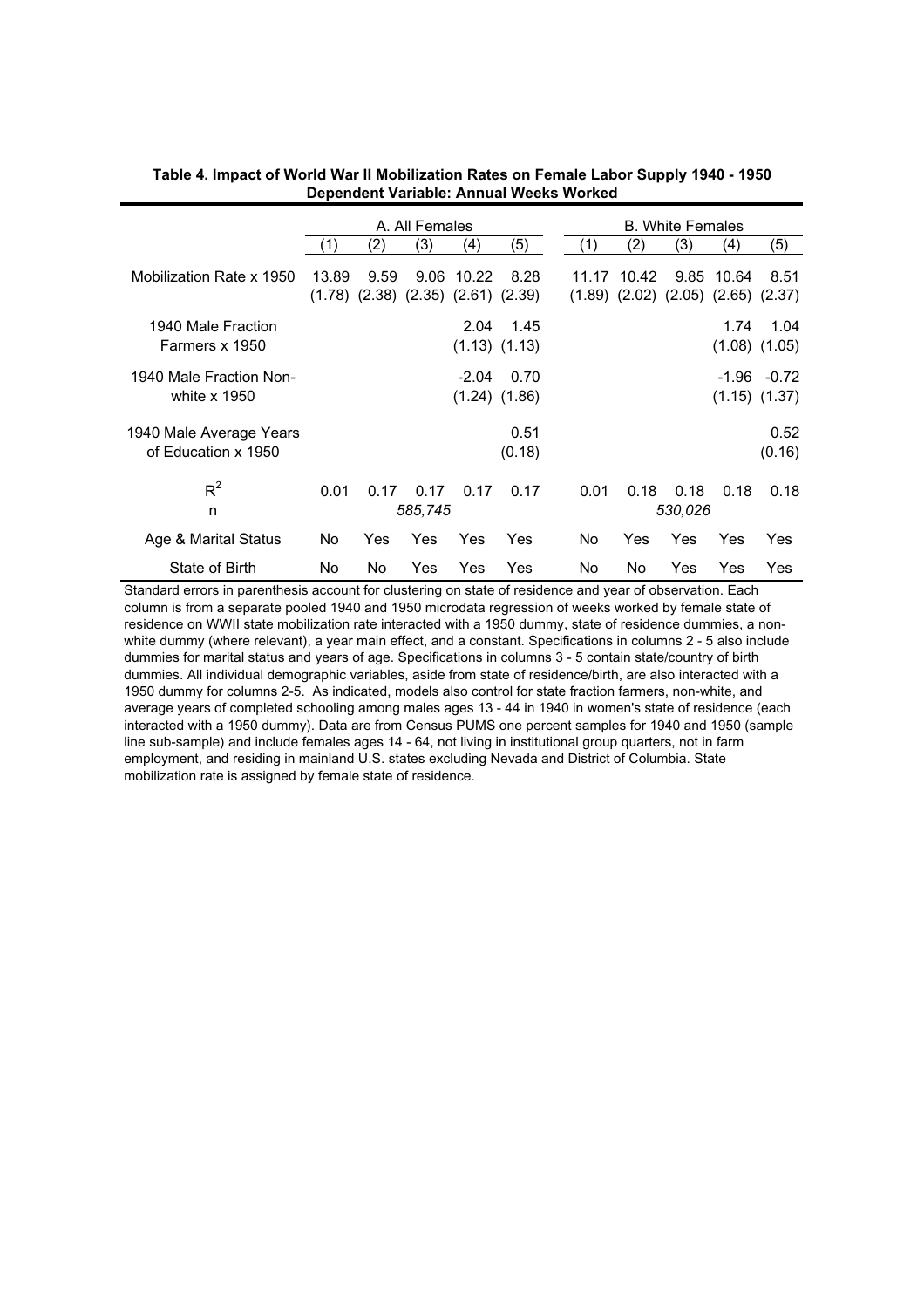|                                            | (1)           | (2)          | (3)      | (4)      | (5)     | (6)                   | (7)                                                                              | (8)         | (9)           | (10)               |
|--------------------------------------------|---------------|--------------|----------|----------|---------|-----------------------|----------------------------------------------------------------------------------|-------------|---------------|--------------------|
| 1940 Occupation<br><b>Share Controlled</b> | Prof/<br>Tech | <b>Mngrs</b> | Clerks   | Sales    | Craft   | Oper-<br>atives       | Svcs/<br>Private                                                                 | <b>Svcs</b> | Labor-<br>ers | Defense<br>Indust. |
|                                            |               |              |          |          |         | A. Main specification |                                                                                  |             |               |                    |
| <b>Mobilization Rate x</b>                 | 8.44          | 8.24         | 10.90    | 9.90     | 8.77    | 10.61                 | 7.88                                                                             | 10.87       | 9.06          | 8.86               |
| 1950                                       | (2.35)        | (2.12)       | (2.31)   | (2.43)   | (2.50)  | (2.52)                | (2.41)                                                                           | (2.46)      | (2.33)        | (2.29)             |
| 1940 Male Occ.                             | 2.86          | 5.82         | $-5.57$  | $-3.56$  | 0.60    | $-2.45$               | $-51.81$                                                                         | $-12.66$    | $-5.27$       | 0.45               |
| <b>Share x 1950</b>                        | (7.23)        | (6.92)       | (3.86)   | (6.42)   | (3.89)  | (2.09)                | (61.05)                                                                          | (5.71)      | (4.12)        | (1.24)             |
| $R^2$                                      | 0.17          | 0.17         | 0.17     | 0.17     | 0.17    | 0.17                  | 0.17                                                                             | 0.17        | 0.17          | 0.17               |
|                                            |               |              |          |          |         |                       | B. Controlling for 1940 Share Farm and Non-White, and Average Years of Education |             |               |                    |
| <b>Mobilization Rate x</b>                 | 8.11          | 7.79         | 5.97     | 7.78     | 8.48    | 8.45                  | 8.30                                                                             | 7.11        | 8.42          | 10.56              |
| 1950                                       | (2.44)        | (2.59)       | (2.47)   | (2.32)   | (2.63)  | (2.30)                | (2.35)                                                                           | (2.46)      | (2.62)        | (2.48)             |
| 1940 Male Occ.                             | $-2.87$       | $-7.25$      | $-10.26$ | $-15.74$ | 1.14    | 3.88                  | $-19.08$                                                                         | $-13.84$    | $-0.57$       | 2.29               |
| <b>Share x 1950</b>                        | (8.68)        | (8.49)       | (5.20)   | (6.80)   | (8.02)  | (2.60)                | (73.70)                                                                          | (7.52)      | (3.69)        | (1.19)             |
| $R^2$                                      | 0.17          | 0.17         | 0.17     | 0.17     | 0.17    | 0.17                  | 0.17                                                                             | 0.17        | 0.17          | 0.17               |
| n                                          |               |              |          |          | 585,745 |                       |                                                                                  |             |               |                    |

### **Table 5. Impact of World War II Mobilization Rates on Female Labor Supply 1940 - 1950 Controlling for the Fraction Males in Occupations in 1940 Dependent Variable: Female Annual Weeks Worked by State**

Standard errors in parenthesis account for clustering on state of residence and year of observation. Each column is from a separate pooled 1940 and 1950 microdata regression of weeks worked by female state of residence on WWII state mobilization rate interacted with a 1950 dummy, the fraction of males in the listed occupational (industry) category in 1940 interacted with a 1950 dummy, a year main effect, a constant, and dummies for: non-white (where relevant), age, marital status, state of residence, and state/country of birth. All individual demographic variables, aside from state of residence/birth, are also interacted with a 1950 dummy. Models in panel B also control for state fraction farmers, non-white, and average years of completed schooling among males ages 13 - 44 in 1940 in women's state of residence (each interacted with a 1950 dummy.) Data are from Census PUMS one percent samples for 1940 and 1950 (sample line subsample) and include females ages 14 - 64 not living in institutional group quarters, not in farm employment, and residing in mainland U.S. states excluding Nevada and District of Columbia. State mobilization rate is assigned by female state of residence. Occupation and Industry codes correspond to major (1-digit) occupational and industry categories. The defense industries correspond to IPUMS 1950 industry codes 326 - 388.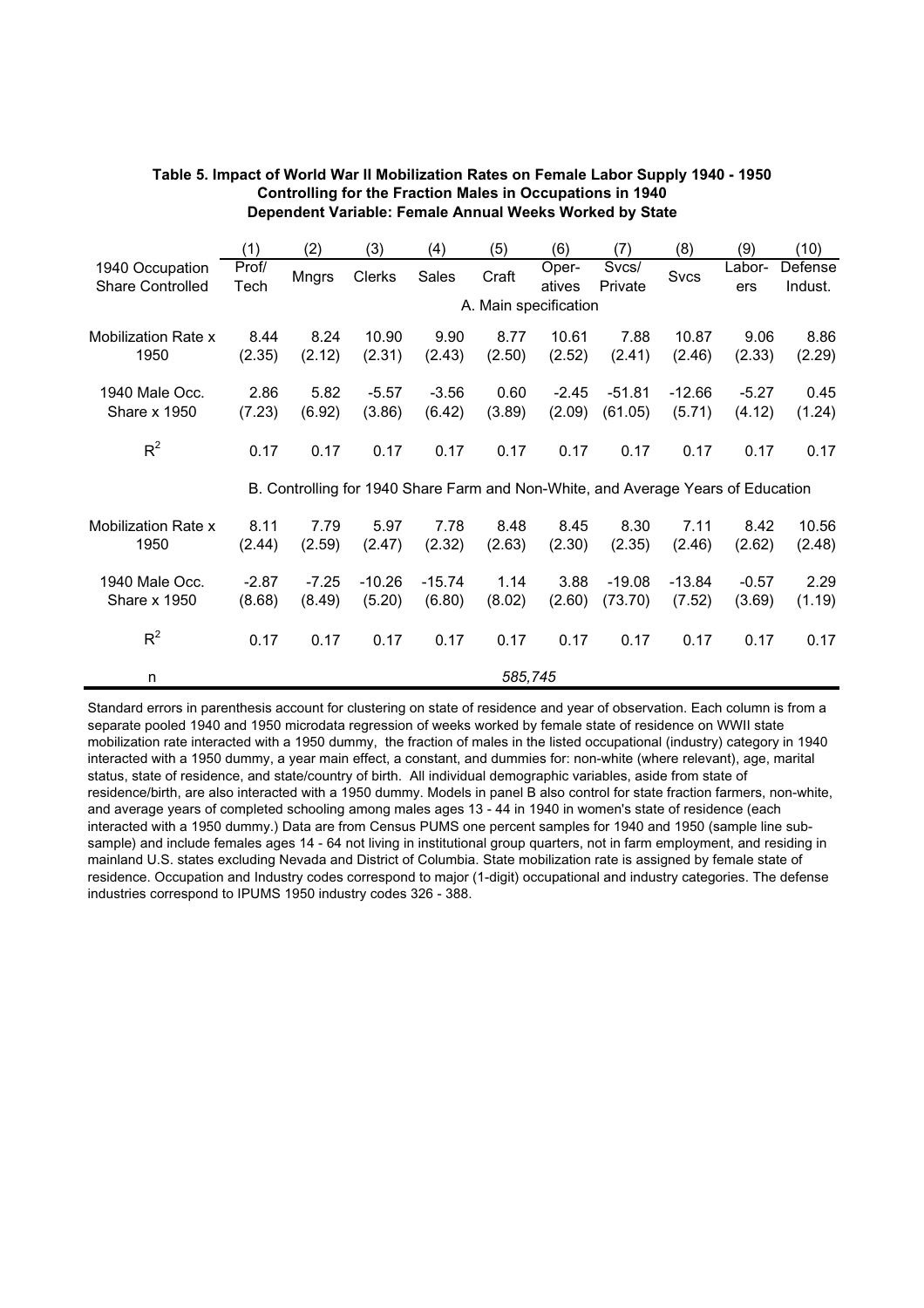|                                |         |                            | A. Females        |        |                            |         |         |                               |                   | <b>B.</b> Males |          |         |
|--------------------------------|---------|----------------------------|-------------------|--------|----------------------------|---------|---------|-------------------------------|-------------------|-----------------|----------|---------|
|                                |         | All                        |                   |        | White                      |         |         | All                           |                   |                 | White    |         |
|                                |         | (2)                        | (3)               | (4)    | (5)                        | (6)     | (1)     | (2)                           | (3)               | (4)             | (5)      | (6)     |
| Mobilization Rate x            | 16.65   | 13.73                      | 11.38             | 15.78  | 13.19                      | 11.42   | 14.60   | $-17.47$                      | 1.48              | 10.93           | $-17.00$ | $-0.04$ |
| 1950                           | (6.15)  | $(6.11)$ $(4.42)$          |                   |        | $(5.38)$ $(5.49)$          | (3.97)  |         | $(13.17)$ $(15.03)$ $(12.82)$ |                   | (12.23)         | (13.98)  | (11.94) |
| 1940 Male Fraction             | 3.11    | 2.61                       | 2.20              | 2.65   | 2.19                       | 1.87    | 3.27    | $-2.50$                       | 0.91              | 2.66            | $-2.45$  | 0.65    |
| Farmers x 1950                 |         | $(1.39)$ $(1.21)$ $(1.07)$ |                   |        | $(1.30)$ $(1.11)$ $(1.01)$ |         | (1.82)  | (2.53)                        | (1.66)            | (1.75)          | (2.45)   | (1.65)  |
| 1940 Male Avg.                 | 0.34    | 0.38                       | 0.40              | 0.36   | 0.39                       | 0.41    | 0.66    | 1.01                          | 0.80              | 0.65            | 0.96     | 0.77    |
| Education x 1950               |         | $(0.14)$ $(0.17)$ $(0.14)$ |                   |        | $(0.14)$ $(0.15)$          | (0.13)  | (0.38)  | (0.37)                        | (0.37)            | (0.37)          | (0.36)   | (0.36)  |
|                                |         |                            | 1st Stage Results |        |                            |         |         |                               | 1st Stage Results |                 |          |         |
| 1940 Male Fraction             | 0.49    |                            | 0.21              | 0.56   |                            | 0.27    | 0.69    |                               | 0.41              | 0.73            |          | 0.44    |
| 13-24 x 1950                   | (0.14)  |                            | (0.15)            | (0.14) |                            | (0.15)  | (0.15)  |                               | (0.15)            | (0.14)          |          | (0.15)  |
| 1940 Male Fraction             | $-0.04$ |                            | $-0.30$           | 0.04   |                            | $-0.22$ | $-0.04$ |                               | $-0.23$           | $-0.01$         |          | $-0.20$ |
| 25-34 x 1950                   | (0.23)  |                            | (0.25)            | (0.22) |                            | (0.25)  | (0.21)  |                               | (0.22)            | (0.21)          |          | (0.21)  |
| 1940 Male Fraction             |         | $-1.73$                    | $-1.36$           |        | $-1.83$                    | $-1.33$ |         | -1.96                         | $-1.30$           |                 | $-2.03$  | $-1.30$ |
| German x 1950                  |         | (0.39)                     | (0.46)            |        | (0.39)                     | (0.46)  |         | (0.38)                        | (0.41)            |                 | (0.38)   | (0.41)  |
| P-value: 1 <sup>st</sup> Stage | 0.00    | 0.00                       | 0.00              | 0.00   | 0.00                       | 0.00    | 0.00    | 0.00                          | 0.00              | 0.00            | 0.00     | 0.00    |
| n                              |         | 585,745                    |                   |        | 530,026                    |         |         | 479,867                       |                   |                 | 441,343  |         |

#### **Dependent Variable: Annual Weeks Worked Table 6: Instrumental Variables Estimates of the Impact of World War II Mobilization Rates on Female Labor Supply 1940 - 1950**

Standard errors in parenthesis account for clustering on state of residence and year of observation. Each column is from a separate pooled 1940 and 1950 microdata 2SLS regression of weeks worked by female state of residence on instrumented WWII state mobilization rate interacted with a 1950 dummy, a year main effect, a constant, and dummies for: non-white (where relevant), age, marital status, state of residence, and state/country of birth. All individual demographic variables, aside from state of residence/birth, are also interacted with a 1950 dummy. Instruments used in the first stage of these models are the fraction of males ages 13-44 in 1940 who are of German birth or who are in the listed age categories (each interacted with a 1950 dummy). Models also control for state fraction farmers and average years of completed schooling among males ages 13 - 44 in 1940 in women's state of residence (interacted with a 1950 dummy). Data are from Census PUMS one percent samples for 1940 and 1950 (sample line sub-sample) and include those ages 14 - 64, not living in institutional group quarters, not in farm employment, and residing in mainland U.S. states excluding Nevada and District of Columbia. State mobilization rate is assigned by state of residence.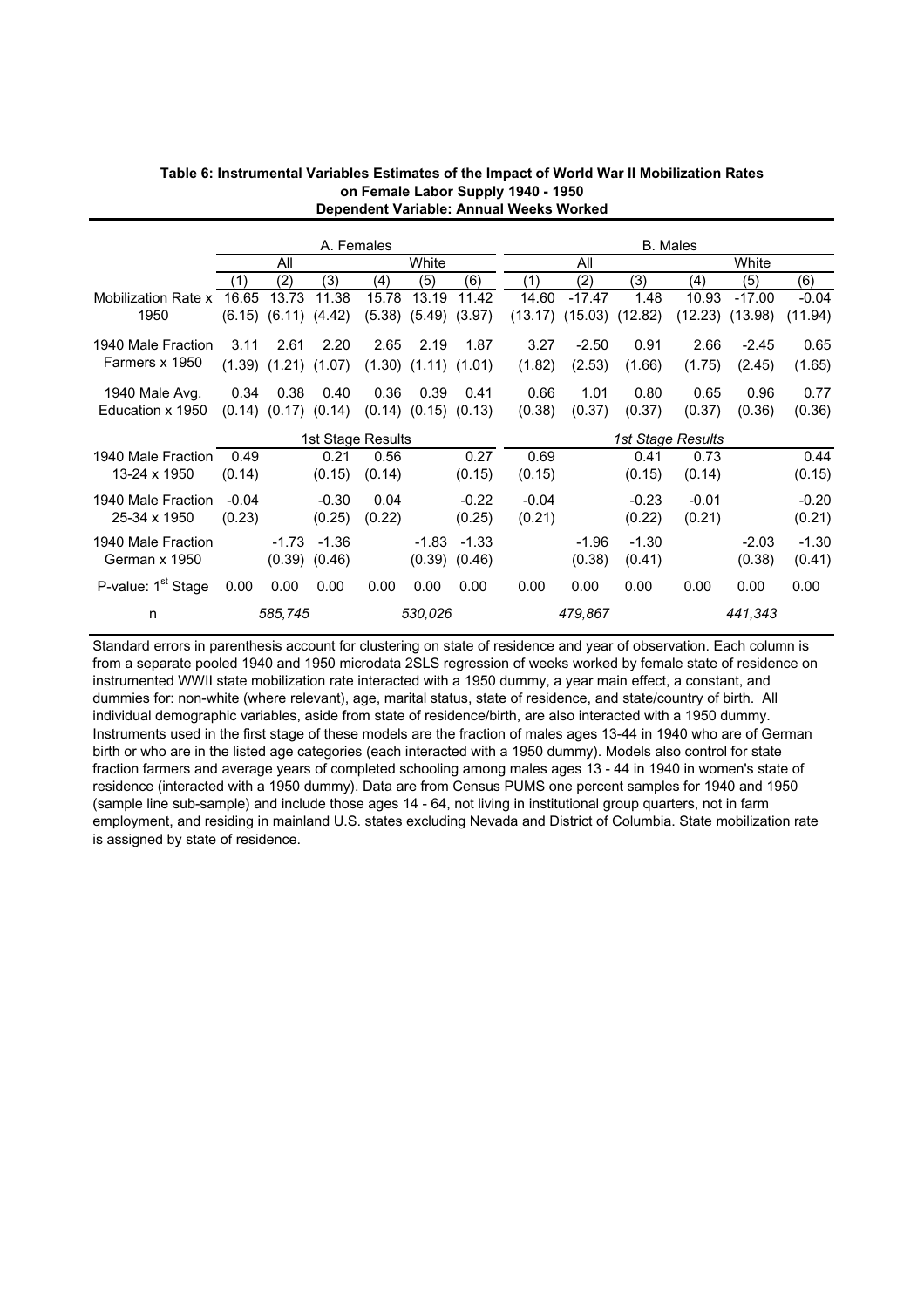|              |         |         |         | Coefficient on Mobilization Rate Variable x 1950 |         |         |         |         |
|--------------|---------|---------|---------|--------------------------------------------------|---------|---------|---------|---------|
|              |         |         |         | A. 1940 - 1950                                   |         |         |         |         |
|              |         | All     |         |                                                  |         | White   |         |         |
|              | (1)     | (2)     | (3)     | (4)                                              | (5)     | (6)     | (7)     | (8)     |
| Weeks Worked | 9.06    | 8.28    | 12.21   | 6.54                                             | 9.85    | 8.51    | 11.28   | 6.34    |
|              | (2.35)  | (2.39)  | (2.98)  | (2.31)                                           | (2.05)  | (2.37)  | (2.97)  | (2.40)  |
| $R^2$        | 0.17    | 0.17    | 0.17    | 0.19                                             | 0.18    | 0.18    | 0.18    | 0.20    |
| Any Weeks    | 0.019   | 0.184   | 0.282   | 0.148                                            | 0.063   | 0.174   | 0.253   | 0.130   |
| Worked       | (0.076) | (0.072) | (0.079) | (0.080)                                          | (0.069) | (0.071) | (0.080) | (0.081) |
| $R^2$        | 0.17    | 0.17    | 0.17    | 0.19                                             | 0.18    | 0.18    | 0.18    | 0.20    |
| n            | 585,745 | 585,745 | 585.745 | 410.794                                          | 530.026 | 530.026 | 530.026 | 393,820 |
|              |         |         |         | Coefficient on Mobilization Rate Variable x 1960 |         |         |         |         |

## **Table 7. Impact of World War II Mobilization Rates on Female Labor Supply 1940 - 1950 and 1950 - 1960 Dependent Variable: Female Weeks Worked**

|                                      |         |          |          | B. 1950 - 1960 |          |          |         |         |
|--------------------------------------|---------|----------|----------|----------------|----------|----------|---------|---------|
|                                      |         | All      |          |                |          | White    |         |         |
|                                      | (1)     | (2)      | (3)      | (4)            | (5)      | (6)      | (7)     | (8)     |
| Weeks Worked                         | $-3.85$ | 2.70     | 0.09     | 3.66           | $-7.25$  | 2.15     | 0.39    | 3.56    |
|                                      | (1.95)  | (2.15)   | (2.43)   | (2.11)         | (1.81)   | (1.95)   | (2.23)  | (1.86)  |
| $R^2$                                | 0.14    | 0.14     | 0.14     | 0.16           | 0.15     | 0.15     | 0.15    | 0.17    |
| Any Weeks                            | 0.044   | $-0.009$ | $-0.017$ | 0.032          | $-0.057$ | $-0.006$ | 0.002   | 0.035   |
| Worked                               | (0.054) | (0.069)  | (0.071)  | (0.073)        | (0.049)  | (0.067)  | (0.064) | (0.069) |
| $R^2$                                | 0.13    | 0.13     | 0.13     | 0.14           | 0.14     | 0.14     | 0.14    | 0.15    |
| n                                    | 683,976 | 683,976  | 683,976  | 480,545        | 615,590  | 615,590  | 615,590 | 449,275 |
| Fraction Farm /<br>Non-white/ Avg Ed | No      | Yes      | Yes      | Yes            | No       | Yes      | Yes     | Yes     |
| Region x 1950                        | No      | No       | Yes      | No.            | No.      | No.      | Yes     | No      |
| <b>Excluding South</b>               | No      | No       | No       | Yes            | No       | No       | No      | Yes     |

Standard errors in parenthesis account for clustering on state of residence and year of observation. Each column is from a separate pooled 1940 - 1950 or 1950 - 1960 microdata regression of individual weeks worked on WWII state mobilization rate interacted with a 1950 or 1960 dummy (in Panels A and B respectively), a year main effect, a constant, and dummies for: non-white (where relevant), marital status, age, state of residence, and state/country of birth. All individual demographic variables, aside from state of residence/birth, are also interacted with a 1950 or 1960 dummy. As indicated, models also control for state fraction farmers, non-white, and average education among males ages 13 - 44 in 1940 in women's state of residence (each interacted with a 1950 dummy.) State mobilization rate is assigned by female state of residence. Data are from Census PUMS one percent samples for 1940, 1950 (sample line sub-sample) and 1960, and include females ages 14 - 64, not living in institutional group quarters, not in farm employment, and residing in mainland U.S. state excluding Nevada and District of Columbia. Weeks worked for 1960 is calculated using the midpoint of the intervalled weeks worked. Any weeks worked is defined as weeks worked greater than zero. Region x 1950 dummies refer to 4 main Census geographic regions. Southern states excluded from columns 4 and 8 are VA, AL, AR, FL, MS, NC, SC, TX, KY, MD, OK, TN, and WV.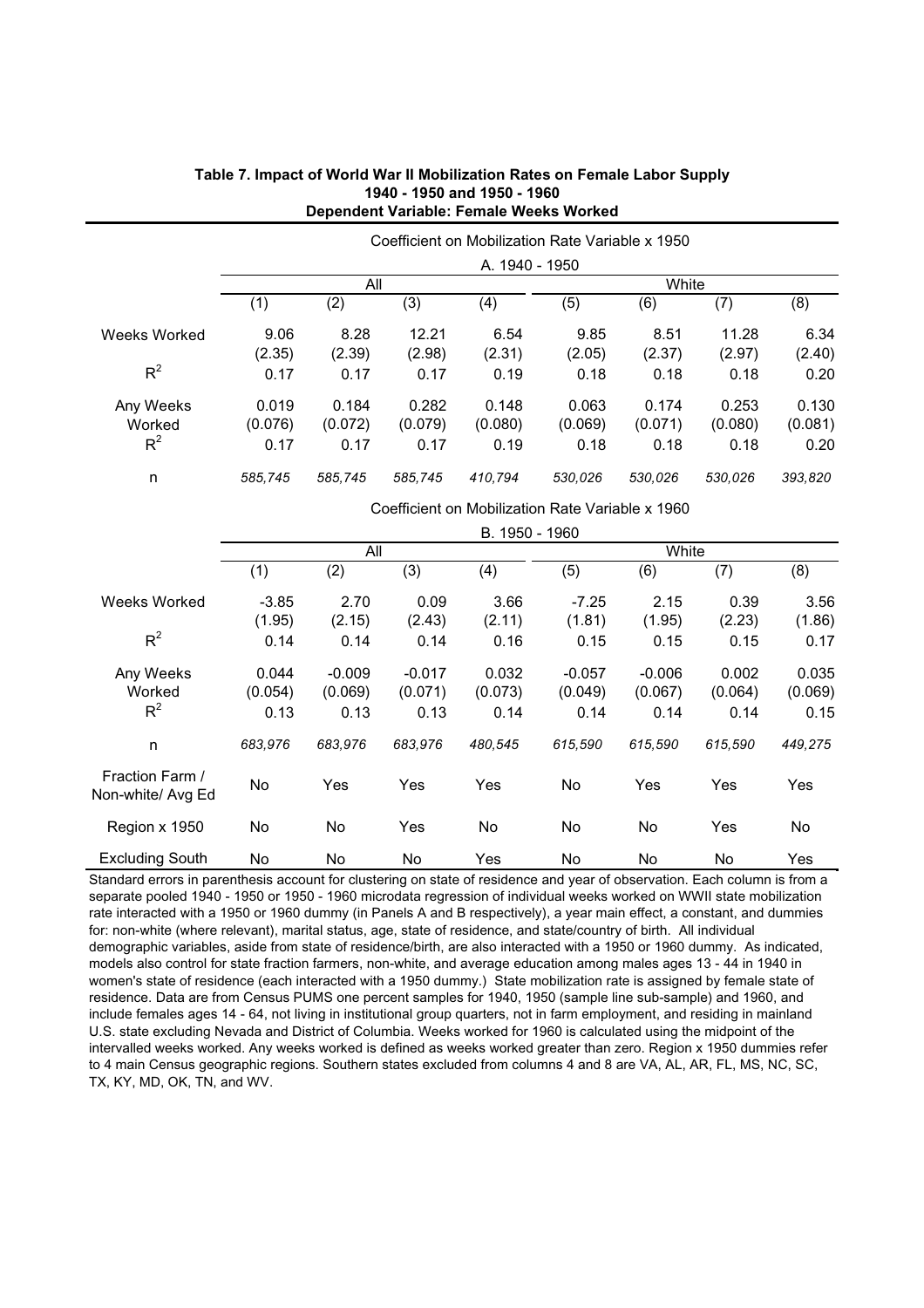|                                            |      |                                    |                 |                   | A. All Males          |                 |                    |                              |                    |
|--------------------------------------------|------|------------------------------------|-----------------|-------------------|-----------------------|-----------------|--------------------|------------------------------|--------------------|
|                                            |      |                                    | All             |                   |                       |                 | Non-Vets           |                              | Vets               |
|                                            | (1)  | (2)                                | (3)             | (4)               | (5)                   | (6)             | (7)                | (8)                          | (9)                |
| Mobilization Rate x 1950                   | 4.09 | 5.33<br>$(5.96)$ $(5.63)$ $(5.69)$ | 5.09            | $-5.50$<br>(7.56) | $-5.41$<br>(8.01)     | 7.79<br>(6.51)  | $-2.82$            | 0.53<br>$(9.27)$ $(5.40)$    | $-10.63$<br>(7.35) |
| 1940 Male Fraction<br>Farmers x 1950       |      |                                    |                 | 2.30<br>(1.34)    | 2.33<br>(1.47)        |                 | 2.50<br>(1.88)     |                              | 2.40<br>(1.35)     |
| 1940 Male Fraction Non-<br>white $x$ 1950  |      |                                    |                 | $-9.15$<br>(1.24) | $-9.32$<br>(2.66)     |                 | $-10.59$<br>(3.51) |                              | $-7.52$<br>(1.40)  |
| 1940 Male Avg Years of<br>Schooling x 1950 |      |                                    |                 |                   | $-0.03$<br>(0.47)     |                 | $-0.21$<br>(0.59)  |                              | 0.29<br>(0.27)     |
| $R^2$<br>n                                 | 0.02 | 0.35                               | 0.35<br>479,867 | 0.35              | 0.36                  | 0.36            | 0.36<br>442,606    | 0.34                         | 0.34<br>397,338    |
|                                            |      |                                    |                 |                   | <b>B. White Males</b> |                 |                    |                              |                    |
|                                            |      |                                    | All             |                   |                       |                 | Non-Vets           |                              | Vets               |
|                                            | (1)  | (2)                                | (3)             | (4)               | (5)                   | (6)             | (7)                | (8)                          | (9)                |
| Mobilization Rate x 1950                   | 0.46 | 4.09<br>$(5.98)$ $(5.34)$ $(5.43)$ | 3.60            | $-6.56$<br>(7.12) | $-6.56$<br>(7.59)     | 7.37<br>(6.46)  | $-4.15$            | $-4.03$<br>$(9.02)$ $(4.71)$ | $-10.84$<br>(6.64) |
| 1940 Male Fraction<br>Farmers x 1950       |      |                                    |                 | 1.97<br>(1.27)    | 1.97<br>(1.41)        |                 | 1.97<br>(1.86)     |                              | 2.74<br>(1.39)     |
| 1940 Male Fraction Non-<br>white $x$ 1950  |      |                                    |                 | $-9.11$<br>(1.21) | $-9.11$<br>(1.46)     |                 | $-10.56$<br>(2.04) |                              | $-6.50$<br>(0.85)  |
| 1940 Male Avg Years of<br>Schooling x 1950 |      |                                    |                 |                   | 0.00<br>(0.44)        |                 | $-0.19$<br>(0.57)  |                              | 0.36<br>(0.23)     |
| $R^2$<br>n                                 | 0.02 | 0.36                               | 0.36<br>441,343 | 0.36              | 0.36                  | 0.37<br>406,591 | 0.37               | 0.35<br>366,737              | 0.35               |
| Age & Marital Status                       | No   | Yes                                | Yes             | Yes               | Yes                   | Yes             | Yes                | Yes                          | Yes                |
| State of Birth                             | No   | No                                 | Yes             | Yes               | Yes                   | <b>No</b>       | Yes                | No                           | Yes                |

#### **Table 8. Impact of World War II Mobilization Rates on Male Labor Supply 1940 - 1950 Dependent Variable: Annual Weeks Worked**

Standard errors in parenthesis account for clustering on state of residence and year of observation. Each column is from a separate pooled 1940 - 1950 microdata regression of individual weeks worked on WWII state mobilization rate interacted with a 1950 dummy, a year main effect, a constant, and dummies for nonwhite (where relevant) and state of residence. Specifications in columns 2 - 5 add dummies for married and age. Specifications in columns 3 - 5 add state/country of birth dummies. Columns 6 - 9 include all 1940 males and only WWII Veterans or Non-Veterans in 1950 as noted. All individual demographic variables, aside from state of residence/birth, are also interacted with a 1950 dummy for columns 2-9. As indicated, models also control for state fraction farmers, non-white, and average education among males ages 13 - 44 in 1940 in male's state of residence (each interacted with a 1950 dummy). State mobilization rate is assigned by male state of residence.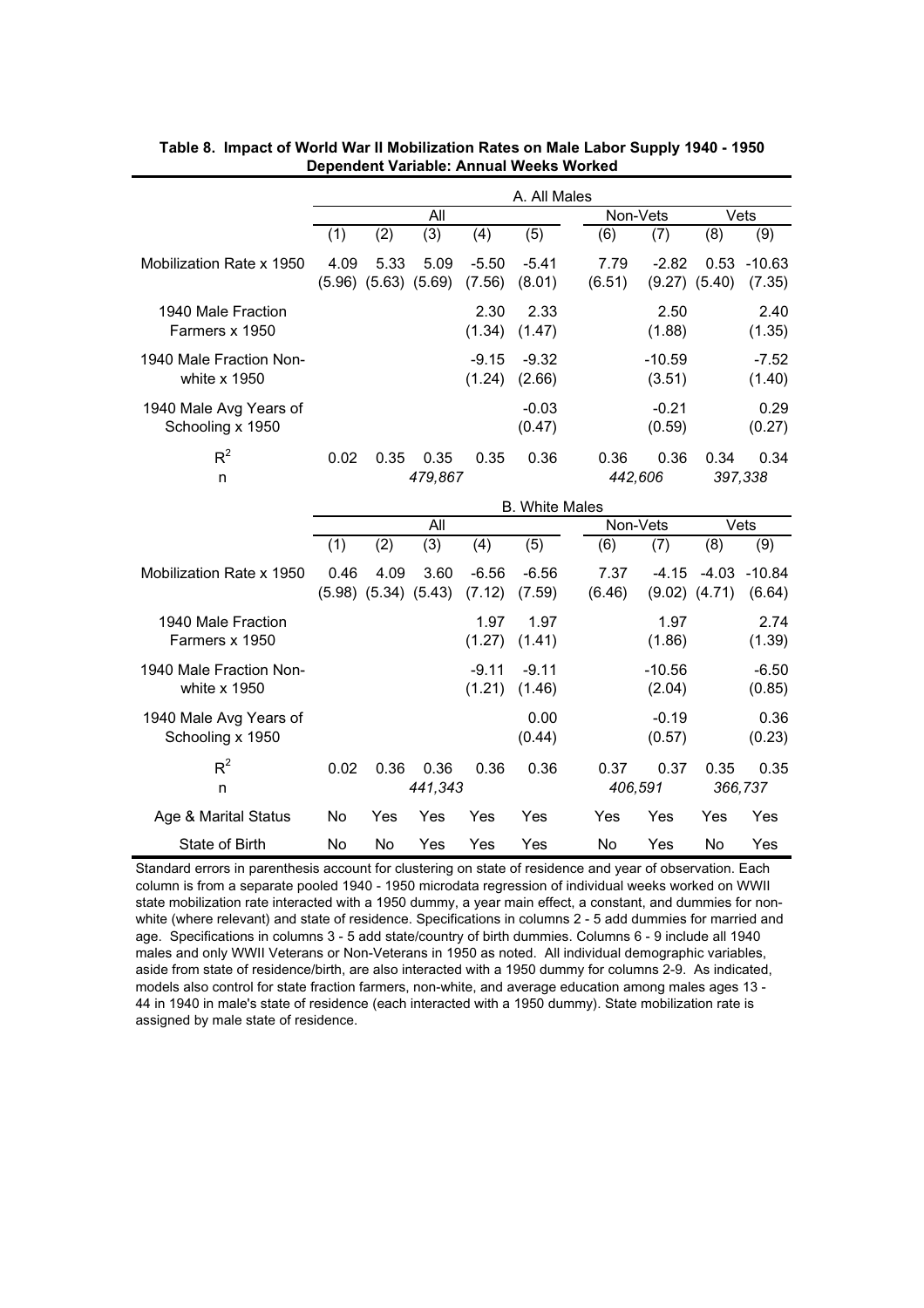|                                                                                                                                                                                                                                                                                                                                                                                                                                                                                                                                                                                                                                                                                                                                                                                                                                                                                                                                                                                                                                                                                                                                                                                                                                                                                                                                                                                                                                                                                                                              |                               |                                |                             |                     | Dependent Variable: Log Weekly Earnings                                                                                                                                                                                           |                                |                     |                                   |                     |                               |                                |                     |
|------------------------------------------------------------------------------------------------------------------------------------------------------------------------------------------------------------------------------------------------------------------------------------------------------------------------------------------------------------------------------------------------------------------------------------------------------------------------------------------------------------------------------------------------------------------------------------------------------------------------------------------------------------------------------------------------------------------------------------------------------------------------------------------------------------------------------------------------------------------------------------------------------------------------------------------------------------------------------------------------------------------------------------------------------------------------------------------------------------------------------------------------------------------------------------------------------------------------------------------------------------------------------------------------------------------------------------------------------------------------------------------------------------------------------------------------------------------------------------------------------------------------------|-------------------------------|--------------------------------|-----------------------------|---------------------|-----------------------------------------------------------------------------------------------------------------------------------------------------------------------------------------------------------------------------------|--------------------------------|---------------------|-----------------------------------|---------------------|-------------------------------|--------------------------------|---------------------|
|                                                                                                                                                                                                                                                                                                                                                                                                                                                                                                                                                                                                                                                                                                                                                                                                                                                                                                                                                                                                                                                                                                                                                                                                                                                                                                                                                                                                                                                                                                                              |                               |                                |                             |                     |                                                                                                                                                                                                                                   | A. Full-Time Weekly            |                     | ₹<br>Earnings:                    |                     |                               |                                |                     |
|                                                                                                                                                                                                                                                                                                                                                                                                                                                                                                                                                                                                                                                                                                                                                                                                                                                                                                                                                                                                                                                                                                                                                                                                                                                                                                                                                                                                                                                                                                                              |                               |                                | Females                     |                     |                                                                                                                                                                                                                                   |                                | lales               |                                   | Male Non-Vets       |                               | Male Veterans                  |                     |
|                                                                                                                                                                                                                                                                                                                                                                                                                                                                                                                                                                                                                                                                                                                                                                                                                                                                                                                                                                                                                                                                                                                                                                                                                                                                                                                                                                                                                                                                                                                              | $\widehat{\in}$               | $\widehat{\infty}$             | ල                           | E                   | $\widehat{\mathfrak{G}}$                                                                                                                                                                                                          | ම                              | $\mathfrak{S}$      | @                                 | ම                   | $\widetilde{c}$               | (11)                           | (12)                |
| IV - Weeks Worked per Woman                                                                                                                                                                                                                                                                                                                                                                                                                                                                                                                                                                                                                                                                                                                                                                                                                                                                                                                                                                                                                                                                                                                                                                                                                                                                                                                                                                                                                                                                                                  | $-0.107$<br>(0.024)           | $-0.103$<br>(0.024)            | $-0.103$<br>(0.023)         | $-0.068$<br>(0.041) | (0.012)<br>$-0.062$                                                                                                                                                                                                               | $-0.060$<br>(0.013)            | (0.014)<br>$-0.061$ | $-0.023$<br>(0.019)               | (0.011)<br>$-0.046$ | $-0.025$<br>(0.018)           | (0.020)<br>$-0.087$            | $-0.014$<br>(0.022) |
| (Mobilization Rate x 1950)<br>1st Stage Coefficient                                                                                                                                                                                                                                                                                                                                                                                                                                                                                                                                                                                                                                                                                                                                                                                                                                                                                                                                                                                                                                                                                                                                                                                                                                                                                                                                                                                                                                                                          | (1.61)<br>13.21               | 13.03<br>(2.39)                | 13.02<br>(2.39)             | 9.35<br>(2.70)      | 13.36<br>(1.80)                                                                                                                                                                                                                   | (2.37)<br>13.11                | 13.10<br>(2.37)     | 9.76<br>(2.67)                    | 13.08<br>(2.36)     | 9.72<br>(2.65)                | 13.45<br>(2.52)                | 10.16<br>(2.81)     |
| OLS-Weeks Worked per Woman<br>$\mathbf{C}$                                                                                                                                                                                                                                                                                                                                                                                                                                                                                                                                                                                                                                                                                                                                                                                                                                                                                                                                                                                                                                                                                                                                                                                                                                                                                                                                                                                                                                                                                   | $-0.006$<br>(0.011)           | 78,094<br>$-0.006$<br>(0.010)  | (0.010)<br>$-0.007$         | 0.007<br>(0.006)    | $-0.009$<br>(0.006)                                                                                                                                                                                                               | 213,966<br>(0.006)<br>$-0.008$ | $-0.008$<br>(0.006) | 0.004<br>(0.003)                  | $-0.004$<br>(0.005) | 0.004<br>(0.003)<br>192,256   | 174,494<br>$-0.015$<br>(0.008) | 0.005<br>(0.006)    |
|                                                                                                                                                                                                                                                                                                                                                                                                                                                                                                                                                                                                                                                                                                                                                                                                                                                                                                                                                                                                                                                                                                                                                                                                                                                                                                                                                                                                                                                                                                                              |                               |                                |                             |                     | ക്                                                                                                                                                                                                                                |                                |                     | Full-Time Weekly Earnings: Whites |                     |                               |                                |                     |
|                                                                                                                                                                                                                                                                                                                                                                                                                                                                                                                                                                                                                                                                                                                                                                                                                                                                                                                                                                                                                                                                                                                                                                                                                                                                                                                                                                                                                                                                                                                              |                               | Females                        |                             |                     |                                                                                                                                                                                                                                   | Males                          |                     |                                   | Male Non-Vets       |                               | Male Veterans                  |                     |
| IV - Weeks Worked per Woman                                                                                                                                                                                                                                                                                                                                                                                                                                                                                                                                                                                                                                                                                                                                                                                                                                                                                                                                                                                                                                                                                                                                                                                                                                                                                                                                                                                                                                                                                                  | $-0.124$<br>$\widehat{\cdot}$ | $-0.108$<br>$\widehat{\infty}$ | $-0.108$<br>ල               | $-0.072$<br>E       | $-0.080$<br>(5)                                                                                                                                                                                                                   | $-0.070$<br>(6)                | $-0.071$<br>$\in$   | $-0.021$<br>$\left(8\right)$      | $-0.052$<br>ම       | $-0.024$<br>$\left(10\right)$ | $-0.102$<br>(11)               | $-0.014$            |
|                                                                                                                                                                                                                                                                                                                                                                                                                                                                                                                                                                                                                                                                                                                                                                                                                                                                                                                                                                                                                                                                                                                                                                                                                                                                                                                                                                                                                                                                                                                              | (0.029)                       |                                | $(0.025)$ $(0.025)$         | (0.038)             | (0.018)                                                                                                                                                                                                                           | $(0.015)$ $(0.015)$            |                     | (0.017)                           | (0.012)             | (0.016)                       | $(0.024)$ $(0.020)$            |                     |
| (Mobilization Rate x 1950)<br>1st Stage Coefficient                                                                                                                                                                                                                                                                                                                                                                                                                                                                                                                                                                                                                                                                                                                                                                                                                                                                                                                                                                                                                                                                                                                                                                                                                                                                                                                                                                                                                                                                          | 10.22<br>(1.81)               | 11.70<br>(2.15)                | 11.68<br>(2.14)             | 11.20<br>(2.72)     | 10.23<br>(1.90)                                                                                                                                                                                                                   | 11.66<br>(2.17)                | 11.65<br>(2.16)     | 11.44<br>(2.73)                   | 11.70<br>(2.17)     | 11.42<br>(2.72)               | 11.82<br>(2.26)                | 11.74<br>(2.82)     |
| OLS-Weeks Worked per Woman                                                                                                                                                                                                                                                                                                                                                                                                                                                                                                                                                                                                                                                                                                                                                                                                                                                                                                                                                                                                                                                                                                                                                                                                                                                                                                                                                                                                                                                                                                   | $-0.004$<br>(0.011)           | $-0.012$                       | $-0.012$<br>(0.010) (0.010) | $-0.001$<br>(0.007) | $-0.006$<br>(0.006)                                                                                                                                                                                                               | (0.006)<br>$-0.009$            | $-0.009$<br>(0.006) | 0.000<br>(0.003)                  | $-0.005$<br>(0.005) | 0.000<br>(0.003)              | $-0.016$<br>(0.009)            | 0.001<br>(0.005)    |
|                                                                                                                                                                                                                                                                                                                                                                                                                                                                                                                                                                                                                                                                                                                                                                                                                                                                                                                                                                                                                                                                                                                                                                                                                                                                                                                                                                                                                                                                                                                              |                               |                                | 69,335                      |                     |                                                                                                                                                                                                                                   | 198,385                        |                     |                                   | 178,163             |                               | 162,484                        |                     |
| Female Age Structure                                                                                                                                                                                                                                                                                                                                                                                                                                                                                                                                                                                                                                                                                                                                                                                                                                                                                                                                                                                                                                                                                                                                                                                                                                                                                                                                                                                                                                                                                                         | $\frac{1}{2}$                 | Yes                            | Yes                         | Yes                 | $\frac{1}{2}$                                                                                                                                                                                                                     | Yes                            | Yes                 | Yes                               | Yes                 | Yes                           | Yes                            | Yes                 |
| State of Birth                                                                                                                                                                                                                                                                                                                                                                                                                                                                                                                                                                                                                                                                                                                                                                                                                                                                                                                                                                                                                                                                                                                                                                                                                                                                                                                                                                                                                                                                                                               | $\frac{1}{2}$                 | $\frac{1}{2}$                  | Yes                         | Yes                 | $\frac{1}{2}$                                                                                                                                                                                                                     | $\frac{1}{2}$                  | Yes                 | Yes                               | Yes                 | Yes                           | Yes                            | Yes                 |
| Fraction Farm/Non-white/Avg Ed                                                                                                                                                                                                                                                                                                                                                                                                                                                                                                                                                                                                                                                                                                                                                                                                                                                                                                                                                                                                                                                                                                                                                                                                                                                                                                                                                                                                                                                                                               | $\frac{1}{2}$                 | $\frac{1}{2}$                  | $\frac{1}{2}$               | Yes                 | $\frac{1}{2}$                                                                                                                                                                                                                     | $\frac{1}{2}$                  | $\frac{1}{2}$       | Yes                               | $\frac{1}{2}$       | Yes                           | $\frac{1}{2}$                  | Yes                 |
| per woman is calculated for all non-farm female state residents ages 14 - 64. In OLS regressions, this variable is treated as exogenous. In IV regressions, it<br>interacted with a 1950 dummy). Columns 9 - 12 contain all males in 1940 and only WWII Veterans or WWII non-Veterans in 1950 as noted. Weeks worked<br>individual demographic variables, aside from state of residence/birth, are interacted with a 1950 dummy. All columns except 1 and 5 control for female age<br>is instrumented by state WWII mobilization rate interacted with a 1950 dummy variable. All individual and aggregate controls are included in first stage<br>Standard errors in parentheses account for clustering on state and year of observation. Each column is from a separate pooled 1940 - 1950 microdata<br>regression of log weekly earnings on weeks worked per female by state of residence. All regressions control for state of residence, a year main effect<br>education, a quartic in potential experience, a constant, and dummies for non-white (where relevant), marital status, and WWII Veteran (for males). Al<br>percent samples (1950 limited to sample line observations) and include those ages 14 - 64, in paid non-farm employment in survey reference week<br>control for state/country of birth and fraction farmers, non-whites, and average education of males ages 13 - 44 in 1940 by state of residence (each<br>structure (the first two age categories i<br>models. The first stage coefficient and |                               |                                |                             |                     | standard error on the mobilization rate variable are given below the regression. Data are from Census PUMS one<br>n five year increments, the remaining four in ten year increments over age range 14 - 64). As indicated, models |                                |                     |                                   |                     |                               |                                |                     |
| (excluding self-employed), with positive earnings in previous calendar year, who earned between \$0.50 and \$250 an hour in 1990 dollars (deflated by CPI All<br>Urban Consumers series CUUR0000SA0), who worked at least 35 hours in the survey week and 40 weeks in the previous year, did not live in institutional                                                                                                                                                                                                                                                                                                                                                                                                                                                                                                                                                                                                                                                                                                                                                                                                                                                                                                                                                                                                                                                                                                                                                                                                       |                               |                                |                             |                     |                                                                                                                                                                                                                                   |                                |                     |                                   |                     |                               |                                |                     |
| group quarters, and resided in mainland U.S. states excluding Nevada and the District of Columbia                                                                                                                                                                                                                                                                                                                                                                                                                                                                                                                                                                                                                                                                                                                                                                                                                                                                                                                                                                                                                                                                                                                                                                                                                                                                                                                                                                                                                            |                               |                                |                             |                     |                                                                                                                                                                                                                                   |                                |                     |                                   |                     |                               |                                |                     |

Table 9. IV Specifications: Impact of Female Labor Supply on Female and Male Earnings 1940 - 1950 **Table 9. IV Specifications: Impact of Female Labor Supply on Female and Male Earnings 1940 - 1950**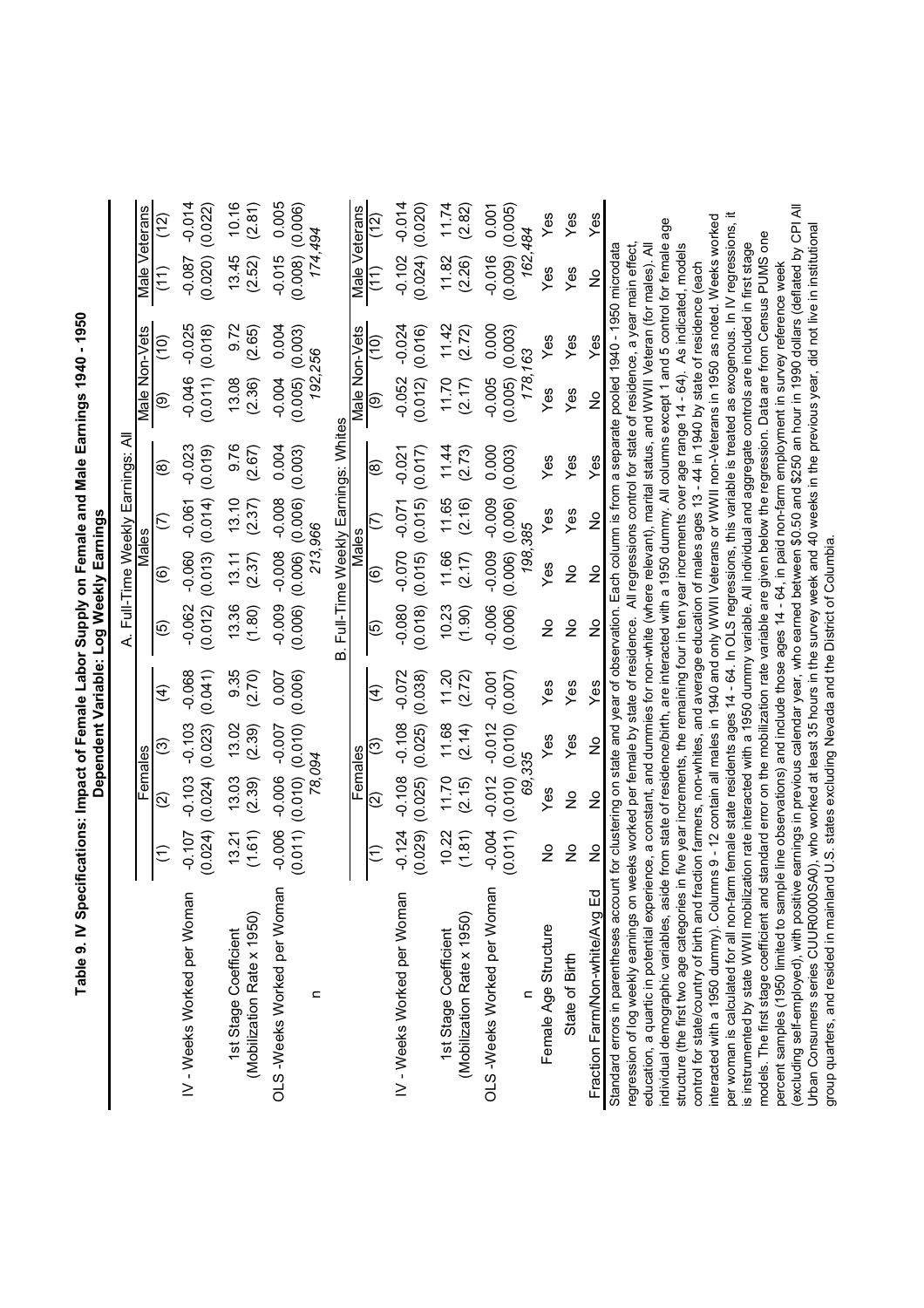|                                                   |          |                       |          |          | A. Full-Time Weekly Earnings: All |                       |          |          |
|---------------------------------------------------|----------|-----------------------|----------|----------|-----------------------------------|-----------------------|----------|----------|
|                                                   |          | Labor Supply Measured |          |          |                                   | Labor Supply Measured |          |          |
|                                                   |          | in Weeks              |          |          |                                   | in Efficiency Units   |          |          |
|                                                   | (1)      | (2)                   | (3)      | (4)      | (5)                               | (6)                   | (7)      | (8)      |
| $In(LS_{\text{Female}}/LS_{\text{Male}})$         | $-0.390$ | $-0.386$              | $-0.391$ | $-0.226$ | $-0.471$                          | $-0.440$              | $-0.446$ | $-0.197$ |
|                                                   | (0.075)  | (0.074)               | (0.076)  | (0.190)  | (0.098)                           | (0.092)               | (0.095)  | (0.165)  |
| $In(LS_{\text{Female}}/LS_{\text{Male}})$         | $-0.328$ | $-0.278$              | $-0.272$ | $-0.354$ | $-0.432$                          | $-0.332$              | $-0.324$ | $-0.309$ |
| x Female                                          | (0.115)  | (0.105)               | (0.099)  | (0.182)  | (0.157)                           | (0.126)               | (0.119)  | (0.161)  |
| 1st Stage Coefficient                             | 2.05     | 2.03                  | 2.03     | 1.09     | 1.67                              | 1.77                  | 1.77     | 1.24     |
| (Mobilization Rate x 1950)                        | (0.19)   | (0.25)                | (0.25)   | (0.25)   | (0.19)                            | (0.24)                | (0.24)   | (0.29)   |
| Implied Female Demand $\sigma_{\rm F}$            | $-1.39$  | $-1.51$               | $-1.51$  | $-1.73$  | $-1.11$                           | $-1.30$               | $-1.30$  | $-1.98$  |
| Implied M/F Substition $\sigma_{M/F}$             | $-3.05$  | $-3.60$               | $-3.68$  | $-2.83$  | $-2.32$                           | $-3.02$               | $-3.08$  | $-3.24$  |
| p-value of H <sub>0</sub> : $(\sigma_F)^{-1} = 0$ | 0.00     | 0.00                  | 0.00     | 0.08     | 0.00                              | 0.00                  | 0.00     | 0.08     |
| n                                                 |          |                       |          |          | 292,060                           |                       |          |          |

**Table 10. Impact of Female Labor Supply on Female/Male Earnings Differential 1940 - 1950 Dependent Variable: Log Weekly Earnings**

|                                                     |                     |                     |                       |                     | B. Full-Time Weekly Earnings: White |                                              |                     |                     |
|-----------------------------------------------------|---------------------|---------------------|-----------------------|---------------------|-------------------------------------|----------------------------------------------|---------------------|---------------------|
|                                                     |                     | in Weeks            | Labor Supply Measured |                     |                                     | Labor Supply Measured<br>in Efficiency Units |                     |                     |
|                                                     | (1)                 | (2)                 | (3)                   | (4)                 | (5)                                 | (6)                                          | (7)                 | (8)                 |
| $In(LS_{\text{Female}}/LS_{\text{Male}})$           | $-0.513$<br>(0.107) | $-0.463$<br>(0.089) | $-0.469$<br>(0.092)   | $-0.254$<br>(0.200) | $-0.527$<br>(0.113)                 | $-0.473$<br>(0.096)                          | $-0.480$<br>(0.099) | $-0.237$<br>(0.185) |
| $In(LS_{\text{Female}}/LS_{\text{Male}})$           | $-0.315$            | $-0.264$            | $-0.254$              | $-0.421$            | $-0.331$                            | $-0.277$                                     | $-0.266$            | $-0.380$            |
| x Female                                            | (0.126)             | (0.117)             | (0.116)               | (0.191)             | (0.139)                             | (0.124)                                      | (0.122)             | (0.170)             |
| 1st Stage Coefficient<br>(Mobilization Rate x 1950) | 1.56<br>(0.19)      | 1.75<br>(0.22)      | 1.75<br>(0.22)        | 1.14<br>(0.30)      | 1.51<br>(0.20)                      | 1.70<br>(0.24)                               | 1.70<br>(0.24)      | 1.22<br>(0.34)      |
| Implied Female Demand $\sigma_{\rm F}$              | $-1.21$             | $-1.38$             | $-1.38$               | $-1.48$             | $-1.17$                             | $-1.33$                                      | $-1.34$             | $-1.62$             |
| Implied M/F Substition $\sigma_{M/F}$               | $-3.18$             | $-3.78$             | $-3.94$               | $-2.37$             | $-3.02$                             | $-3.61$                                      | $-3.76$             | $-2.63$             |
| p-value of H <sub>0</sub> : $(\sigma_F)^{-1} = 0$   | 0.00                | 0.00                | 0.00                  | 0.06                | 0.00                                | 0.00                                         | 0.00                | 0.06                |
| n                                                   |                     |                     |                       | 267,720             |                                     |                                              |                     |                     |
| Female Age Structure                                | No.                 | Yes                 | Yes                   | Yes                 | No.                                 | Yes                                          | Yes                 | Yes                 |
| State of Birth                                      | No.                 | No.                 | Yes                   | Yes                 | No                                  | No.                                          | Yes                 | Yes                 |
| Farm/Non-white/Avg Ed                               | No                  | No                  | No                    | Yes                 | No                                  | No                                           | No                  | Yes                 |

Standard errors in parentheses account for clustering on state and year of observation. Each column is from a separate pooled 1940 - 1950 microdata regression of log weekly male and female earnings on the log ratio of female to male nonfarm labor supply measured in weeks (columns 1-4) or efficiency units (columns 5 - 8). All models include controls for veteran status, nonwhite, marital status, education, a quartic in potential experience, (each interacted with a female dummy and a 1950 dummy), state of residence, and a year main effect. As indicated, models control for state female age structure and state/country of birth, and state fraction farmers, non-whites, and average education among males ages 13 - 44 in 1940 (each interacted with a 1950 dummy.) All variables are interacted with a female dummy. Log of (female/male) labor supply measure is calculated for all non-farm state residents ages 14 - 64. This measure and its interaction with a female dummy are instrumented by state WWII mobilization rate and its interaction with a female dummy. The first stage coefficient on the mobilization rate main effect is tabulated below each regression. All individual and aggregate controls are included in first stage models. See text for details of the efficiency unit measure used in columns 5 - 8.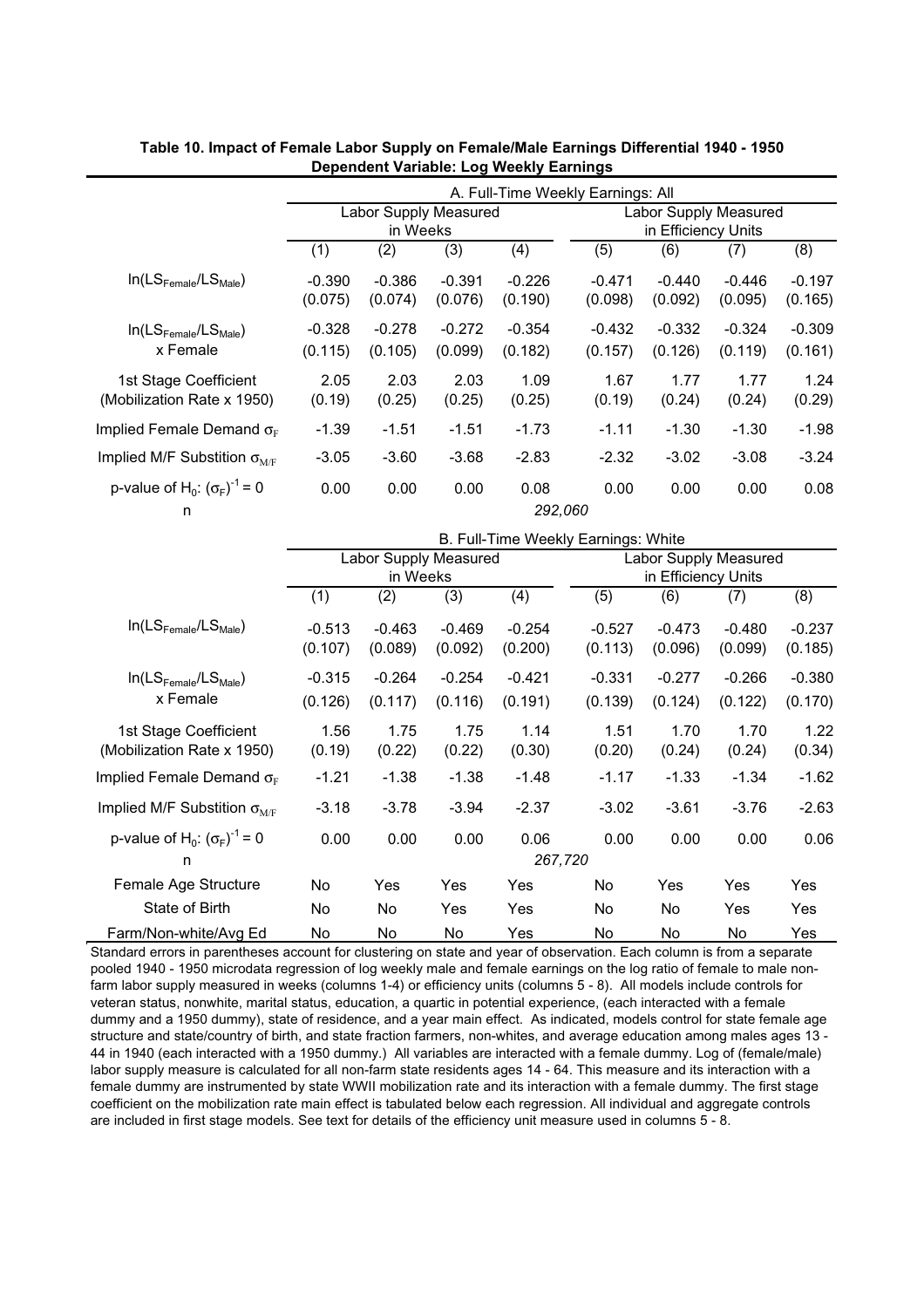|                                                                     |                |                  |                                                                      |                     | A. Male College / High School Graduate Log Weekly Earnings Differential |                  |                  |                                                                                 |                                 |                 |
|---------------------------------------------------------------------|----------------|------------------|----------------------------------------------------------------------|---------------------|-------------------------------------------------------------------------|------------------|------------------|---------------------------------------------------------------------------------|---------------------------------|-----------------|
|                                                                     |                |                  | All Males                                                            |                     |                                                                         |                  |                  | <b>White Males</b>                                                              |                                 |                 |
|                                                                     | (1)            | (2)              | (3)                                                                  | (4)                 | $\overline{(5)}$                                                        | (1)              | (2)              | (3)                                                                             | (4)                             | (5)             |
| $In(LS_{\text{Female}}/LS_{\text{Male}})$                           | $-0.382$       | $-0.424$         | $-0.267$<br>$(0.096)$ $(0.101)$ $(0.225)$ $(0.115)$ $(0.229)$        | $-0.401$            | $-0.265$                                                                | -0.471           | $-0.466$         | $-0.269$<br>$(0.126)$ $(0.118)$ $(0.228)$ $(0.141)$ $(0.228)$                   | $-0.428$                        | $-0.270$        |
| $In(LS_{Female/Male})$ x College                                    | 0.139          | 0.154            | 0.162<br>$(0.097)$ $(0.114)$ $(0.222)$ $(0.119)$ $(0.215)$           | 0.189               | 0.175                                                                   | 0.206            | 0.261            | 0.233<br>$(0.126)$ $(0.117)$ $(0.210)$ $(0.131)$ $(0.210)$                      | 0.283                           | 0.231           |
| $In(LS_{\text{Collect-Male}})$<br>$LS_{HS\text{-Male}}$ ) x College |                |                  |                                                                      | $-0.098$            | $-0.069$<br>$(0.094)$ $(0.086)$                                         |                  |                  |                                                                                 | $-0.042$<br>$(0.087)$ $(0.080)$ | $-0.004$        |
| 1st Stage Coefficient<br>(Mobilization Rate x 1950)                 | 2.06<br>(0.21) | 2.04<br>(0.27)   | 1.12<br>(0.25)                                                       | 1.94<br>(0.28)      | 1.11<br>(0.25)                                                          | 1.62<br>(0.20)   | 1.79<br>(0.23)   | 1.18<br>(0.30)                                                                  | 1.64<br>(0.24)                  | 1.19<br>(0.30)  |
| Implied relative<br>cross-elasticity $\sigma_{\rm HS/CLG}$          | 0.64           | 0.64             | 0.39                                                                 | 0.53                | 0.34                                                                    | 0.56             | 0.44             | 0.14                                                                            | 0.34                            | 0.15            |
| n                                                                   |                |                  | 60,445                                                               |                     |                                                                         |                  |                  | 58,885                                                                          |                                 |                 |
|                                                                     |                |                  |                                                                      |                     | B. High School Graduate/8th Grade Log Weekly Earnings Differential      |                  |                  |                                                                                 |                                 |                 |
|                                                                     |                |                  | <b>All Males</b>                                                     |                     |                                                                         |                  |                  | <b>White Males</b>                                                              |                                 |                 |
|                                                                     | (1)            | $\overline{(2)}$ | (3)                                                                  | $\overline{(4)}$    | $\overline{(5)}$                                                        | $\overline{(1)}$ | $\overline{(2)}$ | (3)                                                                             | (4)                             | (5)             |
| $In(LS_{\text{Female}}/LS_{\text{Male}})$                           | $-0.170$       |                  | $-0.205 -0.074$<br>$(0.088)$ $(0.088)$ $(0.194)$ $(0.139)$ $(0.196)$ | $-0.162$            | $-0.098$                                                                |                  | $-0.192 -0.220$  | $(0.109)$ $(0.107)$ $(0.205)$ $(0.149)$ $(0.203)$                               | $-0.115 -0.173 -0.129$          |                 |
| $In(LS_{\text{Female/Male}})$ x High<br>School                      | $-0.212$       | $-0.219$         | $-0.194$<br>$(0.070)$ $(0.086)$ $(0.184)$ $(0.119)$ $(0.179)$        | -0.181              | $-0.161$                                                                | $-0.279$         |                  | $-0.246$ $-0.154$ $-0.153$<br>$(0.097)$ $(0.095)$ $(0.178)$ $(0.117)$ $(0.173)$ |                                 | $-0.140$        |
| In(LS <sub>High-School-Male/</sub><br>$LS8th-Male$ x High School    |                |                  |                                                                      | $(0.064)$ $(0.065)$ | $-0.036 - 0.104$                                                        |                  |                  |                                                                                 | $(0.057)$ $(0.072)$             | $-0.070 -0.145$ |
| 1st Stage Coefficient<br>(Mobilization Rate x 1950)                 | 1.99<br>(0.21) | 2.01<br>(0.27)   | 1.14<br>(0.26)                                                       | 1.54<br>(0.26)      | 1.13<br>(0.25)                                                          | 1.64<br>(0.20)   | 1.80<br>(0.24)   | 1.20<br>(0.30)                                                                  | 1.56<br>(0.26)                  | 1.20<br>(0.30)  |
| Implied relative cross-                                             | 2.24           | 2.07             | 3.63                                                                 | 2.12                | 2.63                                                                    | 2.45             | 2.12             | 2.34                                                                            | 1.89                            | 2.09            |
| elasticity $\sigma_{8\text{th-Grade/He}}$<br>n                      |                |                  | 96,797                                                               |                     |                                                                         |                  |                  | 93,244                                                                          |                                 |                 |
| p-value of H <sub>0</sub> : $\Delta W_{HS} = 0$                     | 0.00           | 0.00             | 0.24                                                                 | 0.02                | 0.00                                                                    | 0.00             | 0.00             | 0.24                                                                            | 0.04                            | 0.24            |
| Female Age                                                          | No             | Yes              | Yes                                                                  | Yes                 | Yes                                                                     | No.              | Yes              | Yes                                                                             | Yes                             | Yes             |
| Birth State, Married,                                               | No             | Yes              | Yes                                                                  | Yes                 | Yes                                                                     | No               | Yes              | Yes                                                                             | Yes                             | Yes             |
| Farm/Non-white/ Avg Ed                                              | No             | No               | Yes                                                                  | No                  | Yes                                                                     | No               | No               | Yes                                                                             | No                              | Yes             |

**Table 11. Impact of Female Labor Supply on Male Educational Earnings Differentials 1940 - 1950 Dependent Variable: Log Weekly Earnings**

Standard errors in parentheses account for clustering on state and year of observation. Samples and specifications are analogous to Table 10 except: sample in Panel A is restricted to males with exactly a college or high school degree; sample in Panel B is restricted to males with exactly a high school degree or 8th grade completion; in addition to time interactions on all individual level controls, all variables are interacted with college graduate dummy in Panel A and high school graduate dummy in Panel B. Log (female/male) labor supply measured in weeks and its interaction with college or high school dummy and a 1950 dummy are instrumented by state mobilization rate and its interaction with college or high school dummy. All individual and aggregate controls are included in first stage of IV models.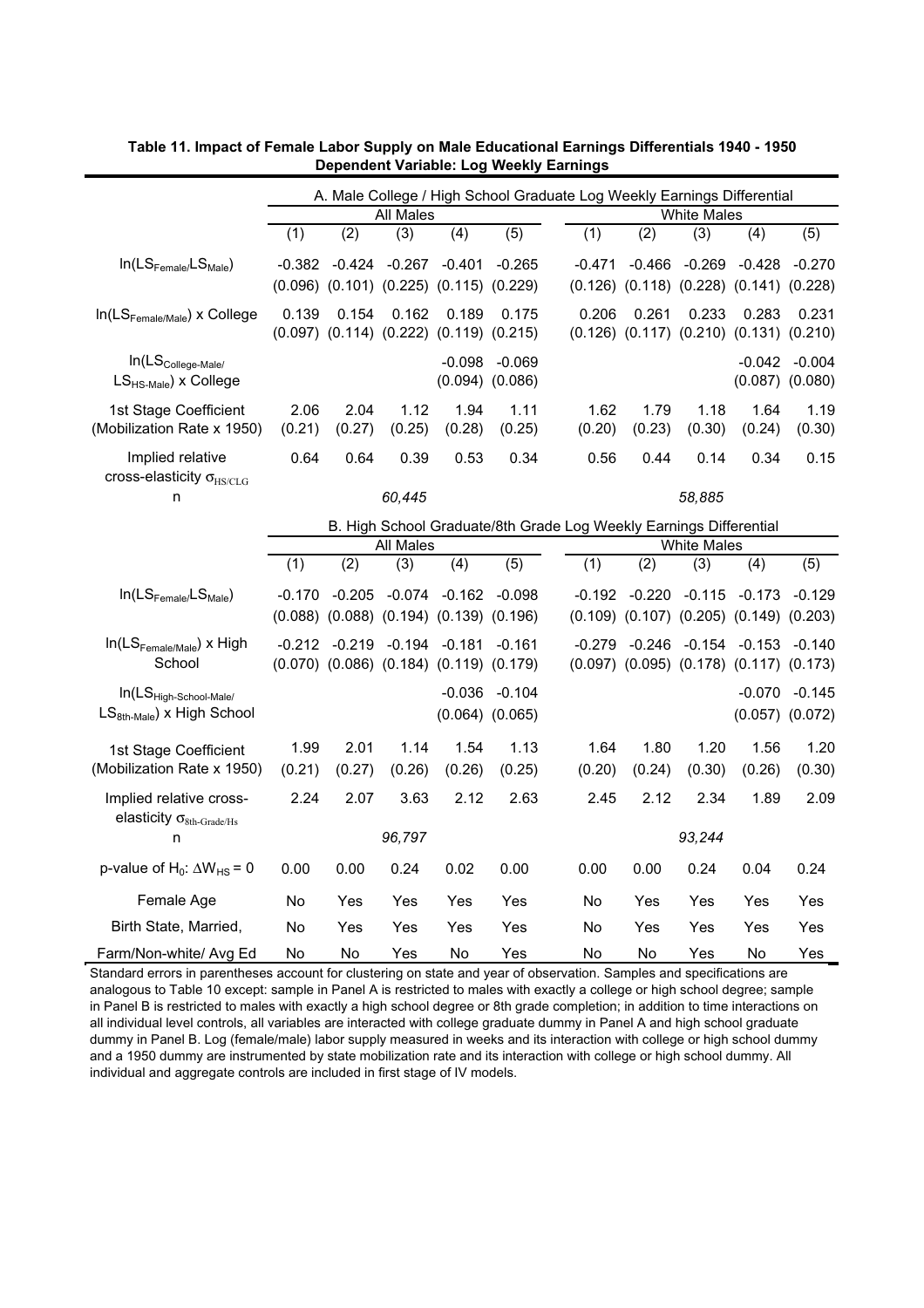Table 12. IV Estimates: Impact of Female Labor Supply on Overall and Residual Earnings Inequality 1940 - 1950 **Table 12. IV Estimates: Impact of Female Labor Supply on Overall and Residual Earnings Inequality 1940 - 1950** Dependent Variable: Change in State Level Estimated Log Earnings Differentials **Dependent Variable: Change in State Level Estimated Log Earnings Differentials**

Coefficient on In(LS<sub>Female</sub>/LS<sub>Male</sub>) Coefficient on ln(LSFemale/LSMale)

|                                                                                                                                                                                                                                                                                                                                                                                                                                                                                           |                     |                     | A. Overall Inequality: Males                                                                                           |                     | ക്               |                    | Residual Inequality: Males |                  | C. Overall Inequality: Males & Females |                  |                     |                   |
|-------------------------------------------------------------------------------------------------------------------------------------------------------------------------------------------------------------------------------------------------------------------------------------------------------------------------------------------------------------------------------------------------------------------------------------------------------------------------------------------|---------------------|---------------------|------------------------------------------------------------------------------------------------------------------------|---------------------|------------------|--------------------|----------------------------|------------------|----------------------------------------|------------------|---------------------|-------------------|
|                                                                                                                                                                                                                                                                                                                                                                                                                                                                                           | ₹                   |                     | Whites                                                                                                                 |                     | ₹                |                    | Whites                     |                  | ₹                                      |                  | Whites              |                   |
|                                                                                                                                                                                                                                                                                                                                                                                                                                                                                           | Mean $\Delta$       | $\widehat{\tau}$    | Mean $\Delta$                                                                                                          |                     |                  | $\widehat{\Omega}$ | $\widehat{\tau}$           | ତ୍ର              | Mean $\Delta$                          | $\widehat{\tau}$ | Mean A              | $\widehat{\cdot}$ |
| $\Delta$ 90-10                                                                                                                                                                                                                                                                                                                                                                                                                                                                            | $-0.336$<br>(0.011) | 0.548<br>(0.156)    | (0.008)<br>$-0.316$                                                                                                    | 0.359<br>(0.171)    | (0.103)<br>0.311 | 0.502<br>(0.278)   | (0.123)<br>0.456           | 0.470<br>(0.282) | $-0.399$<br>(0.020)                    | 1.398<br>(0.225) | (0.011)<br>$-0.335$ | 0.456<br>(0.234)  |
| $\Delta$ 90-50                                                                                                                                                                                                                                                                                                                                                                                                                                                                            | (0.010)<br>$-0.170$ | 0.596<br>(0.122)    | $-0.156$<br>(0.007)                                                                                                    | 0.455<br>(0.147)    | (0.081)<br>0.230 | 0.259<br>(0.220)   | (0.098)<br>0.346           | 0.205<br>(0.220) | $-0.188$<br>(0.010)                    | 0.489<br>(0.112) | $-0.182$<br>(0.008) | (0.155)<br>0.251  |
| $\Delta$ 50-10                                                                                                                                                                                                                                                                                                                                                                                                                                                                            | $-0.166$<br>(0.009) | $-0.048$<br>(0.129) | $-0.160$<br>(0.008)                                                                                                    | $-0.096$<br>(0.178) | (0.086)<br>0.081 | 0.243<br>(0.211)   | 0.109<br>(0.096)           | 0.265<br>(0.204) | $-0.210$<br>(0.015)                    | 0.910<br>(0.202) | $-0.152$<br>(0.013) | 0.205<br>(0.274)  |
| $\Delta$ 80-20                                                                                                                                                                                                                                                                                                                                                                                                                                                                            | $-0.222$<br>(0.010) | 0.447<br>(0.123)    | $-0.216$<br>(0.008)                                                                                                    | 0.550<br>(0.147)    | 0.250<br>(0.071) | 0.295<br>(0.194)   | 0.378<br>(0.094)           | 0.210<br>(0.219) | $-0.262$<br>(0.012)                    | 0.648<br>(0.141) | $-0.227$<br>(0.007) | 0.180<br>(0.130)  |
| $\Delta$ 80-50                                                                                                                                                                                                                                                                                                                                                                                                                                                                            | $-0.117$<br>(0.009) | 0.425<br>(0.104)    | $-0.106$<br>(0.007)                                                                                                    | 0.340<br>(0.138)    | (0.057)<br>0.171 | 0.125<br>(0.158)   | 0.256<br>(0.075)           | 0.054<br>(0.174) | $-0.137$<br>(0.008)                    | 0.195<br>(0.104) | $-0.134$<br>(0.007) | 0.114<br>(0.148)  |
| $\Delta$ 50-20                                                                                                                                                                                                                                                                                                                                                                                                                                                                            | $-0.105$<br>(0.008) | 0.022<br>(0.120)    | $-0.110$<br>(0.006)                                                                                                    | 0.210<br>(0.115)    | 0.079<br>(0.055) | 0.170<br>(0.132)   | 0.122<br>(0.070)           | 0.156<br>(0.147) | $-0.125$<br>(0.009)                    | 0.454<br>(0.119) | $-0.093$<br>(0.008) | 0.066<br>(0.167)  |
| white/ Avg Ed<br>Farm/Non-<br>Fraction                                                                                                                                                                                                                                                                                                                                                                                                                                                    | n/a                 | ş                   | n/a                                                                                                                    | $\frac{1}{2}$       | $\frac{1}{2}$    | Yes                | ş                          | Yes              | n/a                                    | ş                | n/a                 | ş                 |
| change in log(female/male) labor supply measured in weeks instrumented by the state mobilization rate (interacted with a 1950 dummy). All models<br>1950 change in the log ratio of overall or residual male weekly full time earnings at the specified percentiles on contemporaneous state level<br>include state of residence dummies, a 1950 dummy, and a constant. Overall inequality in column 1 is calculated using samples in Table 9 from a<br>$n = 94$ in each model: $47$ stat |                     |                     | es x two years. Standard errors in parentheses. Each coefficient is from a separate 2SLS regression of the state level |                     |                  |                    |                            |                  |                                        |                  |                     |                   |

status, and state female age structure by year. All individual level controls in residualizing regressions, except for state of birth/residence, are<br>interacted with a 1950 dummy. The regression for column 2 of Panel B adds interacted with a 1950 dummy. The regression for column 2 of Panel B adds fraction farmers, non-white, and average years of completed schooling include state of residence dummies, a 1950 dummy, and a constant. Overall inequality in column 1 is calculated using samples in Table 9 from a additionally controls fo: a quartic in potential experience, education, non-white, state of residence, state/country of birth, veteran status, marital additionally controls fo: a quartic in potential experience, education, non-white, state of residence, state/country of birth, veteran status, marital regression of male log weekly full-time earnings on year and state of residence dummies. Regression used to calculate residuals for column 2<br>regression of male log weekly full-time earnings on year and state of residence d regression of male log weekly full-time earnings on year and state of residence dummies. Regression used to calculate residuals for column 2 status, and state female age structure by year. All individual level controls in residualizing regressions, except for state of birth/residence, are for male state residents 13 - 44 in 1940 (each interacted with a 1950 dummy.) Both the endogenous and instrumental variables in the above regressions are orthogonalized with respect to the microdata variables. regressions are orthogonalized with respect to the microdata variables.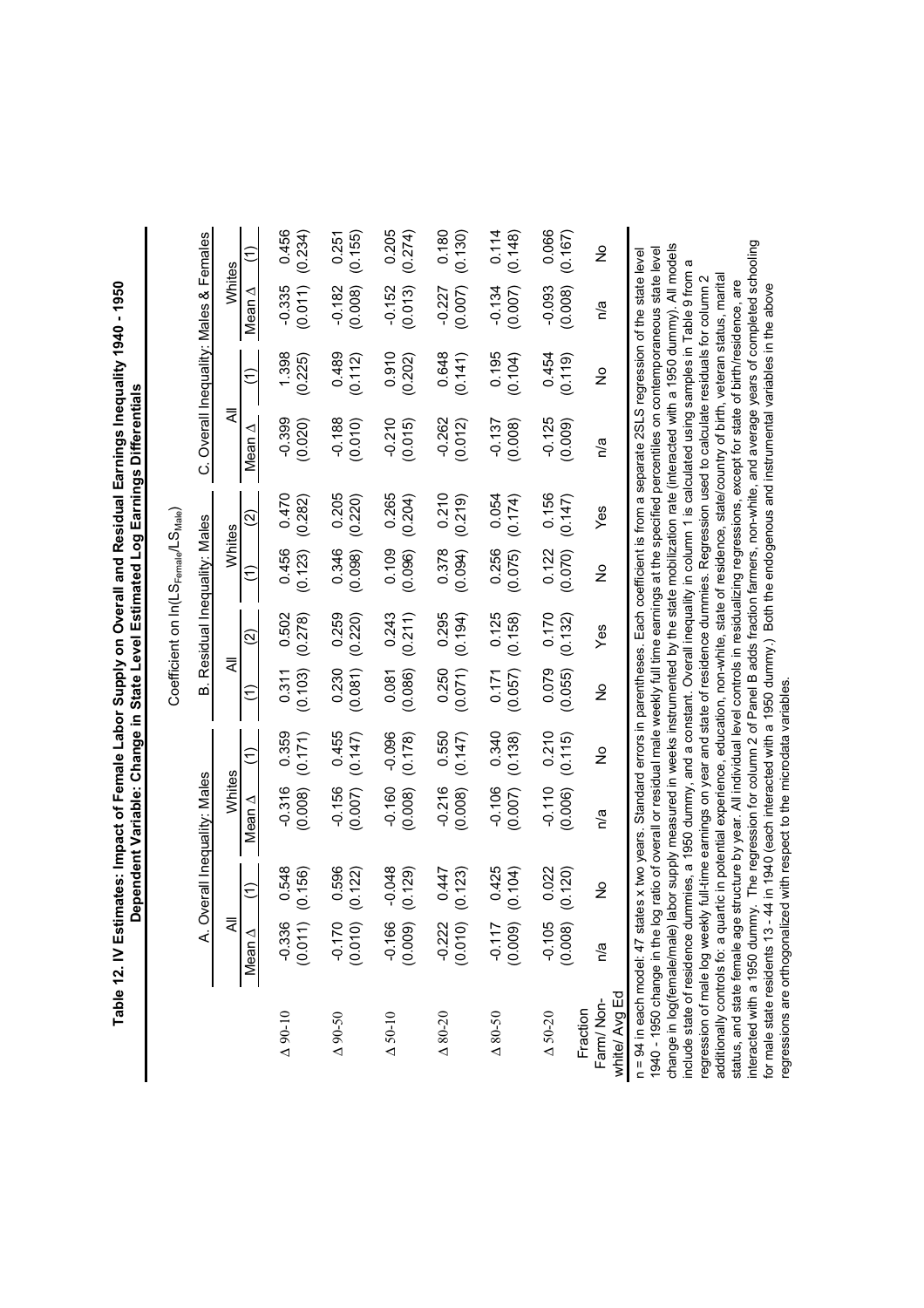| Appendix Table 1. Alternative Estimates of Impact of World War II Mobilization |
|--------------------------------------------------------------------------------|
| Rates on Decadal Changes in State Labor Supply, 1940 - 1950.                   |

| A. Dopondont vanabio. Wooks Workou'r or Woman. Mobilization Rato Assignou by | State of Birth |         |         |         |
|------------------------------------------------------------------------------|----------------|---------|---------|---------|
|                                                                              | All            |         | White   |         |
|                                                                              | (1)            | (2)     | (3)     | (4)     |
| Weeks worked in previous year                                                | 8.72           | 11.24   | 9.25    | 10.82   |
|                                                                              | (2.29)         | (3.02)  | (1.83)  | (3.16)  |
| Positive weeks in previous year                                              | 0.002          | 0.274   | 0.033   | 0.251   |
|                                                                              | (0.065)        | (0.078) | (0.053) | (0.082) |
| n                                                                            | 524,634        |         | 470,326 |         |
| B. Dependent Variable: Total (Log) Female Labor Supply by State, 1940 - 1950 |                |         |         |         |
|                                                                              | All            |         | White   |         |
|                                                                              | (1)            | (2)     | (1)     | (2)     |
| Aggregate Weeks                                                              | 1.77           | 1.14    | 0.96    | 1.64    |
|                                                                              | (0.64)         | (0.88)  | (0.71)  | (0.94)  |
| <b>Aggregate Efficiency Units</b>                                            | 1.35           | 1.33    | 1.04    | 1.70    |
|                                                                              | (0.62)         | (0.88)  | (0.67)  | (0.91)  |
| n                                                                            |                |         | 94      |         |
| C. Dependent Variable: Total (Log) Male Labor Supply by State, 1940 - 1950   |                |         |         |         |
|                                                                              | All            |         | White   |         |
|                                                                              | (1)            | (2)     | (1)     | (2)     |
| Aggregate Weeks                                                              | $-0.54$        | 0.11    | $-0.73$ | 0.42    |
|                                                                              | (0.59)         | (0.72)  | (0.62)  | (0.72)  |
| <b>Aggregate Efficiency Units</b>                                            | $-0.49$        | 0.21    | $-0.57$ | 0.41    |
|                                                                              | (0.57)         | (0.71)  | (0.59)  | (0.70)  |
| n                                                                            |                |         | 94      |         |
| Fraction Farmer/Non-white/Avg Ed                                             | No             | Yes     | No      | Yes     |
|                                                                              |                |         |         |         |

Coefficient on Mobilization Rate x 1950 Variable Tabulated in Each Panel

A. Dependent Variable: Weeks Worked Per Woman: Mobilization Rate Assigned by

Notes for Panel A. Standard errors in parenthesis account for clustering on state of residence and year of observation. Each column is from a separate pooled 1940 - 1950 microdata regression of weeks worked by female state residents on WWII state mobilization rate interacted with a 1950 dummy, a year main effect, a constant, and dummies for: non-white (where relevant), age, marital status, state of residence, and state/country of birth. All individual demographic variables, aside from state of residence/birth, are also interacted with a 1950 dummy. State mobilization rate is assigned by female state of birth. As indicated, models also control for state fraction farmers, nonwhite, and average education among males ages 13 - 44 in 1940 in state of birth (each interacted with a 1950 dummy.)

Notes for Panels B and C. Each coefficient is from a separate regression of log total state labor supply in weeks or efficiency units by gender and year on the state mobilization rate (interacted with a 1950 dummy), state dummies, a year main effect, and a constant. Regressions are weighted by state-gender population ages 18-64 in each year. As indicated, models also control for state fraction farmers, non-white, and average education among males ages 13 - 44 in 1940 in state of residence (each interacted with a 1950 dummy.)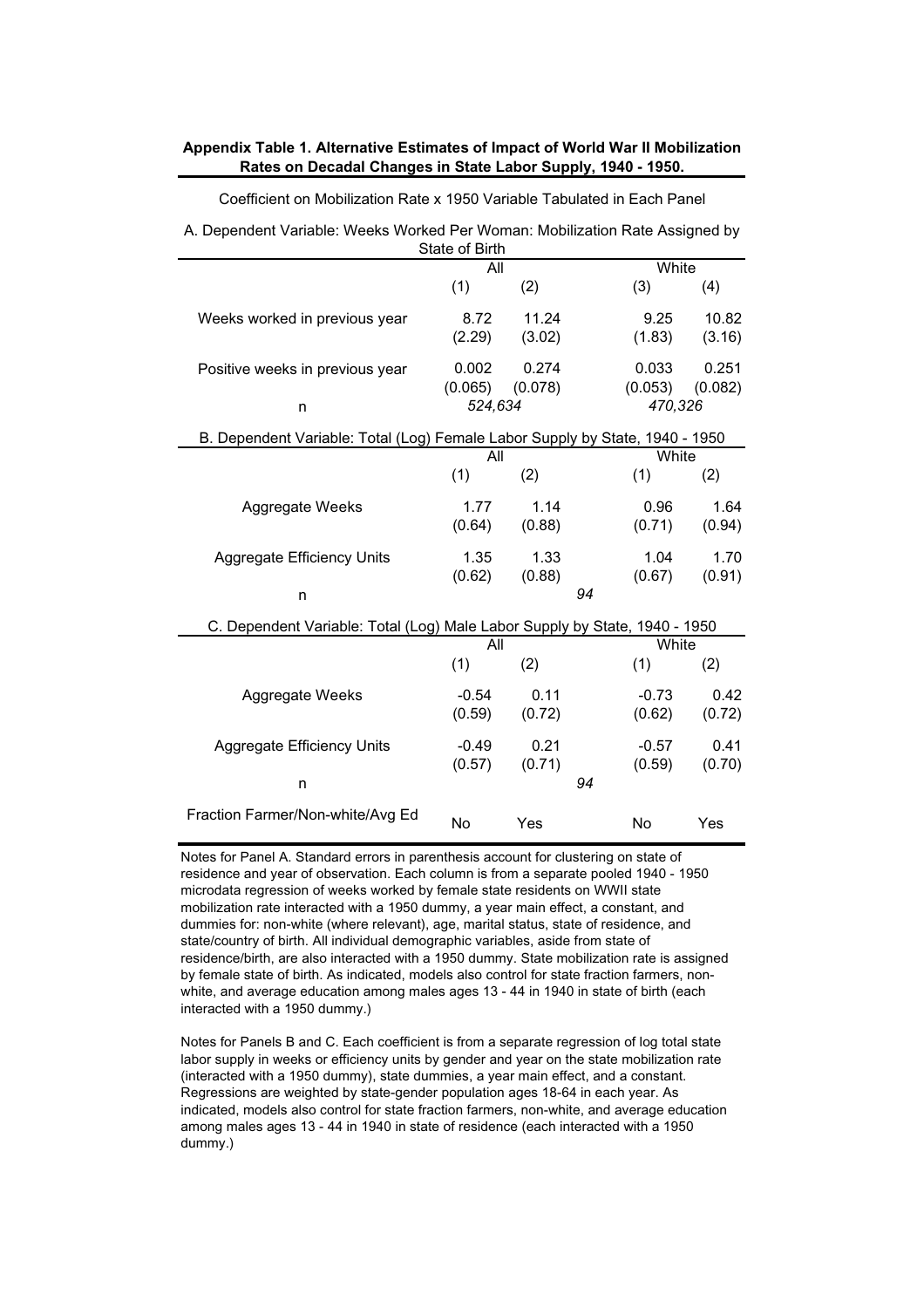|                                      |                 |                           | Coefficient on Mobilization Rate Variable x 1950 |                |
|--------------------------------------|-----------------|---------------------------|--------------------------------------------------|----------------|
|                                      |                 | All Females               | <b>White Females</b>                             |                |
|                                      | (1)             | (2)                       | A. Weeks Worked by Age Group<br>(3)              | (4)            |
| All 14 - 64                          | 9.06            | 8.28                      | 9.85                                             | 8.73           |
|                                      | (2.35)          | (2.39)                    | (2.05)                                           | (2.39)         |
| Ages 14 - 17                         | 1.38            | 1.20                      | 1.41                                             | 0.88           |
|                                      | (0.35)          | (0.42)                    | (0.32)                                           | (0.39)         |
| Ages 18 - 24                         | 2.35            | 4.85                      | 2.24                                             | 5.06           |
|                                      | (0.94)          | (1.19)                    | (0.99)                                           | (1.32)         |
| Ages 25 - 34                         | 1.26            | 2.16                      | 0.57                                             | 2.00           |
|                                      | (0.95)          | (1.55)                    | (0.88)                                           | (1.58)         |
| Ages 35 - 44                         | 1.89            | 2.32                      | 2.41                                             | 2.31           |
|                                      | (0.72)          | (0.93)                    | (0.73)                                           | (0.93)         |
| Ages 45 - 54                         | 1.54            | $-2.10$                   | 2.23                                             | $-1.44$        |
|                                      | (1.10)          | (1.56)                    | (1.05)                                           | (1.55)         |
| Ages 55 - 64                         | 0.65            | $-0.15$                   | 1.00                                             | $-0.08$        |
|                                      | (0.99)          | (1.08)                    | (0.96)                                           | (1.05)         |
|                                      |                 |                           | B. Weeks Worked by Education Group               |                |
| 8th Grade and Below                  | $-2.27$         | $-0.79$                   | $-1.05$                                          | $-0.82$        |
|                                      | (1.97)          | (1.78)                    | (1.47)                                           | (1.76)         |
| 9th Grade to 11th                    | $-2.44$         | 1.93                      | $-2.75$                                          | 1.75           |
| Grade                                | (1.53)          | (1.56)                    | (1.51)                                           | (1.49)         |
| 12th Grade and Above<br>n            | 13.78<br>(1.77) | 7.13<br>(1.79)<br>585,745 | 13.65<br>(1.85)<br>530,026                       | 7.81<br>(2.02) |
| Fraction Farm, Non-<br>white, Avg Ed | <b>No</b>       | Yes                       | No                                               | Yes            |

# **Appendix Table 2. Impact of World War II Mobilization Rates on Female Labor Supply by Age and Education: 1940 - 1950. Dependent Variable: Annual Weeks Worked**

Standard errors in parenthesis account for clustering on state of residence and year of observation. Each entry is from a separate pooled microdata regression for the relevant demographic subgroup of female weeks worked by state of residence on state mobilization rate interacted with a 1950 dummy, a year main effect, a constant, and dummies for non-white (where relevant), age, marital status, state of residence, and state/country of birth. All individual demographic variables, aside from state of residence/birth, are also interacted with a 1950 dummy. As indicated, models also control for state fraction farmers, non-white, and average education among males ages 13 - 44 in 1940 in women's state of residence (each interacted with a 1950 dummy). Education categories reflect the highest grade completed.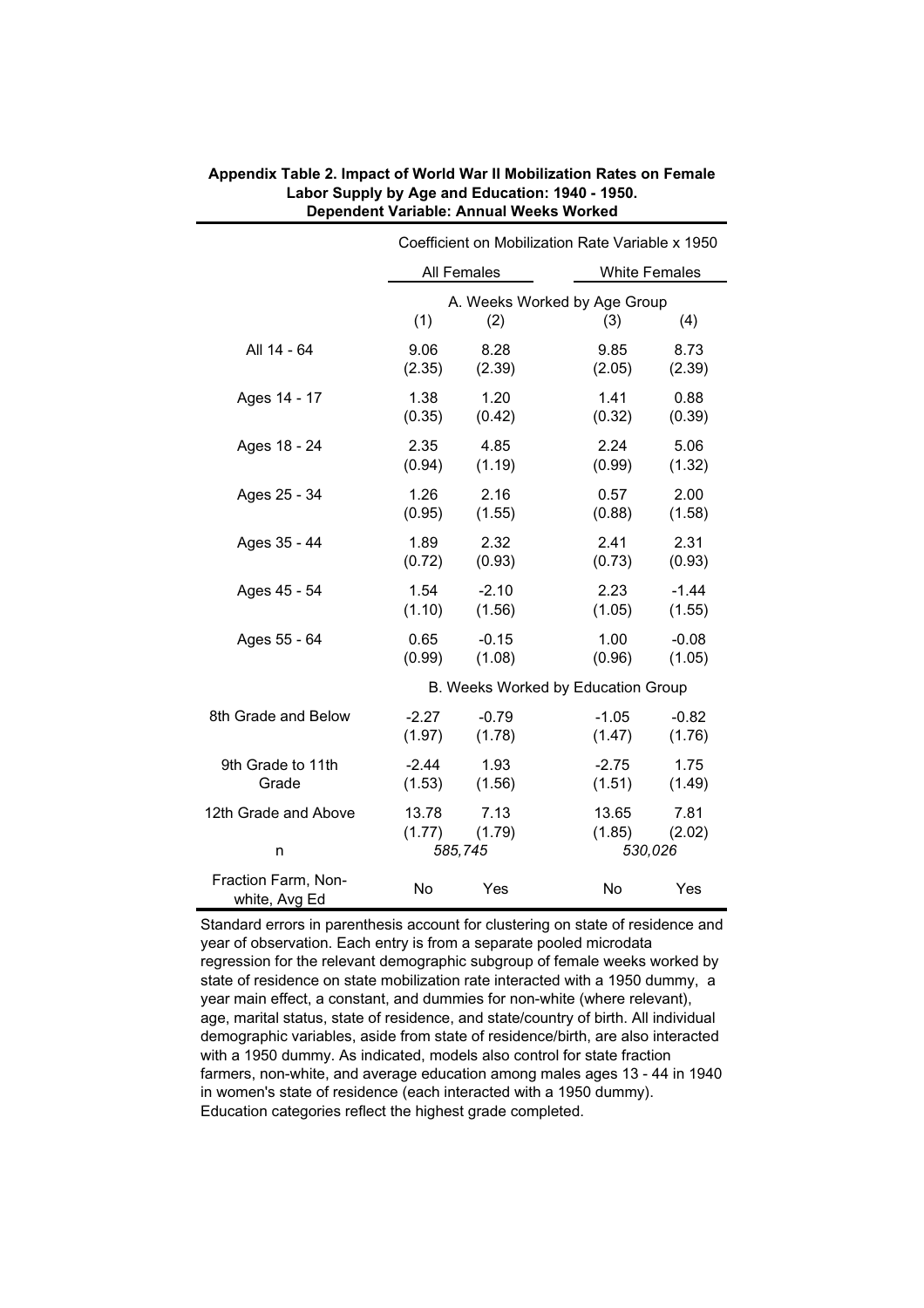| Cohorts                                         | All                                   | Coefficient on Mobilization Rate Variable x 1950 | White                                   |         |
|-------------------------------------------------|---------------------------------------|--------------------------------------------------|-----------------------------------------|---------|
| Ages 14 - 24 (1940)<br>Ages 24 - 34 (1950)<br>n | 6.11<br>$(5.24)$ $(5.48)$<br>155,272  | 19.02                                            | 4.16<br>$(5.25)$ $(5.71)$<br>138,870    | 18.14   |
| Ages 25 - 34 (1940)<br>Ages 35 - 44 (1950)<br>n | -3.52<br>$(4.04)$ $(6.14)$<br>135,893 | 16.84                                            | $-2.33$<br>$(3.55)$ $(6.53)$<br>122,083 | 16.21   |
| Ages 35 - 44 (1940)<br>Ages 45 - 54 (1950)<br>n | 21.16<br>$(5.39)$ $(7.38)$<br>115,025 | 15.19                                            | 23.42<br>$(5.40)$ $(7.23)$<br>103,918   | 17.76   |
| Ages 45 - 54 (1940)<br>Ages 55 - 64 (1950)<br>n | 11.56<br>$(5.82)$ $(5.22)$<br>100,125 | -8.19                                            | 13.91<br>$(5.46)$ $(4.75)$<br>92,550    | $-6.45$ |
| Fraction Farm, Non-<br>white, Avg Ed            | No.                                   | Yes                                              | No.                                     | Yes     |

## **Appendix Table 3. Impact of World War II Mobilization Rates on Female Labor Supply by Cohort: 1940 - 1950. Dependent Variable: Annual Weeks Worked**

Standard errors in parenthesis account for clustering on state of residence and year of observation. Each entry is from a separate pooled 1940 - 1950 microdata regression of individual weeks worked by females from the listed cohort on state mobilization rate interacted with a 1950 dummy, a year main effect, a constant, and dummies for: non-white (where relevant), age, marital status, state of residence, and state/country of birth. All individual demographic variables, aside from state of residence/birth, are also interacted with a 1950 dummy. As indicated, models also control for state fraction farmers, non-white, and average education among males ages 13 - 44 in 1940 in female's state of residence (each interacted with a 1950 dummy). Mobilization rate is assigned by female state of residence.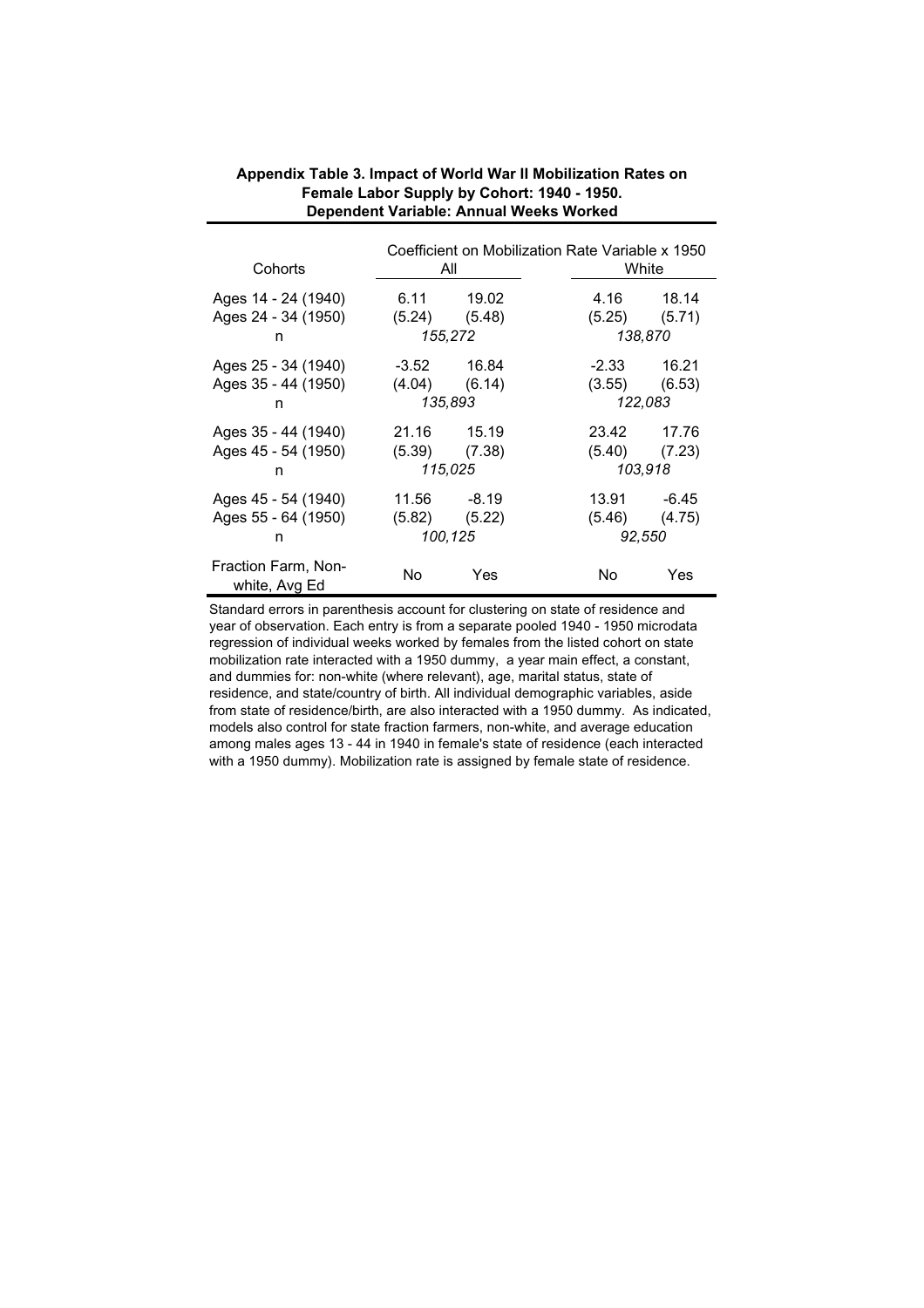Appendix Table 4. IV Specifications: Impact of Female Labor Supply on Female and Male Earnings 1940 - 1950:<br>Dropping the South and Adding 4 Region x 1950 Dummies **Appendix Table 4. IV Specifications: Impact of Female Labor Supply on Female and Male Earnings 1940 - 1950: Dropping the South and Adding 4 Region x 1950 Dummies**

|                                                                                                                                                                                                                                                                                                                      |                      |                    |                              |                                                            |                                     | Dependent Variable: Log Weekly Earnings                                                                     |                     |                              |                                           |                  |                                 |                     |
|----------------------------------------------------------------------------------------------------------------------------------------------------------------------------------------------------------------------------------------------------------------------------------------------------------------------|----------------------|--------------------|------------------------------|------------------------------------------------------------|-------------------------------------|-------------------------------------------------------------------------------------------------------------|---------------------|------------------------------|-------------------------------------------|------------------|---------------------------------|---------------------|
|                                                                                                                                                                                                                                                                                                                      |                      |                    |                              |                                                            |                                     | A. Full-Time Weekly Earnings: All                                                                           |                     |                              |                                           |                  |                                 |                     |
|                                                                                                                                                                                                                                                                                                                      |                      |                    |                              | Females                                                    |                                     |                                                                                                             |                     |                              | Males                                     |                  |                                 |                     |
|                                                                                                                                                                                                                                                                                                                      | $\widehat{\epsilon}$ | $\widehat{\infty}$ | ල                            | E                                                          | $\widehat{\mathfrak{G}}$            | $\circledcirc$                                                                                              | $\widehat{\in}$     | $\circledcirc$               | $\circledcirc$                            | (10)             | $\left(11\right)$               | (12)                |
| IV - Weeks Worked per Woman                                                                                                                                                                                                                                                                                          | (0.023)<br>$-0.103$  | $-0.068$           | $-0.041$                     | $(0.041)$ $(0.021)$ $(0.022)$ $(0.035)$ $(0.075)$<br>0.018 | $-0.158$                            | $-0.145$                                                                                                    | (0.014)<br>$-0.061$ | $-0.023$                     | $(0.019)$ $(0.015)$ $(0.013)$<br>$-0.030$ | 0.012            | $(0.020)$ $(0.023)$<br>$-0.064$ | $-0.032$            |
| (Mobilization Rate x 1950)<br>1st Stage Coefficient                                                                                                                                                                                                                                                                  | 13.02<br>(2.39)      | 9.35<br>(2.70)     | 14.70<br>(4.15)              | (3.76)<br>14.05                                            | 11.22<br>(1.96)                     | (3.00)<br>7.21                                                                                              | 13.10<br>(2.37)     | 9.76<br>(2.67)               | 15.34<br>(4.01)                           | 14.07<br>(3.97)  | (1.93)<br>11.19                 | 7.65<br>(2.80)      |
| OLS-Weeks Worked per Woman                                                                                                                                                                                                                                                                                           | (0.010)<br>$-0.007$  | 0.007              | $(0.006)$ $(0.007)$<br>0.000 | 0.010                                                      | (800:0) (610:0) (900:0)<br>$-0.035$ | 0.005                                                                                                       | (0.006)<br>$-0.008$ | $(0.003)$ $(0.004)$<br>0.004 | $-0.005$                                  | (0.003)<br>0.004 | $(0.000)$ $(0.007)$<br>$-0.014$ | 0.006               |
| c                                                                                                                                                                                                                                                                                                                    |                      | 78,094             |                              |                                                            | 58,727                              |                                                                                                             |                     | 213,966                      |                                           |                  | 161,683                         |                     |
|                                                                                                                                                                                                                                                                                                                      |                      |                    |                              |                                                            |                                     | B. Full-Time Weekly Earnings: Whites                                                                        |                     |                              |                                           |                  |                                 |                     |
|                                                                                                                                                                                                                                                                                                                      |                      |                    |                              | Females                                                    |                                     |                                                                                                             |                     |                              | Males                                     |                  |                                 |                     |
|                                                                                                                                                                                                                                                                                                                      |                      | $\overline{c}$     | $\mathcal{E}$                | $\hat{E}$                                                  | $\overline{5}$                      | (6)                                                                                                         | $\overline{(7)}$    | $\circledcirc$               | $\widehat{\mathcal{C}}$                   | (10)             |                                 | (12)                |
| IV - Weeks Worked per Woman                                                                                                                                                                                                                                                                                          | $-0.108$<br>(0.025)  | $-0.072$           | $-0.018$                     | $(0.038)$ $(0.028)$ $(0.022)$ $(0.033)$ $(0.071)$<br>0.001 | $-0.155$                            | $-0.135$                                                                                                    | (0.015)<br>$-0.071$ | $-0.021$                     | $(0.017)$ $(0.017)$ $(0.013)$<br>$-0.024$ | 0.014            | $-0.063$<br>(0.018)             | $-0.031$<br>(0.022) |
| (Mobilization Rate x 1950)<br>1st Stage Coefficient                                                                                                                                                                                                                                                                  | 11.68<br>(2.14)      | (2.72)<br>11.20    | (3.80)<br>11.84              | (4.03)<br>15.05                                            | (1.99)<br>11.64                     | 8.04<br>(3.08)                                                                                              | 11.65<br>(2.16)     | 11.44<br>(2.73)              | 11.76<br>(3.81)                           | 14.46<br>(4.08)  | (1.99)<br>11.41                 | 8.28<br>(2.86)      |
| OLS-Weeks Worked per Woman                                                                                                                                                                                                                                                                                           | $-0.012$<br>(0.010)  | $-0.001$           | $(0.007)$ $(0.008)$<br>0.008 | 0.008                                                      | $(0.000)$ (0.000)<br>$-0.033$       | 0.002                                                                                                       | $-0.009$<br>(0.006) | $(0.005)$ $(0.005)$<br>0.000 | 0.001                                     | 0.003<br>(0.003) | $(0.008)$ $(0.006)$<br>$-0.016$ | 0.002               |
| c                                                                                                                                                                                                                                                                                                                    |                      |                    | 69,335                       |                                                            | 55,847                              |                                                                                                             |                     |                              | 198,385                                   |                  | 155,743                         |                     |
| Fraction Farm/Non-white/Avg Ed                                                                                                                                                                                                                                                                                       | ş                    | Yes                | $\frac{1}{2}$                | Yes                                                        | $\frac{1}{2}$                       | Yes                                                                                                         | $\frac{1}{2}$       | Yes                          | ş                                         | Yes              | $\frac{1}{2}$                   | Yes                 |
| Region x 1950 Dummies                                                                                                                                                                                                                                                                                                | $\frac{1}{2}$        | $\frac{1}{2}$      | Yes                          | Yes                                                        | $\frac{1}{2}$                       | $\frac{1}{2}$                                                                                               | $\frac{1}{2}$       | $\frac{1}{2}$                | Yes                                       | Yes              | $\frac{1}{2}$                   | $\frac{1}{2}$       |
| Excluding South                                                                                                                                                                                                                                                                                                      | ş                    | $\frac{1}{2}$      | $\frac{1}{2}$                | $\frac{1}{2}$                                              | Yes                                 | Yes                                                                                                         | $\frac{1}{2}$       | ş                            | ş                                         | $\frac{1}{2}$    | Yes                             | Yes                 |
| Standard errors in parentheses account for clustering on state and year of observation. Samples and specifications are identical to Table 9 columns 3<br>dropping of the Southern region in columns 5, 6, 11 and 12 (VA, AL, AR, FL, MS, NC, SC, TX, KY, MD, OK, TN, and WV).<br>and 4 (females) and columns 7 and 8 |                      |                    |                              |                                                            |                                     | (males) except as noted for addition of 4 Census main geographic dummies (interacted with a 1950 dummy) and |                     |                              |                                           |                  |                                 |                     |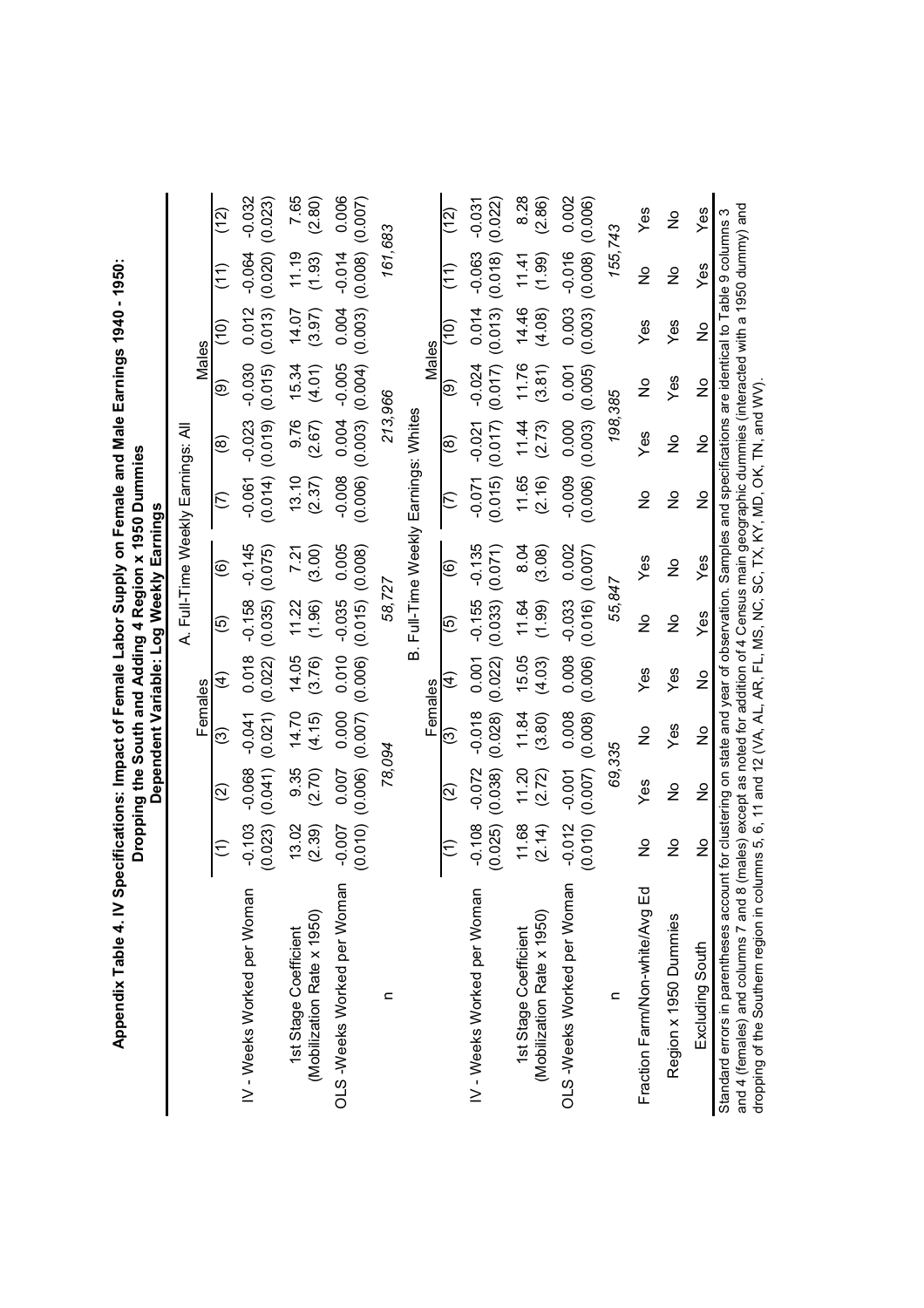|                                                                |                     |                           |                                 | A. Full-Time Weekly Earnings: All    |                |                                           |                                                   |                     |
|----------------------------------------------------------------|---------------------|---------------------------|---------------------------------|--------------------------------------|----------------|-------------------------------------------|---------------------------------------------------|---------------------|
|                                                                |                     | Females                   |                                 |                                      |                | Males                                     |                                                   |                     |
|                                                                | (1)                 | (2)                       | (3)                             | (4)                                  | (5)            | (6)                                       | (7)                                               | (8)                 |
| IV - Weeks Worked per Woman                                    | $-0.095$<br>(0.038) | $-0.078$<br>(0.030)       | $-0.078$<br>$(0.030)$ $(0.049)$ | $-0.131$                             | $-0.068$       | $-0.051$                                  | $-0.052$<br>$(0.022)$ $(0.017)$ $(0.018)$         | $-0.029$<br>(0.018) |
| Lagged Dependent Variable<br>(1940 State Mean Log Wage x 1950) | $-0.033$<br>(0.084) | $-0.085$                  | $(0.063)$ $(0.062)$ $(0.153)$   | $-0.084 - 0.402$                     | 0.025          | $-0.048$                                  | $-0.046$<br>$(0.073)$ $(0.059)$ $(0.060)$         | $-0.062$<br>(0.071) |
| 1st Stage Coefficient<br>(Mobilization Rate x 1950)            | 9.40<br>(2.07)      | 10.24<br>(2.59)           | 10.23<br>(2.59)                 | 8.87<br>(2.74)                       | 7.82<br>(2.08) | 9.38<br>(2.29)                            | 9.37<br>(2.29)                                    | 11.85<br>(3.19)     |
| n                                                              |                     | 78,094                    |                                 |                                      |                | 213,966                                   |                                                   |                     |
|                                                                |                     |                           |                                 | B. Full-Time Weekly Earnings: Whites |                |                                           |                                                   |                     |
|                                                                |                     | Females                   |                                 |                                      |                | Males                                     |                                                   |                     |
|                                                                | (1)                 | (2)                       | (3)                             | (4)                                  | (5)            | (6)                                       | (7)                                               | (8)                 |
| IV - Weeks Worked per Woman                                    | $-0.070$<br>(0.028) | $-0.057$<br>(0.023)       | $-0.057$<br>(0.024)             | $-0.097$<br>(0.034)                  | $-0.060$       | $-0.047$<br>$(0.018)$ $(0.015)$ $(0.016)$ | $-0.049$                                          | $-0.029$<br>(0.017) |
| Lagged Dependent Variable<br>(1940 State Mean Log Wage x 1950) | $-0.284$<br>(0.074) | $-0.275$<br>(0.052)       | $-0.277$<br>(0.053)             | $-0.360$<br>(0.113)                  | $-0.102$       |                                           | $-0.148 - 0.143$<br>$(0.063)$ $(0.048)$ $(0.051)$ | $-0.093$<br>(0.077) |
| 1st Stage Coefficient<br>(Mobilization Rate x 1950)<br>n       | 10.22<br>(1.64)     | 11.73<br>(2.49)<br>69,335 | 11.71<br>(2.49)                 | 11.10<br>(2.60)                      | 8.90<br>(1.84) | 10.78<br>(2.21)<br>198,385                | 10.77<br>(2.21)                                   | 12.88<br>(3.22)     |
| Female Age Structure                                           | No                  | Yes                       | Yes                             | Yes                                  | No             | Yes                                       | Yes                                               | Yes                 |
| State of Birth                                                 | N <sub>o</sub>      | <b>No</b>                 | Yes                             | Yes                                  | No.            | No                                        | Yes                                               | Yes                 |
| Fraction Farm/Non-white/Avg Ed                                 | No                  | No                        | No                              | Yes                                  | No             | No                                        | No                                                | Yes                 |

## **Appendix Table 5. Lagged Dependent Variable IV Specifications: Impact of Female Labor Supply on Female and Male Earnings 1940 - 1950 Dependent Variable: Log Weekly Earnings**

Standard errors in parentheses account for clustering on state and year of observation. Each column is from a separate pooled 1940 - 1950 microdata regression of log weekly earnings on weeks worked per female by state of residence instrumented by state mobilization rate (interacted with 1950 dummy). The lagged dependent variable is equal to the 1940 state mean log weekly full-time wage for the relevant gender/race group interacted with a 1950 dummy. Specifications and control variables are otherwise identical to Table 9.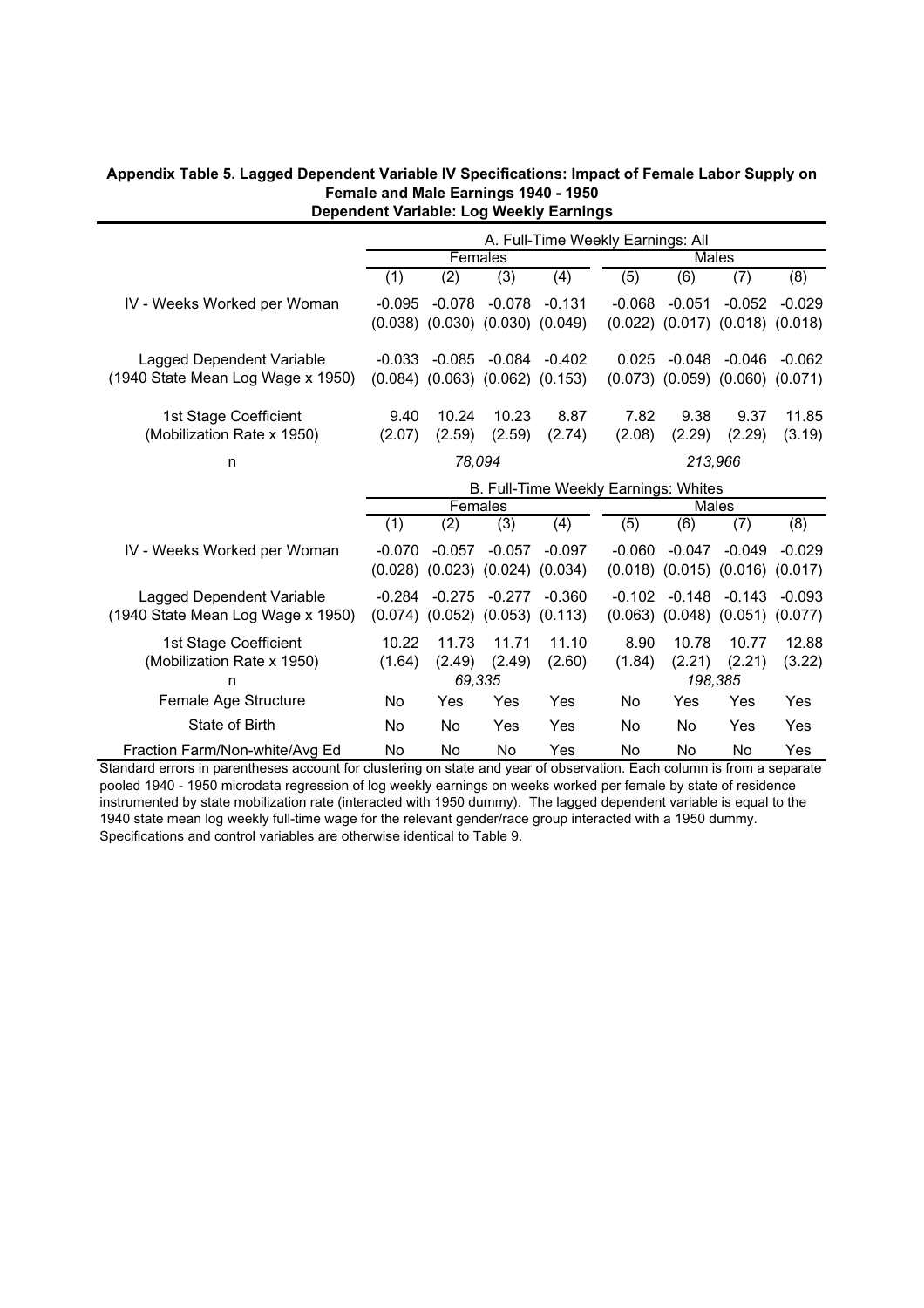|                                                       |                     | A. All         |                                                     |                   |                     |                                                  | <b>B.</b> Whites                          |                 |
|-------------------------------------------------------|---------------------|----------------|-----------------------------------------------------|-------------------|---------------------|--------------------------------------------------|-------------------------------------------|-----------------|
|                                                       | (1)                 | (2)            | (3)                                                 | (4)               | (1)                 | (2)                                              | (3)                                       | (4)             |
| $In(LS_{\text{Female}}/LS_{\text{Male}})$             | $-0.385$<br>(0.089) | $-0.579$       | $-0.583$<br>$(0.168)$ $(0.171)$ $(311.8)$           | 20.1              | $-0.707$<br>(0.194) | $-0.837$                                         | $-0.845$<br>$(0.259)$ $(0.267)$ $(1.265)$ | $-1.410$        |
| $In(LS_{\text{Female}}/LS_{\text{Male}})$<br>x Female | $-0.039$            | -0.028         | $-0.014$<br>$(0.105)$ $(0.122)$ $(0.114)$ $(291.5)$ | 13.0              | 0.094               | 0.138<br>$(0.171)$ $(0.200)$ $(0.191)$ $(4.184)$ |                                           | $0.156 - 1.733$ |
| 1st Stage Coefficient<br>(Mobilization Rate x 1960)   | 2.10<br>(0.39)      | 1.77<br>(0.47) | 1.77<br>(0.47)                                      | $-0.03$<br>(0.42) | 1.17<br>(0.32)      | 1.06<br>(0.35)                                   | 1.06<br>(0.35)                            | 0.24<br>(0.40)  |
| Implied Female Demand $\sigma_{\rm F}$                | $-2.36$             | $-1.65$        | $-1.68$                                             | 0.03              | $-1.63$             | $-1.43$                                          | $-1.45$                                   | $-0.32$         |
| Implied M/F Substition $\sigma_{M/F}$                 | $-25.48$            | $-36.36$       | -69.99                                              | n/a               | n/a                 | n/a                                              | n/a                                       | $-0.58$         |
| p-value of H <sub>0</sub> : $(\sigma_F)^{-1} = 0$     | 0.02                | 0.03           | 0.03                                                | 0.96              | 0.07                | 0.10                                             | 0.10                                      | 0.55            |
| n                                                     |                     | 566,221        |                                                     |                   |                     | 517,458                                          |                                           |                 |
| Female Age Structure                                  | No.                 | Yes            | Yes                                                 | Yes               | No                  | Yes                                              | Yes                                       | Yes             |
| State of Birth                                        | No                  | No             | Yes                                                 | <b>Yes</b>        | No.                 | No.                                              | <b>Yes</b>                                | Yes             |
| Farm/Non-white/Avg Ed                                 | No                  | No             | No                                                  | Yes               | No.                 | No                                               | No.                                       | Yes             |

# **Appendix Table 6. IV Estimated Impact of Female Labor Supply on Female/Male Earnings Differential 1940 - 1960 Dependent Variable: Full-Time Log Weekly Earnings**

Standard errors in parentheses account for clustering on state and year of observation. Each column is from a separate pooled 1940 and 1960 microdata regression of log weekly male and female earnings on the log ratio of female to male non-farm labor supply in weeks instrumented by the state mobilization rate interacted with a 1960 dummy. Sample definition and specifications are identical to Table 10 columns 1 - 4 except that 1960 Census data is used in place of 1950 Census data.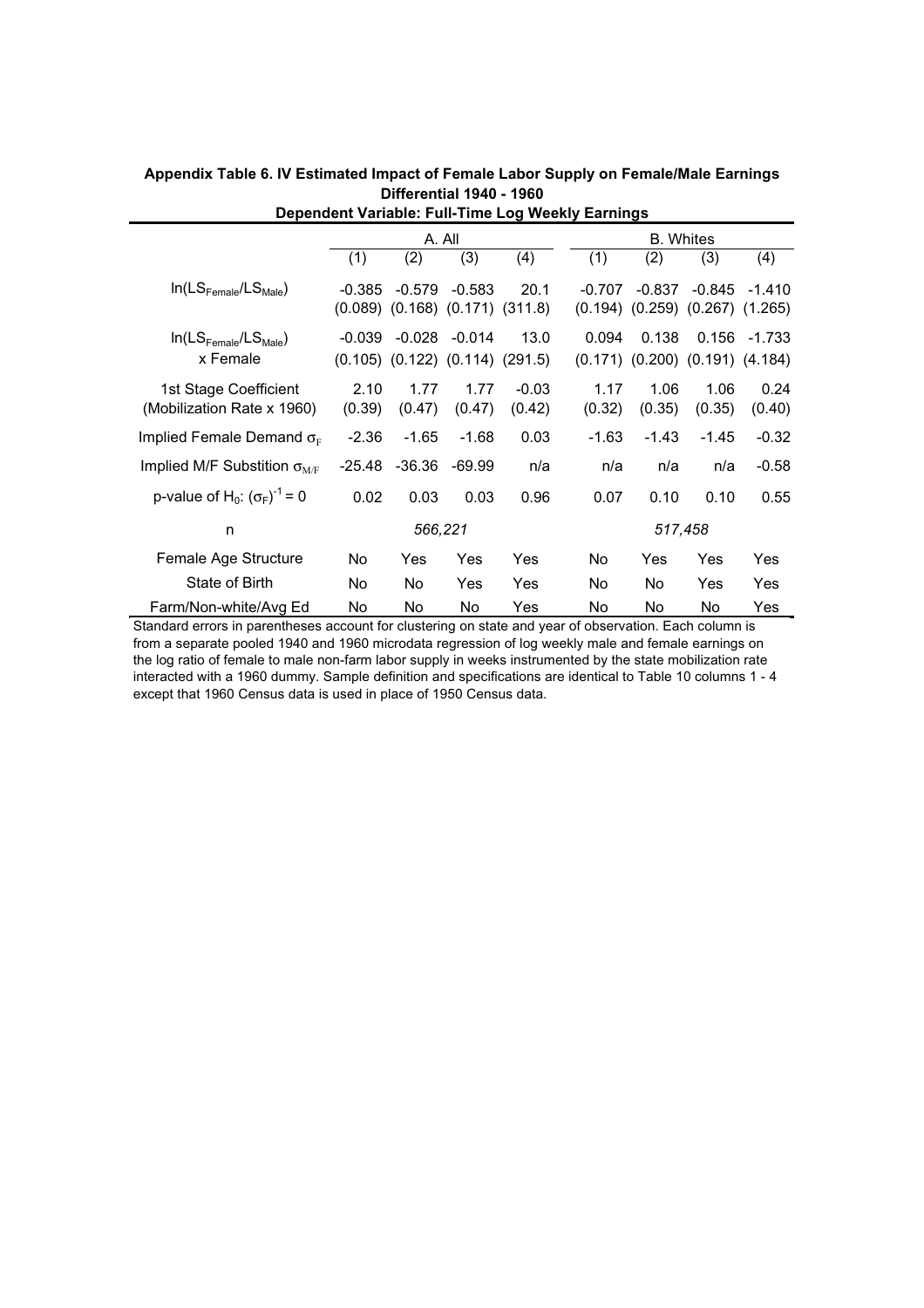

**Figure 1. Labor Force Participation by Gender of U.S. Residents Ages 16 - 65, 1890 - 1990. Source: Blau, Ferber and Winkler (2000), Table 4.1**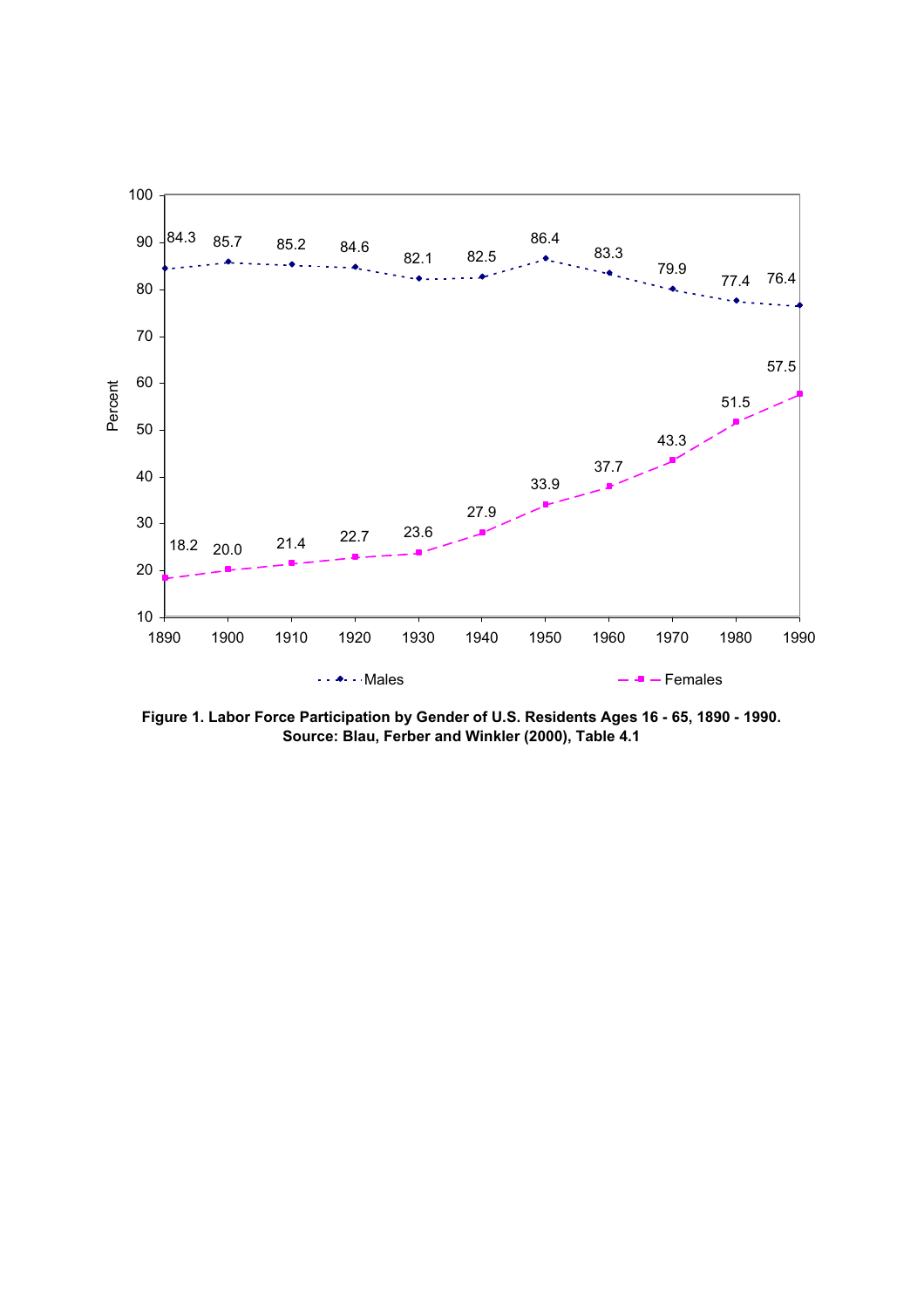

**Figure 2. Male and Female Labor Force Participation and Military Active Service Personnel, 1940 - 1952.**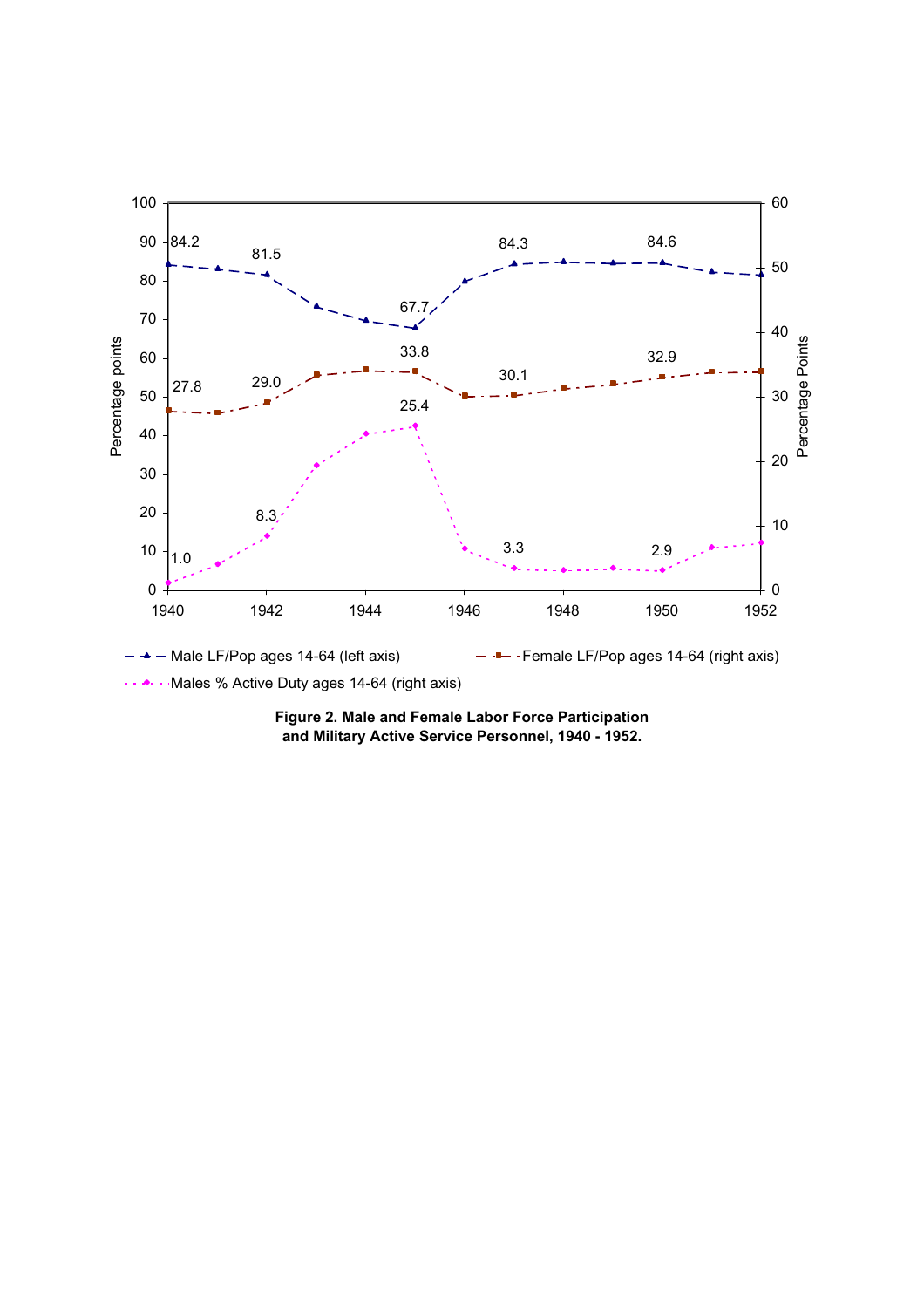

**Figure 3. State WWII Mobilization Rates and Female Labor Supply, 1940 - 1960**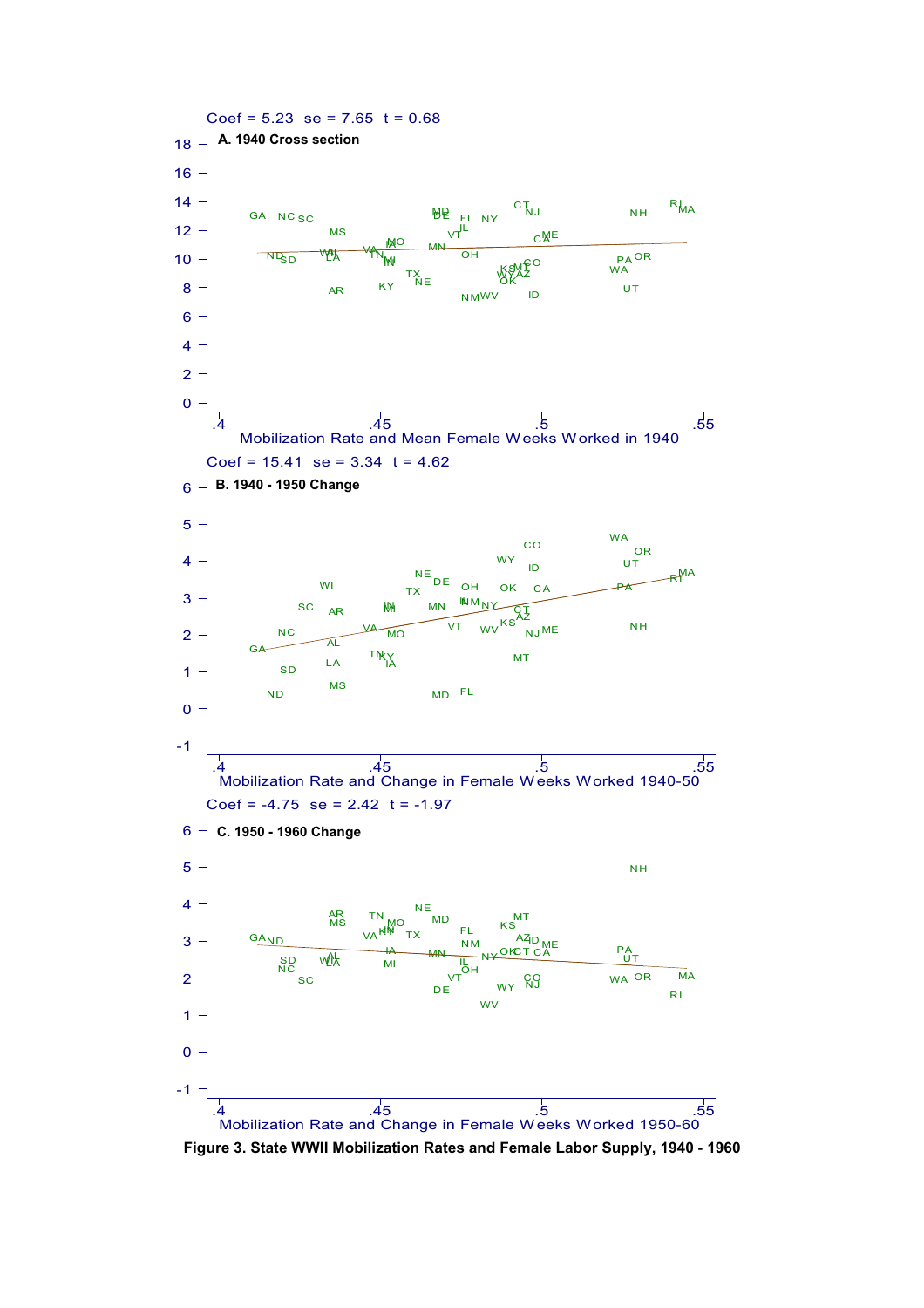

**Figure 4. State WWII Mobilization Rates and Changes in Male and Female Mean Log Weekly Wages, 1940 - 1950**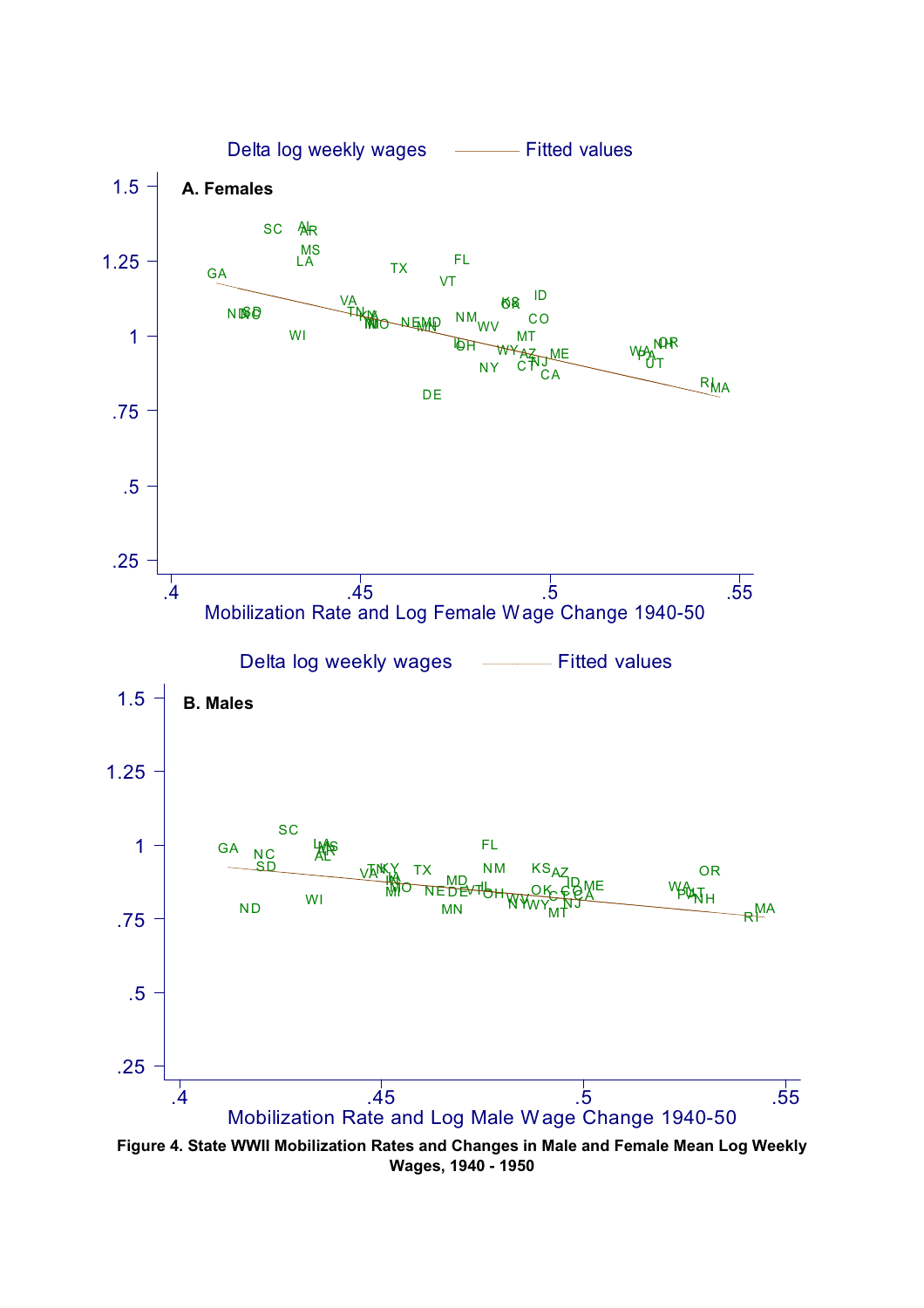

**Figure 5. State WWII Mobilization Rates and Changes in Male and Female Mean Log Weekly Wages, 1940 - 1950**